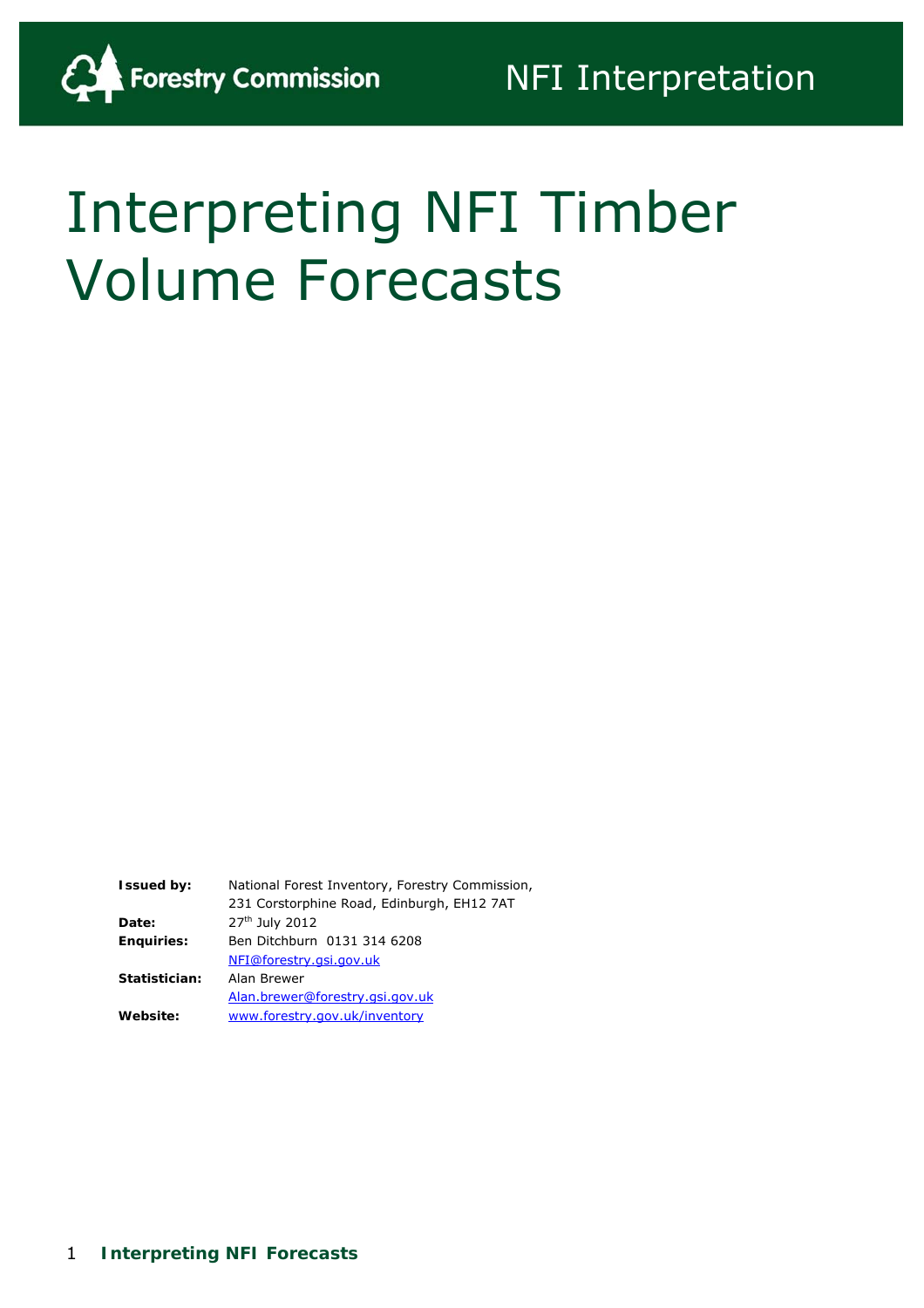# **Summary**

The Forestry Commission has produced a forecast of coniferous potential<sup>[\\*](#page-7-0)</sup> timber production or availability approximately every five years since 1964, the purpose of which has been to inform policy development and investment in the timber growing and timber processing sectors. In producing the 2011 forecasts, considerable advances have been made in methodology, with improved field survey techniques, greater understanding of tree growth in new models and the capacity to model the impact of different harvesting regimes. These advances have allowed the Forestry Commission to produce a range of forecasts that will provide information on future potential timber production, carbon and biomass and also track the impact of management on the nature and structure of the forest resource.

The paper starts by describing how the Forestry Commission approached the derivation of the Great Britain (GB) production forecast for the private sector estate in the past, and goes on to explore how the Commission has built upon and improved this approach for the 2011 production forecast. There have been two factors key to this improvement. Firstly, the new forecast is using accurate and up to date inventory data as a basis for the private sector forecast. Secondly, it has developed an approach that aids understanding of the impact of future harvesting and thinning rates on the standing forest and, in so doing, has mitigated the problems involved in predicting these rates in the private sector estate. These directly influence the timing and level of potential production. Future harvesting rates also directly influence the difference between what could potentially be produced from GB forests in a given period of time and what will actually be produced. These differences arise from a number of factors, which are quantified in this paper and form part of the forecast results. The purpose of this paper is to explain how the forecasted future rates of harvesting were derived for the private sector and to explore and explain the assumptions and risks surrounding this approach.

In the 2011 forecast the Forestry Commission has distilled the historical 'single answer' approach to forecasting into several separate forecasts and products to give a fuller picture of what may happen in terms of future level of harvest and the resulting impact on forest composition. Previous forecasts only predicted timber volume production, which was founded on one view of how timber would be harvested over a 20-year period into the future. In reality, however, there is always a range of potential future levels of harvest. This range is a result of many interdependent and unpredictable factors such as the economy, the markets, wind, pests and industry practice, all of which change over time. These factors combine to give a range of potential production volume outcomes, though there can only be one actual future outcome.

j

<span id="page-1-0"></span><sup>\*</sup> Terms such as production potential, availability, and production forecast are defined in Appendix A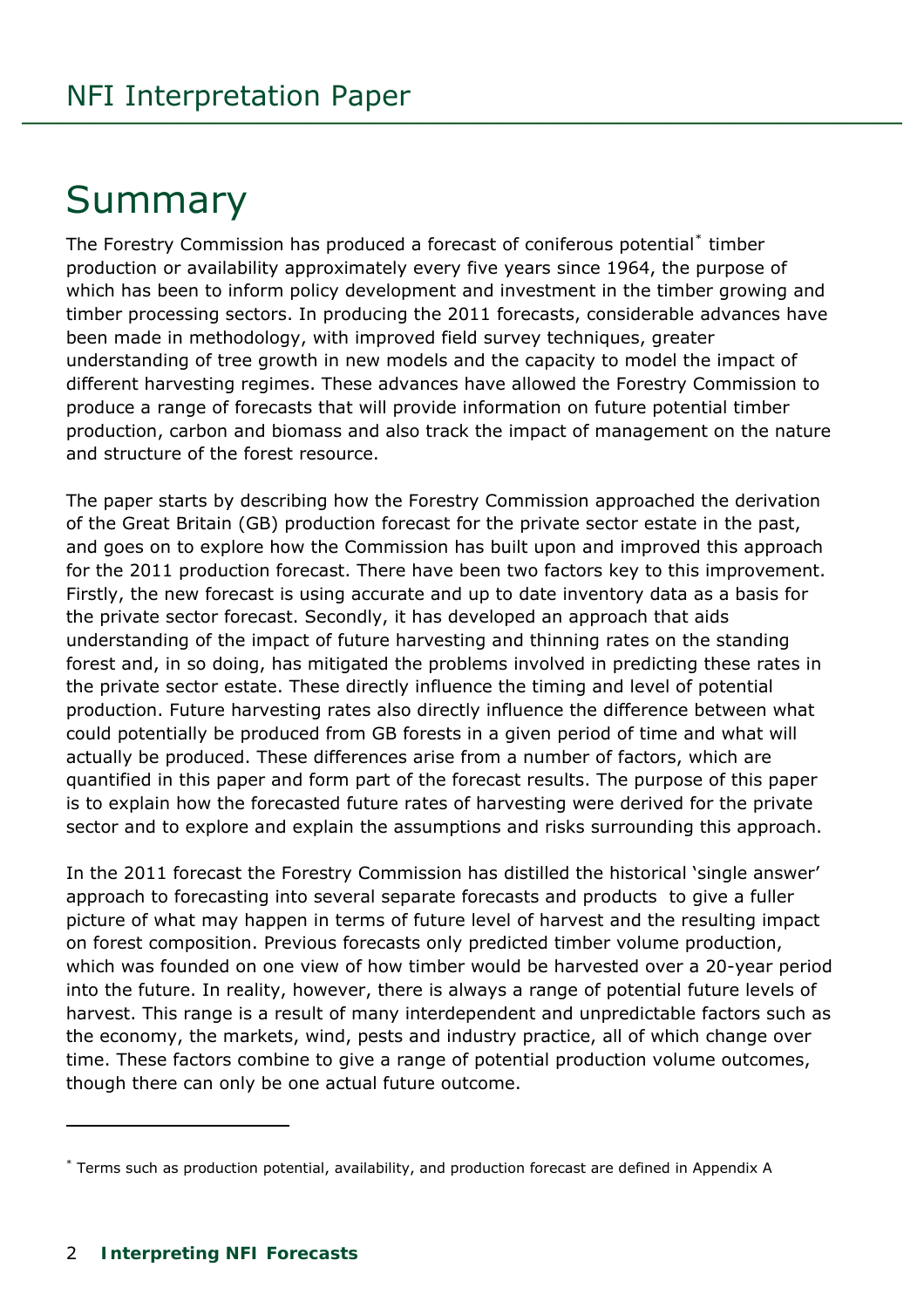To help assess the impact of such factors the 2011 forecasts distinguish what we can measure with a high degree of confidence, such as woodland area, standing volume, tree size and forecasts of timber growth and yield, from what we can predict or forecast with only a moderate to low degree of confidence, such as levels of industry activity and random events such as windblow or disease. Such distinctions enable a reliable picture of the current growing stock to be provided, onto which transparent representative scenarios can be built exploring how this stock may or may not be harvested, depending on future circumstances.

The validity of this approach has now been demonstrated by the NFI. The evidence now exists to show that even what may seem like modest changes in the assumptions used concerning the extent and timing of harvesting can have material impacts upon the total volume forecast to be produced and significant impacts on the timing of that volume. These findings are reported in the following sections and tables which illustrate the impacts of different harvesting scenarios. The analysis of the NFI data and forecast outputs has also shown that factors such as distance to road and ease of timber extraction will have relatively little impact on the overall volume of potential production in comparison to forest owner's choices in harvesting.

The use of the improved inventory data arising from the NFI has shown that there could be around 43% more potential timber production in the private sector than previously forecast. The reasons for this increase are that NFI found an increased coniferous woodland area, higher yield classes and higher stocking than was used in the 2005 forecast. These factors are explored in more depth in the NFI Statistical Report: *UK 25 year forecast of softwood availability.* 

The evidence arising from the study of the different scenarios was used to help decide which scenario to use to produce the headline figures in the 2011 production forecast. Even though many future scenarios for potential production can now be run, only two have been chosen to produce these 'headline' forecasts. For the Forestry Commission estate (FC estate) currently approved felling and thinning plans were chosen, as this gave a relatively firm prediction of production, while for the private sector estate (where there is no single consistent source of felling and thinning plans) a biological potential forecast was chosen, as this set a 'ceiling' for potential production. This approach was refined by adding in restocking of areas felled within the forecast period and not thinning areas with a DAMS[\\*](#page-1-0) score of 16 or above.

The alternative harvesting scenarios can increase or decrease cumulative production by 6% to 9% over the 25 year period. They can also cause significant differences in the

<span id="page-2-0"></span> $\overline{a}$ 

<sup>\*</sup> DAMS (detailed aspect methodology score) gives a measure of an area of forest's exposure to wind.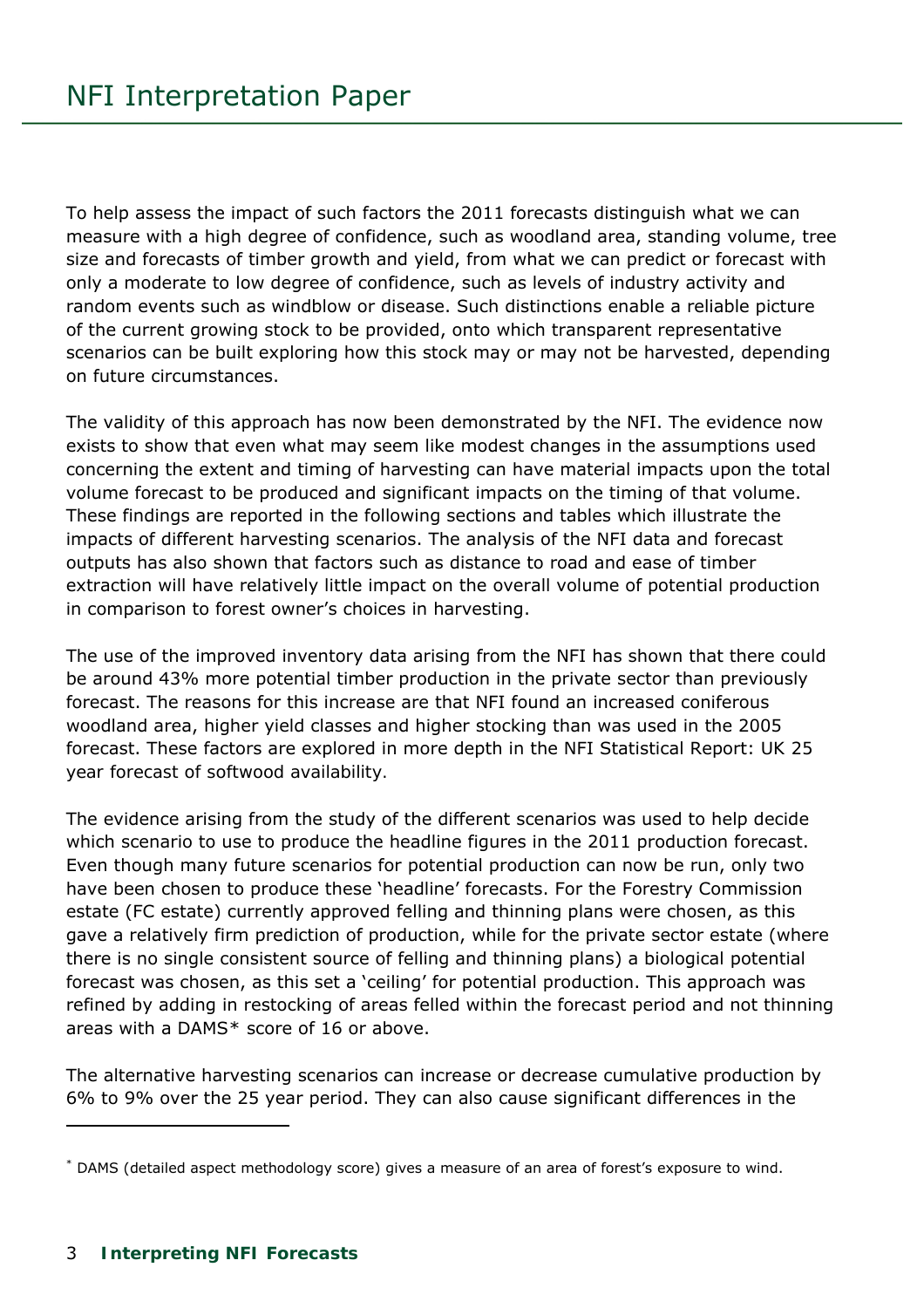timing of that production, with average or total production within individual 5 year intervals within the forecast period fluctuating by up to 50% between scenarios.

These factors combined have resulted in a new forecast that is radically different for the private sector compared to the last forecasts, both in terms of the absolute levels of forecast production volumes, and the complexity of the picture presented. To help with the interpretation of these results, the paper explores the reasons for choosing the harvesting scenarios used and the impact of choosing these over others. The paper also briefly covers how the Forestry Commission estate forecast was prepared for comparison purposes. This is brief since the base data for the Forestry Commission has not changed significantly since 2005 and the FC have full management plans that define harvesting practice within the forecast and thus do not require the use of scenarios and their interpretation.

The new National Forest Inventory (NFI) forecast outputs include:

- Current standing volume and forecast standing volume for the next 25 years.
- Forecast standing volume increments (gross and net).
- Harvested production arising from a range of harvesting scenarios including zero intervention, biological potential, FC estate felling and thinning plans, and a forecast based upon industry harvesting prescriptions, equivalent to those used for the 2005 production forecast.
- Biomass, carbon and straightness assessments.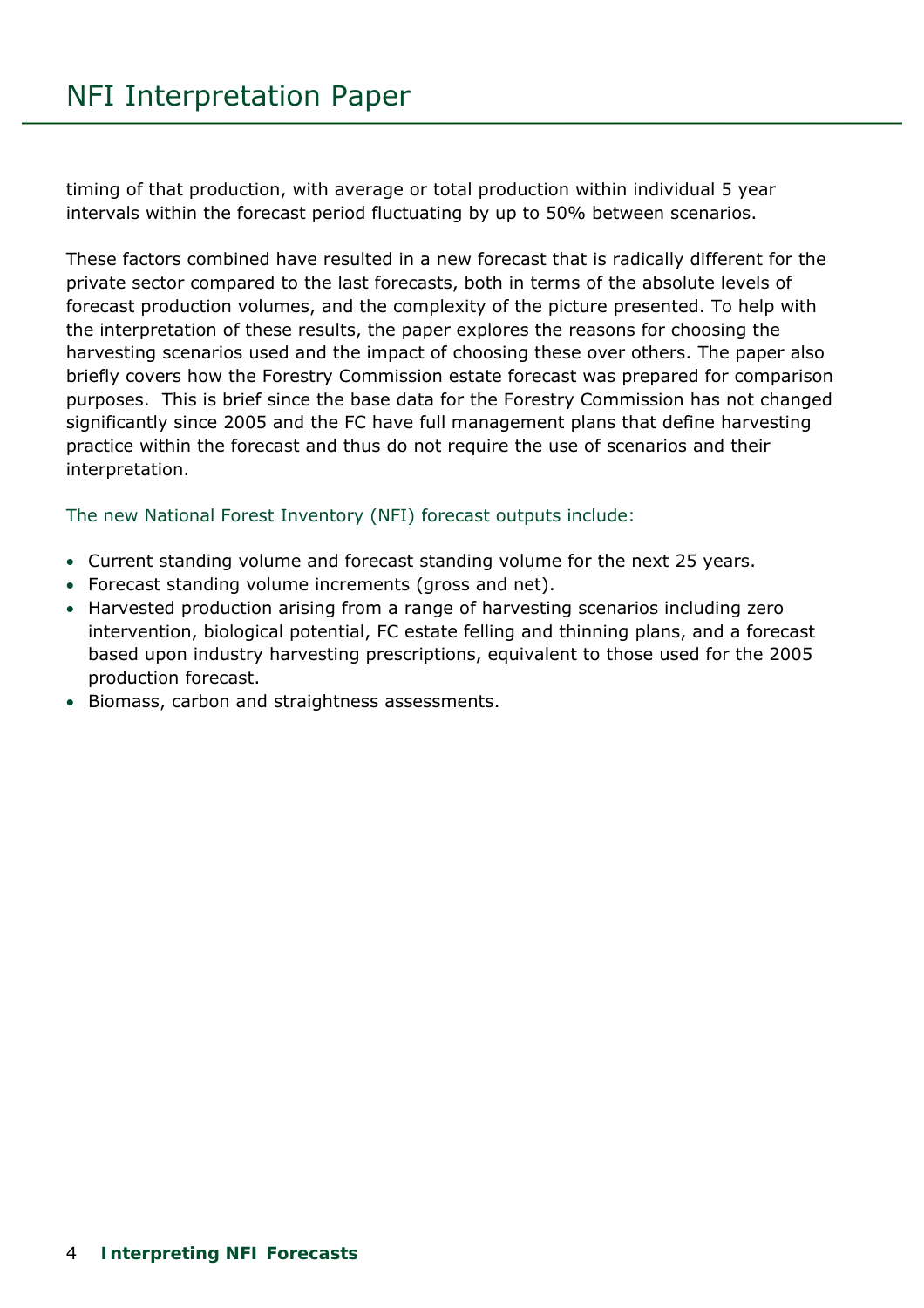# **Contents**

| The Forestry Commission and Forest Service Forecasts                                    | 12 |
|-----------------------------------------------------------------------------------------|----|
| <b>Forestry Commission Marketing Plans</b>                                              | 13 |
| Private Sector Forecast 2005                                                            | 13 |
| The statistical approach to predicting production potential from the GB private sector  |    |
|                                                                                         |    |
| Gathering inventory data in the private sector                                          | 13 |
| Predicting future levels of harvesting in the private sector                            | 15 |
| Evaluating alternative approaches to assessing future private sector harvesting rates15 |    |
|                                                                                         |    |
| The 'broad path' of production set by the growing stock                                 | 17 |
| The impact of recent harvesting on potential production                                 | 19 |
| Measuring increment and actual cut over time                                            | 20 |
| Harvesting factors relevant to the 'broad path' of potential production                 | 20 |
| Factors that constrain and reduce production                                            | 20 |
|                                                                                         |    |
|                                                                                         |    |
| Average annual production                                                               | 26 |
| Overdue timber                                                                          | 27 |
| Cumulative production                                                                   | 28 |
| <b>Standing Volume</b>                                                                  | 28 |
| Opening and Closing Standing Volume                                                     | 28 |
| Longer term forecasts                                                                   | 28 |
|                                                                                         | 29 |
| Average annual potential production                                                     | 36 |
| Cumulative production                                                                   | 36 |
| Overdue timber                                                                          | 36 |
| Opening and Closing Standing Volume                                                     | 38 |
| Longer term forecasts                                                                   | 39 |
|                                                                                         | 39 |
| Zero intervention                                                                       | 39 |
| <b>Biological potential</b>                                                             | 40 |
| Physical constraints                                                                    | 41 |
| Thinning                                                                                | 43 |
| Harvesting constraints                                                                  | 45 |
| <b>Biological constraints</b>                                                           | 51 |
| Legal constraints                                                                       | 60 |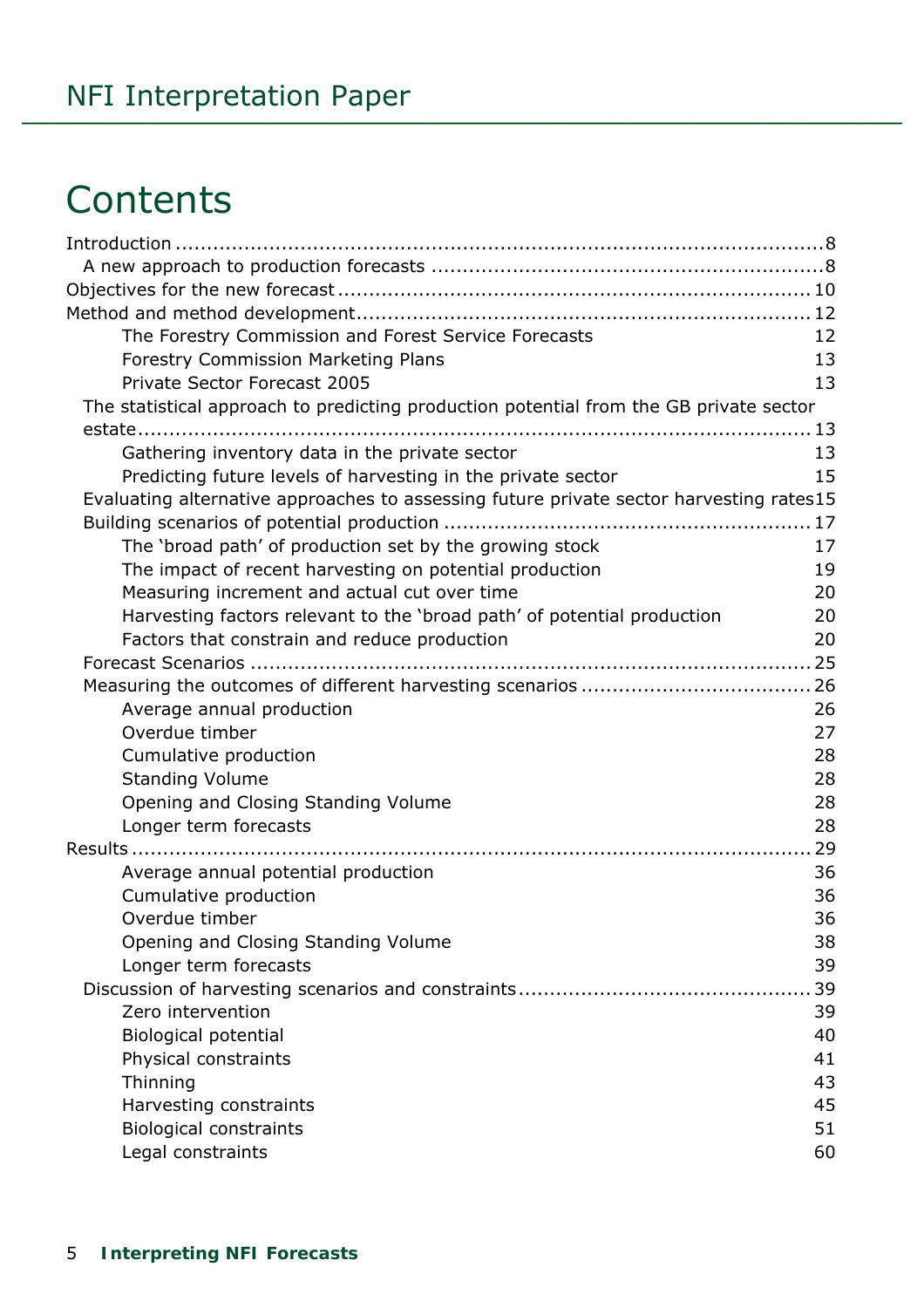| Policy constraints                                              | 60 |
|-----------------------------------------------------------------|----|
| Biological Potential of the Forestry Commission estate          | 61 |
| <b>Planned harvest</b>                                          | 63 |
| Other events                                                    | 64 |
| Land use change and sales and purchase of land                  | 65 |
| Forested land transferring out of Forestry Commission ownership | 65 |
| Restocking                                                      | 66 |
| Actual harvest - owner choices                                  | 69 |
| NFI quide to estimating private sector production               | 70 |
|                                                                 |    |
|                                                                 |    |
|                                                                 | 77 |
| Actual production                                               | 77 |
| Production forecasts                                            | 78 |
| Potential production                                            | 78 |
| Availability                                                    | 78 |
|                                                                 | 79 |

# Tables and figures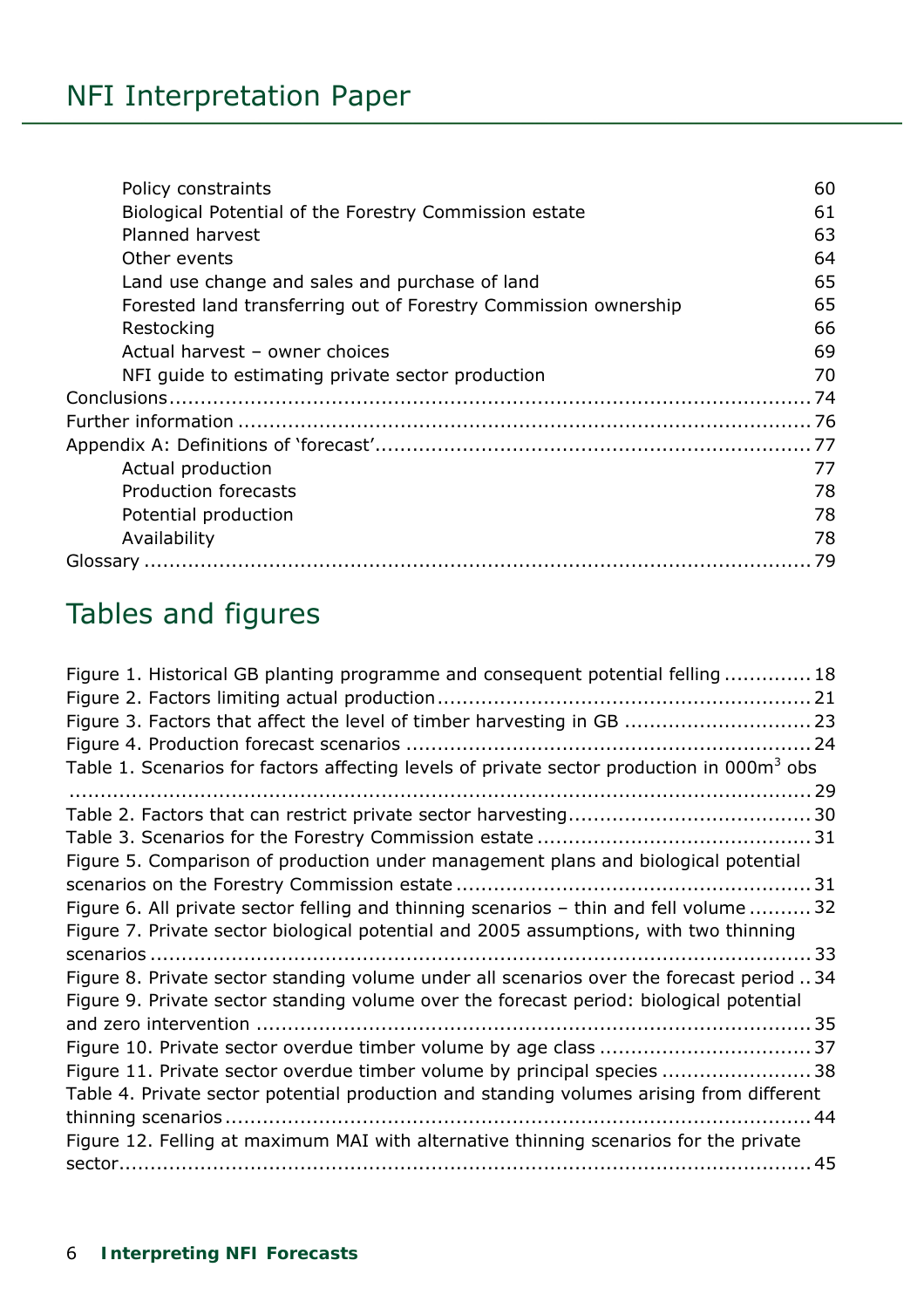| Figure 13. Distance to road in private sector surveyed squares 46                        |
|------------------------------------------------------------------------------------------|
| Figure 14. Proportion of survey squares which include a road or ride  47                 |
| Figure 15. Type of access infrastructure within surveyed squares 48                      |
|                                                                                          |
| Table 5. GB current standing volume of species as of 31 March 2011, with those           |
|                                                                                          |
| Table 6. FC GB and country coniferous timber potential volumes susceptible to            |
|                                                                                          |
| Table 7. Private Sector GB and country coniferous timber potential volumes susceptible   |
|                                                                                          |
| Table 8. FC average annual standing coniferous timber volumes susceptible to             |
|                                                                                          |
| Table 9. Private sector average annual standing coniferous timber volumes susceptible to |
|                                                                                          |
| Table 10. GB standing volume of conifer species as of 31 March 2011 with those           |
|                                                                                          |
| Table 11. Potential Forestry Commission production volumes susceptible to Phytophthora   |
| Table 12. Potential private sector production volumes susceptible to Phytophthora 57     |
| Table 13. Potential Forestry Commission standing volumes susceptible to Phytophthora     |
|                                                                                          |
| Table 14. Potential private sector standing volumes susceptible to Phytophthora 59       |
| Table 15 Forecast volumes associated with land flagged for sale on the Forestry          |
|                                                                                          |
| Table 16. Impact on private sector production volumes of adding restocking to the        |
| fore 67                                                                                  |
| Table 17. Impact on private sector standing volumes of adding restocking to the forecast |
|                                                                                          |
| Figure 17. The impact on GB private sector production volumes of adding restocking to    |
|                                                                                          |
| Figure 18. Actual combined FC and PS production compared to previous forecasts  70       |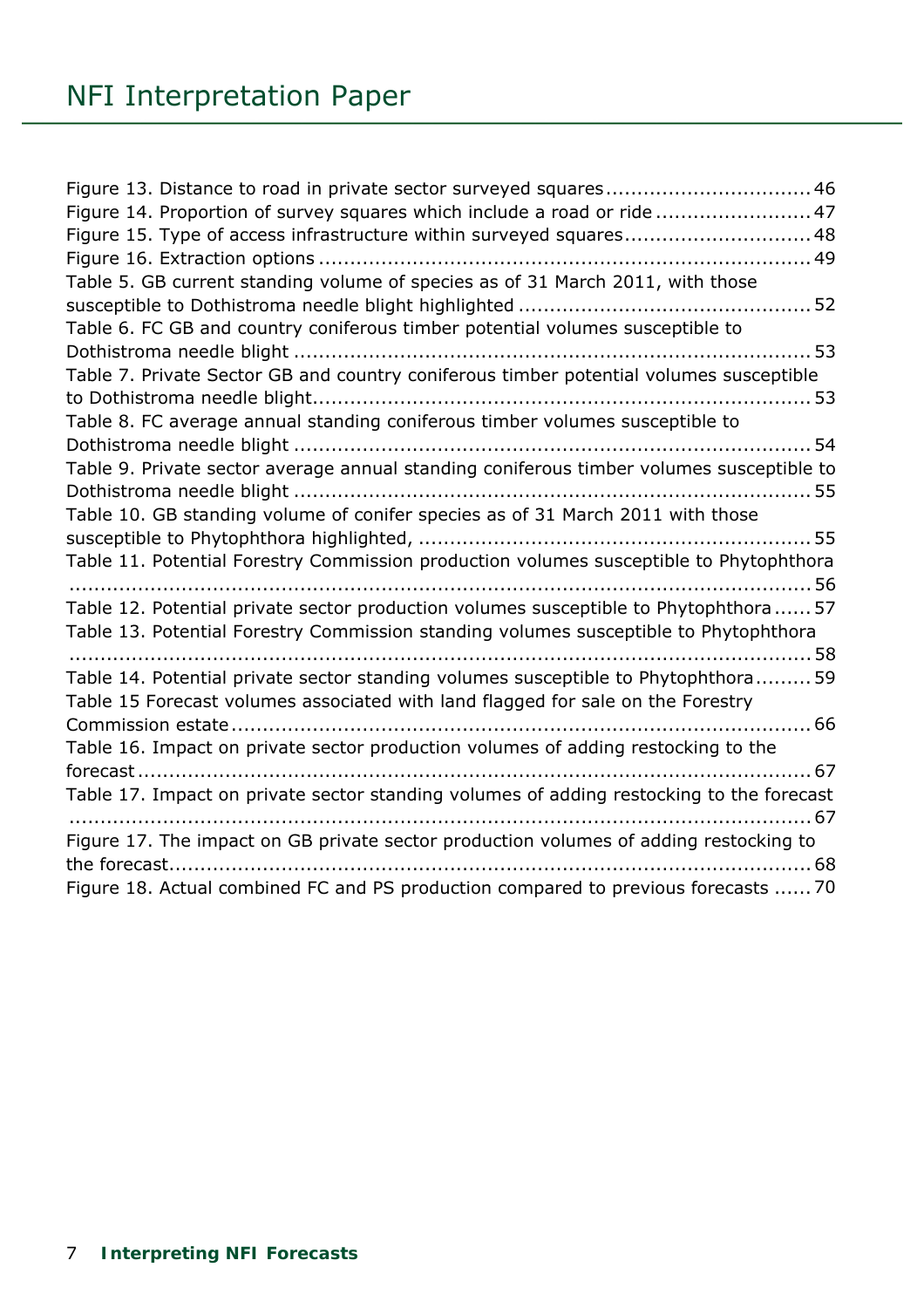# <span id="page-7-1"></span>Introduction

# <span id="page-7-2"></span>A new approach to production forecasts

Traditionally, the Forestry Commission has supplied a forecast of availability of conifer timber volume that was predicted to be harvested over a 20-year period. This forecast of potential volume was broken down into top diameter size classes of 7–14, 14–18, 18+ centimetres, public sector and private sector and by Country. Since the establishment of the forecast in 1964, there have been a series of fluctuations in the predicted levels of 'available' timber arising from successive private sector forecasts. This has raised some concerns about the production forecast's accuracy and reliability. This concern led the Forestry Commission to review the production forecasting process to determine what could be done to prevent such fluctuations and increase confidence in the outputs. Through the review the following broad observations were made:

- In the past, the private sector forecast was not based on an accurate assessment of the growing stock.
- Assumptions made about the timing of future felling in the private sector estate were built in consultation with the sector, but often struggled to reflect actual practice or keep pace with changing practice.[\\*](#page-2-0)
- When looking at previously forecast volumes retrospectively it could be observed that these volumes were relatively close to actual production in the private sector. It was observed that possible alternative reasons for this were:
	- o that the forecasts were very accurate;
	- o that the sector adjusts its future production capacity to match the forecast; or
	- o that the forecast outputs were adjusted to match known future production capacity.

The review also noted that there were additional emergent requirements that the forecast should look to meet. These were:

- to take account of biomass, full-tree assortments and carbon sequestration potential;
- to forecast not only removals from the forest but also to estimate and track standing volume and increment within the forest while taking account of the impact of removals over the forecast period in order to generate a more holistic view of the sustainability of different management options.

j

<span id="page-7-0"></span><sup>\*</sup> The approach used industry expertise of market behaviour to set generic felling prescriptions for particular species and yield classes within a region. These were then applied to the 20-year forecast period. A broader account of the approach can be found in the section: Evaluating alternative approaches to assessing future production.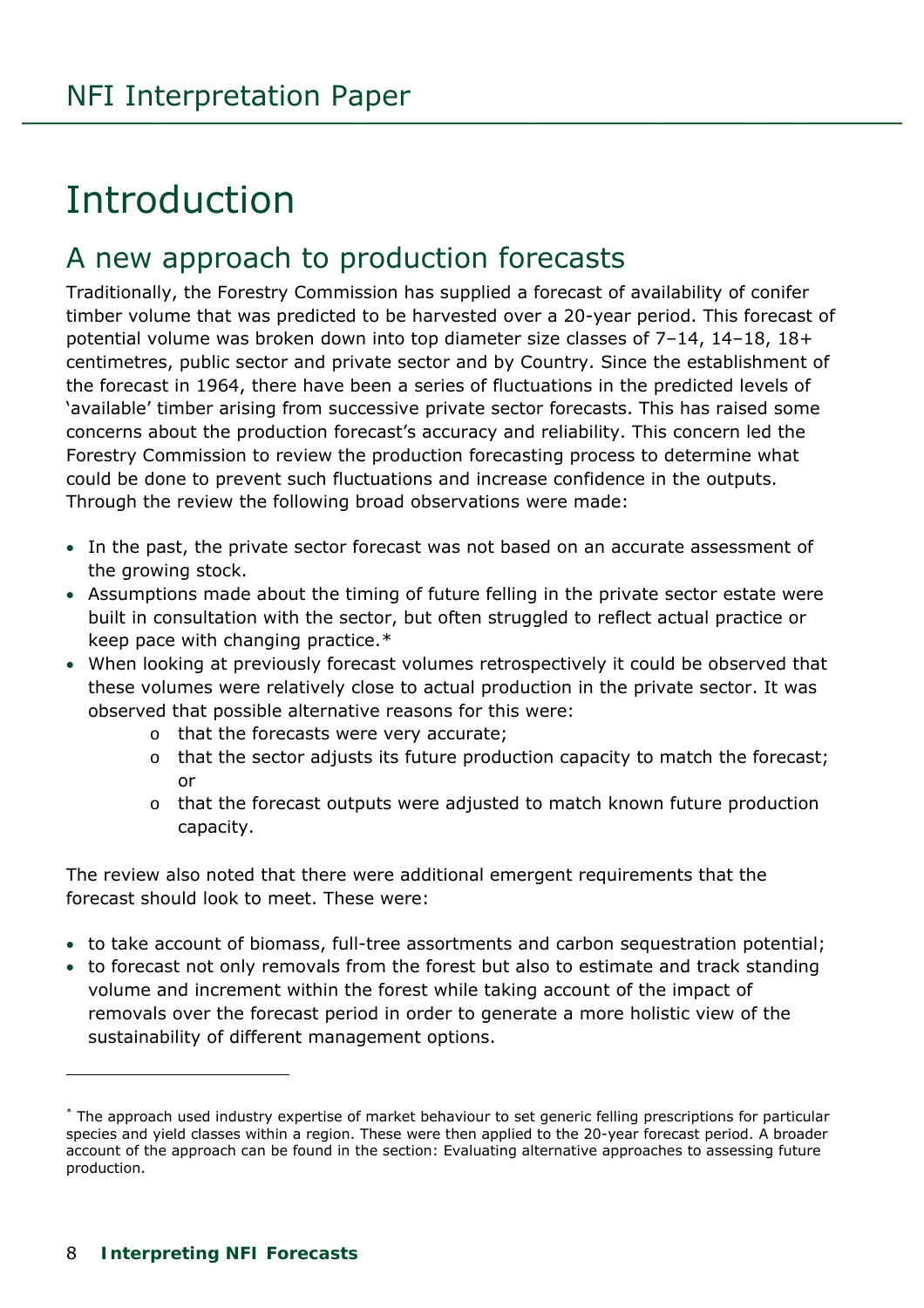Additionally, the review noted that the historical approach to forecasting would become less fit for purpose over time as:

- The Forestry Commission estate (FC estate) which had dominated production from 1970 to 2000, had since begun to be overtaken in production by the private sector estate.
- With the private sector estate becoming the principal supplier of timber, the new forecast needed to mitigate the increasing influence of the constraints on the private sector forecast caused by:

the weak growing stock assessment in the private sector;

 the assumptions used for determining future felling and thinning practice in the private sector.

- The historical planting profile of Great Britain (GB), where most planting happened in the 1960s, 1970s and 1980s, led to an expected peak of conifer timber production around 2022 as these plantings matured, and it was considered to be important to test that expectation as 2022 approached.
- Initial work by the sector between 2000 and 2009 had pointed to demand for conifer timber potentially exceeding supply.
- New consumers, such as bioenergy suppliers, were entering the market and this necessitated a forecast that covered additional outputs, such as full-tree assortments and biomass.
- New consumers brought the need for a more accurate assessment of availability to allow for the improved evaluation of the impacts of additional demand.

To address these findings the Forestry Commission has implemented a new approach to production forecasting and forest monitoring overall. This approach has entailed:

- Establishing the new National Forest Inventory (NFI) of GB, which has involved the production of a map of all British forests and a programme of ground surveying of woodland areas within that map to assess the composition of forests. The survey has been conducted using a statistically designed sample and this has enabled estimates and forecasts to be produced to a known level of statistical accuracy.
- Distinguishing information on current standing timber volume and other characteristics of the forest resource (which can now be estimated with a measurable degree of precision) from future levels and patterns of harvesting (which are largely unpredictable).
- Creating a realistically estimated range of what could be produced from the GB timber resource under specified sets of assumptions about future harvesting practice. This provides a well-defined window or 'broad path' of opportunity within which to make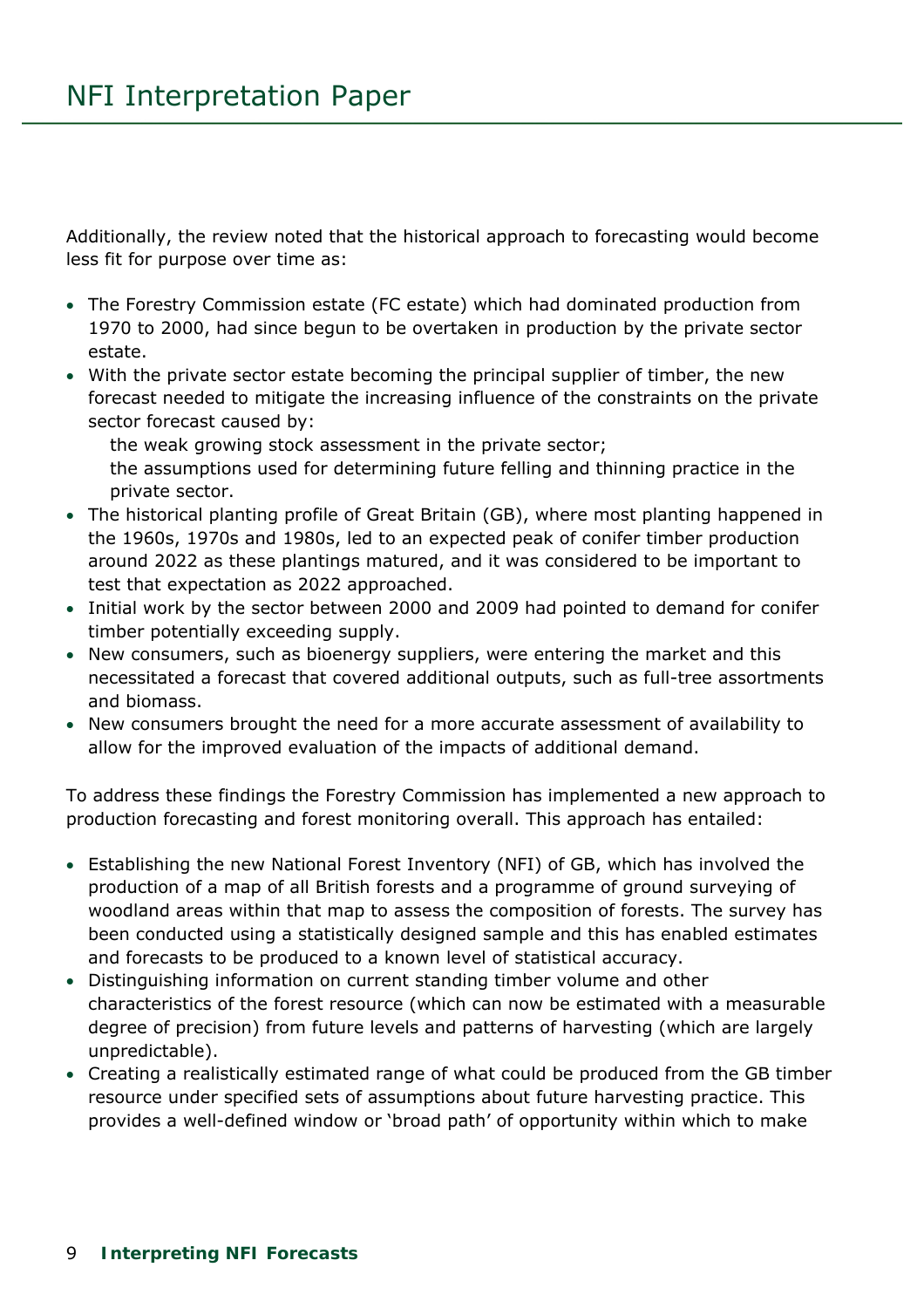decisions, with the aim of avoiding the pitfalls in the historical approach of making one prediction of the future and ignoring the wide range of alternative scenarios.

 Expanding the outputs of the forecast to include carbon weights, biomass oven-dried weights, stem straightness scores, standing volume and increment.

This paper covers how and why this new approach was taken and explores how the results arising from this should be interpreted.

# <span id="page-9-0"></span>Objectives for the new forecast

In formulating a strategy for monitoring woodlands in the NFI programme, it was necessary to consider what questions needed to be answered by the NFI. Consultations between the NFI team and Forestry Commission policy teams within the countries were undertaken to determine GB forest monitoring requirements and how these would best be met. The following were identified as the high level questions that needed to be addressed in terms of timber:

- What standing volume is currently held in GB forests?
- How and why will that change?
- How fast is it growing?
- What are we currently harvesting?
- What is left?
- Is this sustainable?
- What will we harvest in future?
- Is this sustainable?

Most of these questions centre on the aspects of sustainable forest management that concern timber production.

While the forest industry has various views on the questions above, to date it has been based on little hard fact. The NFI and the new production forecast aim to support interpretation and decision-making in this area through the provision of such information. To answer these issues, basic information on metrics such as standing volume, gross increment and net increment are required.

Additionally, most of the above questions need to be viewed both retrospectively, using direct measurement to see how forests have been historically managed, and forwardlooking through forecasting to see how they may be managed. Through this information, harvesting options can be evaluated in terms of how they have affected the growing stock as it now stands and how they will affect the growing stock in the future, in this way the impacts of different levels and types of harvesting activity can be evaluated.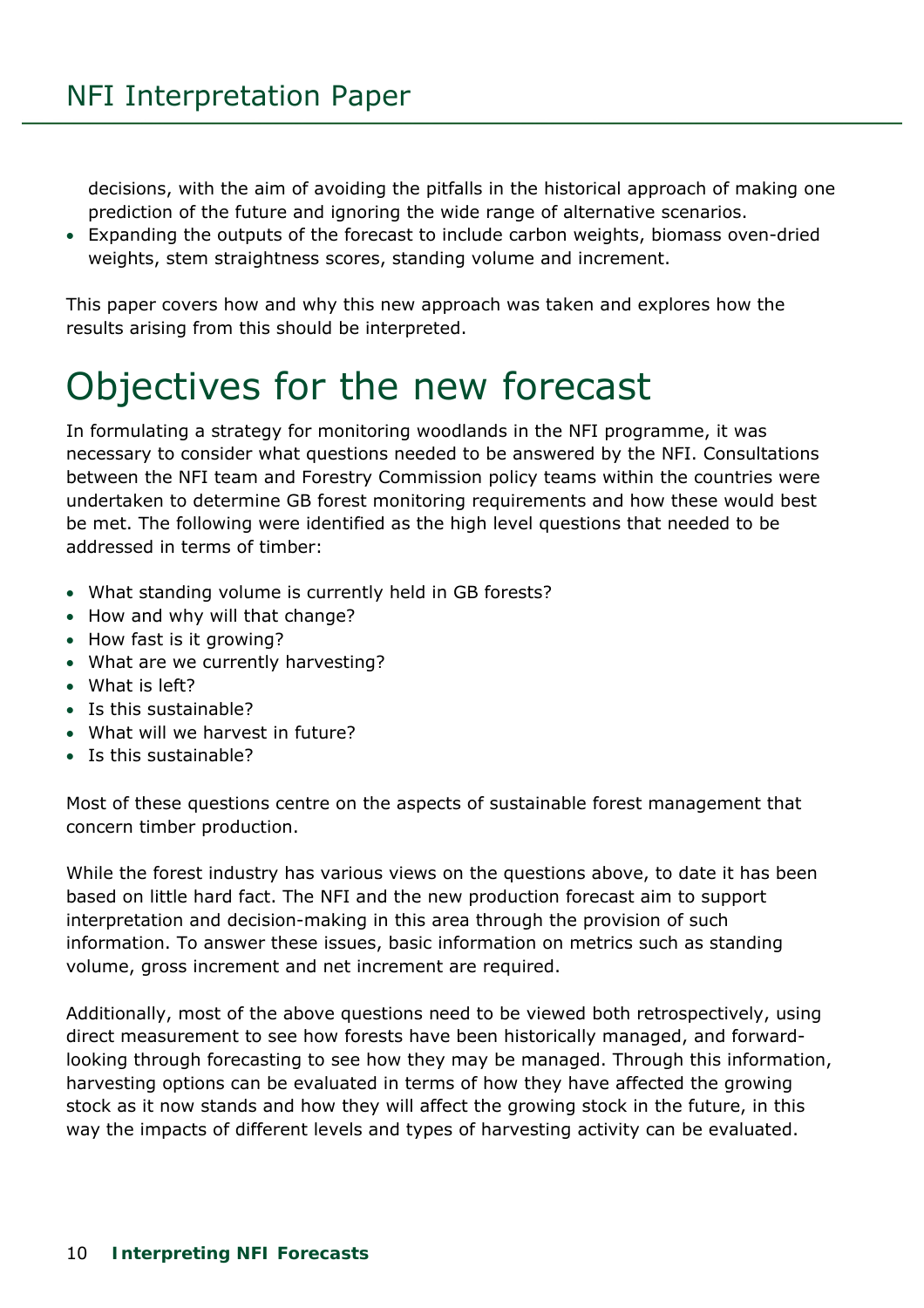To meet these requirements a solution was proposed that was evaluated from first principles. At its heart, this concerned the questions of what information needed to be gathered to meet the above questions, and how best this could be done. It was concluded that direct measurement of woodlands would be required, achieved through a statistical sample survey of forests. This should gather appropriate information to monitor all current forest reporting requirements and should enable measured assessments of forest parameters to be made both at a point in time and over time, the latter so that change detection could be achieved. This would additionally provide a sound body of information for forecasting.

To validate this approach a study of the approach of other countries to the task of forecasting was undertaken. The principal observation was that nearly all developed countries obtain their timber-related facts and figures through a national forest inventory, and most of these were composed of permanent forest monitoring plots. This approach enables the measurement over time of standing volume, increment and actual removals from the forest. It was also seen that in many countries the emphasis in timber reporting was on assessing the current levels of timber stock and on measuring removals from the forest. In common with the UK, these countries estimate future production in a forecast, but they do not view this in isolation from what is left within the forest after accounting for harvesting, as has been practised previously in the UK.

In the light of these findings the NFI was developed and adopted to strengthen forest monitoring. This is being achieved with the establishment of 10,000 permanent sample plots and 5,000 temporary plots across GB (see NFI Forecasts Methodology Overview) to be surveyed over a 5 year period. Having this base of information has allowed the current set of forecasts to move their emphasis from solely looking at future production, and to also accommodate measurement and reporting of estimated standing volume, increment and removals over time. This data has been the basis of providing the estimates of current standing volumes and will also, over time, produce directly observed data relating to the dynamics of increment and removals in the second round of the NFI between 2016 and 2020. In effect this series of forecasts will allow us to look forward, and in time through the establishment of a continuous NFI it will become possible to look at the same issues retrospectively.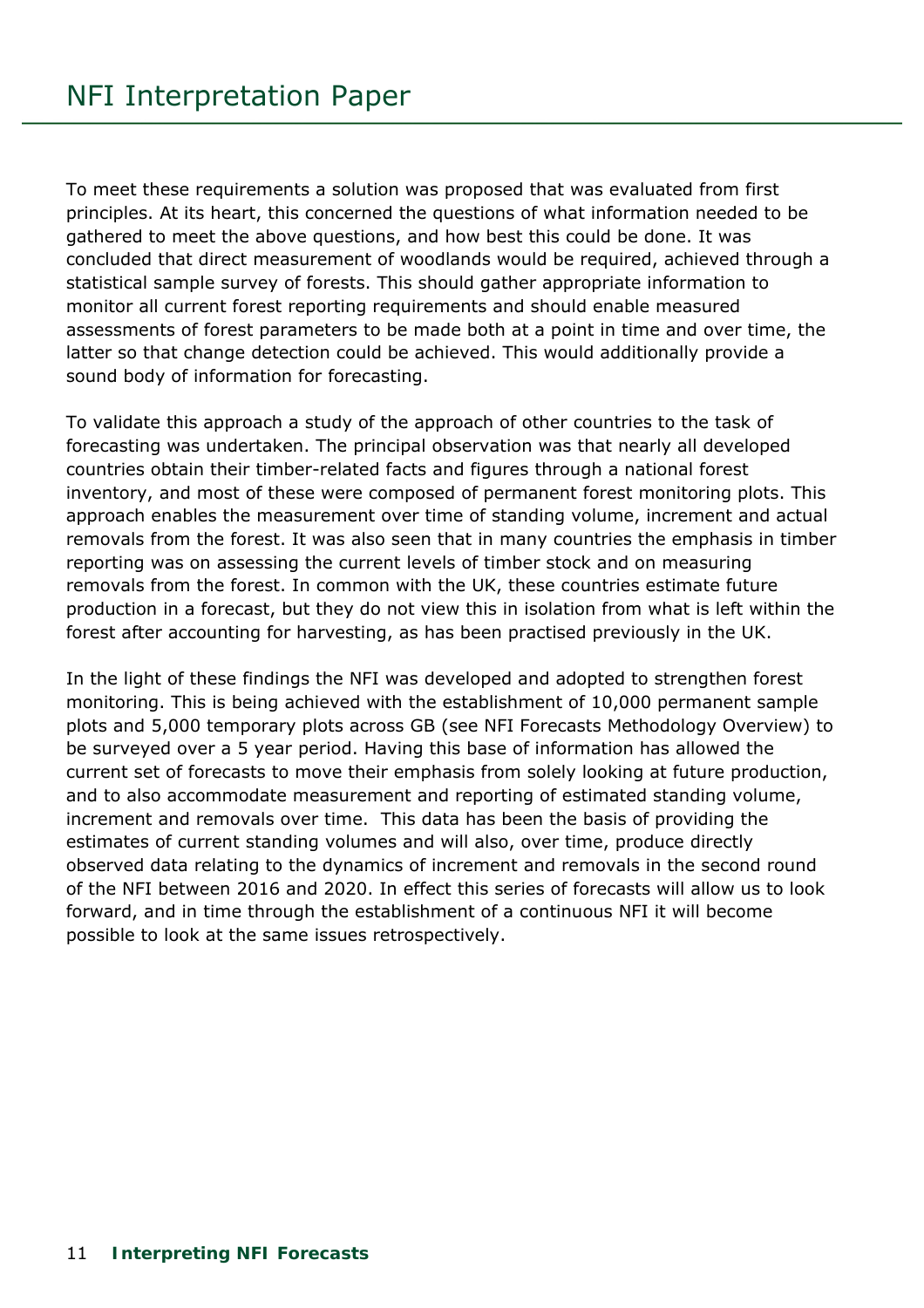# <span id="page-11-0"></span>Method and method development

A production forecast is derived through assessing what the forests are composed of today, how quickly they are growing and when this growth will be harvested. This is achieved firstly by estimating three key elements of the forests as they stand: the area of woodland, the type of woodland and its rate of growth. Forestry Commission growth and yield models are then applied to this data to predict how fast that forest will grow. This forecast of growth is then used in conjunction with assumptions about which stands of trees will be cut and when.

The UK coniferous timber production forecast is built from four separate forecasts, comprising of one for each of the Forestry Commission estate (FC estate) in Great Britain (GB); the private sector estate in GB; the FS managed estate in Northern Ireland and the private sector estate in Northern Ireland. All remaining non FC and non FS forests are referred to as 'private sector estate', but will include land owned by charities and local authorities, for example. All previous forecasts followed the same overall approach but each component forecast was derived in different ways, dependent upon ownership (FC, FS or private).

# <span id="page-11-1"></span>The Forestry Commission and Forest Service Forecasts

In both 2011 and 2005, the FC estate forecast was derived from the Commission's subcompartment database (SCDB), an inventory with full coverage of the FC estate, giving woodland area, woodland type and growth rates (held on a stand-by–stand basis). This was used in combination with Forestry Commission felling and thinning plans (held as individual felling and thinning coupes across the entire estate) and these were processed through the Forestry Commission's Production Forecast system, which uses Forestry Commission growth and yield models. This process generates a prediction based on approved plans which are used to inform a commitment of production over the first five years of the forecast, and a broad prediction for the following 20 years. The Northern Ireland public forest forecast produced by the Forest Service was derived by following a similar approach and used the same growth and yield models. The main difference between the approaches used between 2005 and 2011 was the use of an updated and more highly developed version of the production forecast system, which included improved Sitka Spruce models and a wider range of thinning prescription options. A full account of the FC estate methodology for the 2005 and 2011 forecasts can be found in the *NFI Forecasts Methodology Overview* paper and the *Felling and Removals Forecasts*  document.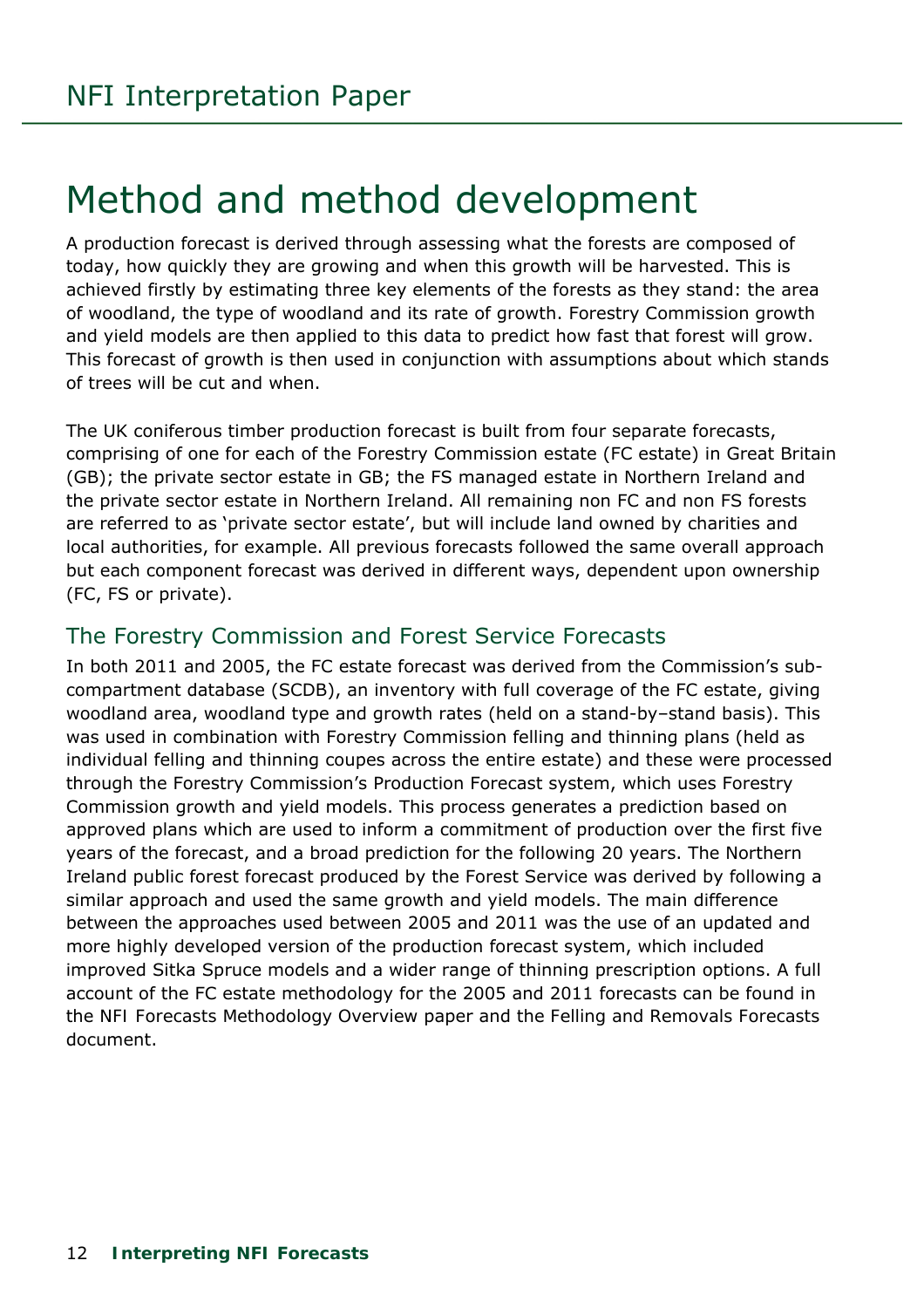# <span id="page-12-0"></span>Forestry Commission Marketing Plans

The volumes and assortments published in this removals forecast reflect the cumulative impact of managing the FC estate (as of 31 March 2011) in accordance with approved forest design and thinning plans as of 31 March 2011. These plans evolve over time to reflect emergent policies and events. For the first period of the forecast (2012-2016) the individual countries make a series of commitments to producing a proportion of what is forecast through their marketing strategies. For the Forestry Commission, beyond 2016 the forecast is a signal of intent only, but is based upon existing plans, which will as noted evolve over time. These plans however do form a sound basis for a forecast and are the harvesting scenario that was chosen for the Forestry Commission Estate.

# <span id="page-12-1"></span>Private Sector Forecast 2005

The 2005 GB private sector estate forecast was based upon a woodland area derived from the National Inventory of Woodland and Trees (NIWT) (which had a base year of 1995), woodland type taken from the 1995-99 NIWT field survey and growth data estimated with inputs from industry expertise. It also used generic assumptions provided by industry experts about trends in felling and thinning, rather than actual plans. In 2005 the private sector estate forecast in Northern Ireland was based upon inventory records of woodland and forests and management prescriptions established in line with the requirements of the UK Forestry Standard.

# <span id="page-12-2"></span>The statistical approach to predicting production potential from the GB private sector estate

# <span id="page-12-3"></span>Gathering inventory data in the private sector

A driver behind establishing the National Forest Inventory (NFI) in 2009 was the lack of data on GB forests. One of the NFI's main aims is to provide an accurate picture of the forest growing stock by assessing extent and type of woodland through mapping and direct measurement. The NFI also captures data on the biodiversity and social aspects of forests to provide a more holistic picture of GB forests. More detail on the approaches used in the NFI can be found in the papers *NFI Forecasts Methodology Overview* and *NFI Survey Manual.*

For the inventory of the private sector estate, the NFI produced a new GB 2011 woodland map (available on the NFI website), covering all woodland over 0.5 hectare and 20% canopy cover, including new planting, clearfell sites and restocked sites. The NFI map was based upon 25-cm resolution colour aerial photography for England and Scotland and 40-cm resolution aerial photography for Wales. The map was also validated and updated using satellite imagery, which gave an independent cross-check of woodland areas. Satellite imagery was also used to identify areas of woodland recently felled. This mapping work ensured that any clearfelling and woodland loss due to the establishment of wind farms or habitat restoration was included in the map. This map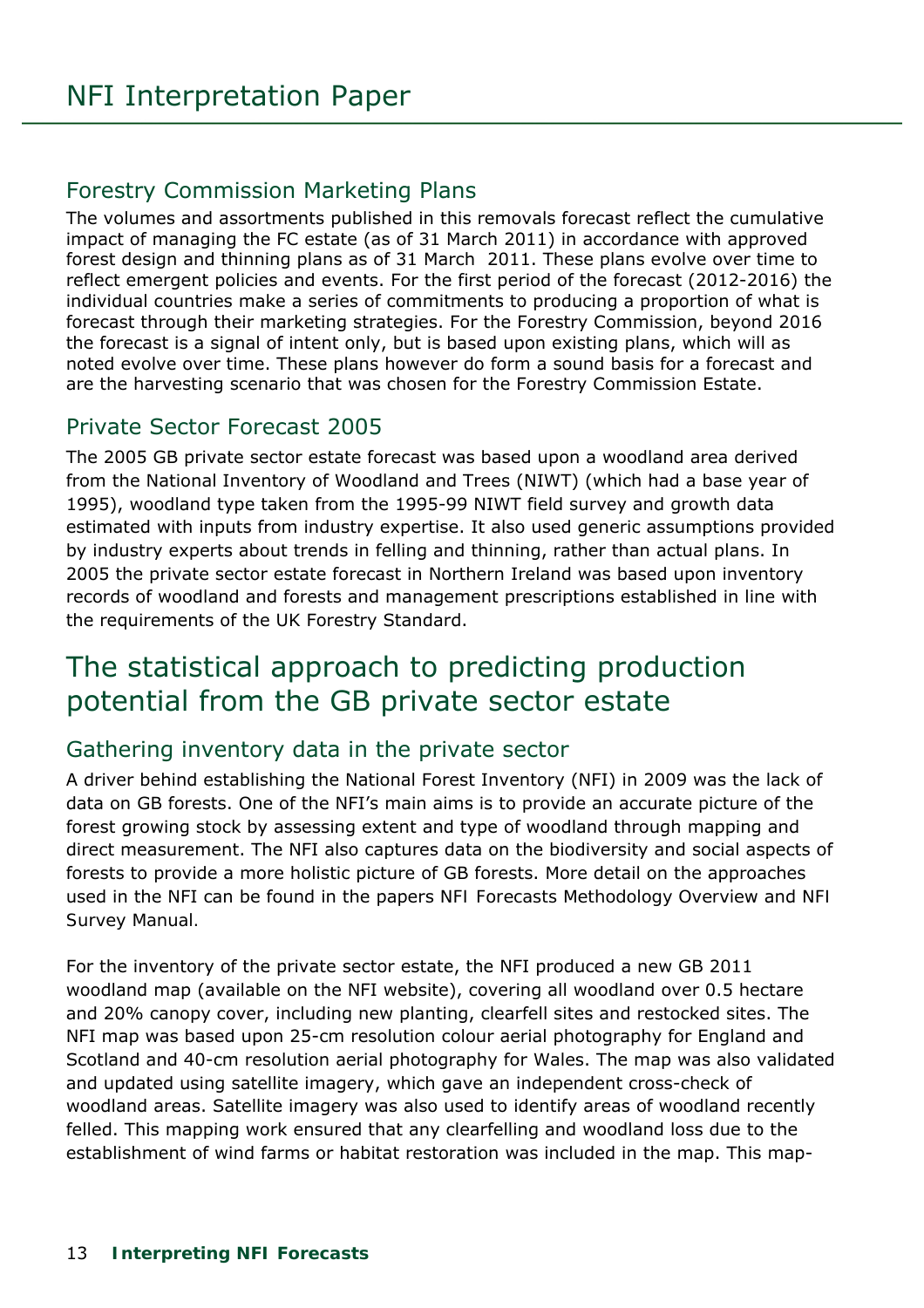based estimate was refined and updated by the field survey work, which generally includes clearfelling through to 2011. This mapping represents the best estimate of woodland area in GB to date. It was found that there were 2.95 million hectares of woodland in GB, 8% more than previously estimated. This accounted for a 5.6% increase in stocked coniferous woodland area. The stocked area of coniferous species by age class can be found in the NFI Report; *Standing timber volume for coniferous trees in Britain*.

To define the areas of private sector woodland on the NFI map for the purposes of the private sector production forecast, the FC legal boundary as at 31 March 2011 was used to separate Forestry Commission forest from private sector forest. A full account of the NFI mapping exercise can be found in the *NFI Forecasts Methodology Overview* paper. The mapped woodland area results can be found in the *NFI Woodland Area Statistics* for Great Britain, England, Scotland and Wales, which are available on the NFI website http://www.forestry.gov.uk/forestry/inventory.

Field surveys of 4,036 one-hectare sample squares were located at random within these mapped areas of private sector forests and were used to compile these forecasts. These squares represent a sub-sample of 15,000 statistically representative sample squares covering all GB woodland that are planned to be surveyed during the first cycle of the NFI survey (due for completion in 2015). At each sample square, the forest was stratified into different woodland types or stands, where information on species, management, ages and a range of other parameters were measured. An average of around two stands was found per square, resulting in data from 8,052 stands being used for the private sector estate production forecast. Within each stand, field-based computer systems were used to locate two or three 100 square metre (0.01 ha) circular plots, within which all trees over 4 centimetres dbh were mapped, species identified and diameters measured. This resulted in 228,311 trees being measured for exact location, species, diameter, age and stocking, and nearly 30,000 for stem straightness. For 59,334 of these trees, additional measures were taken of tree height and crown dimensions. All squares and plot locations were marked on the ground with metal pegs and their GPS data were recorded. At least 8 % of squares were remeasured by an independent quality assurance team in the field for the purposes of checking surveyor accuracy and consistency and all squares went through a series of quality assurance processes by office based teams. The *NFI Forecasts Methodology Overview* and *NFI Survey Methodology* papers cover this methodology in detail. This is the largest mensurational exercise ever undertaken on private sector woodland in GB.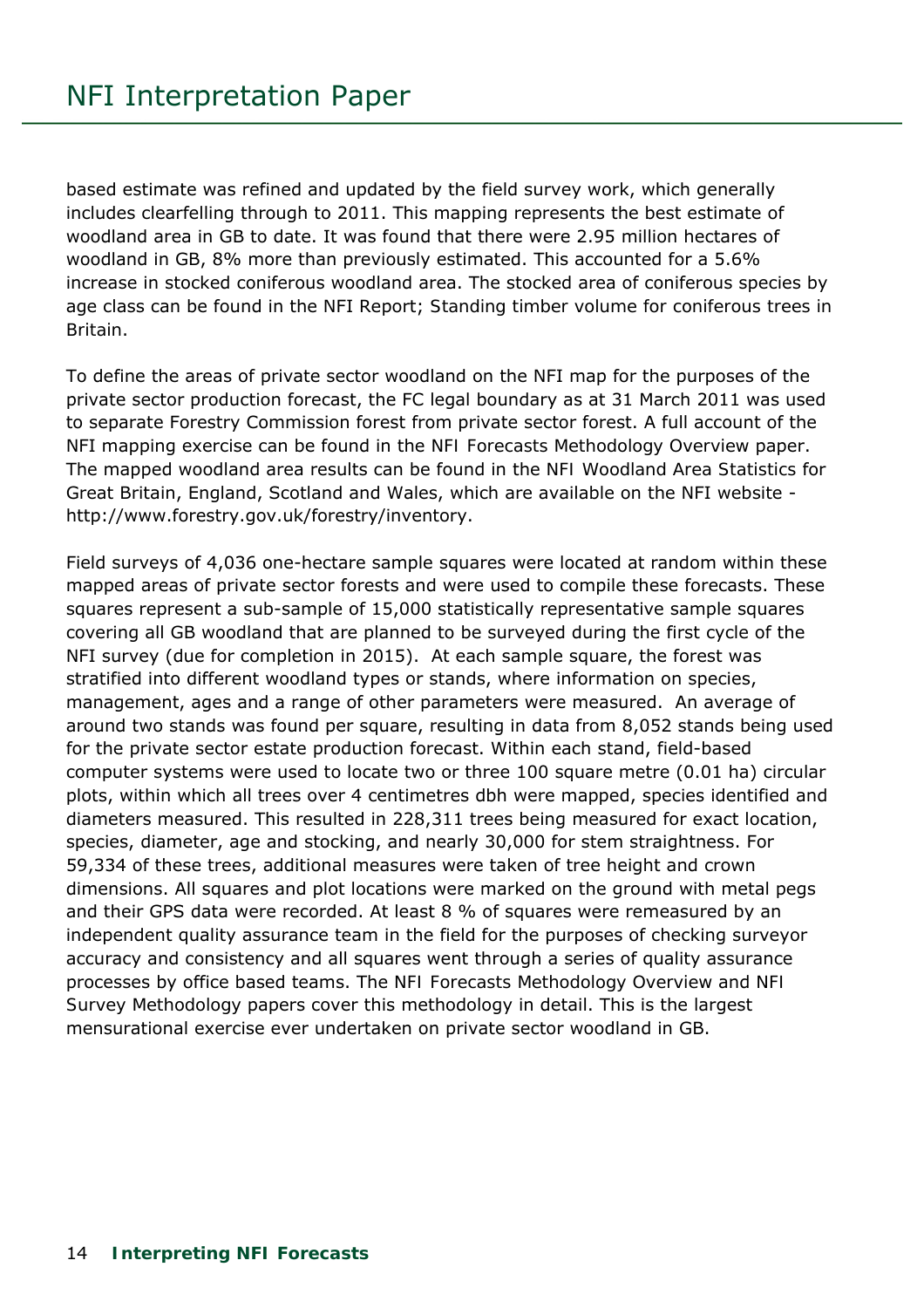### <span id="page-14-0"></span>Predicting future levels of harvesting in the private sector

A new approach to assessing the effects of future harvesting strategies upon potential production in the private sector estate was established for the 2011 forecast. This was done by evaluating a range of scenarios representing alternative harvesting strategies for their impact upon potential timber production over the 25-years.

The rationale behind this approach is that forecasts are derived by applying timings and extents of felling and thinning to an assessment of the growing stock. As levels of harvesting activity may vary under different market and policy conditions over time, it is very difficult to predict this over a 25-year time frame. In light of this the Forestry Commission has sought to find an approach to forecasting that, while not being too prescriptive about an uncertain future, can illuminate a 'broad path' down which events are likely to evolve. This broad path is set by the scale, nature and composition of the growing stock, paying particular attention to the age and growth rate of trees.

# <span id="page-14-1"></span>Evaluating alternative approaches to assessing future private sector harvesting rates

The 2005 private sector estate forecast was based upon a single prediction of levels of harvesting for a 20-year period. This involved Forestry Commission working with industry to build an industry view of how all the various elements that impact on levels of harvesting would combine into a specific level of harvesting activity over a 20-year period for each 2005 forecast region. While this approach had the benefit of giving a single firm result, it over-simplified a complex picture by effectively distilling a range of harvesting possibilities that could potentially happen into a single scenario with a single outcome. The approach used industry expertise of market and owner behaviour to set generic felling prescriptions for particular species and yield classes within a region. These were then applied to the 20-year forecast period. This was a difficult task for many reasons, including a poor evidence base on woodland ownership and intent from which management approaches can begin to be built. This resulted in applying a range of about 20 prescriptions of harvesting practice against hundreds of thousands of stands across GB and this very broad-brush approach over-generalised the picture of harvesting behaviour on a stand-by-stand basis.

Even if this approach was successful at describing harvesting approaches at one point in time, applying this single set of prescriptions constantly over two decades was problematic when taking into account the fluidity of markets and changing approaches to harvesting. This over-simplification of the future level of harvest was done to the point where it was improbable that the forecast would meet any prediction it made, because as time went by and if events other than those used to build the original assumptions transpired, actual harvesting levels were always bound to move away from the harvesting levels originally predicted. Therefore it was concluded that solely relying on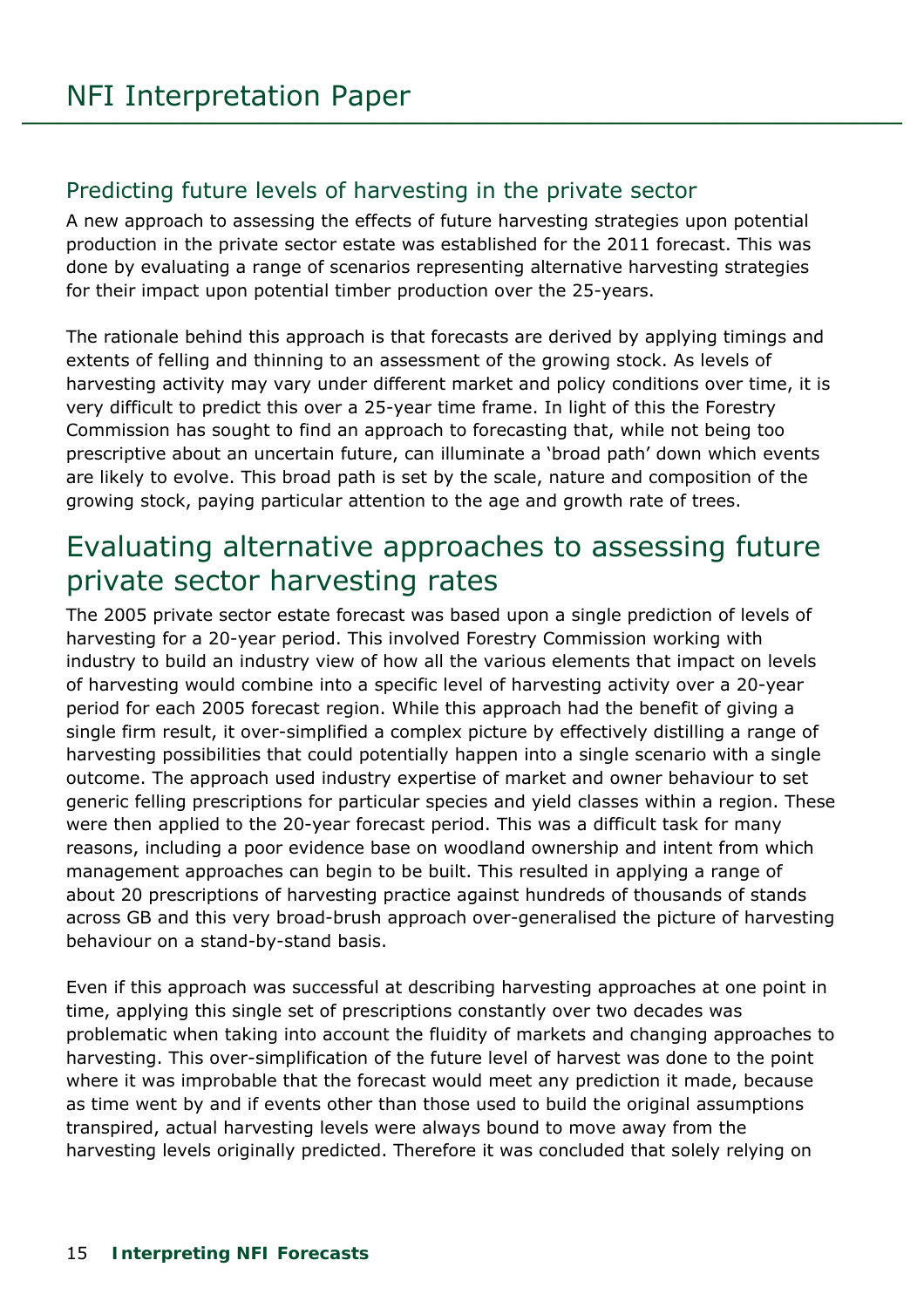this approach was increasingly unreliable and a new approach needed to be established that enabled a range of potential future outcomes to be assessed. Advances in technology made available since the 2005 forecast enabled the FC to build the capacity to test a potential range of outcomes through running multiple harvesting scenarios.

Despite the difficulties involved in making a prediction of future private sector estate harvesting, there is still the need to provide a realistic view of potential or likely levels of timber production so that appropriate planning and investment can be made by the sector. An approach taken in other sectors to manage predictions with such uncertainty is to provide a range of scenarios for the future. These scenarios set out to encapsulate the 'worst case' and 'best case' scenarios for a given factor, often augmented by a 'probable case' falling between the two extremes. It was decided that a similar approach would be applied to timber production forecasting. If constructed correctly such scenarios for forestry should be relatively realistic as they are largely formed or bounded by the physical constraints of the biology of the growing stock, based upon the species, age and growth rates of the woodland resource. Within this range of scenarios, assessments can be made of the most likely outcomes under current or future circumstances and plans can be made accordingly. This has involved building a range of potential harvesting scenarios to help gauge the range of potential harvesting outcomes that may transpire over the 25-year period. The 2011 production forecast has used this approach to build a series of harvesting scenarios which centre on building an objective view of potential biological availability. The 2005 harvesting assumptions have been retained as the basis of one scenario, but this is now one of several scenarios analysed and is primarily used for the purposes of comparison with the 2005 forecast results.

The Forestry Commission has therefore, through the NFI, collected a body of data reflecting the composition of the forests and the associated physical constraints, such as growth rates, ages, and current and past harvesting levels. Alternative future harvesting assumptions have then been applied to this data to build a picture of how the growing stock may develop under these different scenarios.

Using this approach, the Forestry Commission has calculated a range of likely levels of timber that could come to market. Also the Forestry Commission has supplied estimates of the volumes involved with certain possible events, so that the potential impact of some factors such as pest outbreaks (e.g. the volume of timber susceptible to Phytopthora) can be assessed. It is then possible to evaluate the opportunities, risks and constraints associated with such events, which was not possible with a single interpretation or prediction of the future, as was supplied in previous forecasts.

This approach has been developed with input from the Confederation of Forest Industries (Confor), the Expert Group on Timber Trade Statistics (EGTTS) and the Private Sector Production Forecast Working Group.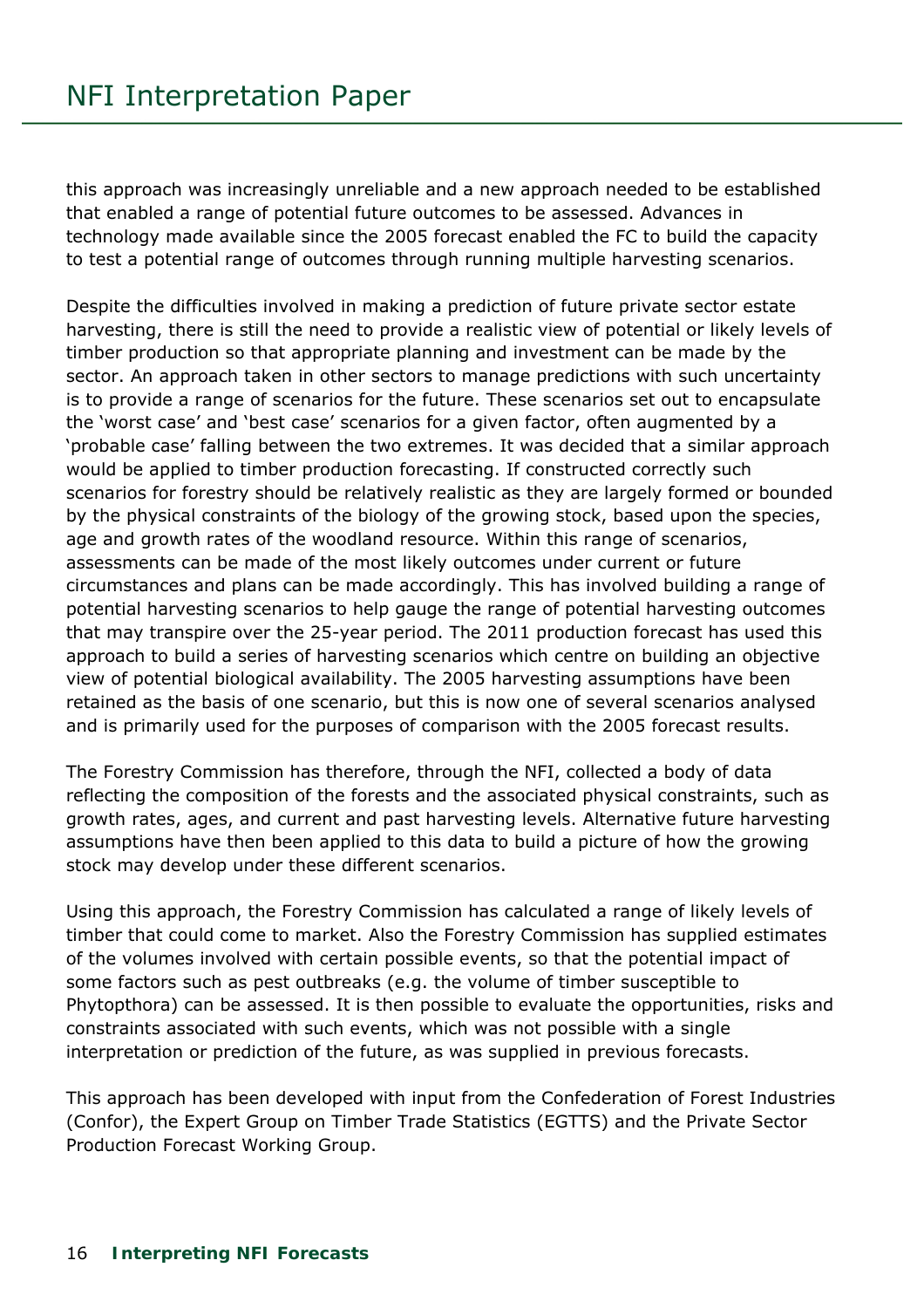# <span id="page-16-0"></span>Building scenarios of potential production

# <span id="page-16-1"></span>The 'broad path' of production set by the growing stock

Once a coniferous crop is planted there is, in general, a sequence of predetermined, time-bound events set in motion. For most conifer crops, the year the crop is planted determines a future window of time within which it is likely to be felled. This life expectancy is often a product of the biological growth pattern of the tree, however, other factors combine with this to determine the timing of fellings. These are often economic in nature, but there are a wide variety of other owner objectives that may affect this timing. One particular factor is that many tree crops, especially those in the uplands, are felled because of the increasing likelihood that they will be blown over. This is a significant factor at present because of the dominance of upland Sitka spruce planting between 1960 and 1990 that will affect harvesting in the coming decades.

The time when a large proportion of forest owners choose to fell a planted crop will generally therefore fall between two physical bounds: after the trees have reached a size to harvest 'economically' (in the sense of realising assets sooner rather than later) and, for many stands, before the trees get so tall that they blow over (in practice between about 25 and 80 years after planting, dependent on species and site conditions) or slow down in growth. However, most conifers are unlikely to be felled much before 30 years or after 60 years of age, so there is a narrower probable window for the felling event. Thus, looking at when coniferous crops were planted can indicate a broad picture of when many are likely to be felled, and this can form the basis of a forecast. However, some owners will have other objectives to that of felling for purely economic purposes and may retain woodland, for example, for recreational, biodiversity or economic strategies other than realising assets in the shorter term. A proportion of woods will fall into this category and may therefore be felled later than would be expected by the 'economic' scenario.

Considering these factors, the best indicator of what may happen in the future in terms of harvesting is what happened in the past in terms of year of planting. On that basis, assuming a rotation of 30–55 years for conifers gives a broad but not unfeasible range of likely timings of fellings for a significant proportion of owners. It is therefore crucial to look at the timings and history of planting of conifers in the UK to estimate when harvested volumes will arise. In the UK there was a large post-war surge of planting, between 1960 and the late 1980s. This can be seen in green in Figure 1. Using the rule of thumb that most trees will be felled between the ages of 30 and 55 years we can begin to predict that this planting would be expected to produce a surge of felling during the period 1990 to 2040. In the 1980s the peak of this felling was predicted to fall around 2020 and is represented in grey in Figure 1. Since this prediction was built upon felling practices and felling ages that have since altered, the period when timber volumes are now likely to peak may well fall at a different point in time. It has been a core aim of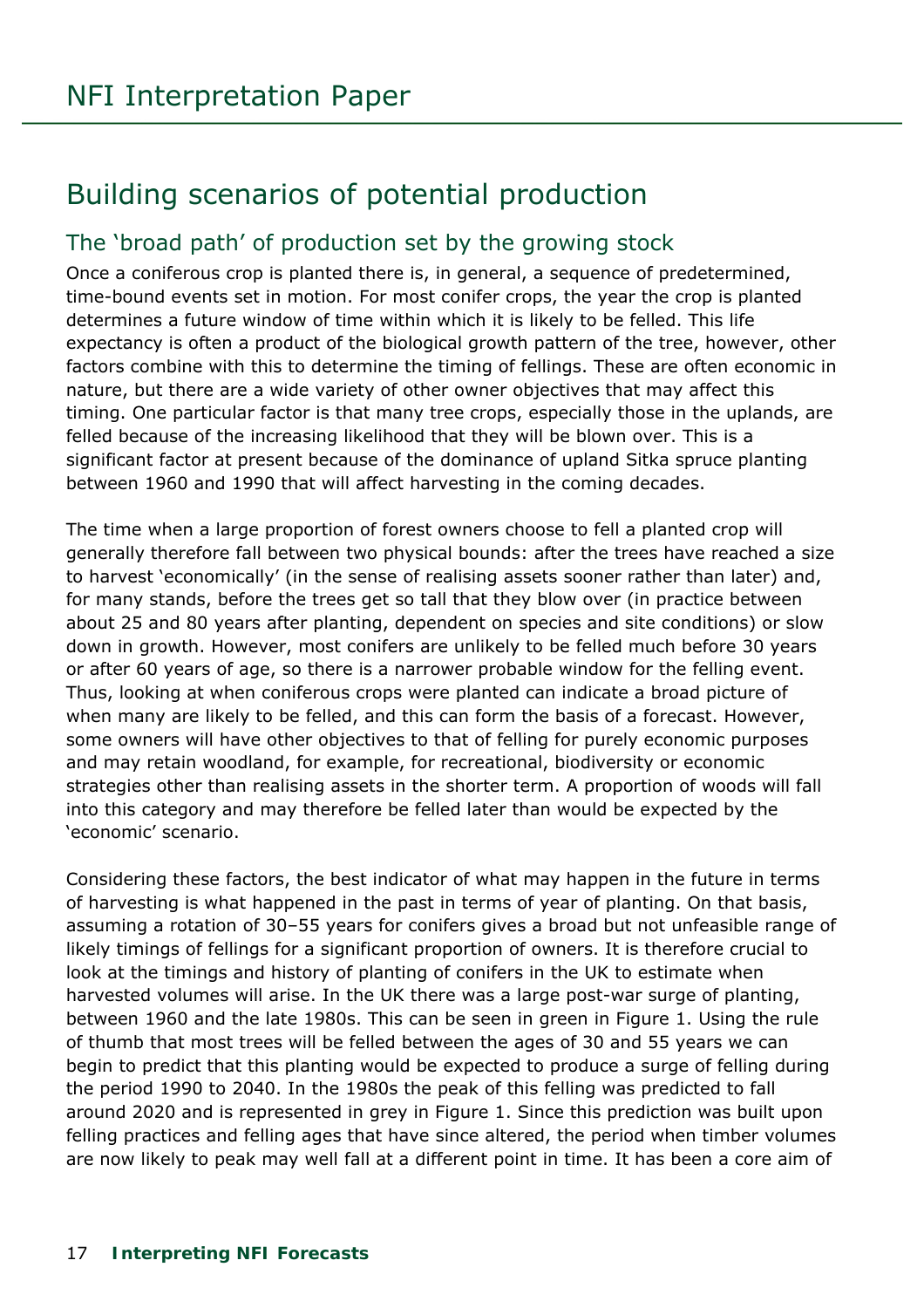this study to pinpoint, as well as possible, the timing and scale of this peak, and the factors that will influence it.

<span id="page-17-0"></span>Figure 1. Historical GB planting programme and consequent potential felling



**Exploring the consequences of felling age assumptions**

Source: Forestry Commission Statistics

Within this biological bound of age, size and height of the trees broadly determining felling age, there are other factors to consider. Some of these can be measured easily, such as the growth rates of the trees themselves (which can determine, for example, age and year of maximum mean annual increment) and others which are more difficult to ascertain, such as policy, macro-economic factors and market demand, which present a wide range of possibilities. The study has worked to encapsulate the extremes of this range of possibilities and within those extremes to describe a range of possible outcomes, largely based upon less subjective determinants of felling age such as maximum MAI.

These outcomes describe the potential levels of timber that may be harvested and the potential standing volume remaining in the forest over time. They also attempt to illustrate the effects of factors that may prevent timber being harvested. The amount of standing volume removed also impacts upon certain measures of sustainable practice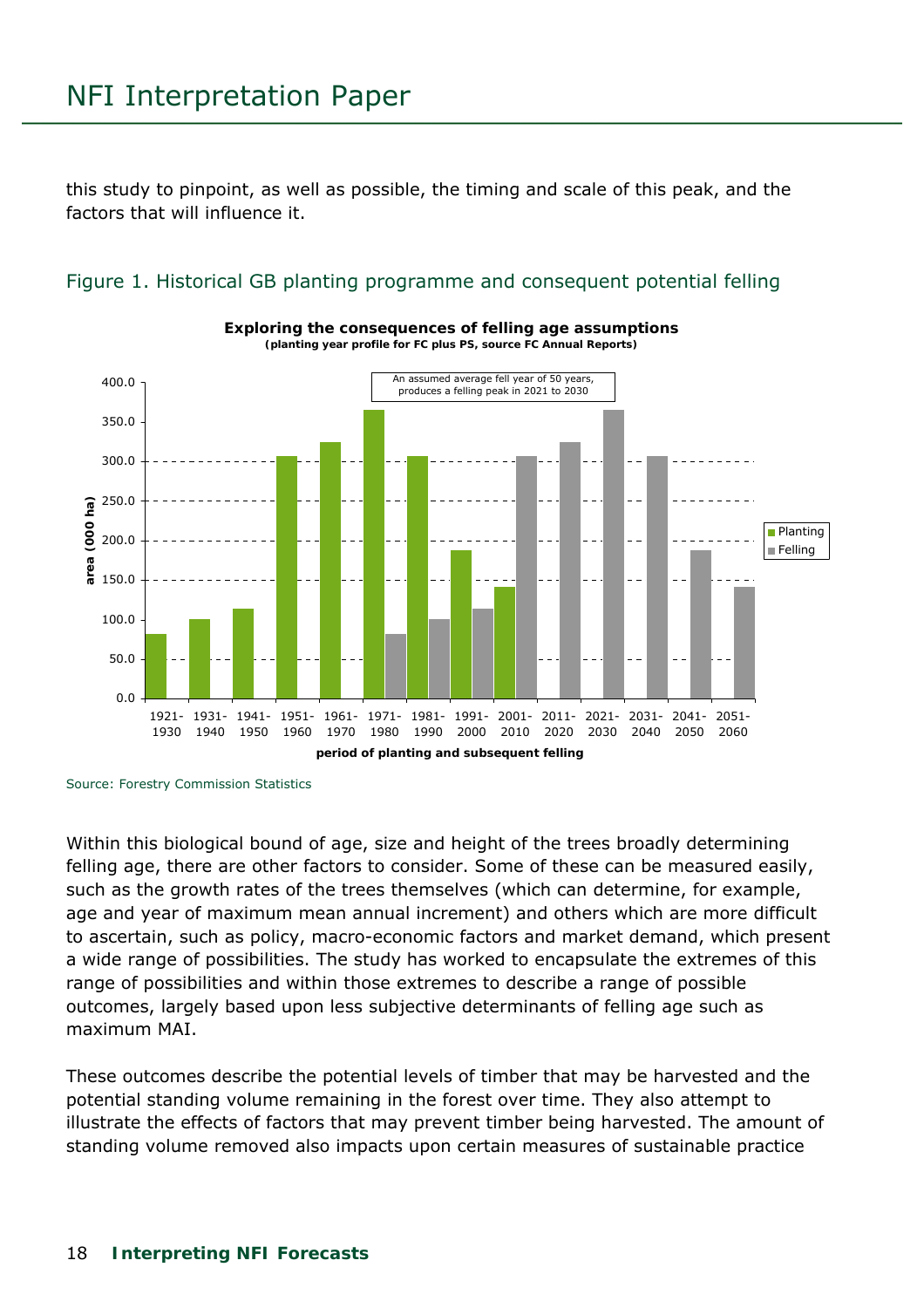and other important factors such as the levels of carbon sequestration in forests. Therefore, understanding the impact of these factors (growth rates, policy, markets, pests etc) upon harvesting levels is clearly important in terms of managing forests sustainability for both the environment and industry.

### <span id="page-18-0"></span>The impact of recent harvesting on potential production

Another large determinant of what is likely to happen in terms of future felling levels is what has already been felled. Clearly if the stands have already been harvested before the start of the forecast period they cannot contribute to future production. For example a large proportion of crops were planted in the 1960s to 1980s, if some owners are harvesting at 30 years of age, then many of such stands will have already been harvested and will not contribute to short term production. (Though in the longer term, further production can arise from restocked sites.) This assertion is supported by the rates of clearfell found in the satellite detection work used in producing the NFI map and by the NFI field survey, which has found that relatively few of the older conifer stands planted before 1970, and those of larger mean tree diameter, remain. How much of that asset is still standing will determine what is left for future cutting in the coming years. Therefore it is important to ascertain what has been harvested to date to ensure that the estimated growing stock and basis for the forecast is up to date.

Advances in satellite imagery and computer processing have enabled the Forestry Commission to pinpoint actual clearfell rates on a site-by-site basis much more accurately than in the past. However, such satellite imagery cannot identify areas of thinning and that therefore is discovered through the NFI field work. Having an up-todate rolling field survey programme will further strengthen the evidence base for monitoring clearfell rates. This has currently given a much clearer picture of what has already occurred in terms of felling, and from this a better picture of what can still be felled can be built.

The 2011 production forecast was run on the basis of an up-to-date inventory which takes account of recent felling and thinning. Having this facility in place is particularly important in a period where felling rates are peaking and where the levels of harvest can fluctuate.

By monitoring levels of harvesting in the private sector, improvements are being made to current growing stock assessments and this information also narrows down the range of potential future production levels, which will make predictions of what may happen more closely representative of actual future out-turns.

The presence of permanent monitoring plots within the NFI will, over time, provide a picture of how different types of crops, under different ownership types, are thinned and felled, and this can be used to inform future production forecasts.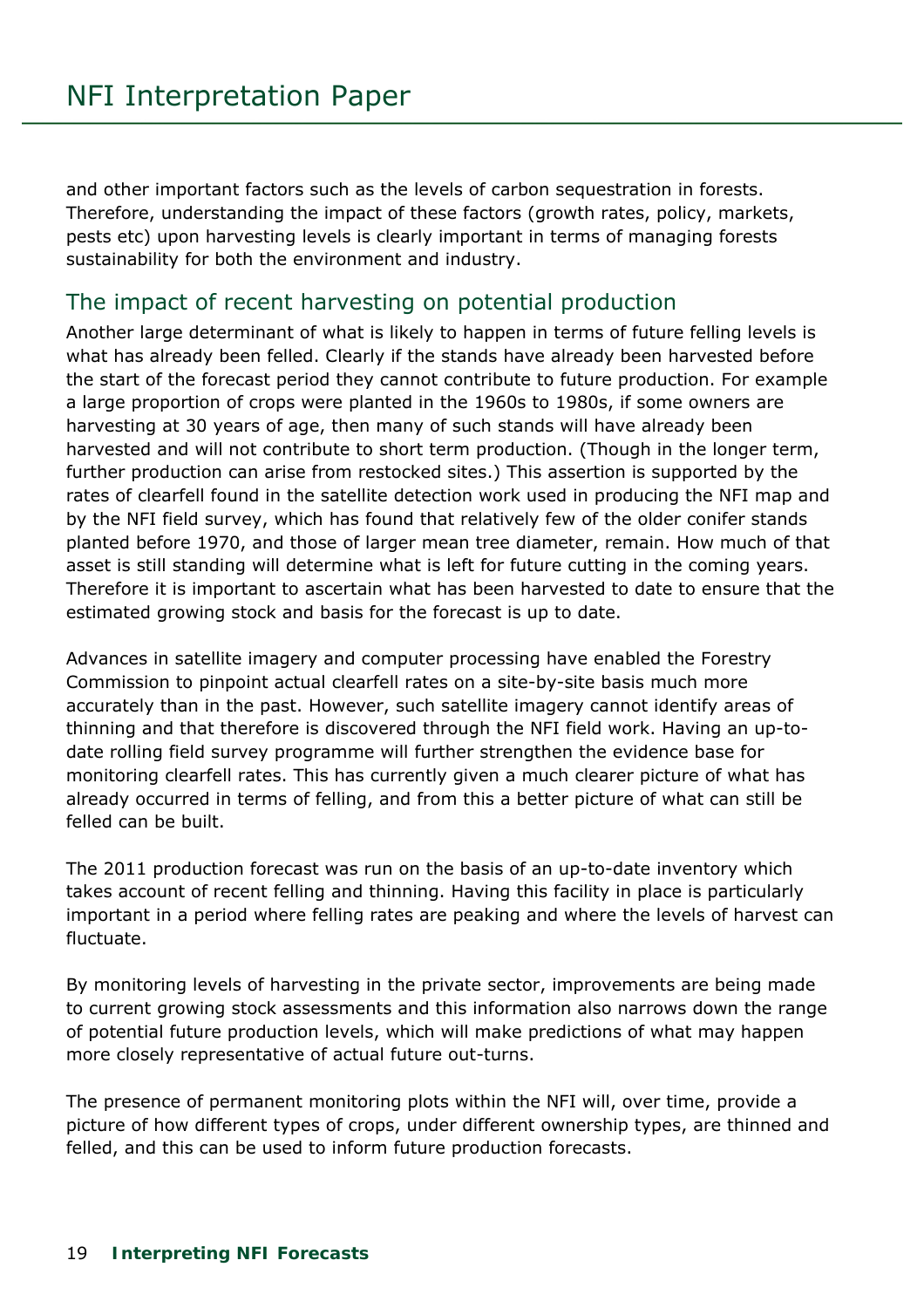#### <span id="page-19-0"></span>Measuring increment and actual cut over time

As noted earlier, the NFI's fieldwork and NFI forecasting emphasis will move GB from solely looking at estimates of future production, to one where this is seen in the context of measured standing volume and measured removals over time. Such actual observations will, over time, give a better indication of probable future cut. More importantly, they can be used to assess whether harvesting levels are sustainable over the medium term. However, there are currently several different interpretations of what constitutes a sustainable harvest, at a National or Regional level and a framework for measuring this within the UK is not in place.

# <span id="page-19-1"></span>Harvesting factors relevant to the 'broad path' of potential production

In the past the limitations of data and technology meant that only one forecast outcome was produced in each five-year forecasting exercise. This single forecast was often viewed as 'fact', not as it should have been as one future option of many that were possible. This was often forgotten and implicitly meant that the alternative options were not widely considered.

There is now the capability to look at several options and forecasts. The starting point chosen for reviewing these options is the 'base' biological potential of the woodland resource. This is the unrestricted biological capacity of the forest assuming no losses in productivity due to wind, pests etc. To this biological potential a series of constraining factors can be applied that will limit production from this theoretical maximum to a more realistic or practical level.

Essentially the range of potential scenarios and potential production falls between felling nothing at all (zero intervention) and felling everything. When building an overall picture of future harvesting regimes, actual outcomes will fall between the two extremes and the scenarios published fall more in the middle ground. But by defining these 'extreme' volumes, which can be confirmed with some certainty, the limit of the risks involved in assessing a level of harvest can be bounded. Such risks involve factors such as wind risk, pest and economic swings. By quantifying these risks, users of the forecasts can plan accordingly.

# <span id="page-19-2"></span>Factors that constrain and reduce production

To understand the difference between potential production and actual production the main factors that constrain volume production other than the crop's inherent biology can be considered, such as physical constraints (wind, roads), biological constraints (pests), legal constraints, management choices and national policy constraints. Figure 2 shows how 'netting off' these constraints reduces actual production.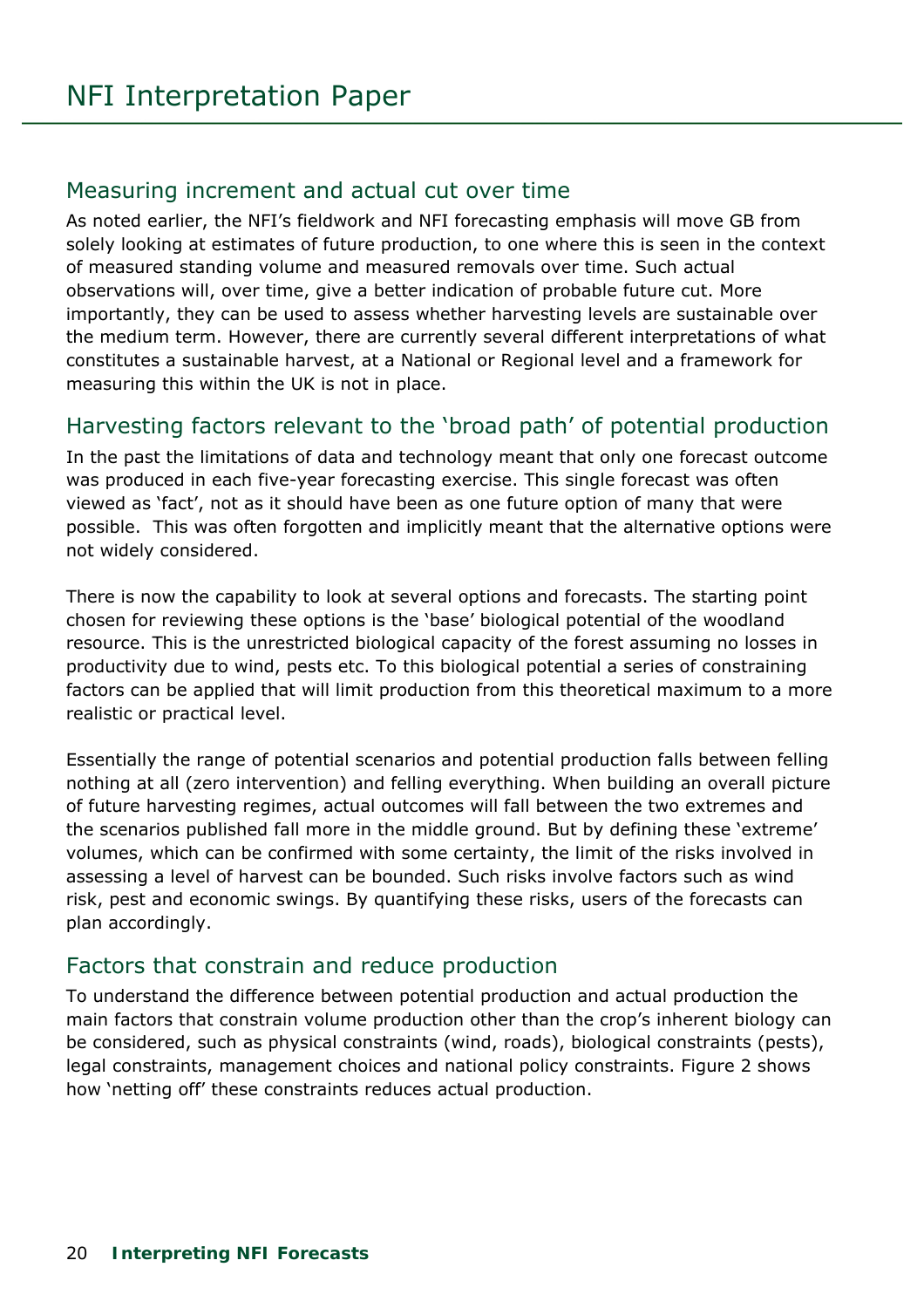#### <span id="page-20-0"></span>Figure 2. Factors limiting actual production

| 1. The growing stock and its yield    |                                      |
|---------------------------------------|--------------------------------------|
| 2. Less effects of physical factors   |                                      |
| 3. Less effects of biological factors | ------------------------------------ |
| 4. Less legal constraints             |                                      |
| 5. Less policy constraints            | -----------------------------------  |
| 6. Less economic constraints          | ----------------------------         |
| 7. Available timber                   | --------------------------           |
| 8. Actual levels of harvesting        |                                      |

These factors are determined by a variety of sub-factors, of which the main ones are listed below:

 Growing stock and increment levels: the resource (area, species, age, yield) silviculture

historical removal strategy's impact on current growing stock

- Physical factors: wind
	- fire roads
	- terrain
- Biological factors: pests disease
- Legal obligations:
	- UK law
	- European law
- Policy drivers:

 Forestry Commission UKFS (UK Forest Standard) National Strategies (England, Great Britain and Wales) and Forest Service Northern Ireland's strategy

 Funding levels within the public sector and incentives within the private sector. International policies

The first level (level 1, see Figure 2) starts with the growing stock and its increment, which is the volume of all the trees that are growing. At its most basic level the growing stock (or standing volume) is a measurable fact and its projected increment involves minimal assumptions. These combine to provide a firm basis for projections of potential production. However, when looking at production over time, larger assumptions need to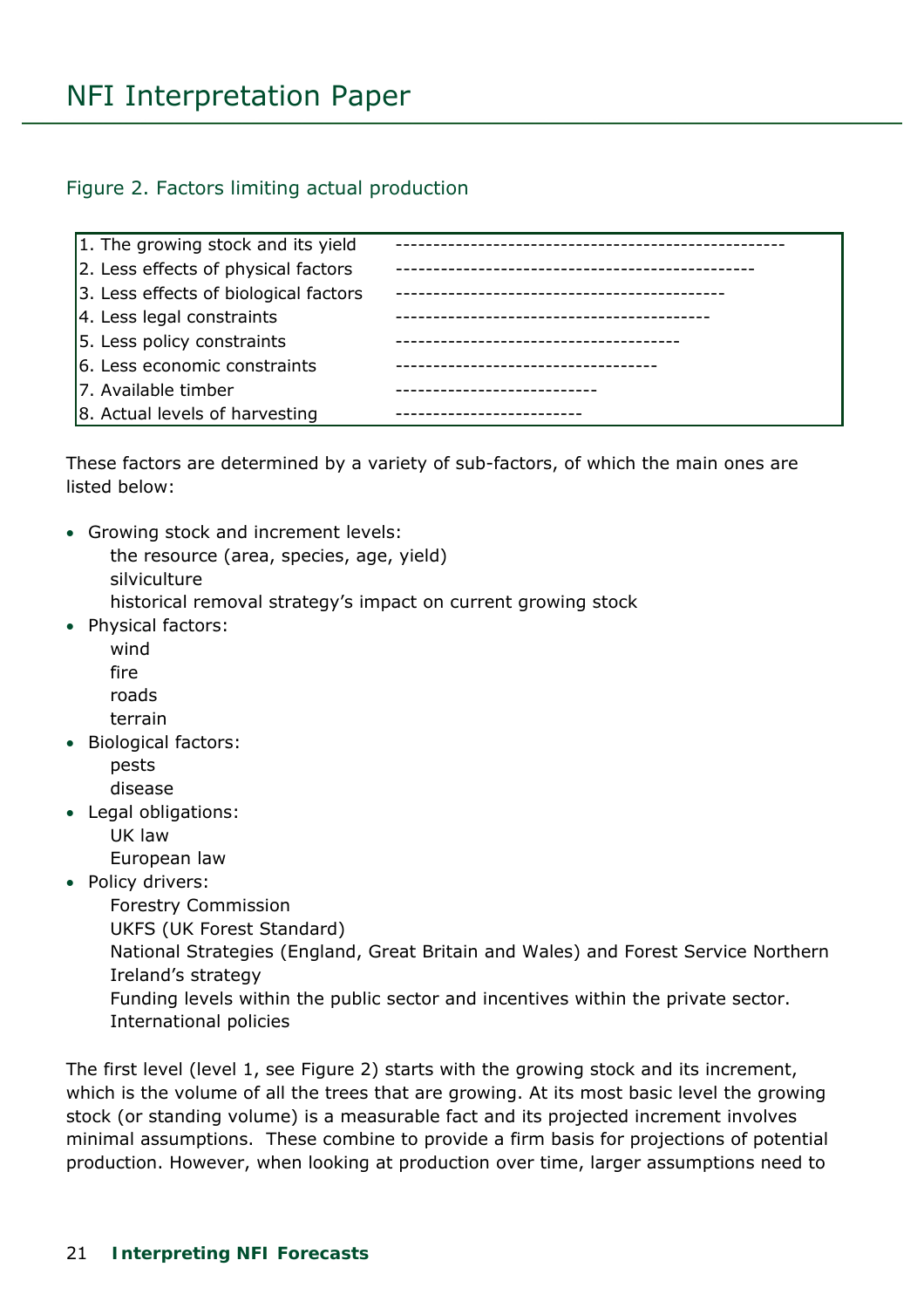be made about removals (level 8) and their impact on standing volume and increment over time.

At level 2 the volume that cannot be brought to market due to inescapable physical constraints is excluded, such as trees predicted to be lost to wind damage or that are inaccessible because of the terrain. Constraints on thinning and felling through exposure to wind or the risk of wind damage also need to be considered.

At level 3 the impact of attack by pests and disease is taken into account, whether this is actual volume lost or volume rescheduled as part of sanitation procedures.

At level 4, in principle, the potential is reduced by excluding areas for cutting that are protected by legal constraints. However, the UK does not have any outright bans on felling, but there are areas where there are restrictions on felling, such as tree preservation orders (TPOs), which can cover several trees in a single area. Such legal restrictions are modest in GB.

At level 5, availability can be further reduced through the policies that are set for the sector as a whole (e.g. the UK Forestry Standard) and those that individual organisations choose for themselves. Many woodland owners follow the principles of Sustainable forest management, which involves ensuring that the production of all forest and woodland benefits is maintained over the long term. This is achieved when the environmental, economic and social functions of forests and woodlands are interacting in support of each other. The precise point of balance will vary in individual forests and woodlands in response to management objectives and local circumstances. Volume production and increment is only one measure of this.

At level 6, availability is reduced by volume that is not considered to be economic to harvest.

That leaves, at step 7, the 'true' available or potential timber volume, which sets the envelope within which an attainable level of harvest can be determined. In practice steps 6 and 7 blur, with areas moving from 6 to 7 if timber prices are high etc.

Out of this potential volume decisions can be made on how much to cut, represented by step 8, the actual level of harvest.

Figure 3 summarises the factors that affect the level of timber harvesting in GB.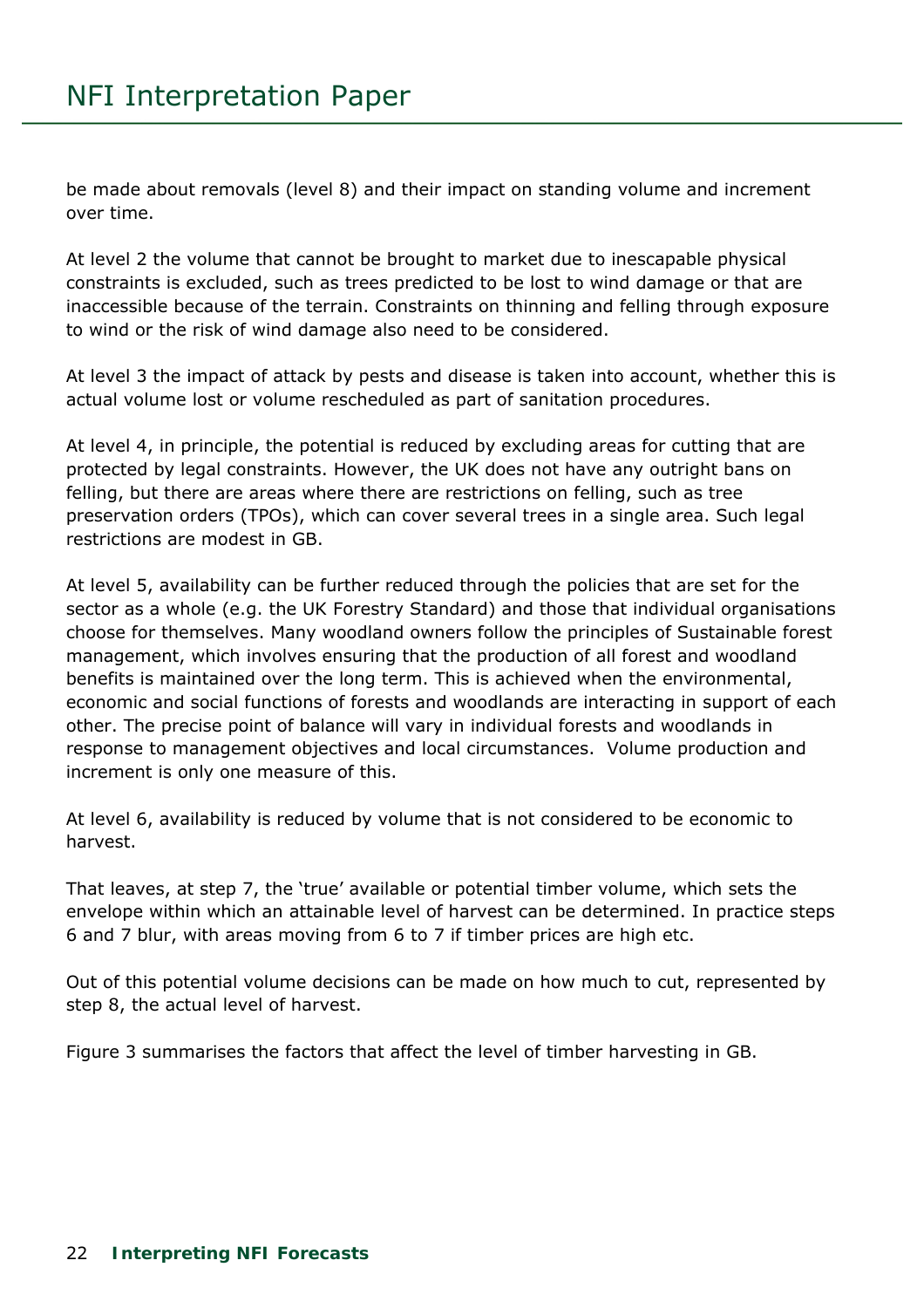#### <span id="page-22-0"></span>Figure 3. Factors that affect the level of timber harvesting in GB

Harvesting activity levels are set by factors such as:

- biology
- physical factors
- market/demand
- economic viability (thresholds/scale)
- harvestability
- custom and practice
- entry costs
- regulation and incentives

Forecasting potential harvesting levels is key to looking forwards and the NFI forecast provides a 'maxima' and 'minima' of potential harvesting levels, supplemented by assessing the factors that will affect these. Within this range of maxima and minima the Forestry Commission is providing credible alternative scenarios on potential levels of production, dependent upon possible market and policy scenarios, including cut under committed plans. Figure 4 outlines this approach and is the original figure used in consultation with the sector while developing the approaches.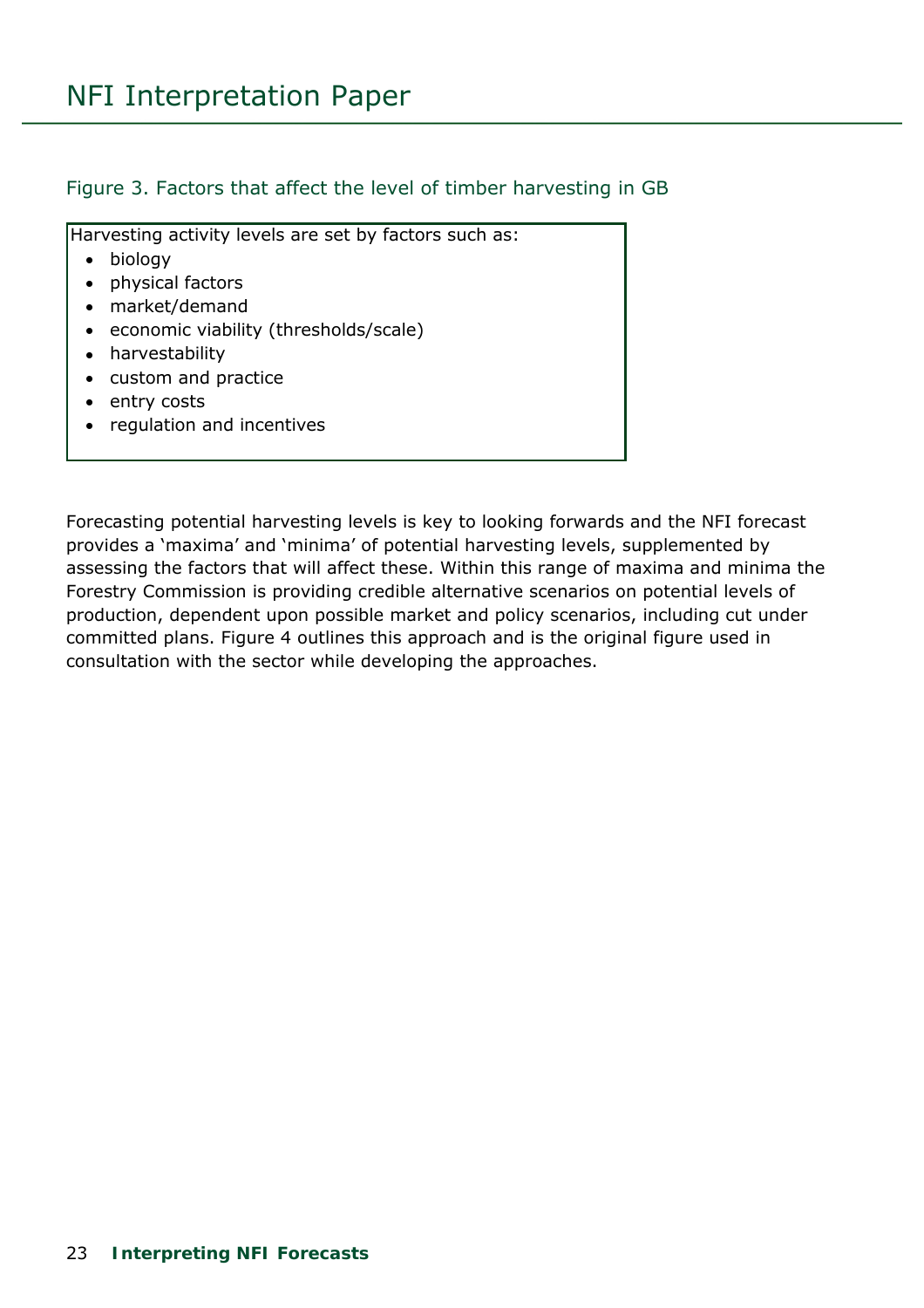

#### <span id="page-23-0"></span>Figure 4. Production forecast scenarios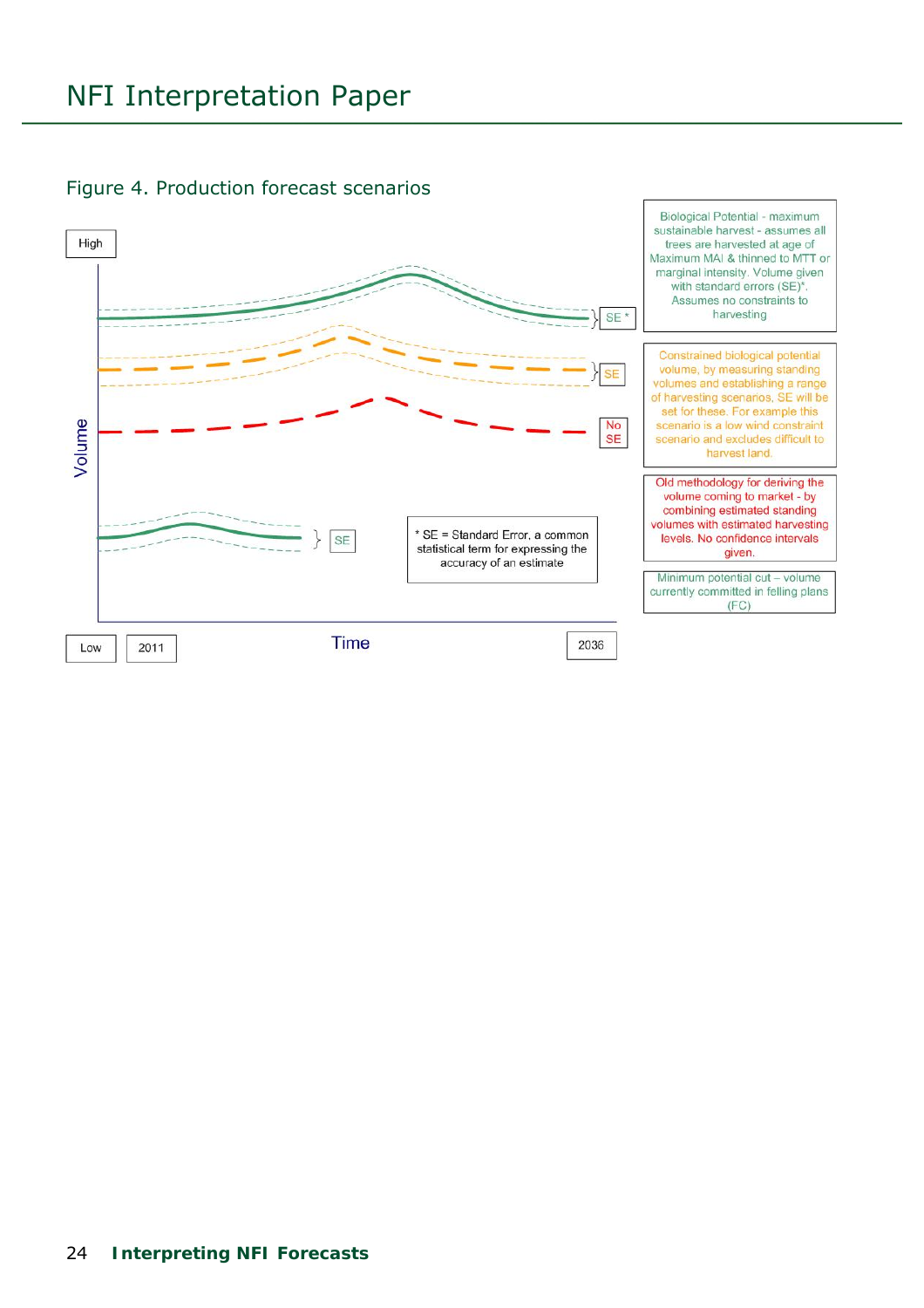# <span id="page-24-0"></span>Forecast Scenarios

To gauge a potential range of possible harvesting outcomes a series of standardised harvesting scenarios were developed for the production forecast. These were:

- **Clearfelling to biological potential**. This assumes choosing a felling age which maximises long term productivity by harvesting at first year of maximum mean annual increment (maximum MAI)\*. Within this overall approach to felling, several variants were defined:
	- o **Biological potential felling and thinning all**. A scenario which maximises productivity by felling at age of maximum MAI in all stands irrespective of wind risk and to thin all stands to management table thinning (MTT), throughout the forecast period (from 2011 onwards).
	- o **Modified biological potential, thinning and felling assuming moderate wind risk measures**. This scenario takes account of wind risk, but assumes a relatively risk-tolerant approach in applying wind-risk constraints to harvesting practice. This assumes felling to year of maximum MAI and thinning of all stands to management table (MTT) in all crops less than DAMS 16, and felling at an assumed terminal height of 25m (if this is attained before year of maximum MAI) and no thinning for stands at or above DAMS 16.
	- o **Modified biological potential, thinning and felling assuming strong wind risk measures**. This scenario also takes account of wind risk, but applies a less risk-tolerant constraint to harvesting practice. This assumes felling to year of maximum MAI and thinning of all stands to management table (MTT) in all crops less than DAMS 16, and felling at an assumed terminal height of 21m (if this is attained before year of maximum MAI) and no thinning for stands at or above DAMS 16.
	- o **Modified biological potential, assuming thinning based upon observed activity**. This scenario sets year of clearfell at first year of maximum MAI for all mature stands and thinning to MTT is only applied in those stands which were observed within the NFI field survey as having been thinned already. No special wind-risk measures are assumed for mature stands. However, for stands that are too young to have yet been thinned according to management table prescription (taken to be younger than three years after prescribed age of first thin) the scenario assumes management according to the modified biological potential scenario with moderate wind risk measures, described above.
	- o **Biological potential felling with no thinning.** Felling to maximise productivity by harvesting at first year of maximum MAI and undertaking no thinning.
- **Felling and thinning to the 2005 industry 'view'.** This scenario uses regionspecific sets of harvesting prescriptions based upon what the sector thought would be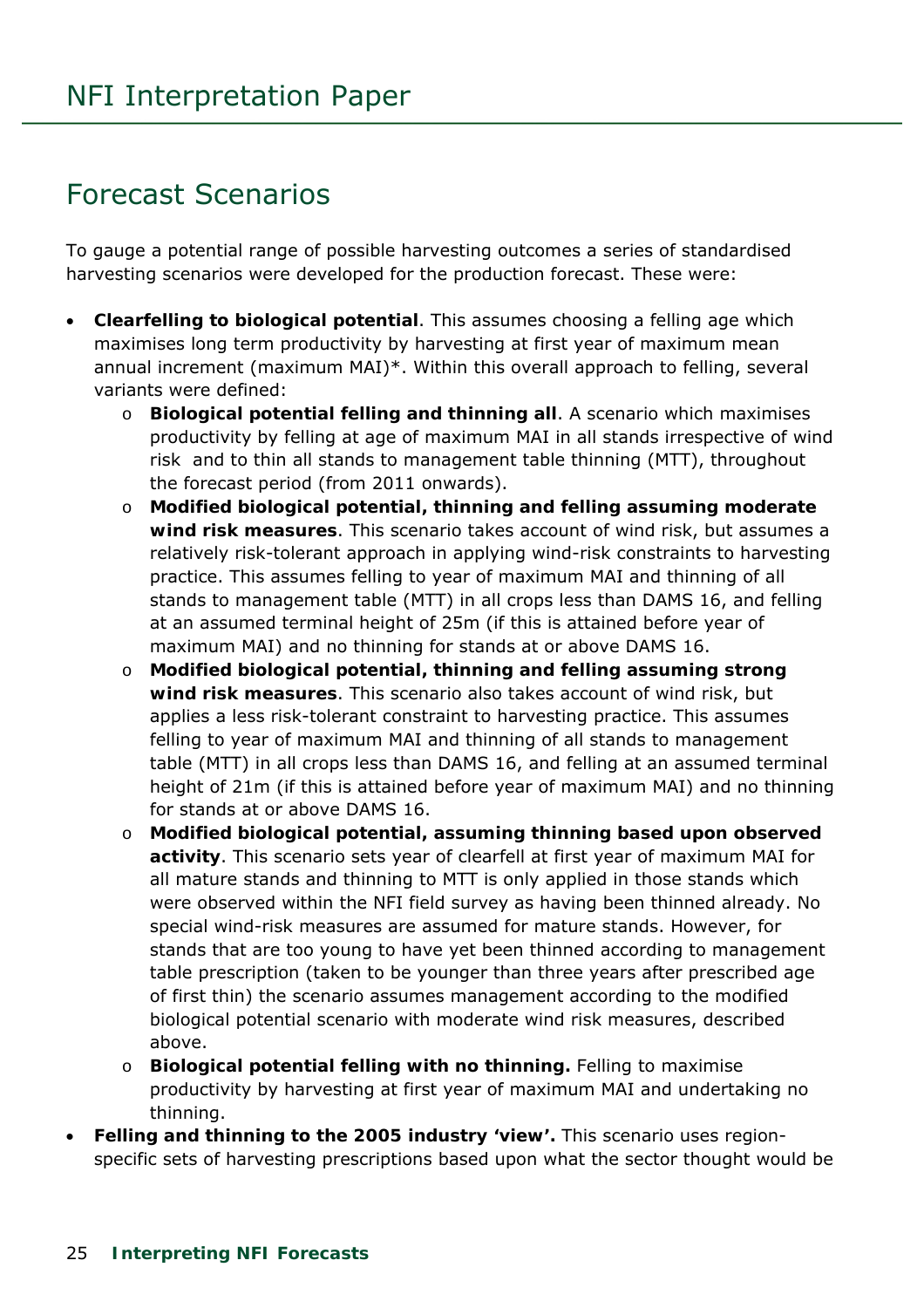future harvesting practice with regard to age of felling and amount and type of thinning. These were derived in consultation with private sector growers and processors and were the basis of the 2000 and 2005 forecasts.

- **Management felling and thinning plans.** A forecast based upon detailed, stand by stand plans prescribing age of felling and type and intensity of thinning. **This applies to the Forestry Commission only.**
- **No harvesting.** Known as zero intervention**, this** scenario assumes no felling or thinning of any stand.

Forecasts were run for each of these scenarios, the outputs of which are presented in the results section.

\*Age of first year of maximum mean annual increment has been a standard often used for setting a target for maximising timber productivity within stands over the long term and it is used on this basis within the biological potential scenarios within these forecasts. However, there is evidence to show that there are possible alternatives to achieving higher levels of productivity other than felling at first year of maximum MAI. This evidence points to there being a wide range of years where most of maximum productivity could be achieved. This range might be as wide as 20-30 years where maximum MAI to +/- 5% could be achieved. Such alternatives are currently being researched by the Forestry Commission.

# <span id="page-25-0"></span>Measuring the outcomes of different harvesting scenarios

Assessing the impact of scenarios in terms of average annual production within a 5 year period is the industry 'norm' for assessing potential production and these are the headline figures produced by the forecast:

# <span id="page-25-1"></span>Average annual production

This is the standard metric for assessing production and is the average annual amount of thinning and felling volume, produced over a 5 year period. This has formed the basis of the main tables or outputs of previous production forecasts.

This is now to be augmented by assessing other forest metrics that are intrinsically linked to average annual production, such as the amount of:

- overdue timber
- cumulative production over the forecast period
- the opening and closing standing volume within the 25 year period
- considering these metrics and average annual production over longer time scales.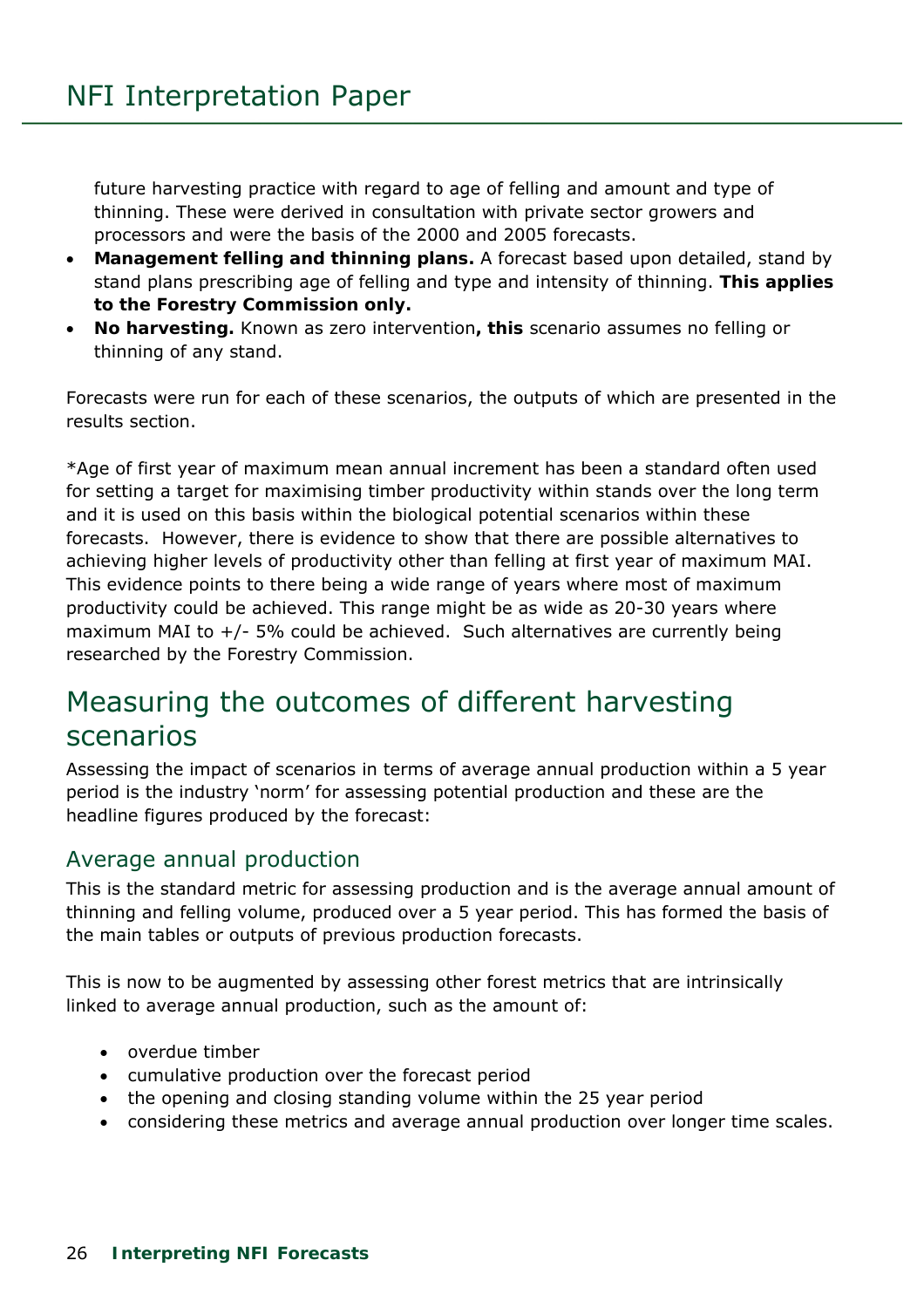### <span id="page-26-0"></span>Overdue timber

Overdue timber is that situated within stands that are over the age prescribed for felling by the management scenario used for a forecast. Application of the rules of the scenario dictates that such stands be immediately felled on day one of the forecast. With this being the case, this prescription is followed in the implementation of the forecast, but the volumes immediately felled by reason of being overdue are reported separately from other harvested volumes in recognition that this is an artificial and unlikely occurrence. The fact that, in the private sector especially, volume of overdue timber is non-zero and represents a significant amount of total standing volume at the start of the forecast indicates that a portion of the estate is not currently being managed according to the assumed scenario. For 'biological potential' type scenarios, this in turn implies that the current practice on at least a portion of the private sector estate is to leave some stands beyond the age of maximum MAI. Since such stands are currently being managed in a way contrary to the assumed prescription, these, and some other stands that are currently below the age of maximum MAI, are also not likely to be managed in the assumed way in the future.

Reasons for such observed delayed felling leading to the existence of overdue timber at the start of the forecast is not known. For a particular stand, it could be for economic reasons (to obtain a larger log size, or the site is in a location that makes harvesting uneconomic, for example), or it may be that the stand is not being managed for production purposes, and there are no plans to fell the stand.

This is a different approach to that taken in 2005, when a panel of industry experts worked through a series of prescriptions to reflect industry behaviour in felling practice, and the prescription resulted in 27 million cubic metres of timber in the overdue category. This showed that not all owners operated to the 'norm' and that at least two tiers of harvesting practice were in operation at that time. In the 2005 forecast 18 million cubic metres of this overdue timber was allocated to be felled over a 20-year period and the remainder was left out of production.

Additionally, as a result of applying scenarios consistently, all areas felled as overdue will be restocked on a like for like basis, as per any other felled stand in the forecast period. In most scenarios, this approach will not materially impact on the forecast timber removals as the replacement crops will not mature within the forecast period.

It is the case, however, that restocked crops will contribute to the future standing volume of the growing stock, and this contribution increases through the forecast period. It should be noted, when interpreting the results of the forecasts, that these contributions derived from restocking of overdue crops are included in the forecasts of future standing volume.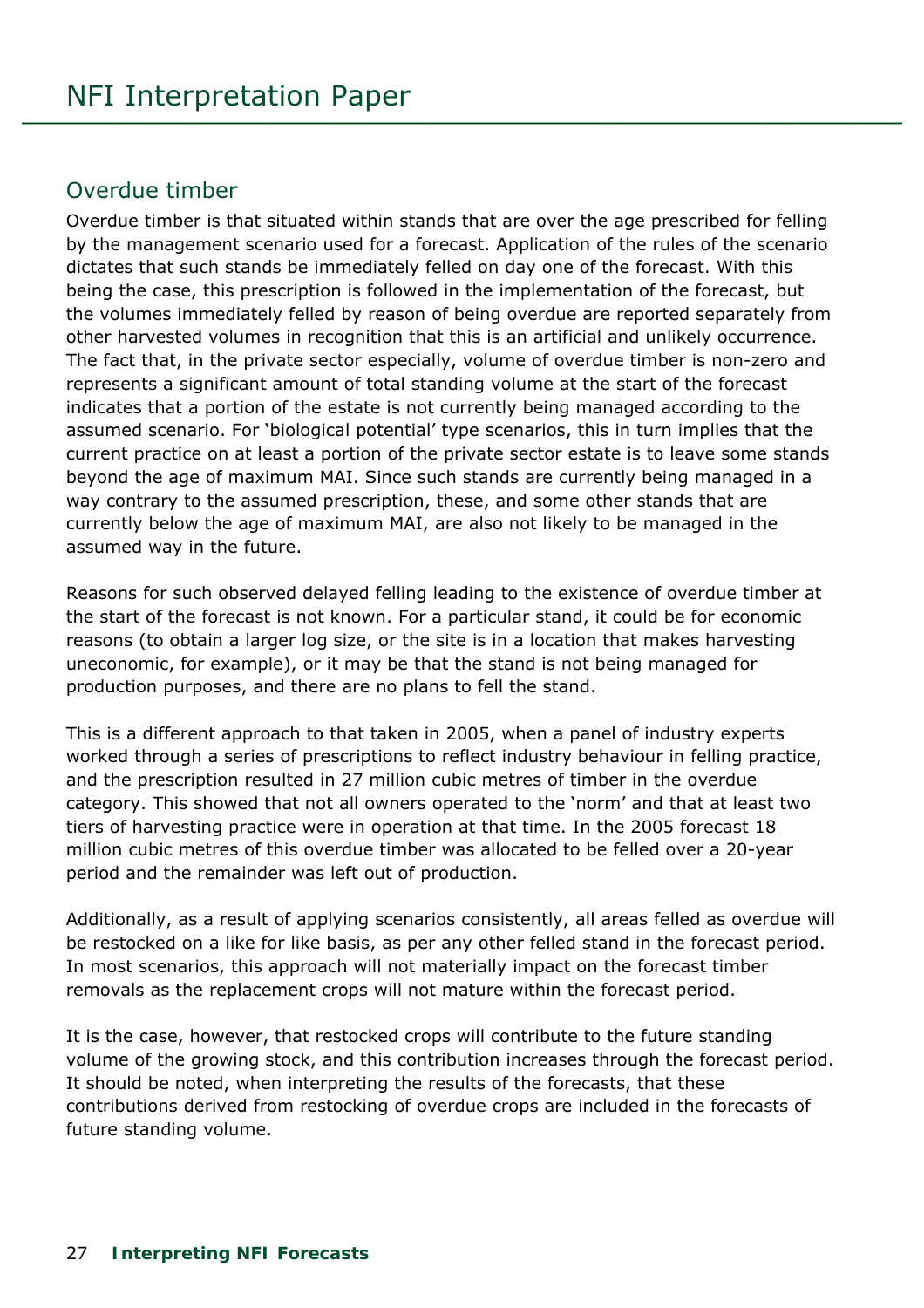# <span id="page-27-0"></span>Cumulative production

Cumulative production is the total amount of timber that would be harvested throughout the 25 year period if the scenario were to be applied. It is the sum of each year's production and it also has the total volume of the overdue timber added to the sum of production, to give an overall figure for all timber volumes that have arisen from the forest resource. It is a useful measure because comparisons between cumulative production arising from alternative scenarios remove the 'noise' around forecast volumes moving between 5 year periods within the 25 years under the different scenarios.

# <span id="page-27-1"></span>Standing Volume

Estimates of standing coniferous volume measure the total amount of standing coniferous volume within a forest area at a given point in time. Standing coniferous volume is defined as live coniferous stem wood to 7 centimetres top diameter and excludes roots, stumps, branches, foliage and deadwood. It also excludes standing volume in trees in woodlands of less than 0.5 hectare. Forecasts of how these volumes change over time could be used as a basis for measuring sustainable forest management. A representative snapshot of current standing coniferous volume and how it changes over time (within a 25-year window) is available in the NFI report *GB 25-yr forecast of standing volume and increment.* 

# <span id="page-27-2"></span>Opening and Closing Standing Volume

Over any period of years, closing standing volumes are calculated by the formula: Closing standing volume = opening standing volume + total net annual increment – total annual removals. The totals for net increment and removals are obtained by summing these over the years of the period in question. This measures the net material effect upon the standing volume in the forest through harvesting to that scenario. It is an 'opening and closing account' of forest timber stocks, between the start of the period (opening standing volume) and what is remaining at the end (closing standing volume).

#### <span id="page-27-3"></span>Longer term forecasts

A large determinant in the levels of total standing volume, potential production, overdue and cumulative production in GB is age class structure. GB's history of creating a manmade forest resource has created an uneven age class structure, which determines the evolution of standing volumes. This is in contrast with forests of a more evenly distributed age, which results in a more stable evolution of standing volume and increment. It should therefore be noted that any forecast is a snapshot of forest metrics, in this case for example taken over 25 years, looking at a fraction of the life cycles of the forests. If a 50 or 100-year window were to be used, a different perspective would be given. In the GB context therefore it is important that the age profile of the forest resource is taken into account when drawing meaningful conclusions on sustainable forest management of the GB forest estate.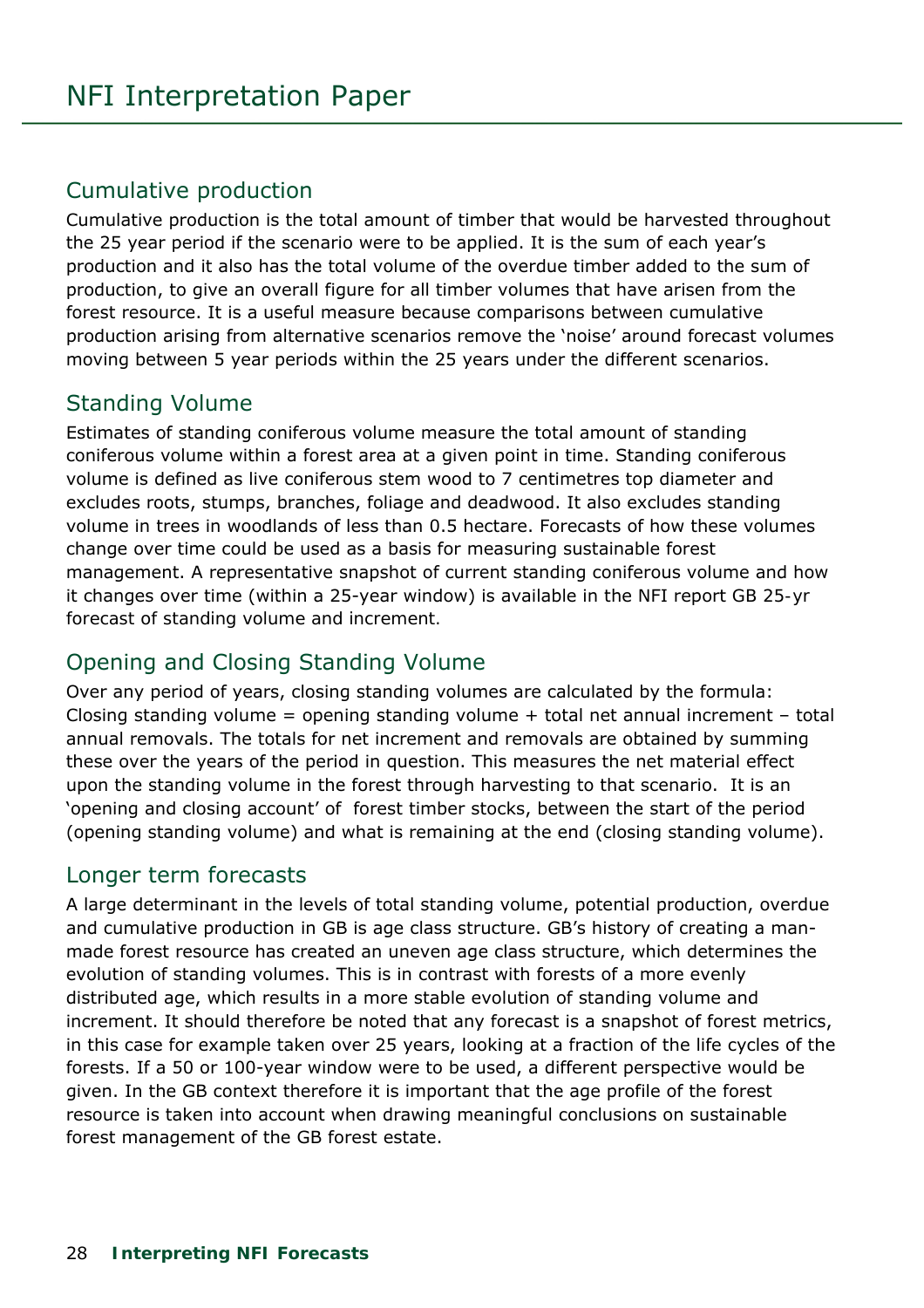# <span id="page-28-0"></span>Results

The factors that will impact on unrestricted biological potential include physical, biological, legal and policy constraints. The following tables and figures quantify the impact of each of these constraint factors in terms of either the volume lost to a factor through applying a scenario or the % area of forest involved or 'lost' from potential production to a factor .

#### <span id="page-28-1"></span>Table 1. Scenarios for factors affecting levels of private sector production in  $000<sup>3</sup>$  obs

| Scenario                                                                                             | Standing    | Standing    | Overdue                  | $2012 - 16$              | $2017 - 21$              | $2022 - 26$              | $2027 - 31$              | $2032 - 36$              | Cumulative |
|------------------------------------------------------------------------------------------------------|-------------|-------------|--------------------------|--------------------------|--------------------------|--------------------------|--------------------------|--------------------------|------------|
|                                                                                                      | volume      | volume      |                          |                          |                          |                          |                          |                          | production |
|                                                                                                      | $2012 - 16$ | $2032 - 36$ |                          |                          |                          |                          |                          |                          |            |
| No harvesting                                                                                        | 242,807     | 452,549     | $\overline{\phantom{a}}$ | $\overline{\phantom{a}}$ | $\overline{\phantom{a}}$ | $\overline{\phantom{a}}$ | $\overline{\phantom{a}}$ | $\overline{\phantom{a}}$ |            |
| <b>Biological potential</b><br>constrained by                                                        |             |             |                          |                          |                          |                          |                          |                          |            |
| physical factors                                                                                     |             |             |                          |                          |                          |                          |                          |                          |            |
| <b>Biological potential</b><br>felling with no<br>thinning                                           | 174,713     | 149,487     | 52,069                   | 5,318                    | 8,382                    | 8,778                    | 12,335                   | 11,765                   | 284,961    |
| Modified biological<br>potential, thinning<br>and felling assuming<br>moderate wind risk<br>measures | 175,227     | 139,305     | 41,810                   | 7,591                    | 9,569                    | 11,255                   | 12,648                   | 11,641                   | 305,325    |
| Modified biological<br>potential, thinning<br>and felling assuming<br>strong wind risk<br>measures   | 167,979     | 131,012     | 48,644                   | 7,584                    | 10,465                   | 11,202                   | 11,494                   | 10,487                   | 304,812    |
| Biological potential,<br>assuming thinning<br>based on observed<br>activity                          | 164,315     | 122,132     | 54,268                   | 7,025                    | 9,217                    | 10,800                   | 12,786                   | 11,077                   | 308,785    |
| <b>Biological potential</b><br>felling and thining all                                               | 176,917     | 142,286     | 38,999                   | 7,908                    | 10,147                   | 11,268                   | 12,661                   | 12,307                   | 310,458    |
| Market behaviour                                                                                     |             |             |                          |                          |                          |                          |                          |                          |            |
| Felling and thinning<br>to the 2005 industry<br>'view'                                               | 149,214     | 125,010     | 66,158                   | 7,818                    | 9,324                    | 9,216                    | 8,654                    | 9,355                    | 287,993    |

**Notes:** 

DAMS – detailed aspect methodology score

Standing volumes for the period 2012-16 differ between scenarios as the volumes for each period are derived by applying the different rates of felling and thinning assumed for each scenario in the first 5 year period. The amount of felling and thinning alters between scenarios, including the amount of overdue timber arising in the first year. More thinning and felling in the first five years and more overdue timber that is felled in the first year therefore result in less average annual standing volume in the first period.

It can be seen that opening and closing standing volumes vary significantly between scenarios, as does the amount of overdue. Average annual production varies between scenarios within 5 year periods, but cumulative production does not vary by more than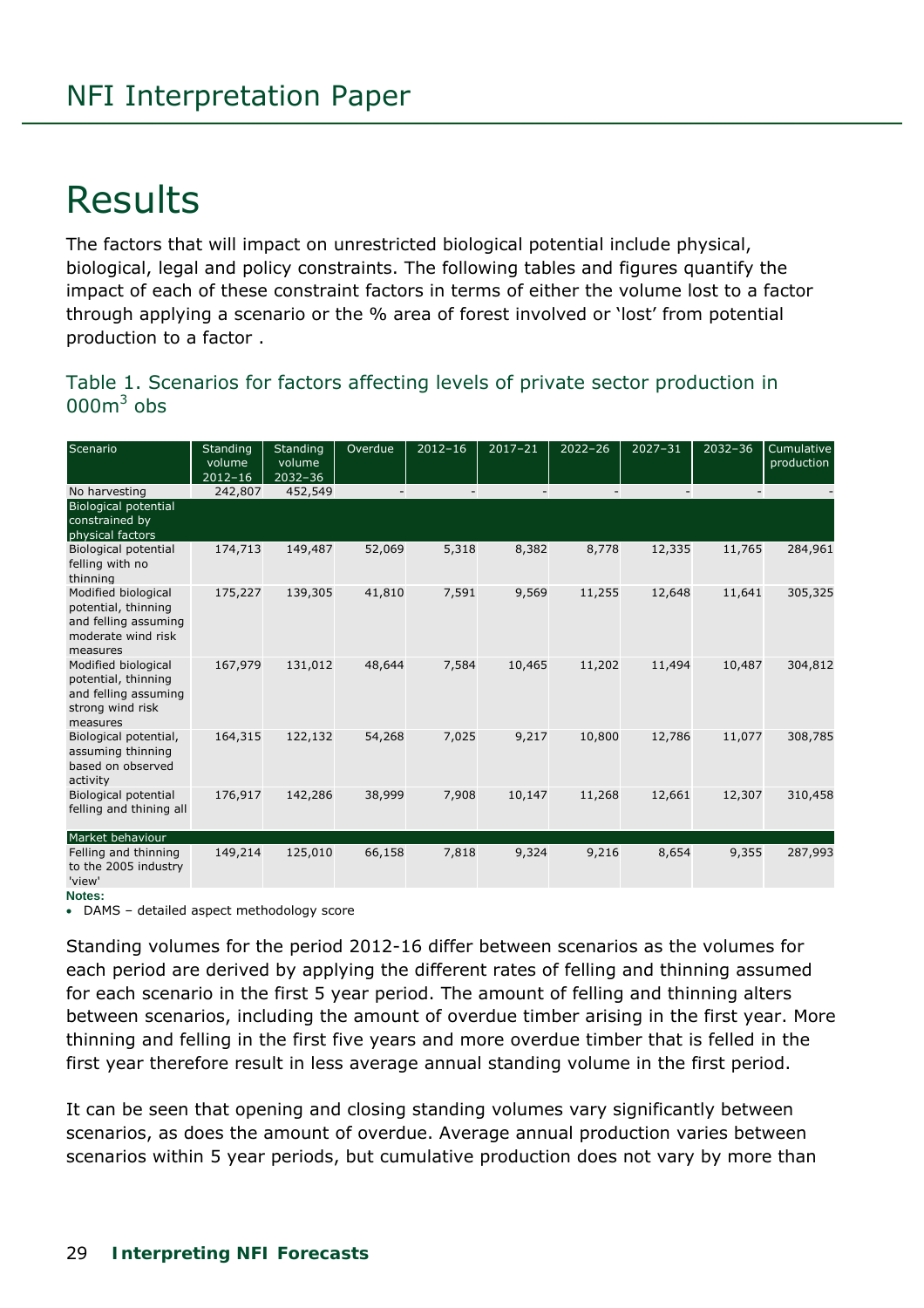10% between scenarios. For assessing the impact of biological factors such as pests and diseases see tables 5 to 14, where this is dealt with separately.

<span id="page-29-0"></span>

|  |  |  | Table 2. Factors that can restrict private sector harvesting |
|--|--|--|--------------------------------------------------------------|
|  |  |  |                                                              |

| Constraint                                |                                                                                                                             | % of Private<br>sector woodland<br>area |
|-------------------------------------------|-----------------------------------------------------------------------------------------------------------------------------|-----------------------------------------|
| Harvesting<br>constraints - terrain       | % of stands where mechanised harvesting possible                                                                            | 94                                      |
|                                           | % of stands that require skyline harvesting                                                                                 |                                         |
|                                           | % of stands that could not be harvested by tracked or wheeled<br>vehicles                                                   |                                         |
|                                           | % of stands where mechanised harvesting impossible                                                                          |                                         |
|                                           | Total                                                                                                                       | 100                                     |
| Harvesting<br>constraints -<br>roading    | % of stands within 200 metres of a harvesting road                                                                          | 53                                      |
|                                           | % of stands within 200 to 400 metres of a harvesting road                                                                   | 19                                      |
|                                           | % of stands within 400 to 600 metres of a harvesting road                                                                   | 10                                      |
|                                           | % of stands within 600 to 800 metres of a harvesting road                                                                   | 6                                       |
|                                           | % of stands within 800 to 1000 metres of a harvesting road                                                                  |                                         |
|                                           | % of stands greater than 1000 metres to a harvesting road                                                                   |                                         |
|                                           | <b>Total</b>                                                                                                                | 100                                     |
|                                           | Current windblown area                                                                                                      | 3                                       |
| Less legal<br>constraints                 | No legal constraints                                                                                                        | $\Omega$                                |
| Less private sector<br>policy constraints | TPOs limit the most, SSSIs to some extent, but the UK, unlike<br>many other countries, has no area where felling is illegal |                                         |

**Notes:** 

TPO – Tree Preservation Order

SSSI – Site of Special Scientific Interest

 Harvesting roads could either be inside or outside of the forest and no assessment is made of whether the stand could practically be linked to the road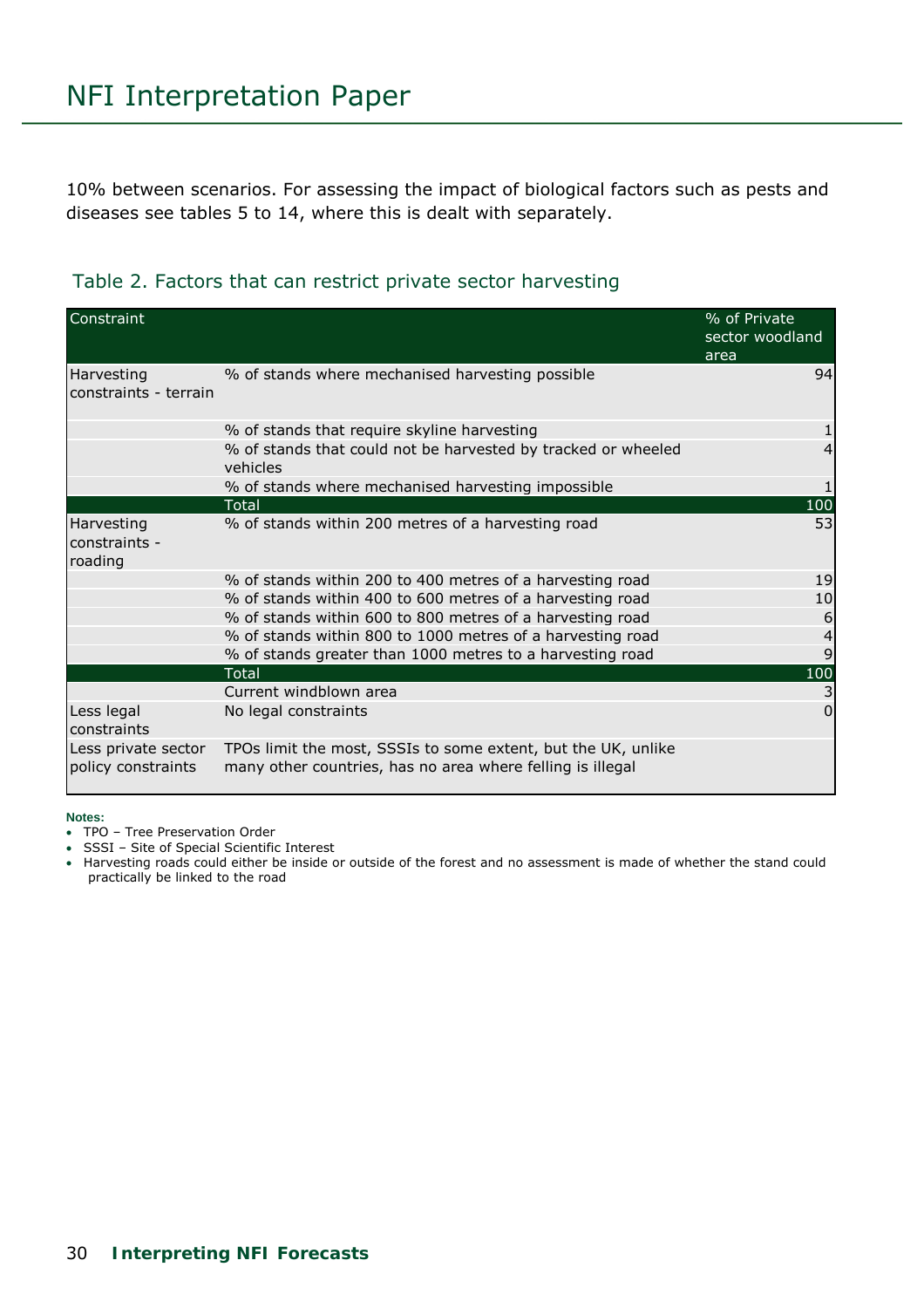#### <span id="page-30-0"></span>Table 3. Scenarios for the Forestry Commission estate

| Scenario                                                                                             | Standing<br>volume<br>$2012 - 16$ | <b>Standing</b><br>volume<br>$2032 - 36$ | Overdue | $2012 - 16$ | $2017 - 21$ | $2022 - 26$ | $2027 - 31$ |       | 2032-36 Cumulative<br>production |
|------------------------------------------------------------------------------------------------------|-----------------------------------|------------------------------------------|---------|-------------|-------------|-------------|-------------|-------|----------------------------------|
| Biological potential<br>constrained by<br>physical factors                                           |                                   |                                          |         |             |             |             |             |       |                                  |
| Modified biological<br>potential, thinning and<br>felling assuming<br>moderate wind risk<br>measures | 98,699                            | 82,647                                   | 30,624  | 4,180       | 5,143       | 6,035       | 7,009       | 6,437 | 174,645                          |
| Market behaviour                                                                                     |                                   |                                          |         |             |             |             |             |       |                                  |
| <b>FC</b> Estate<br>management plans                                                                 | 114,821                           | 95,408                                   | 3,900   | 6,013       | 5,730       | 5,420       | 5,172       | 4,841 | 139,781                          |

#### **Notes:**

- DAMS detailed aspect methodology score
- Volumes in 000 m3 over bark standing

<span id="page-30-1"></span>Figure 5. Comparison of production under management plans and biological potential scenarios on the Forestry Commission estate



#### **Notes:**

• The barrels account for the volume of timber that is overdue and felled within the first year of the forecast for each harvesting scenario presented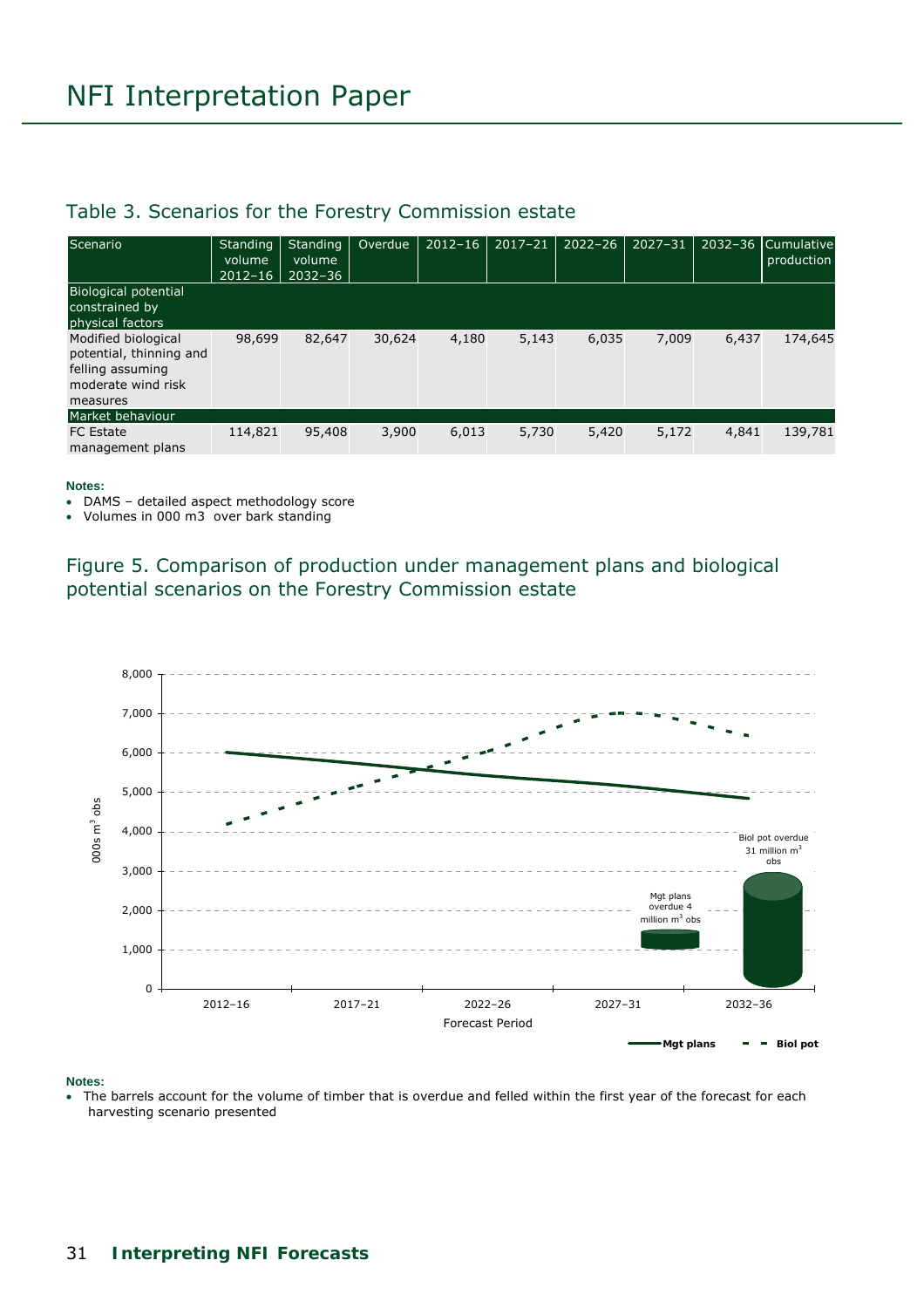#### <span id="page-31-0"></span>Figure 6. All private sector felling and thinning scenarios – thin and fell volume



#### **Notes:**

- The barrels account for the volume of timber that is overdue and felled within the first year of the forecast for each harvesting scenario presented
- Most scenarios assume felling at year of maximum MAI (or at an assumed terminal height), except for the 2005 industry harvesting prescriptions and zero intervention.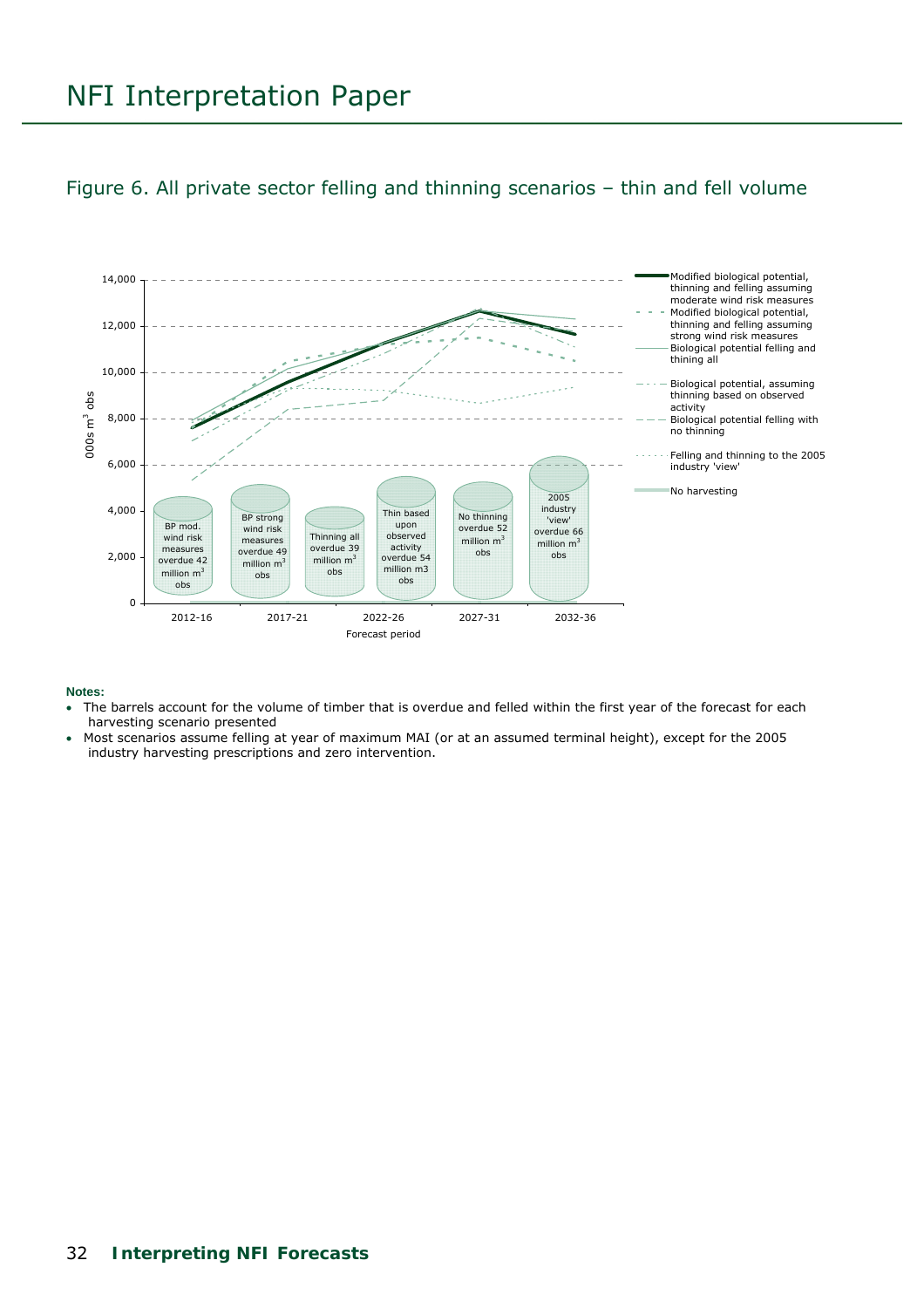<span id="page-32-0"></span>Figure 7. Private sector biological potential and 2005 assumptions, with two thinning scenarios

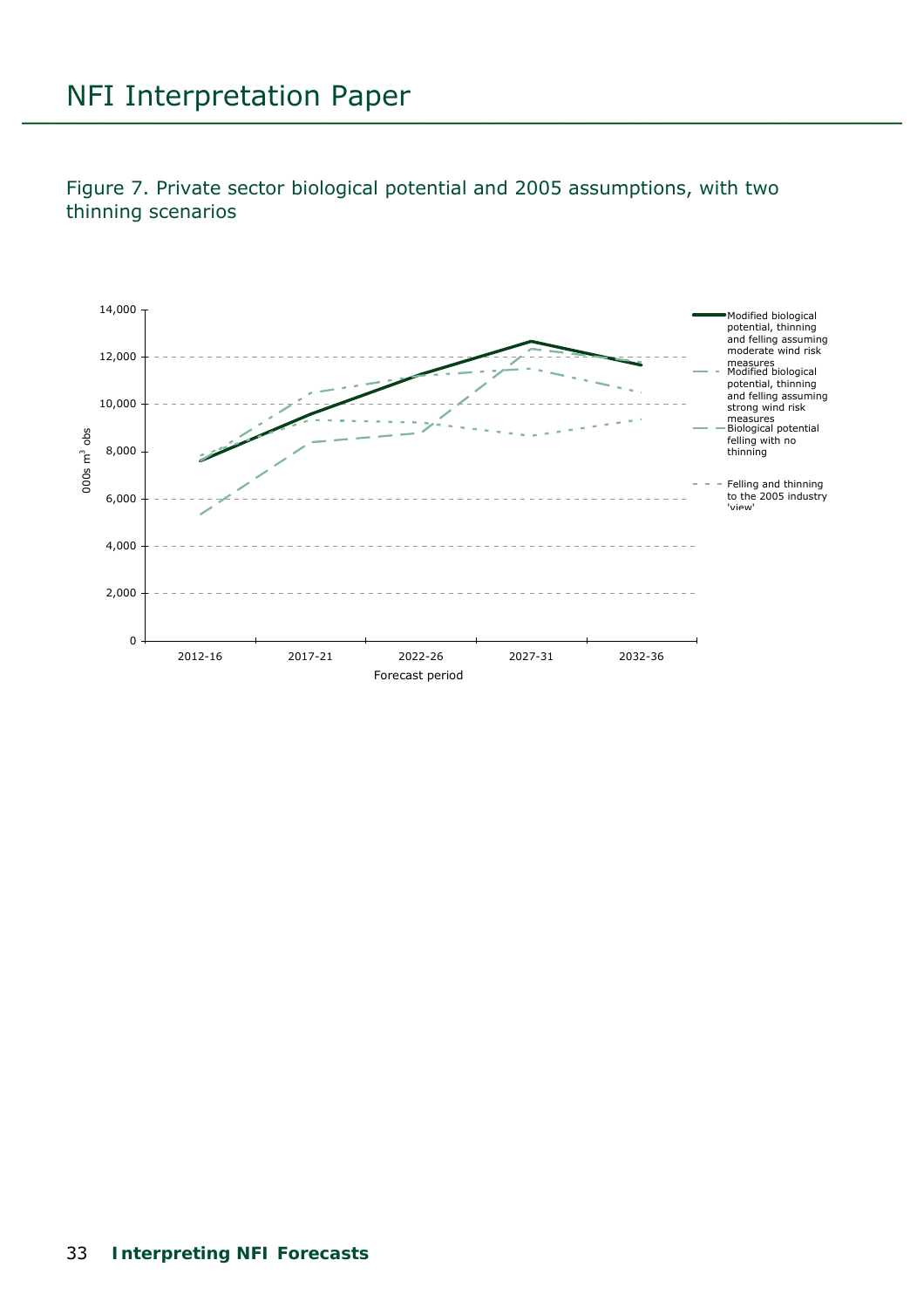

#### <span id="page-33-0"></span>Figure 8. Private sector standing volume under all scenarios over the forecast period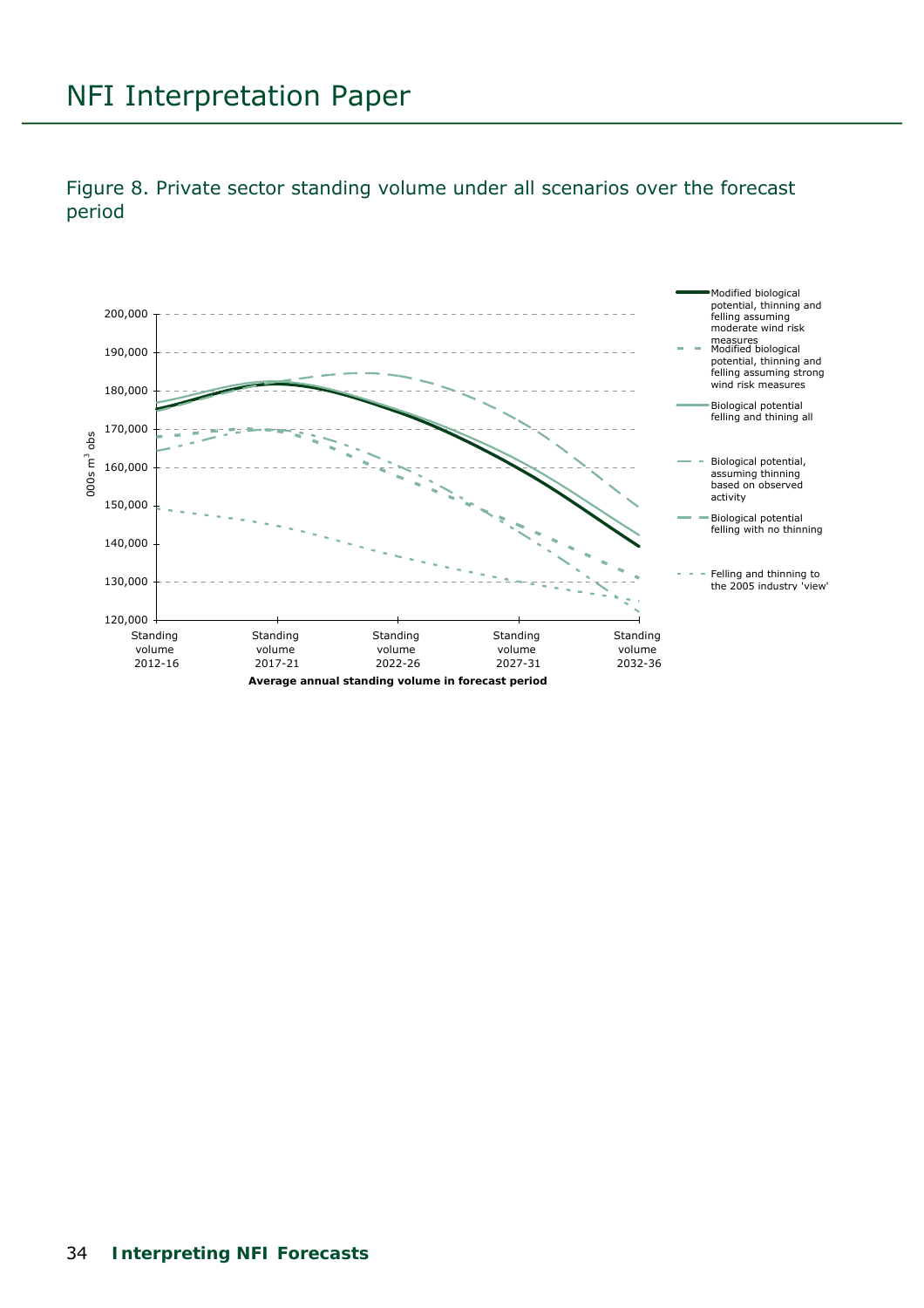<span id="page-34-0"></span>Figure 9. Private sector standing volume over the forecast period: biological potential and zero intervention



#### **Notes:**

 The barrel accounts for the volume of timber that is overdue and felled within the first year of the forecast for each harvesting scenario presented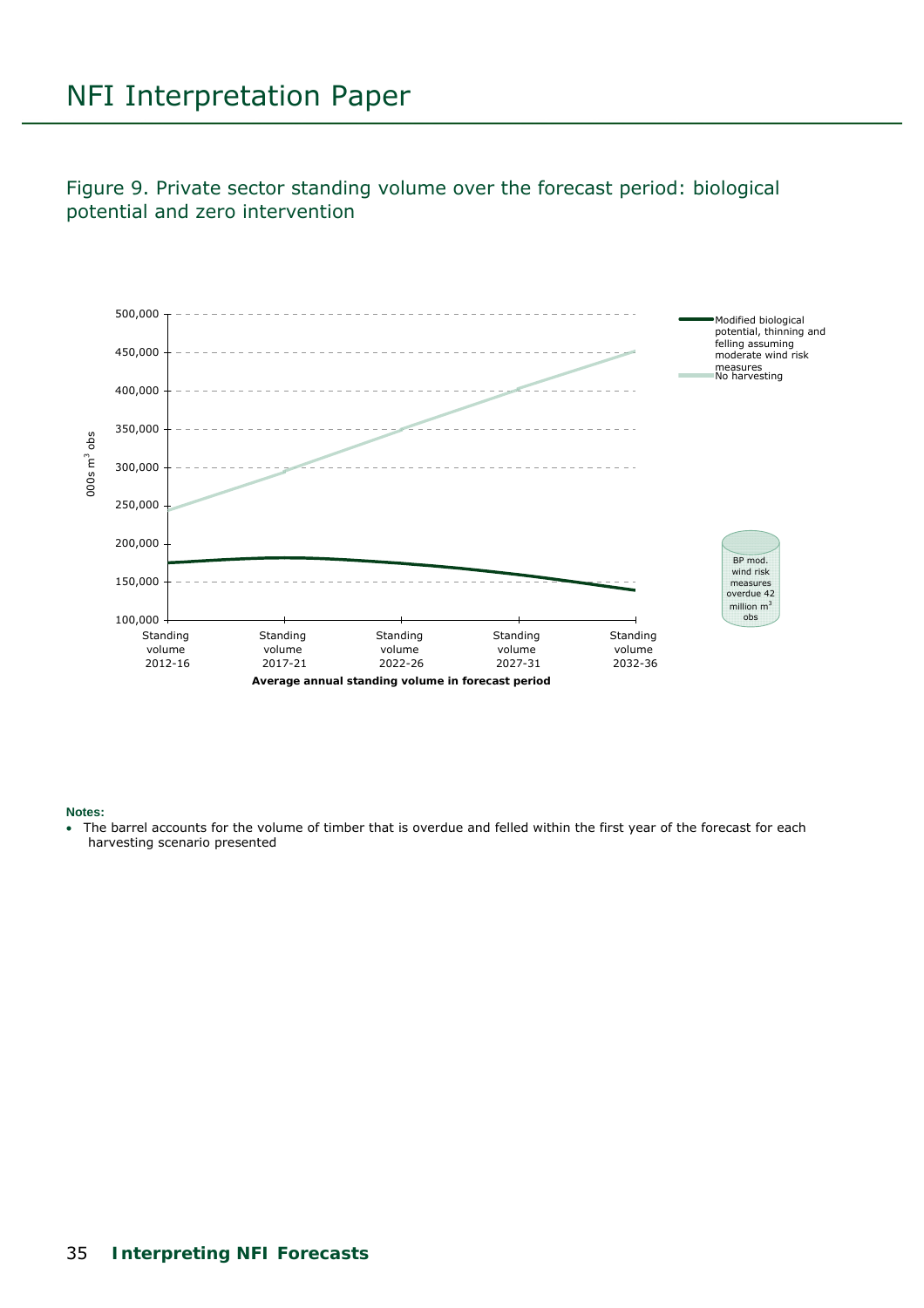# <span id="page-35-0"></span>Average annual potential production

The timing and amount of average annual production within a forecast is highly contingent upon the assumptions used concerning harvesting. Table 1 and Figure 6 show considerable changes in the profiles of forecast potential production through applying several different felling and thinning scenarios. Most scenarios do show a general trend of an increase in average annual forecast volumes, which rise to a peak. However, between scenarios the total amount of volume alters significantly within a period, in some instances by as much as a 50 % increase.

This underlying trend of a rise in potential production to a peak reflects the underlying age structure of coniferous forests in GB and the application of assumptions of all stands eventually being felled. The main exception to this trend is when applying the harvesting assumptions used in the 2005 forecast, and in this scenario the peak in production comes much sooner, followed by a dip and subsequent recovery. This is a consequence of applying shorter rotations on average than those resulting from felling at maximum MAI.

It is not only total volume that is impacted by applying alternative harvesting scenarios, the composition of that volume will alter also. Scenarios with longer rotations and higher levels of thinning will produce volume assortments with a higher proportion of larger diameter classes.

# <span id="page-35-1"></span>Cumulative production

Cumulative production is the total amount of timber that would be harvested throughout the 25 year period if the scenario were to be applied. It is the sum of each year's production and the volume of overdue timber. It is a useful measure in that it allows for comparison between single figures as opposed to ranges and removes the 'noise' around forecast volumes moving between 5 year periods within the 25 years of the forecast under the different scenarios. Forecast cumulative production ranges between 284 and 310 million cubic metres (a range of 6-8%), but this range includes 'extreme' harvesting scenarios, including the assumption of thinning all stands. Table 1 contains the cumulative volume for each scenario.

# <span id="page-35-2"></span>Overdue timber

Under the range of harvesting scenarios chosen for the private sector, whether biological potential and its variants or the 2005 industry harvesting prescriptions, there is a considerable amount of overdue timber evident in GB private sector coniferous forecasts. This ranges from around 35 to 65 million cubic metres of timber, dependent on which harvesting assumptions are used. If other harvesting assumptions were to be used which involved much longer rotations, overdue volumes would be lower. Figure 10 illustrates the high proportion of overdue timber that is over 60 years of age, and if, for example, an assumption of felling at 80 to 120 years of age were applied, the amount of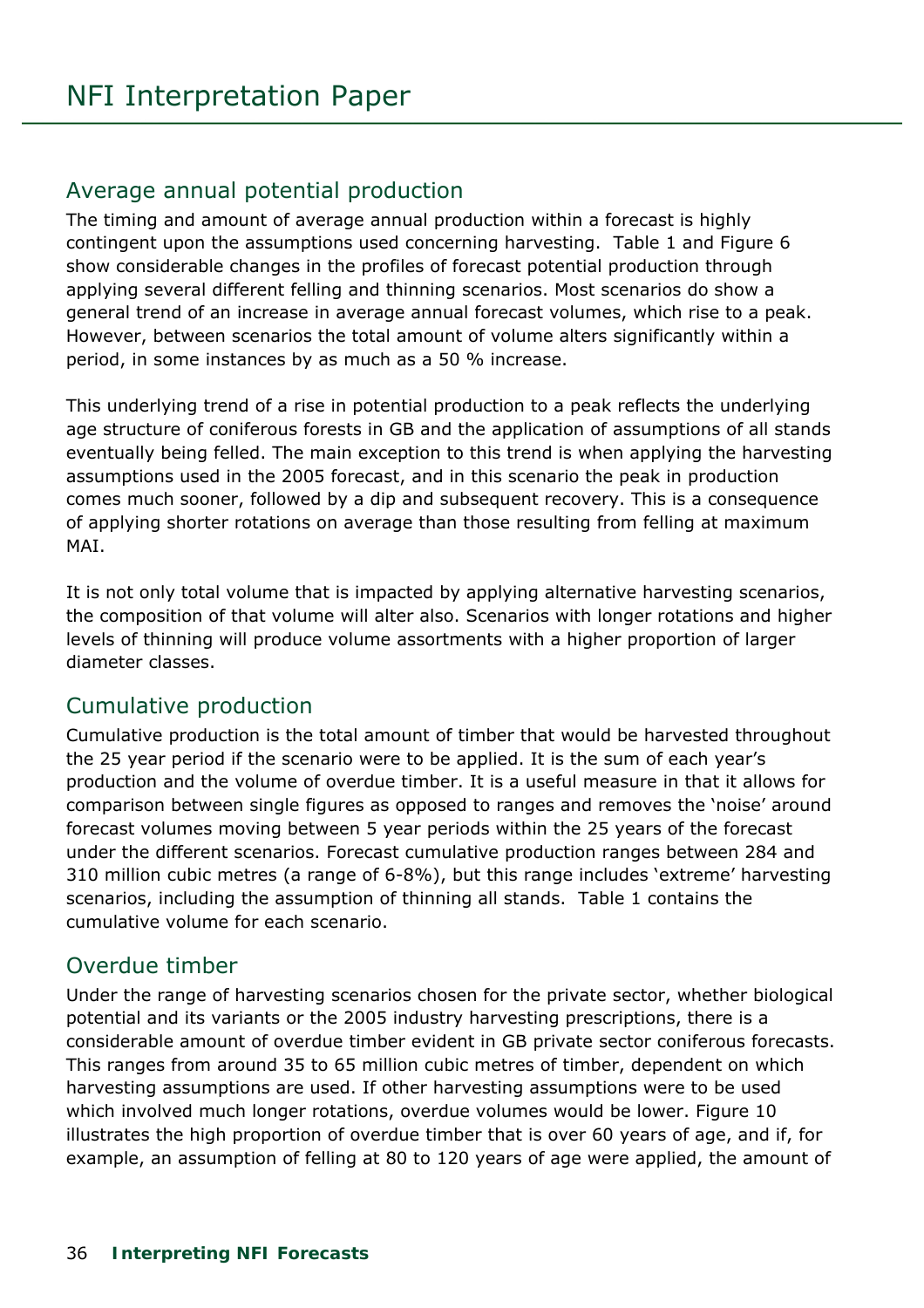overdue would reduce significantly. Thus the amount of overdue volume under the scenarios run to date implies that there is a significant proportion of coniferous forests that are managed to longer rotation ages than may be considered as the 'norm' in terms of commercial timber activity, as defined by the assumptions of either felling at age of maximum MAI (around 50-60 years) or industry perceived practice (above 30 years).





Age class (years) at 31 March 2011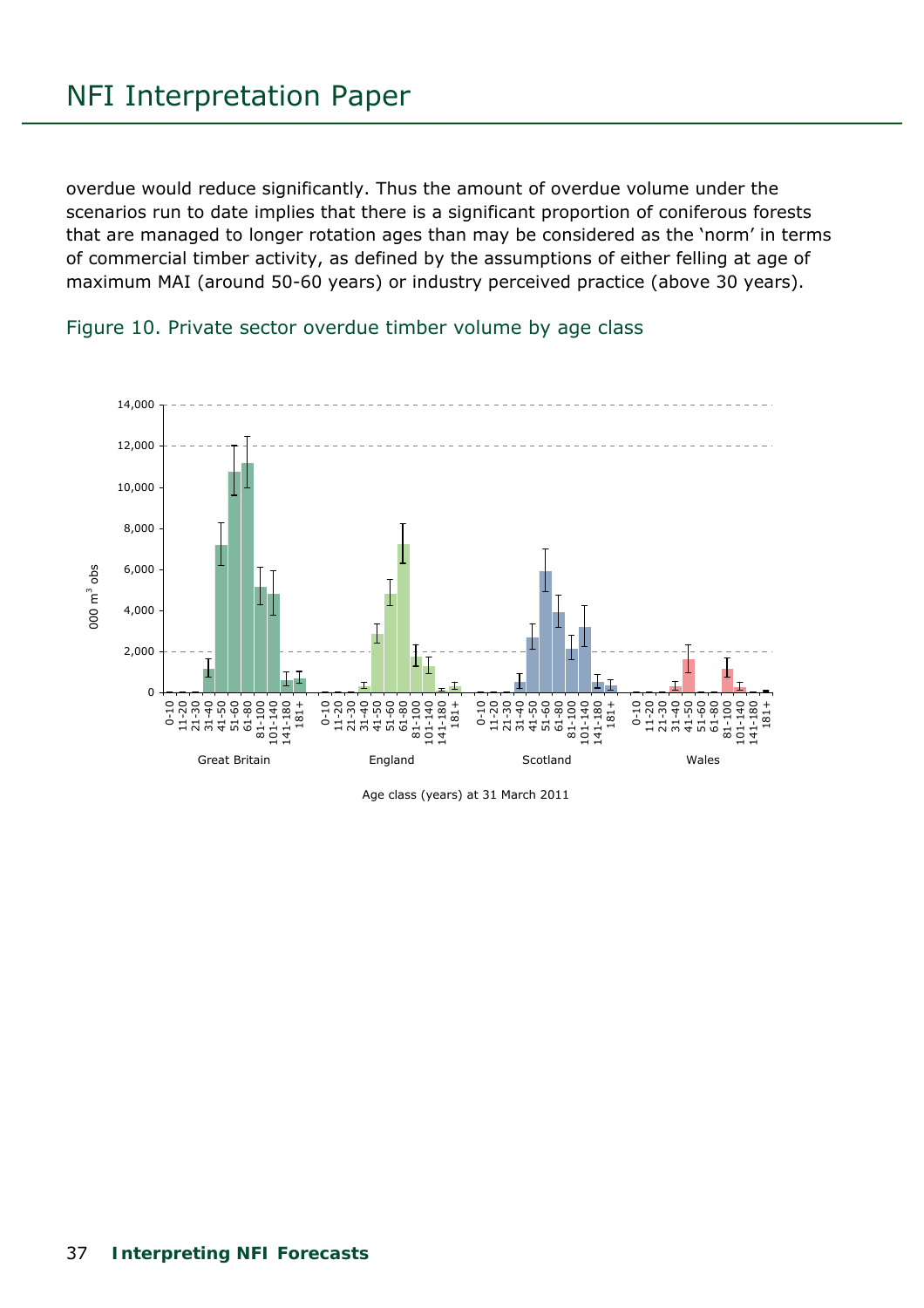## NFI Interpretation Paper



#### Figure 11. Private sector overdue timber volume by principal species

The NFI has found that the majority of this overdue timber is potentially harvestable and its harvesting is not restricted by physical factors (see Table 2 and Figures 13-16). It is therefore concluded that a significant proportion of this timber has not been harvested to date by reason of owner choice. Forest owners have a wide range of objectives in management and through the findings of the NFI it should be recognised that many owners practice significantly longer rotations than that determined by age of maximum MAI. Whether this timber will ever be harvested, or when, is a matter for further study. NFI will monitor such stands through its permanent sample plots and through this begin to build a picture of their long-term management.

## Opening and Closing Standing Volume

In all scenarios standing volume declines over the forecast period. This is a result of the age profile of the forests and the assumption to fell, with a significant proportion of stands maturing within the forecast period. The assumption that these stands are felled is then applied according to the harvesting scenario. Treatment of overdue and differences in the felling assumptions applied refine this overall picture. This decline is seen because crops before harvesting have higher standing volumes than the younger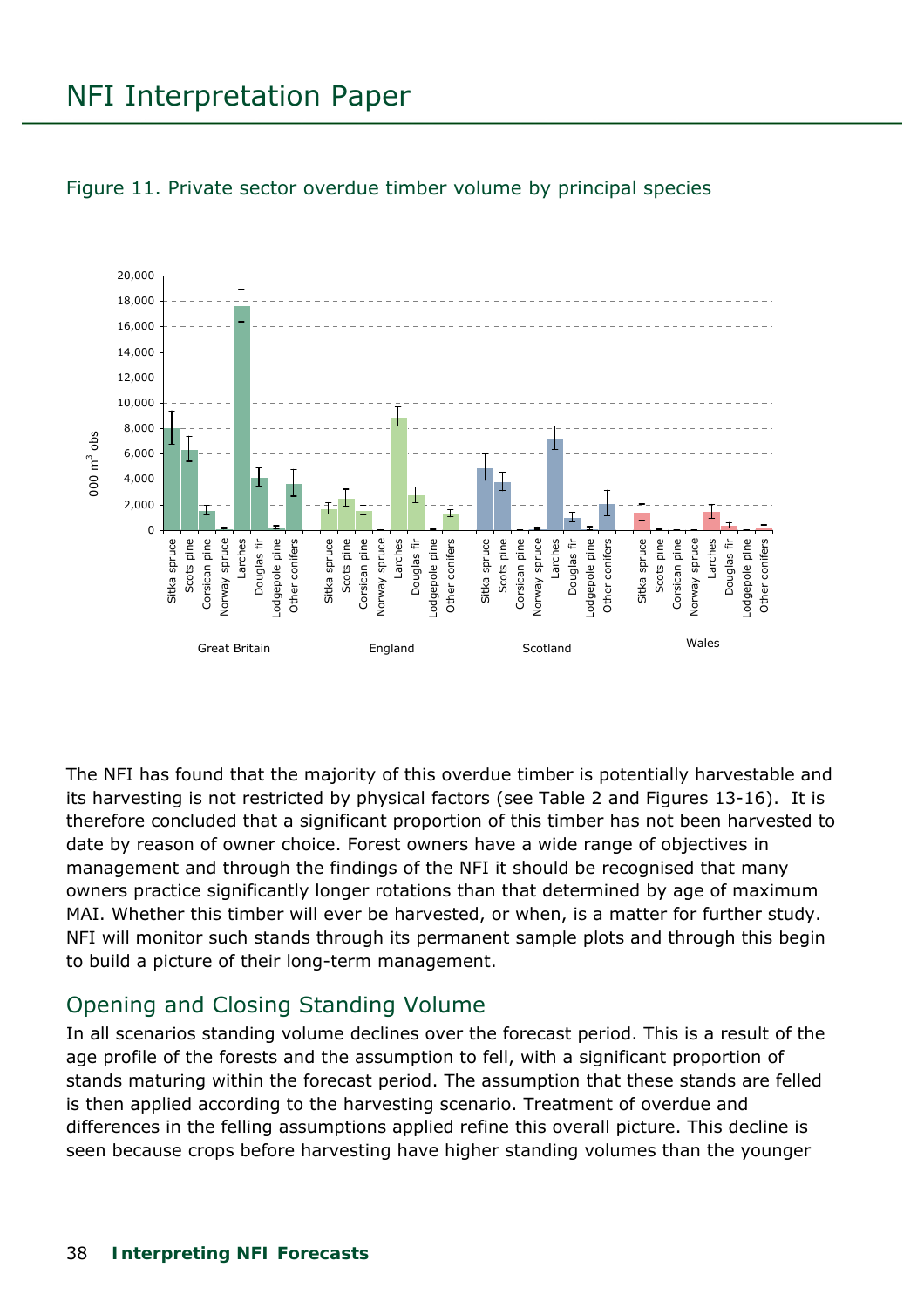crops they are replaced with. However, there are observed differences between scenarios due to those scenarios with higher levels of removals reducing standing volume more than those with lower levels of removals. The range of reduction in standing volume over the period runs from 14 % for no thinning and the 2005 harvesting assumptions to 22 % for biological potential with an assumed terminal height set to 21m.

The 2005 harvesting assumptions scenario is the only harvesting scenario that results in a 'double peak' in production within the 25 year period. All other scenarios produce a single peak. It is thought that the double peak occurs because the much shorter rotations associated with this scenario, cause the next series of rotations to be brought forward into the currently forecast period from beyond the 25 time horizon of the forecast. This factor needs to be accounted for when making comparisons of standing volume with other scenarios. Longer term forecasts than those presented here would need to be performed and analysed in terms of future long-term production and standing volume in order to properly assess the full effects of this scenario over whole life-cycles of the resource.

## Longer term forecasts

A large determinant in the levels of total standing volume, potential production, overdue and cumulative pruduction in GB is age class structure. GB's history of creating a manmade forest resource has created an uneven age class structure, which in combination with harvesting decisions determines the evolution of standing volumes. This is in contrast with forests of a more evenly distributed age, which result in a more stable evolution of standing volume and increment. It should therefore be noted that any forecast is a snapshot of forest metrics, in this case for example taken over 25 years, looking at a fraction of the life cycle of the forests. If a 50 or 100-year window were to be used, a different perspective may be evident. However, in longer term forecasts additional uncertainty is introduced as the assumptions made about future restocking will have more impact on longer-term results. In the GB context therefore it is important that the age profile of the forest resource is taken into account when drawing meaningful conclusions on sustainable forest management of the GB forest estate. Longer term forecasts for 50 years and over will be produced by the NFI in 2014.

## Discussion of harvesting scenarios and constraints

## Zero intervention

Although a highly theoretical scenario if it is applied to all forests, zero intervention will give a 'clean view' of the underlying dynamic of standing volume and increment within GB in the absence of assumed removals. It may be a management option for a proportion of woodlands. An interesting point to note is that under zero intervention standing volume increases from an average annual volume of 242 million cubic metres in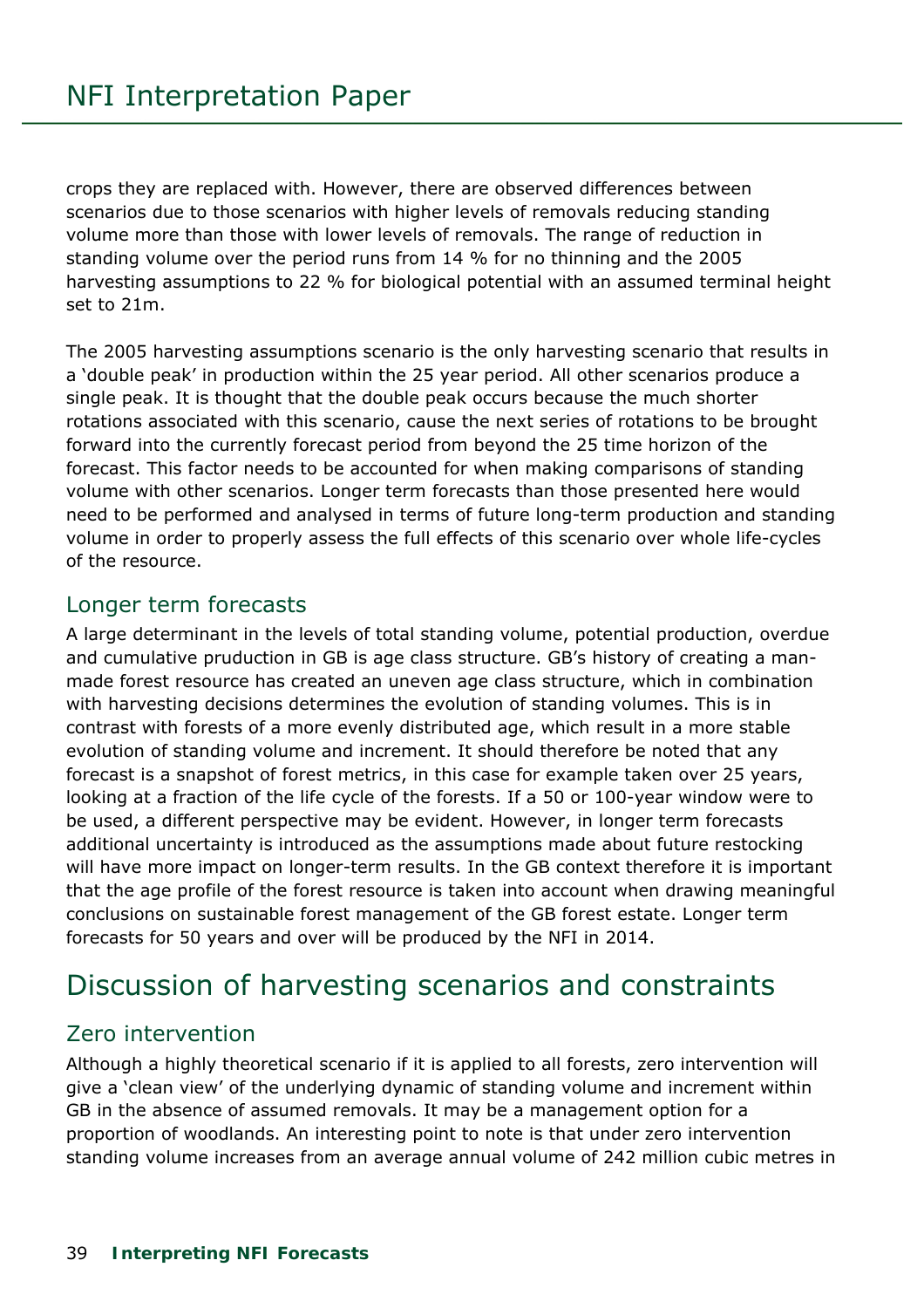2012-16 to 453 million cubic metres in 2032-36. This shows how the volume in the tree stock would be expected to evolve in the absence of removals and is in itself a benchmark against which to judge relative levels of the proportion of increment cut. This reflects the fact that no removals of volume are undertaken and that existing trees are expected to grow at a rate that exceeds losses to natural mortality. The fact that the average age of coniferous trees in GB is relatively young and is currently below the age of maximum MAI for most species (see *NFI Report Standing timber volume for coniferous trees in Britain*), reflects the relatively recent establishment of most of Britain's productive forest. It should be noted that current Forestry Commission growth models do not reflect the full long term picture of tree senescence in very old stands and the consequent natural regeneration associated with this is not reflected in the scenario. Also, in a number of cases, these models are calibrated on sparse data covering the volume growth of older crops that are beyond the modelled age of maximum MAI, so they may be less reliable at predicting future growth rates of such stands.

## Biological potential

The fell years under this scenario are taken from the first age of maximum mean annual increment (maximum MAI). Thinning prescriptions are to management table thinning (MTT) and are chosen to maximise potential (see section on thinning). To this unrestricted biological potential, a restriction of wind risk has been applied, in terms of restricting MTT thinning practice to areas of low or moderate exposure according to the DAMS classification. Terminal height restrictions can also be applied to this scenario in relation to wind risk. For the principal forecast results, a biological potential constrained by a strategy of no thinning above DAMS 16 and felling these areas at a terminal height of 25 metres has been applied (see the section on thinning). Results for non-thinning of all woods are also presented for comparison.

Again, although a theoretical scenario, this forms a benchmark for evaluation assuming that active management and productivity maximisation are pursued as objectives. This forecast sets a benchmark or 'high ceiling' of potential and as felling at maximum MAI is fully prescriptive and formulaic<sup>[\\*](#page-7-0)</sup> in nature it is the least subjective scenario. The biological potential forecast gives a well-defined and widely understood indicator of potential cut in the private sector but market conditions and individual management objectives mean it is unlikely to be followed in practice across the whole estate.

Under this scenario standing volume will decrease over the period of the forecast. This is driven by the underlying age profile of the forests resulting in removals which average 10.5 million cubic metres per annum, peaking at 12.7 million cubic metres in 2027-31.

j

<sup>\*</sup> Formulaic is used in the sense that the prescription of felling at maximum MAI and MTT is applied in a fixed, mechanical manner, on a stand-by-stand basis over time, and is not open to subjective influence or bias, such as using opinions of future economic activity or market behaviour.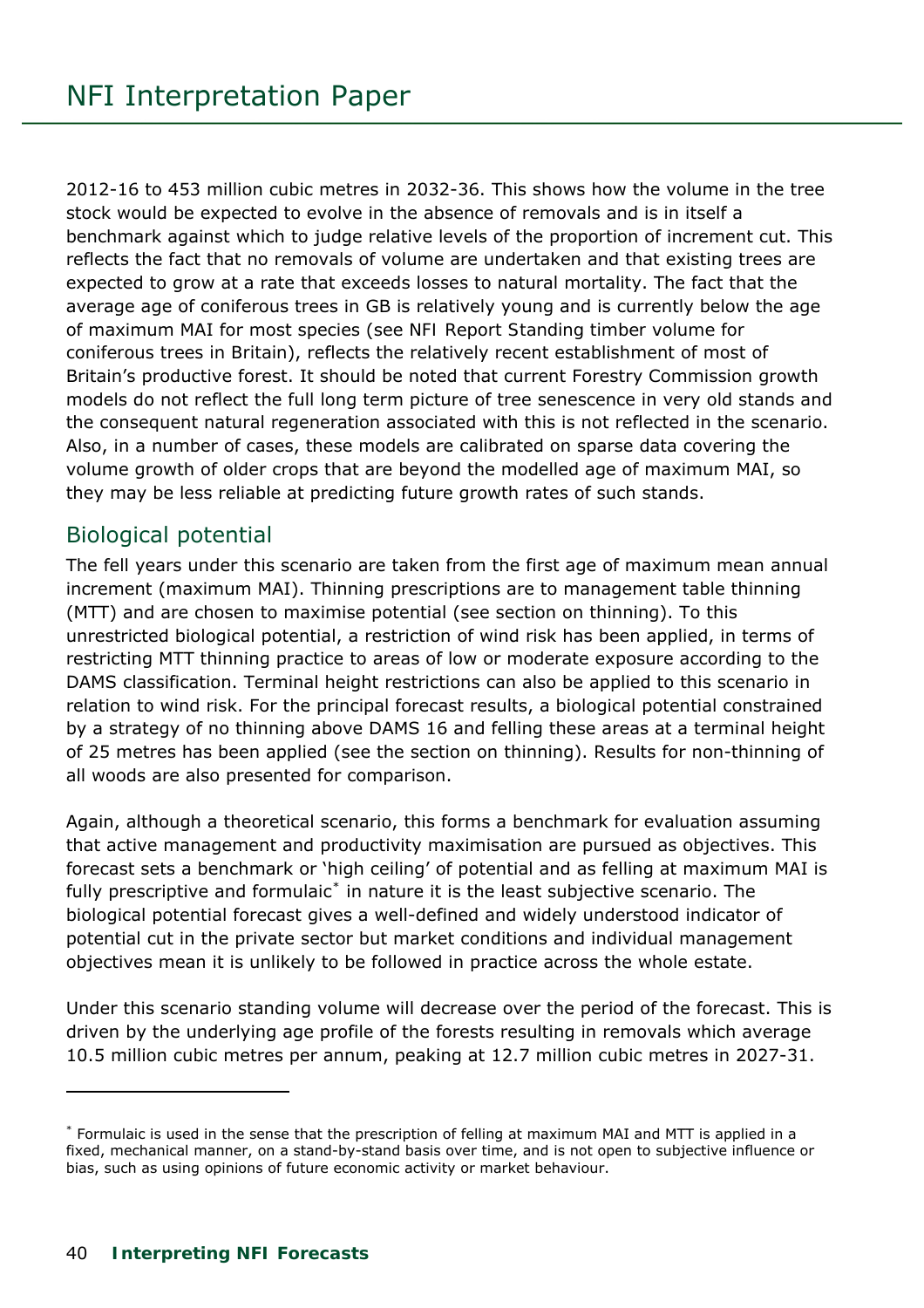In comparison to the industry-prescribed 2005 harvesting options, following a biological potential strategy leaves a higher standing volume of some 17 million cubic metres cubic metres at the end of the forest period and increases production overall. Compared to zero intervention, it interestingly decreases standing volume at the end of the forecast period by around 313 million cubic metres.

## Physical constraints

Wind is the largest constraining factor faced by GB coniferous forests. Wind can directly damage a stand through events such as catastrophic windblow, where the whole crop is lost to wind. Catastrophic windblow is relatively rare, but endemic windblow, the progressive damage to trees on exposed and wet sites is more common. The risk of catastrophic and endemic windblow has a large effect on potential production by influencing the management of tree crops on sites susceptible to wind damage. In an attempt to avoid wind damage such crops are likely to be felled earlier to avoid significant wind damage, for example before they reach their terminal height, and they are also less likely to be thinned. This can significantly alter the profile of production at both the local and national level.

The forecast accounts for such factors in two ways:

- o Reducing the likelihood of future wind damage
- o Removing the volumes of timber associated with any current wind damage

## Future damage

For most of the scenarios run in this series of forecasts an anticipatory approach to wind risk has been taken. This approach seeks to avoid windthrow before it happens and mirrors to some extent that which is practiced by the sector in the field. This is achieved within the forecast scenarios by the application of a 'wind risk' function in the forecast software and models. This function fells crops earlier in higher risk DAMS areas where there is thought to be a significant risk of windthrow before they reach an assumed terminal height. Different combinations of DAMS score and terminal heights have been applied and studied in different scenarios to test these assumptions and these are explored further in the section on thinning. This anticipatory approach is built into all the biological potential scenarios, apart from the non-thinning, zero intervention and thin all scenarios.

The current forecast does not take account of the damage that may arise from future wind events. Future forecasts may include a scenario of modelled damage due to wind using tools such as Forest GALES.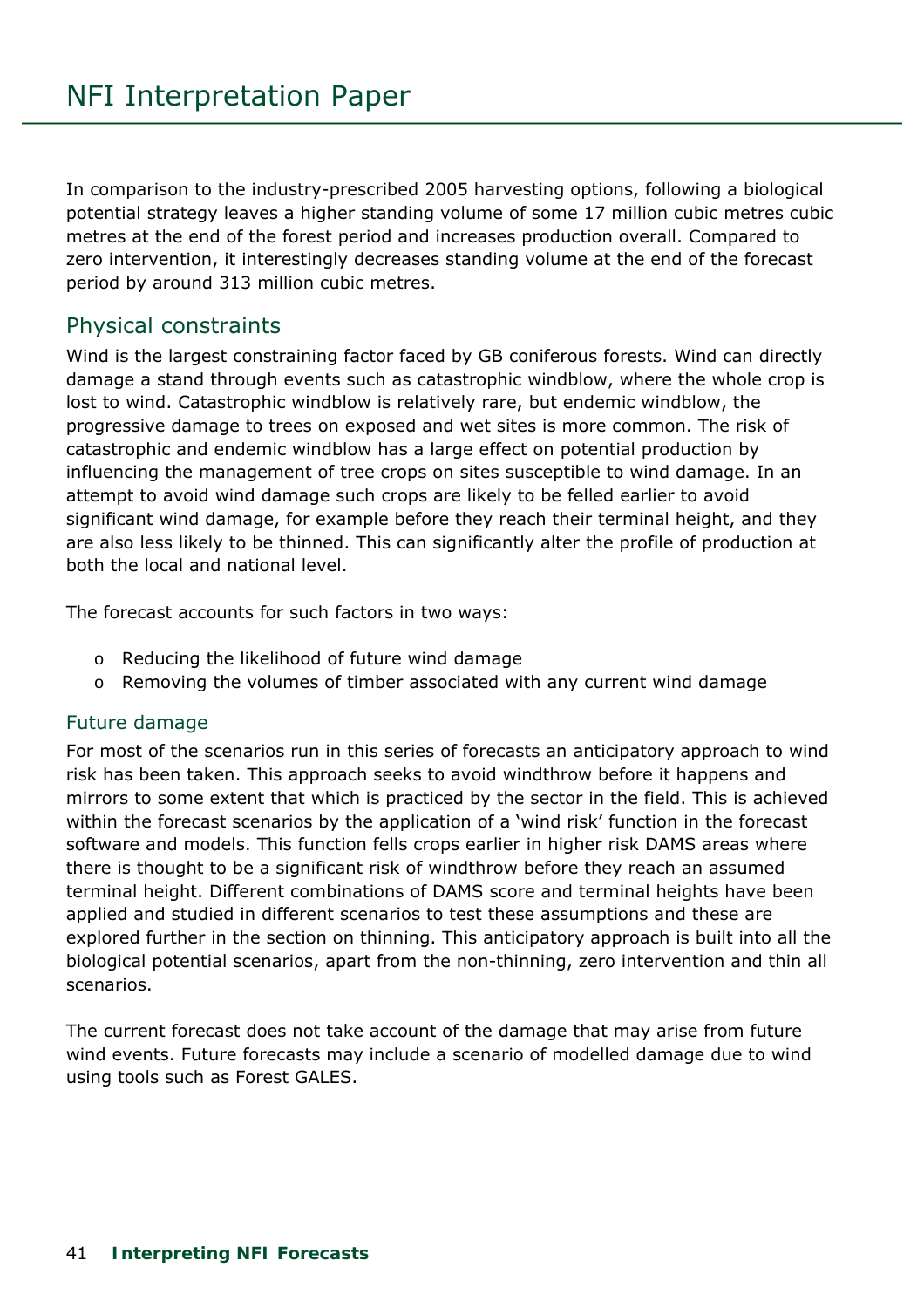#### Current Damage

Trees that have already been blown over or damaged are taken into account in the private sector estate forecast by separating them from the main live standing stem volumes and identifying them as either windblown or wind damaged. This is done within the NFI field assessment at the stand, plot and tree level. This can be achieved since the NFI field survey assessments identify standing live trees separately from those that are windblown or wind snapped. The survey also identifies whether such trees are live or dead and if they cover large areas or are represented as a few single trees within a mostly undamaged stand. Whether the windblow is extensive or is represented by a few single trees in a standing crop, the volume and potential volume associated with such wind-damaged trees is accounted for by removing them from the main live standing volumes and thus any forecast volumes.

If the windblown trees identified are in crops where the live trees are to be felled or thinned in the first five years of the forecast, the windblow volume is added to the production volume. To this volume a degradation factor is applied to reduce the volume arising (the limit of five years of age is applied as it is assumed that after this the timber will be totally degraded). For the remaining windblow the volume is not included in future production figures and is reported separately:

- The current amount of windblow in the FC estate is 0.7%.
- The current amount of windblow on the private sector estate is 1%.

The total area of windblow over 0.05 hectares in area accounts for only 1 % of private sector forests. Dead trees represent 8% of the total of live non windblown stands and within these dead trees, windblow trees account for only 1% of dead trees while wind snapped trees account for 3%. From this it can be stated that actual windblow in the stands as they are today will not significantly reduce harvest potential overall and that this is not a significant contributing factor to determining actual production. However, the influence of wind on thinning and rotation lengths and the volumes arising from this within GB is more significant. This is accounted for in the section below on thinning.

The current forecast does not take account of the damage that may arise from future wind events, as may be modelled by applications such as Forest GALES. For most of the scenarios run in this series of forecasts a preventative approach to wind risk has been taken. This is achieved by a function in the forecast software and models that's fells crops in higher risk DAMS areas where there is a significant risk of windthrow before they reach an assumed terminal height. Different combinations of DAMS scores and terminal heights can and have been applied and studied in different scenarios and this is explore further in the section on thinning approach and scenarios.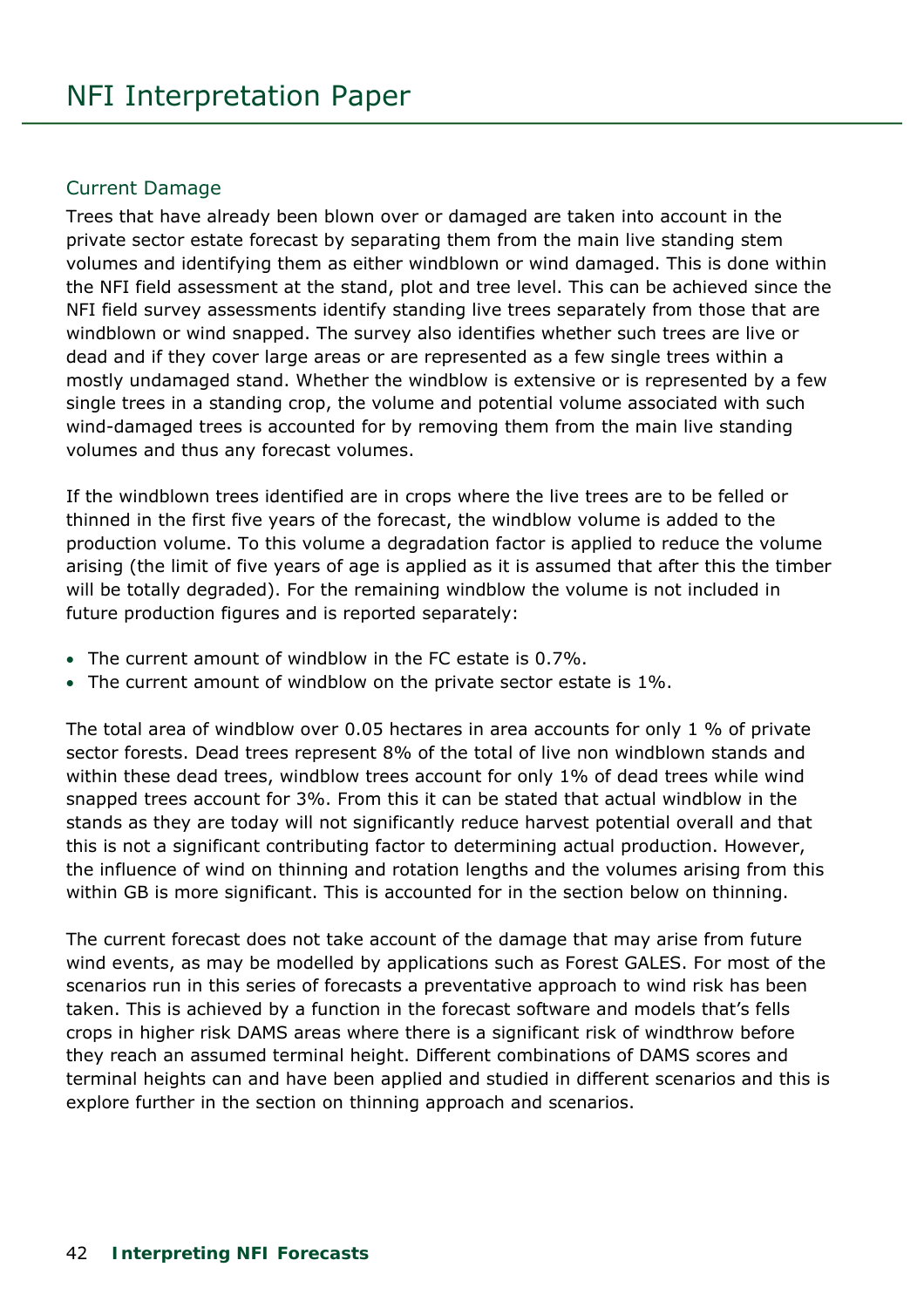## **Thinning**

For the FC estate thinning plans are held and these are used to determine the amount and timing of thinning within the forecast. These plans determine the extent, intensity, cycle and start date of thinning for the entire FC estate. For the private sector estate thinning (levels to which it is practised and over what geographic extent) is difficult to predict over a 25-year period as there is no single source of thinning plans. Over the past 25 years there have been wide swings in how often and where thinning is practised in both the FC and private sector estates. Looking forward 25 years there are likely to be similar movements. In light of this the NFI can approximate how thinning may occur in the private sector estate at a broad strategic level, but not at a specific site-based level. It has therefore aimed to achieve a strategic view through the application of four basic scenarios in thinning or combinations of them:

- 1. No thinning.
- 2. Thinning all crops.
- 3. Thinning crops only in areas of wind stability as defined DAMS (two variants of this).
- 4. Thinning older crops based on historical practice, ascertained from field survey evidence of previous thinning of the stand.

When applying thinning scenarios 2, 3 and 4, Forestry Commission MTT best practice is applied to forecasts in line with the age of the stand at the time of survey. MTT is the frequency and intensity of stand thinning as prescribed by Forestry Commission Booklet 48: Yield Models for Forest Management. Here stands are thinned at the marginal thinning intensity and on a five-year cycle. Scenario 4 has the advantage of being the least theoretical for older stands, as it is based on actual field observations, Table 4 and Figure 12 show the volumes of timber arising from thinning scenarios 1 to 4.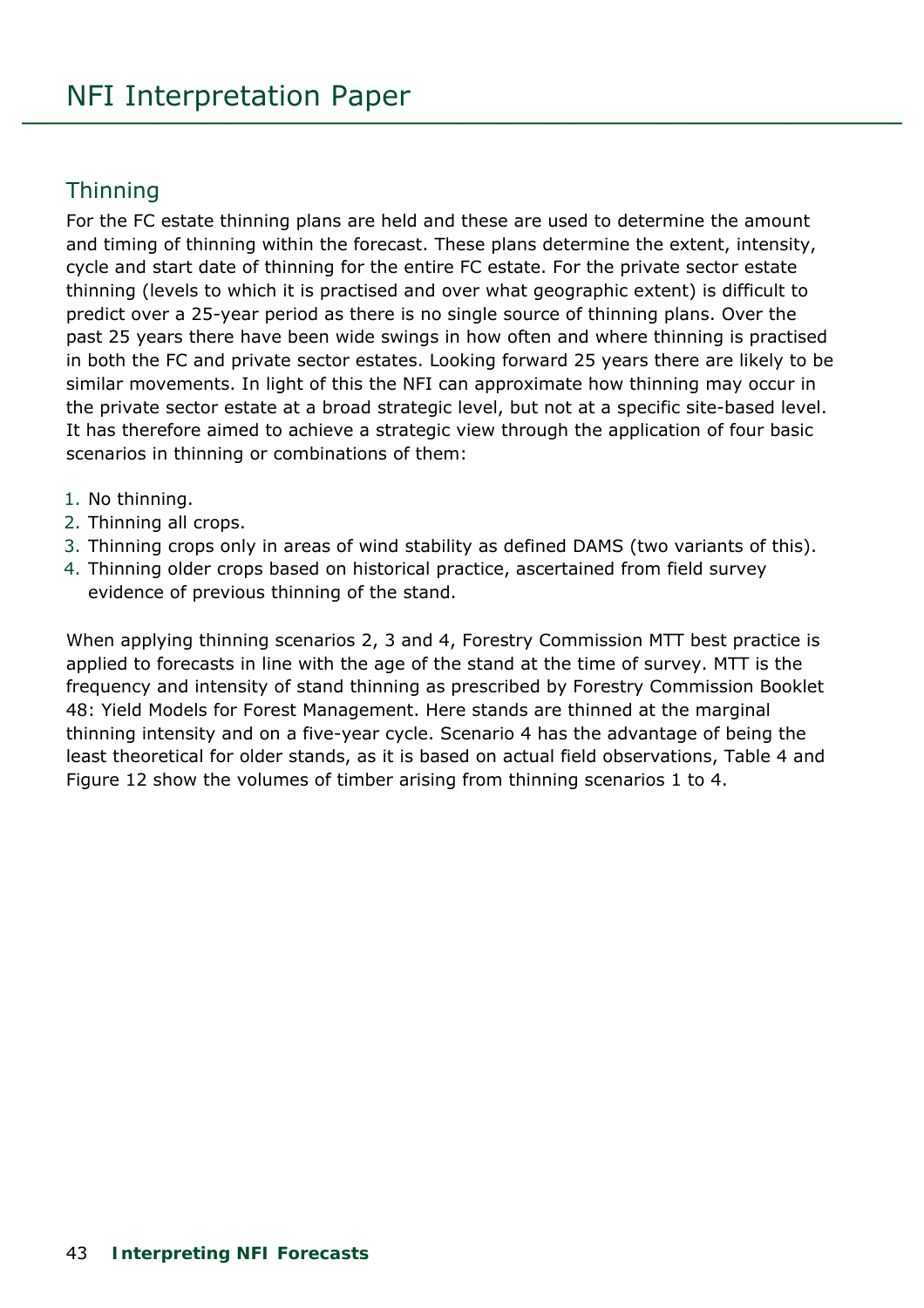#### Table 4. Private sector potential production and standing volumes arising from different thinning scenarios

| Scenario                                                                                             | <b>Standing</b><br>volume<br>$2012 - 16$ | <b>Standing</b><br>volume<br>$2032 - 36$ | Overdue | $2012 - 16$ | $2017 - 21$ | $2022 - 26$ | $2027 - 31$ | $2032 - 36$ | Cumulative<br>production |
|------------------------------------------------------------------------------------------------------|------------------------------------------|------------------------------------------|---------|-------------|-------------|-------------|-------------|-------------|--------------------------|
| Biological potential<br>felling with no<br>thinning                                                  | 174,713                                  | 149,487                                  | 52,069  | 5,318       | 8,382       | 8,778       | 12,335      | 11,765      | 284,961                  |
| Modified biological<br>potential, thinning<br>and felling assuming<br>moderate wind risk<br>measures | 175,227                                  | 139,305                                  | 41,810  | 7,591       | 9,569       | 11,255      | 12,648      | 11,641      | 305,325                  |
| Modified biological<br>potential, thinning<br>and felling assuming<br>strong wind risk<br>measures   | 167,979                                  | 131,012                                  | 48,644  | 7,584       | 10,465      | 11,202      | 11,494      | 10,487      | 304,812                  |
| Biological potential,<br>assuming thinning<br>based on observed<br>activity                          | 164,315                                  | 122,132                                  | 54,268  | 7,025       | 9,217       | 10,800      | 12,786      | 11,077      | 308,785                  |
| Biological potential<br>felling and thining all                                                      | 176,917                                  | 142,286                                  | 38,999  | 7,908       | 10,147      | 11,268      | 12,661      | 12,307      | 310,458                  |

Source: National Forestry Inventory

The impact upon standing volume shows that different thinning approaches can significantly alter standing volume as well as the profile of removals over time. Scenarios with higher thinning rates initially depress standing volume as timber is removed from stands during their growth. This ultimately leads to lower standing volumes during the stands lifespan and at time of clearfell. As non-thin stands tend to have reduced ages of maximum MAI compared to thinned stands, as a consequence the average age of nonthin stands will tend to be lower if managed to maximise productivity. The shorter rotation lengths associated with non thinning regimes will also affect the profile of production and bring volume forward in time if stands are managed to maximise productivity.

If stands are set to non thin as a consequence of high wind risk, they will also tend to have shorter rotations, this will depress both cumulative production and standing volume at time of clearfell.

Bringing more areas into thinning serves to bring volume forward and 'even out' production over time, lowering peaks and filling troughs in production. In the early periods of the forecast average annual production is higher in thinning scenarios compared to non thinning scenarios by up to 49%. This is not a case of simply taking volume from future periods and realising it earlier. Total forecast production in non-thin scenarios never exceeds that of thinning scenarios in any 5 year period and cumulative production is therefore always higher in scenarios with thinning. Thinning therefore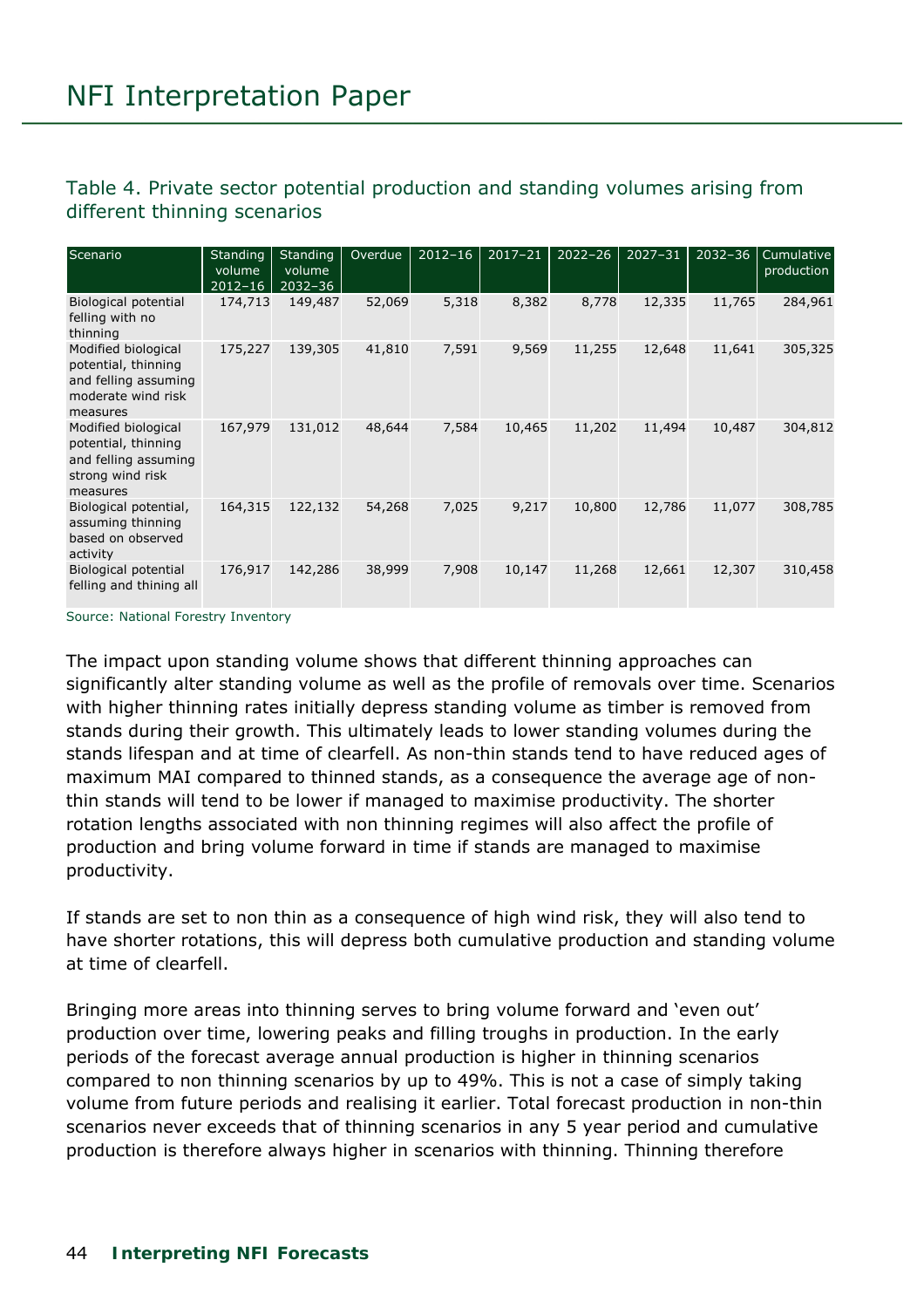increases overall productivity compared to non-thinning. A contributory factor of this result is that non-thin growth and yield models have lower cumulative production than thin models at least partly because the latter (through thinning) anticipate tree mortality and recover this production in thinning volumes, whereas without thinning operations this volume will be lost.

Figure 12. Felling at maximum MAI with alternative thinning scenarios for the private sector



## Harvesting constraints

The NFI can differentiate stands that are possible to access and harvest from those that are not, according to certain basic observable criteria. These criteria include presence or distance to roads, if the stands could be mechanically harvested or not, and the current volume and assortment of stands (as a proxy of value). Figures 13, 14, 15 and 16 present the NFI field survey findings on these factors. The survey however does not take account of issues that cannot be readily assessed in the field such as legal restrictions on access, seasonal variances in the ease of harvesting, timber haulage restrictions and economic viability. By measuring the observable factors that influence harvesting, a view on the overall capacity to harvest GB forests can be drawn. The findings show that only 0.25 % of stands are inaccessible by foot. Approximately 15 % of stands assessed have roads or harvesting tracks within them, more than 70% are within 400m of a road that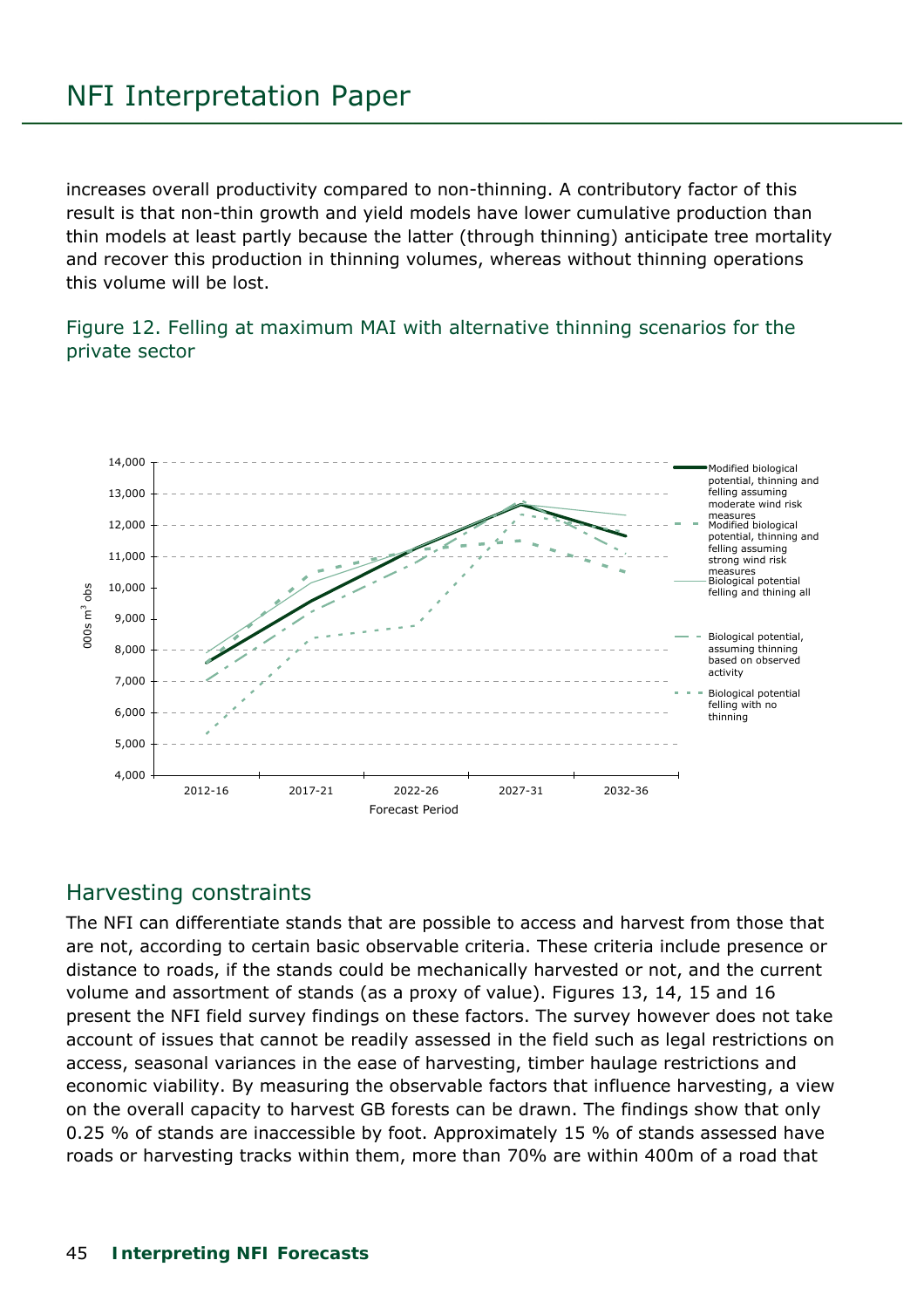can take a commercial timber wagon and over 50% are within 200 metres of such a road (see Figure 13). Over 94% of stands assessed should be able to be harvested by mechanical techniques. This means either a wheeled or tracked vehicle could be used to harvest the stand if a road were within distance. The results show that compared to many temperate countries UK woods are relatively accessible, are relatively well roaded, and are within relatively close distances to the road network. As noted though, the road network is not always suitable for repeated forest traffic or has restricted usage to forest traffic. Taking all these factors into account, constraints upon the capacity to harvest are not principally determined by lack of access or physical ability to harvest. This leads to the conclusion that if stands are not harvested it is more likely to be through owner choice or economic viability, as opposed to physical constraints. If stands are not harvested because of physical factors it will mostly be on the basis of affordability. This may have the effect that sites that are easier to access and harvested will be harvested when timber prices are low and the sites that are more difficult to harvest will become more economic to harvest when prices are high. Thus the timing of harvesting of particular sites may be dependent upon future price developments, with some sites being more sensitive to this than others.



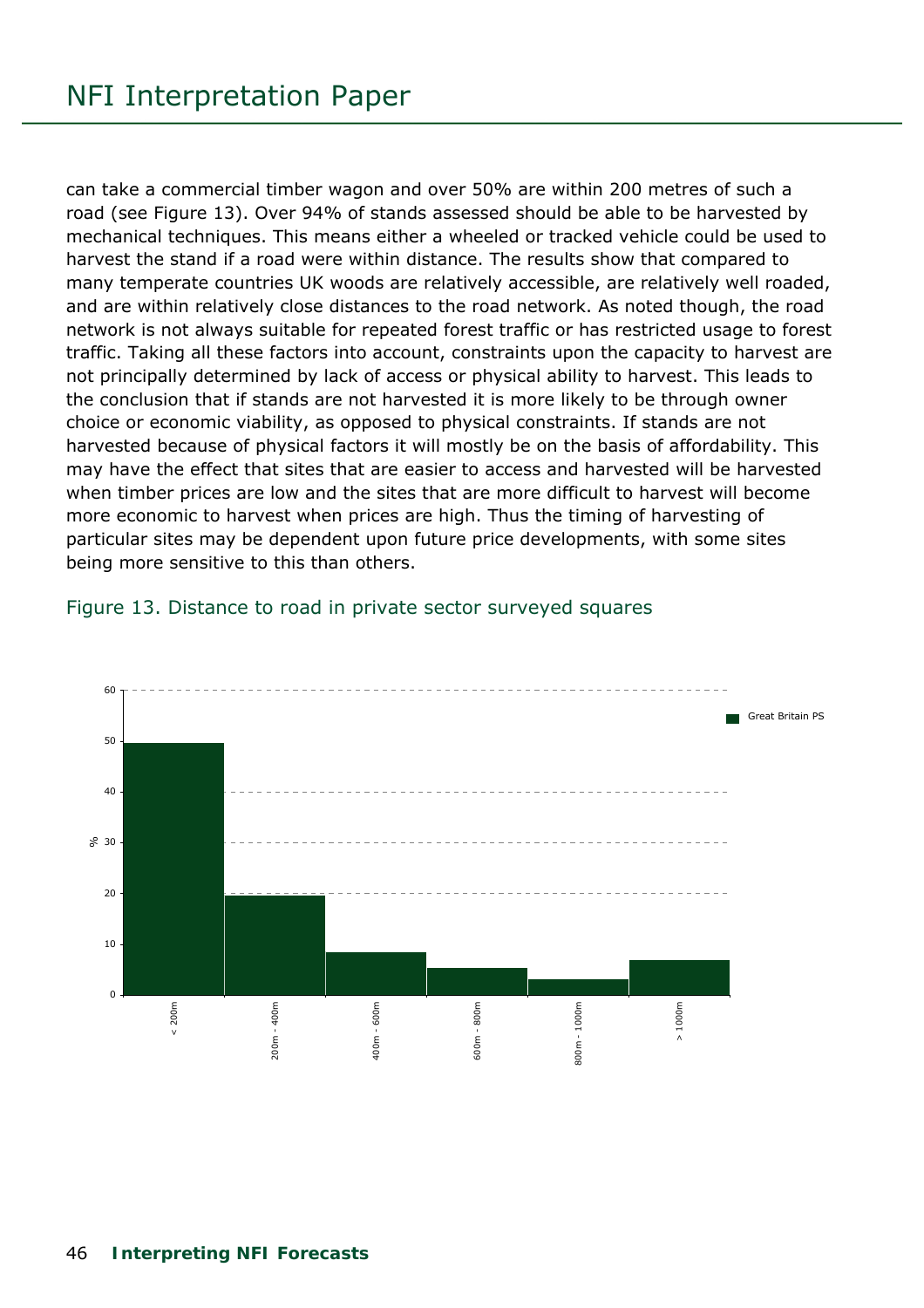# NFI Interpretation Paper

Figure 14. Proportion of survey squares which include a road or ride

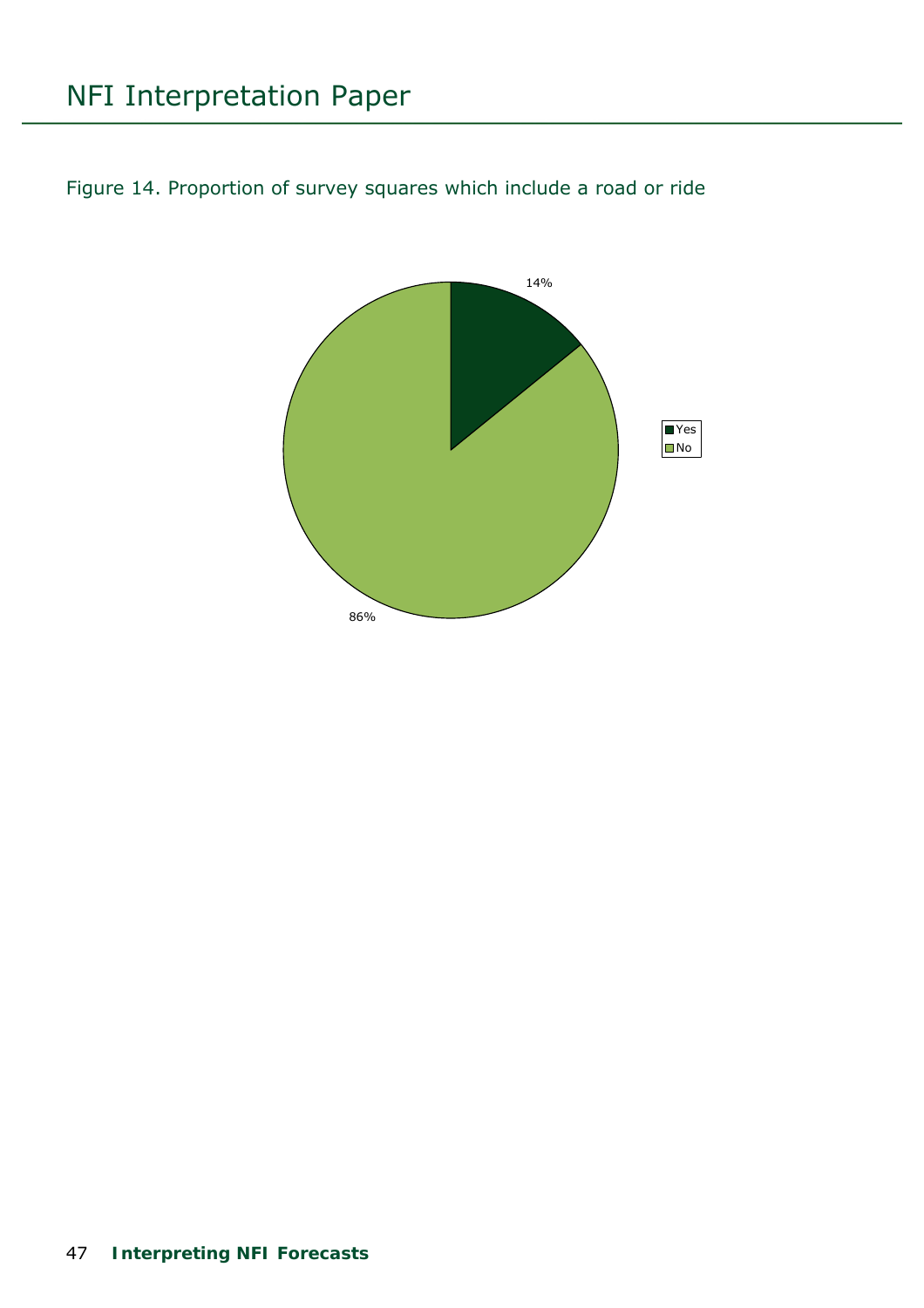## NFI Interpretation Paper



#### Figure 15. Type of access infrastructure within surveyed squares

#### **Types of access**

A transport route is assessed and mapped as a linear feature regardless of its length and size within the sample square. The open space associated with the feature will *also* be mapped and assessed as a separate area as long as it meets the area criteria of ≥0.05ha within the square.

- Public Road A road over which the public has the right of access. Also includes private roads.
- Forest Road sealed surface A road through the forest for use by the owner and workers – tarmacked
- Forest Road unsealed surface As above but metalled not tarmacked.
- Ride sealed surface Rides are often vegetated, un-metalled or un-surfaced corridors often giving access to or through a forest. They also include de-classified CAT 1A roads that are no longer maintained but still surfaced.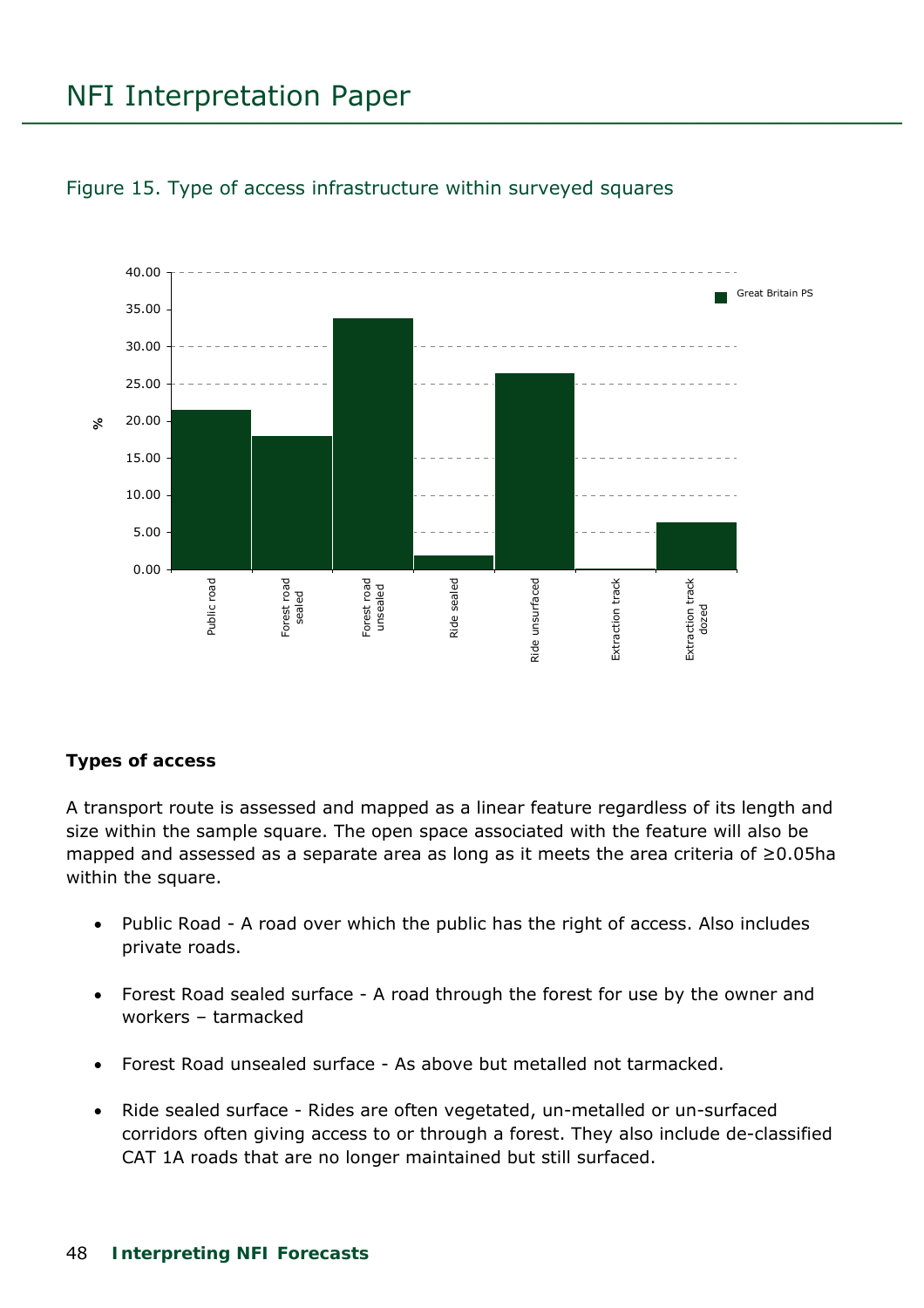- Ride unsurfaced Rides are vegetated, un-metalled or un-surfaced corridors often giving access to or through a forest.
- Extraction rack: Dozed A dozed path/corridor through the forest that is used to extract timber (Linear Feature assigned to the main Rack only).
- Extraction rack A path/corridor through the forest that is used to extract timber (assign Linear Feature to the main Rack only).

#### Figure 16. Extraction options

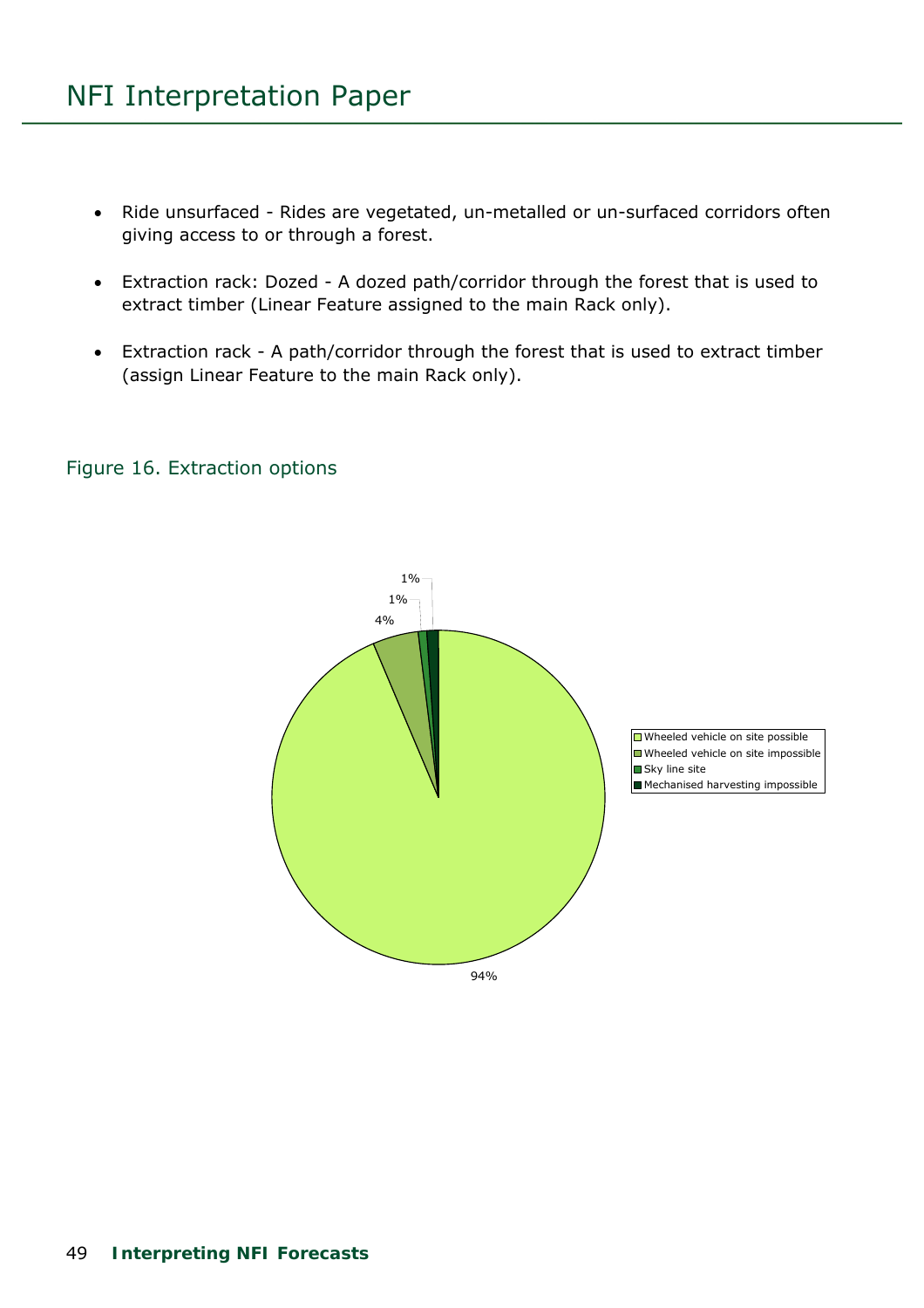The assessment criteria set for surveyors when gathering this information is 'can a harvesting vehicle get on site?' If not 'can a skyline be used or is it not possible to get any sort of mechanised harvesting on site?.' This is assessment considers *site* conditions regardless of the tree cover. Sites are categorised as:

- Wheeled vehicle on site possible this category includes *any* mechanical harvesting: wheeled harvesting vehicles, tracked harvesting vehicles and skylines
- Wheeled vehicle on site impossible tracked vehicles or skylines only can be used
- Sky line site the site is such that only skylines can be used to harvest the site (e.g. for steep slopes where it would be dangerous or impossible for tracked or wheeled vehicles to operate)
- Mech. Harvesting Impossible
- Not Possible to Assess (this option is allowed when a surveyor cannot access the site)

### Size of stand

Size of woodland may also be a factor determining whether timber is harvested or not and this is not directly assessed within these figures. The NFI does take account of this to some extent in so far as the NFI woodland area map only includes areas of forest over 0.5 hectares. As the map is used to derive total woodland area, and the forecast is based upon this area, this 0.5 hectare threshold automatically excludes very small isolated areas of conifers from the forecast. However, some owners may consider areas larger than 0.5 hectares as uneconomic to harvest. Also, any individual conifer trees and small clumps of conifers of less than 0.5 hectares standing within larger broadleaved woodlands will have been included in this assessment. These are less likely to be harvested as a result of their location and will cause a slight overestimate in production potential. However, they do not account for a significant proportion of total standing volume.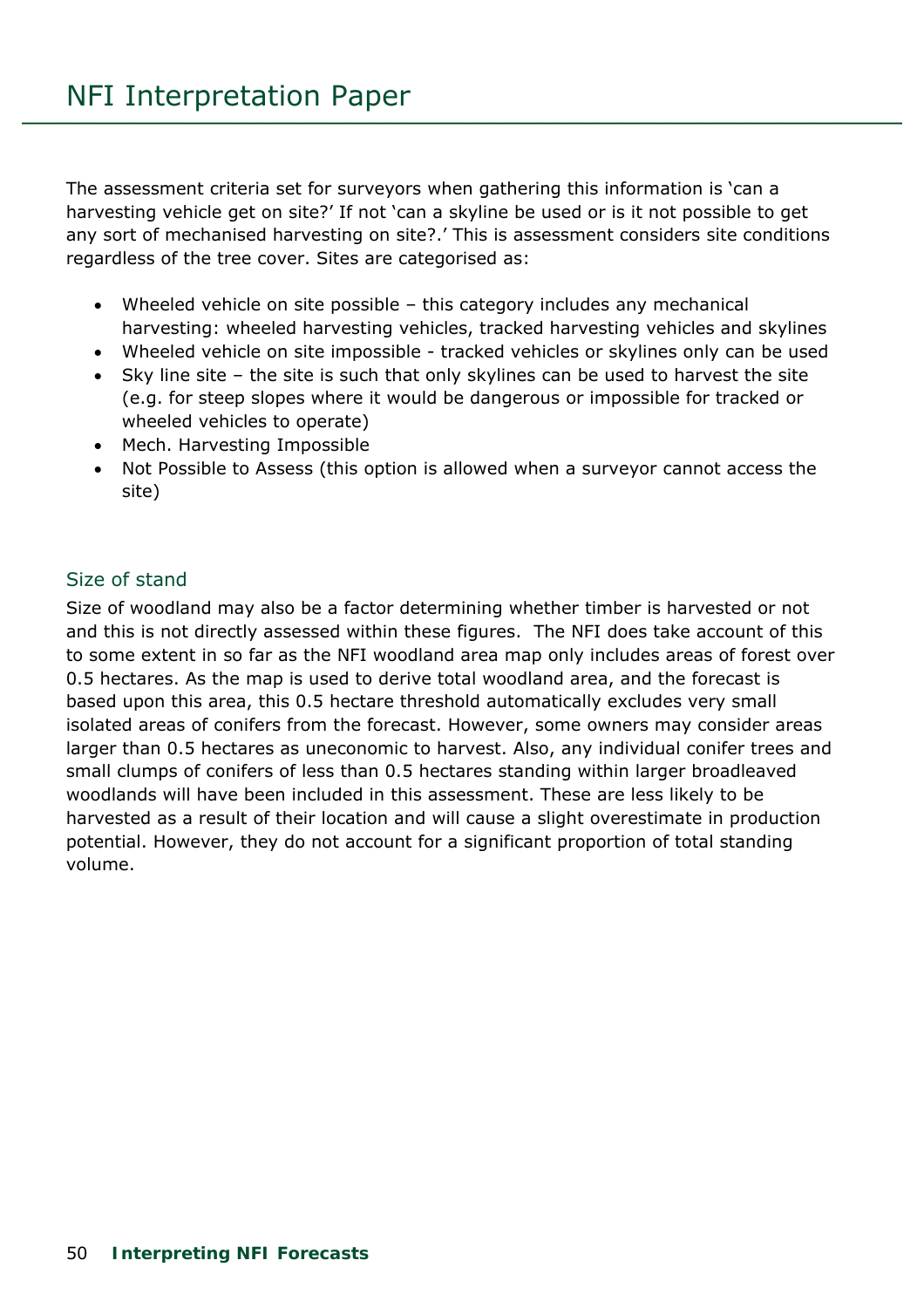## Biological constraints

Dothistroma needle blight and Phytopthora are currently influencing the scheduling of production within the UK.

#### Dothistroma needle blight

Generally, FC estate policy on Dothistroma on Corsican pine is one of active management and substitution where necessary. Sanitation felling is rarely necessary and early and heavy thinning to minimise the level of infection is the usual FC estate prescription. Even with this action, growth will taper off dramatically from point of infection in heavily infected stands and volume production will be reduced as a result. This drop in yield has not been accounted for either in the GB FC estate forecast or the private sector forecast. Where possible volumes 'lost' to the market due to infection will be substituted for by reallocating production in the short term, maintaining production overall. However, if infection is widespread it is likely that overall productivity will be reduced in the medium to long term. No similar industry-wide approach to managing Dothistroma appears to have emerged for the private sector estate so far, but its impact and management is likely to be similar to that of the FC estate, with the caveat that the private sector has a limited capacity for substitution compared to the FC.

There is a different outlook for lodgepole pine, where rapid mortality and timber degradation mean that early clearfelling is often the only solution to management of the disease, and this is currently the widespread prescription. How the disease spreads and how approaches to managing it will evolve over time are not yet known. This rapidly changing picture reinforces the need to interpret forecasts in the light of current knowledge about factors affecting future growth and management practice and to review the assumptions used. For example, all previous Forestry Commission forecasts of production did not take account of Dothistroma yet its introduction will affect production profiles in some regions. One way of assessing the potential range of outcomes surrounding such an outbreak is to examine the total amount of standing volume and potential production of susceptible species.

To gauge the overall potential impact of Dothistroma, the total standing volume (Table 5) and production volume associated with the susceptible species can be considered (see Tables 6 and 7). To gauge the total potential impact on potential future production volumes these can be subtracted from total production for all species. This is a very rough proxy of the potential impact of the disease, but gives an order of magnitude. Some of the susceptible species are very important within particular regions in GB. NFI reports on standing volumes of individual species within NFI regions (see NFI report: *Standing timber volume for coniferous trees in Britain*) can be used to assess the potential magnitude of such localised impacts. More sophisticated analyses would need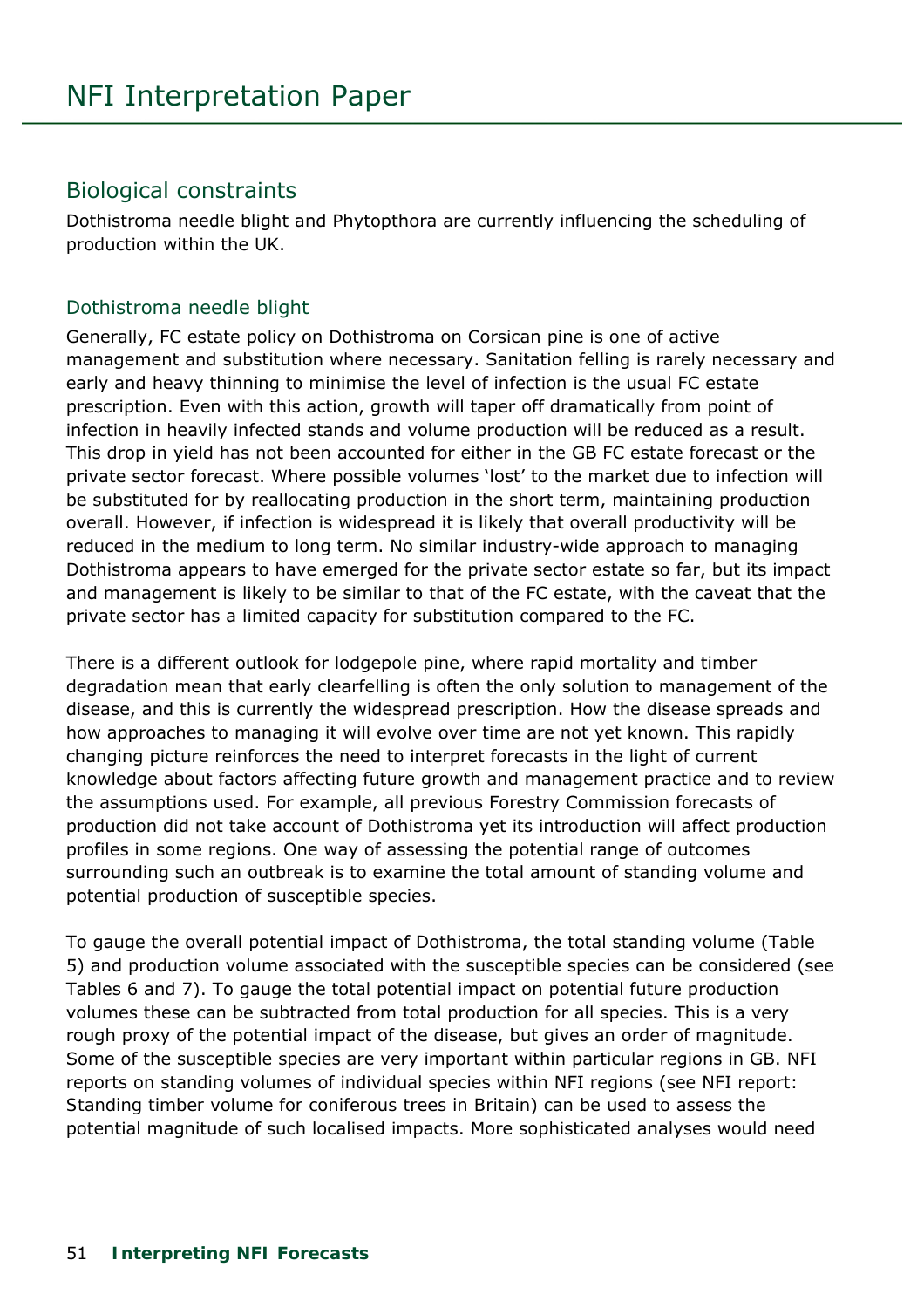to model actual proportions of infection, consequent reductions in yield class and the impacts on the timing of harvesting of other species by substitution approaches.

Table 5. GB current standing volume of species as of 31 March 2011, with those susceptible to Dothistroma needle blight highlighted

|                      | FC estate                       | Private sector                  |                 |
|----------------------|---------------------------------|---------------------------------|-----------------|
|                      | Volume                          | Volume                          |                 |
|                      | $(000 \text{ m}^3 \text{ obs})$ | $(000 \text{ m}^3 \text{ obs})$ | <b>SE %</b>     |
| All conifers         | 124,575                         | 211,167                         | 2               |
| Sitka spruce         | 70,766                          | 99,247                          | 3               |
| <b>Scots pine</b>    | 12,930                          | 37,732                          | 4               |
| <b>Corsican pine</b> | 6,309                           | 5,648                           | 12 <sub>2</sub> |
| Norway spruce        | 6,678                           | 13,067                          | 8               |
| Larches              | 9,235                           | 26,887                          | 8               |
| Douglas fir          | 5,232                           | 9,823                           | 13              |
| Lodgepole pine       | 9,798                           | 8,486                           | 9               |
| Other conifers       | 3,627                           | 10,547                          | 12              |

At present the private sector biological potential forecast assumes that Lodgepole pine will be felled at time of maximum MAI unless it is on a site of DAMS above 16, when it will be felled at terminal height. If these sites become heavily infected and other management options are taken, the following profiles of production shown in Table 7 will be affected.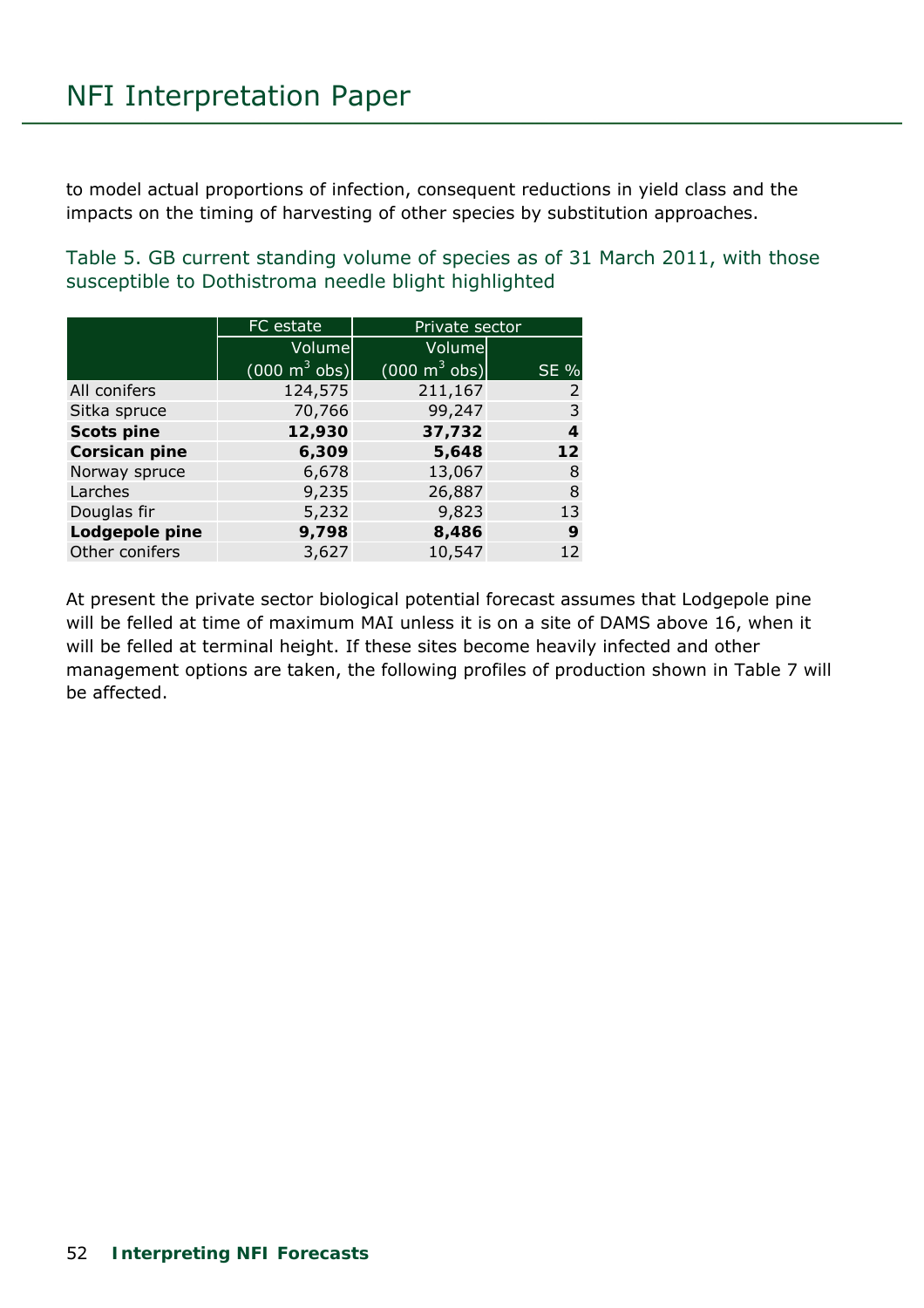Table 6. FC GB and country coniferous timber potential volumes susceptible to Dothistroma needle blight

|                      | Average annual total volume top diameter overbark |                |                |                |                |  |  |  |  |  |  |  |  |
|----------------------|---------------------------------------------------|----------------|----------------|----------------|----------------|--|--|--|--|--|--|--|--|
|                      | 2012-16                                           | $2017 - 21$    | 2022-26        | 2027-31        | 2032-36        |  |  |  |  |  |  |  |  |
|                      | volume                                            | volume         | volume         | volume         | volume         |  |  |  |  |  |  |  |  |
|                      | (000 <sup>m3</sup> obs)                           | $(000m^3$ obs) | $(000m^3$ obs) | $(000m^3$ obs) | $(000m^3$ obs) |  |  |  |  |  |  |  |  |
| England              |                                                   |                |                |                |                |  |  |  |  |  |  |  |  |
| Scots pine           | 141                                               | 127            | 126            | 109            | 92             |  |  |  |  |  |  |  |  |
| Corsican pine        | 273                                               | 285            | 276            | 253            | 253            |  |  |  |  |  |  |  |  |
| Lodgepole pine       | 43                                                | 41             | 34             | 21             | 16             |  |  |  |  |  |  |  |  |
| Scotland             |                                                   |                |                |                |                |  |  |  |  |  |  |  |  |
| Scots pine           | 216                                               | 215            | 226            | 220            | 202            |  |  |  |  |  |  |  |  |
| Corsican pine        | 12                                                | 7              | 10             | 5              | 11             |  |  |  |  |  |  |  |  |
| Lodgepole pine       | 423                                               | 280            | 284            | 276            | 214            |  |  |  |  |  |  |  |  |
| <b>Wales</b>         |                                                   |                |                |                |                |  |  |  |  |  |  |  |  |
| Scots pine           | 15                                                | 23             | 15             | 10             | 13             |  |  |  |  |  |  |  |  |
| Corsican pine        | 18                                                | 24             | 29             | 22             | 12             |  |  |  |  |  |  |  |  |
| Lodgepole pine       | 29                                                | 28             | 20             | 19             | 9              |  |  |  |  |  |  |  |  |
| <b>Great Britain</b> |                                                   |                |                |                |                |  |  |  |  |  |  |  |  |
| Scots pine           | 372                                               | 366            | 367            | 339            | 307            |  |  |  |  |  |  |  |  |
| Corsican pine        | 303                                               | 316            | 316            | 280            | 276            |  |  |  |  |  |  |  |  |
| Lodgepole pine       | 496                                               | 348            | 338            | 316            | 239            |  |  |  |  |  |  |  |  |

Table 7. Private Sector GB and country coniferous timber potential volumes susceptible to Dothistroma needle blight

|                      |                    |     | Average annual total volume top diameter overbark (thinning & felling) |                |                             |     |                    |    |                    |    |
|----------------------|--------------------|-----|------------------------------------------------------------------------|----------------|-----------------------------|-----|--------------------|----|--------------------|----|
|                      | 2012-16            |     | 2017-21                                                                |                | 2022-26                     |     | 2027-31            |    | 2032-36            |    |
|                      | volume             |     | volume                                                                 |                | volume                      |     | volume             |    | volumel            |    |
|                      | $(000m3$ obs) SE % |     | $(0003$ obs) SE %                                                      |                | $(000m^3 \text{ obs})$ SE % |     | $(000m3$ obs) SE % |    | $(000m3$ obs) SE % |    |
| England              |                    |     |                                                                        |                |                             |     |                    |    |                    |    |
| Scots pine           | 495                | 12  | 534                                                                    | 10             | 654                         | 11  | 933                | 12 | 826                | 12 |
| Corsican pine        | 224                | 18  | 288                                                                    | 18             | 232                         | 26  | 151                | 28 | 112                | 42 |
| Lodgepole pine       | 39                 | 44  | 26                                                                     | 51             | 38                          | 51  | 31                 | 59 | 60                 | 56 |
| Scotland             |                    |     |                                                                        |                |                             |     |                    |    |                    |    |
| Scots pine           | 656                | 11  | 805                                                                    | 10             | 858                         | 12  | 982                | 11 | 1,235              | 11 |
| Corsican pine        | 5                  | 145 | 5                                                                      | 138            | $\overline{4}$              | 149 | 39                 | 23 | 58                 | 67 |
| Lodgepole pine       | 199                | 10  | 181                                                                    | 18             | 174                         | 21  | 417                | 14 | 627                | 12 |
| Wales                |                    |     |                                                                        |                |                             |     |                    |    |                    |    |
| Scots pine           | 20                 | 49  | 17                                                                     | 53             | 18                          | 61  | 21                 | 54 | 9                  | 55 |
| Corsican pine        | 9                  | 41  | 24                                                                     | 66             | 39                          | 51  | $\mathbf{1}$       | 60 | $\overline{4}$     | 98 |
| Lodgepole pine       | 10                 | 34  | 11                                                                     | 33             | 10                          | 34  | 11                 | 35 | 53                 | 52 |
| <b>Great Britain</b> |                    |     |                                                                        |                |                             |     |                    |    |                    |    |
| Scots pine           | 1,171              | 8   | 1,356                                                                  | $\overline{7}$ | 1,530                       | 8   | 1,936              | 8  | 2,070              | 8  |
| Corsican pine        | 237                | 18  | 317                                                                    | 18             | 276                         | 23  | 191                | 23 | 174                | 35 |
| Lodgepole pine       | 249                | 11  | 218                                                                    | 16             | 222                         | 18  | 460                | 14 | 739                | 12 |

Dothistroma needle blight will not affect all of this volume, with some species and some areas much less susceptible to heavy infection. The potentially vulnerable volumes as a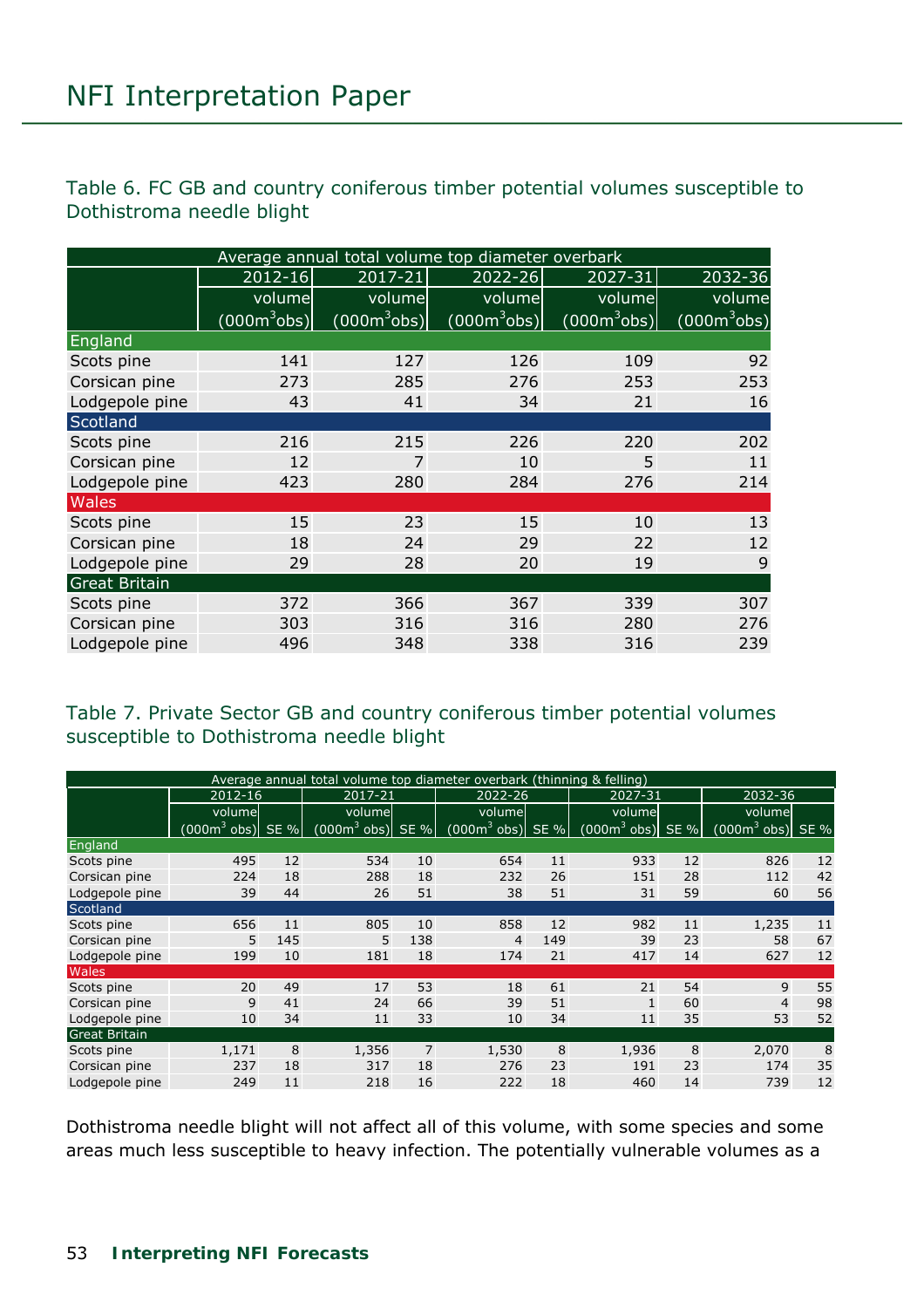proportion of standing volume are 24% and as a proportion of total production are 20%, 19%, 18%, 20% and 23% over the 5 periods of the 25-year forecast and need to be considered when predicting future levels of cut. This accounts for 29 % of net stocked coniferous woodland area. Standing volumes for the individual pine species can be found in the *NFI Report Standing timber volume for coniferous trees in Britain* and *GB 25- year forecast of standing volume and increment.* 

Table 8. FC average annual standing coniferous timber volumes susceptible to Dothistroma needle blight

|                      |                |                | Average annual standing volume to 7cm top diameter |                |                |
|----------------------|----------------|----------------|----------------------------------------------------|----------------|----------------|
|                      | $2012 - 16$    | $2017 - 21$    | 2022-26                                            | 2027-31        | 2032-36        |
|                      | volume         | volume         | volume                                             | volume         | volume         |
|                      | $(000m^3$ obs) | $(000m^3$ obs) | $(000m^3$ obs)                                     | $(000m^3$ obs) | $(000m^3$ obs) |
| England              |                |                |                                                    |                |                |
| Scots pine           | 3,427          | 3,338          | 3,189                                              | 3,016          | 2,907          |
| Corsican pine        | 4,947          | 4,995          | 4,829                                              | 4,605          | 4,327          |
| Lodgepole pine       | 711            | 548            | 401                                                | 305            | 276            |
| Scotland             |                |                |                                                    |                |                |
| Scots pine           | 8,344          | 8,492          | 8,529                                              | 8,493          | 8,387          |
| Corsican pine        | 331            | 343            | 338                                                | 346            | 334            |
| Lodgepole pine       | 7,038          | 6,185          | 5,641                                              | 4,982          | 4,266          |
| Wales                |                |                |                                                    |                |                |
| Scots pine           | 480            | 447            | 400                                                | 404            | 397            |
| Corsican pine        | 580            | 562            | 489                                                | 434            | 425            |
| Lodgepole pine       | 546            | 450            | 368                                                | 318            | 303            |
| <b>Great Britain</b> |                |                |                                                    |                |                |
| Scots pine           | 12,252         | 12,277         | 12,118                                             | 11,913         | 11,690         |
| Corsican pine        | 5,857          | 5,900          | 5,655                                              | 5,385          | 5,087          |
| Lodgepole pine       | 8,294          | 7,182          | 6,410                                              | 5,605          | 4,846          |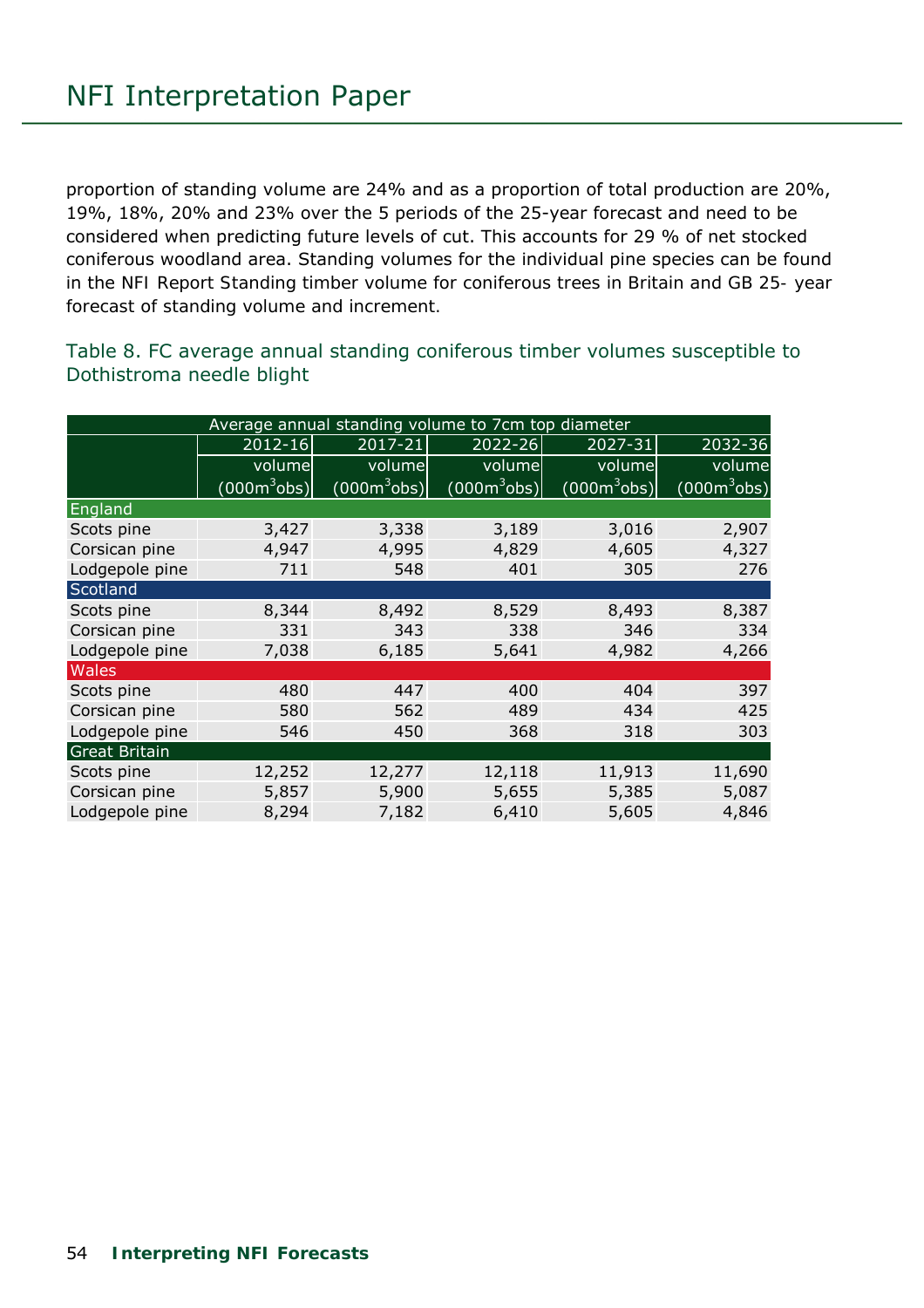#### Table 9. Private sector average annual standing coniferous timber volumes susceptible to Dothistroma needle blight

|                      | Average annual standing volume to 7cm top diameter |                |                     |                |                     |                |                     |    |                     |                |  |  |
|----------------------|----------------------------------------------------|----------------|---------------------|----------------|---------------------|----------------|---------------------|----|---------------------|----------------|--|--|
|                      | 2012-16                                            |                | 2017-21             |                | 2022-26             |                | 2027-31             |    | 2032-36             |                |  |  |
|                      | volume                                             |                | volumel             |                | volumel             |                | volumel             |    | volumel             |                |  |  |
|                      | $(0003$ obs) SE %                                  |                | $(000m^3$ obs) SE % |                | $(000m^3$ obs) SE % |                | $(000m^3$ obs) SE % |    | $(000m^3$ obs) SE % |                |  |  |
| England              |                                                    |                |                     |                |                     |                |                     |    |                     |                |  |  |
| Scots pine           | 12,669                                             | 6              | 13,110              | $\overline{7}$ | 12,290              | $\overline{7}$ | 10,378              | 8  | 8,121               | 9              |  |  |
| Corsican pine        | 3,369                                              | 13             | 2,706               | 15             | 1,986               | 18             | 1,753               | 20 | 1,759               | 17             |  |  |
| Lodgepole pine       | 1,046                                              | 26             | 1,016               | 28             | 1,038               | 28             | 971                 | 30 | 809                 | 32             |  |  |
| Scotland             |                                                    |                |                     |                |                     |                |                     |    |                     |                |  |  |
| Scots pine           | 19,456                                             | 6              | 21,014              | 6              | 22,393              | 6              | 23,678              | 6  | 23,151              | $\overline{7}$ |  |  |
| Corsican pine        | 380                                                | 50             | 384                 | 54             | 435                 | 53             | 410                 | 51 | 157                 | 65             |  |  |
| Lodgepole pine       | 7,361                                              | 10             | 8,525               | 9              | 9,839               | 9              | 10,248              | 8  | 9,534               | 9              |  |  |
| Wales                |                                                    |                |                     |                |                     |                |                     |    |                     |                |  |  |
| Scots pine           | 283                                                | 52             | 305                 | 53             | 322                 | 54             | 320                 | 57 | 306                 | 64             |  |  |
| Corsican pine        | 262                                                | 43             | 255                 | 43             | 118                 | 59             | 18                  | 89 | 9                   | 54             |  |  |
| Lodgepole pine       | 436                                                | 36             | 466                 | 35             | 488                 | 35             | 502                 | 36 | 345                 | 40             |  |  |
| <b>Great Britain</b> |                                                    |                |                     |                |                     |                |                     |    |                     |                |  |  |
| Scots pine           | 32,407                                             | $\overline{4}$ | 34,429              | $\overline{4}$ | 35,005              | 5              | 34,377              | 5  | 31,577              | 5              |  |  |
| Corsican pine        | 4,011                                              | 12             | 3,345               | 14             | 2,539               | 17             | 2,182               | 19 | 1,924               | 16             |  |  |
| Lodgepole pine       | 8,843                                              | 9              | 10,007              | 8              | 11,366              | 8              | 11,721              | 8  | 10,688              | 8              |  |  |

### Phytophthora

*Phytophthora ramorum* is currently restricted in the main to the south and west of Great Britain, where its impact is significant. Sanitation felling is the usual prescription and has brought a great deal of larch forward to harvesting in recent years. This trend is set to continue. FC estate policy is to substitute this volume for other volume that was to be harvested, so that overall production remains the same. No similar consistent policy in terms of substitution has been articulated by the private sector, but it is probable that the sector is taking a similar approach. For both sectors the picture of what the final level of impact will be and how this will be managed is unknown. Options for predicting or modelling this within the forecast were assessed, but with many unknowns it was decided not to speculate upon these. As a result the total standing volumes and potential production associated with susceptible species are shown in Tables 10-14, which provides the range of potential volume affected.

Table 10. GB standing volume of conifer species as of 31 March 2011 with those susceptible to Phytophthora highlighted,

|                | FC estate                       | Private sector                  |                |
|----------------|---------------------------------|---------------------------------|----------------|
|                | Volume                          | Volume                          |                |
|                | $(000 \text{ m}^3 \text{ obs})$ | $(000 \text{ m}^3 \text{ obs})$ | <b>SE %</b>    |
| All conifers   | 124,575                         | 211,167                         | 2              |
| Sitka spruce   | 70,766                          | 99,247                          | 3              |
| Scots pine     | 12,930                          | 37,732                          | $\overline{4}$ |
| Corsican pine  | 6,309                           | 5,648                           | 12             |
| Norway spruce  | 6,678                           | 13,067                          | 8              |
| Larches        | 9,235                           | 26,887                          | 8              |
| Douglas fir    | 5,232                           | 9,823                           | 13             |
| Lodgepole pine | 9,798                           | 8,486                           | 9              |
| Other conifers | 3,627                           | 10,547                          | 12             |

#### 55 **Interpreting NFI Forecasts**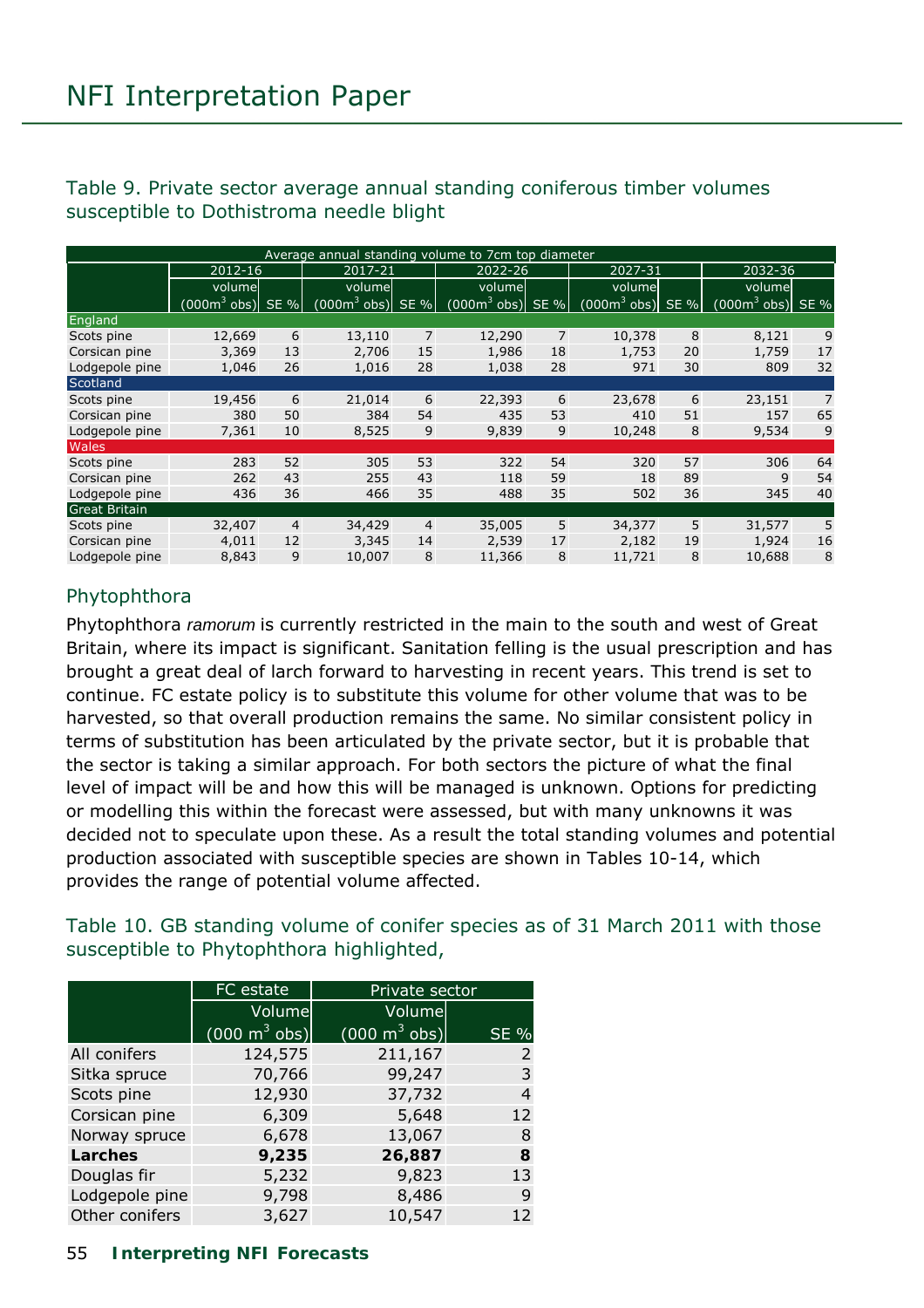## Table 11. Potential Forestry Commission production volumes susceptible to Phytophthora

|                      | Average annual total volume top diameter overbark |                |                                              |                |                |  |  |  |  |  |  |  |
|----------------------|---------------------------------------------------|----------------|----------------------------------------------|----------------|----------------|--|--|--|--|--|--|--|
|                      | $2012 - 16$                                       | $2017 - 21$    | 2022-26                                      | 2027-31        | 2032-36        |  |  |  |  |  |  |  |
|                      | volume                                            | volume         | volume                                       | volume         | volume         |  |  |  |  |  |  |  |
|                      | (000 <sup>3</sup> obs)                            |                | $(000m^3$ obs) $(000m^3$ obs) $(000m^3$ obs) |                | $(000m^3$ obs) |  |  |  |  |  |  |  |
| England              |                                                   |                |                                              |                |                |  |  |  |  |  |  |  |
| Japanese larch       | 42                                                | 41             | 44                                           | 33             | 29             |  |  |  |  |  |  |  |
| European larch       | 8                                                 | 9              | $\overline{7}$                               | $\overline{7}$ | 8              |  |  |  |  |  |  |  |
| Hybrid larch         | 14                                                | 15             | 18                                           | 15             | 19             |  |  |  |  |  |  |  |
| Other larches        | $\mathbf 0$                                       | $\overline{0}$ | $\mathbf 0$                                  | $\overline{0}$ | $\overline{0}$ |  |  |  |  |  |  |  |
| Larches              | 64                                                | 65             | 69                                           | 54             | 57             |  |  |  |  |  |  |  |
| Scotland             |                                                   |                |                                              |                |                |  |  |  |  |  |  |  |
| Japanese larch       | 129                                               | 138            | 104                                          | 97             | 78             |  |  |  |  |  |  |  |
| European larch       | 18                                                | 14             | 13                                           | 12             | 14             |  |  |  |  |  |  |  |
| Hybrid larch         | 36                                                | 39             | 38                                           | 53             | 46             |  |  |  |  |  |  |  |
| Other larches        | $\mathbf 0$                                       | $\mathbf 0$    | $\mathbf 0$                                  | $\mathbf 0$    | $\overline{0}$ |  |  |  |  |  |  |  |
| Larches              | 182                                               | 191            | 154                                          | 162            | 138            |  |  |  |  |  |  |  |
| Wales                |                                                   |                |                                              |                |                |  |  |  |  |  |  |  |
| Japanese larch       | 68                                                | 77             | 69                                           | 50             | 55             |  |  |  |  |  |  |  |
| European larch       | $\overline{2}$                                    | $\mathbf{1}$   | $\overline{2}$                               | $\mathbf{1}$   | $\mathbf{1}$   |  |  |  |  |  |  |  |
| Hybrid larch         | 12                                                | 12             | 13                                           | 16             | 23             |  |  |  |  |  |  |  |
| Other larches        | $\overline{0}$                                    | $\overline{0}$ | $\overline{0}$                               | $\overline{0}$ | $\overline{0}$ |  |  |  |  |  |  |  |
| Larches              | 82                                                | 90             | 84                                           | 67             | 79             |  |  |  |  |  |  |  |
| <b>Great Britain</b> |                                                   |                |                                              |                |                |  |  |  |  |  |  |  |
| Japanese larch       | 239                                               | 255            | 217                                          | 180            | 162            |  |  |  |  |  |  |  |
| European larch       | 28                                                | 24             | 22                                           | 20             | 23             |  |  |  |  |  |  |  |
| Hybrid larch         | 61                                                | 66             | 69                                           | 84             | 89             |  |  |  |  |  |  |  |
| Other larches        | 0                                                 | 0              | $\mathbf 0$                                  | $\mathbf 0$    | $\Omega$       |  |  |  |  |  |  |  |
| <b>Larches</b>       | 328                                               | 346            | 307                                          | 284            | 274            |  |  |  |  |  |  |  |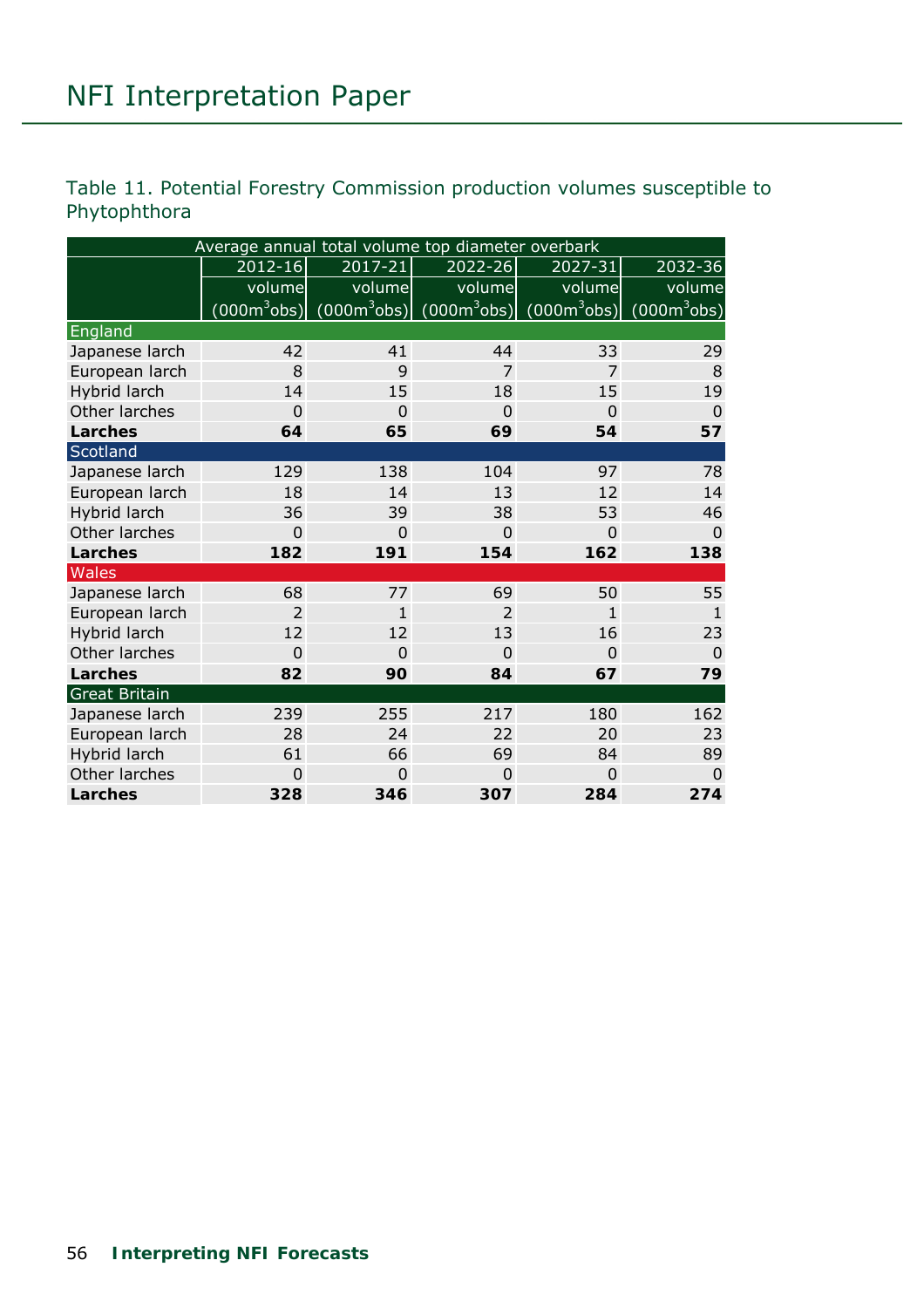#### Table 12. Potential private sector production volumes susceptible to Phytophthora

|                      | Average annual total volume top diameter overbark (thinning & felling) |          |                             |          |                     |             |                    |          |                     |             |
|----------------------|------------------------------------------------------------------------|----------|-----------------------------|----------|---------------------|-------------|--------------------|----------|---------------------|-------------|
|                      | 2012-16                                                                |          | 2017-21                     |          | 2022-26             |             | 2027-31            |          | 2032-36             |             |
|                      | volume                                                                 |          | volume                      |          | volume              |             | volume             |          | volume              |             |
|                      | $(000m^3$ obs) SE %                                                    |          | $(000m^3 \text{ obs})$ SE % |          | $(000m^3$ obs) SE % |             | $(000m3$ obs) SE % |          | $(000m^3$ obs) SE % |             |
| England              |                                                                        |          |                             |          |                     |             |                    |          |                     |             |
| Japanese larch       | 56                                                                     | 29       | 49                          | 25       | 25                  | 35          | 51                 | 16       | 72                  | 15          |
| European larch       | 56                                                                     | 24       | 72                          | 30       | 32                  | 32          | 18                 | 25       | 52                  | 33          |
| Hybrid larch         | 140                                                                    | 21       | 68                          | 29       | 60                  | 30          | 114                | 14       | 116                 | 10          |
| Other larches        | $\mathbf 0$                                                            | 110      | $\mathbf{0}$                | 110      | 0                   | 110         | $\Omega$           | 110      | $\mathbf{0}$        | 110         |
| Larches              | 251                                                                    | 14       | 190                         | 17       | 117                 | 19          | 182                | 10       | 241                 | 10          |
| Scotland             |                                                                        |          |                             |          |                     |             |                    |          |                     |             |
| Japanese larch       | 49                                                                     | 55       | 14                          | 32       | 27                  | 39          | 50                 | 48       | 49                  | 50          |
| European larch       | 213                                                                    | 29       | 115                         | 39       | 175                 | 36          | 55                 | 41       | 83                  | 30          |
| Hybrid larch         | 243                                                                    | 25       | 200                         | 25       | 131                 | 25          | 209                | 21       | 212                 | 14          |
| Other larches        | $\mathbf 0$                                                            | 0        | $\mathbf{0}$                | $\Omega$ | 0                   | 0           | $\Omega$           | $\Omega$ | $\mathbf{0}$        | $\mathbf 0$ |
| Larches              | 506                                                                    | 16       | 329                         | 29       | 334                 | 21          | 315                | 17       | 344                 | 12          |
| <b>Wales</b>         |                                                                        |          |                             |          |                     |             |                    |          |                     |             |
| Japanese larch       | 62                                                                     | 62       | 45                          | 62       | 8                   | 60          | 25                 | 50       | 12                  | 47          |
| European larch       | 20                                                                     | 44       | 13                          | 43       | 30                  | 84          | 66                 | 71       | 25                  | 59          |
| Hybrid larch         | 108                                                                    | 46       | 24                          | 62       | 6                   | 63          | 18                 | 49       | 29                  | 44          |
| Other larches        | $\mathbf 0$                                                            | $\Omega$ | $\Omega$                    | $\Omega$ | 0                   | $\mathbf 0$ | $\Omega$           | $\Omega$ | $\overline{2}$      | 111         |
| Larches              | 191                                                                    | 33       | 83                          | 39       | 44                  | 59          | 109                | 45       | 68                  | 30          |
| <b>Great Britain</b> |                                                                        |          |                             |          |                     |             |                    |          |                     |             |
| Japanese larch       | 188                                                                    | 27       | 116                         | 27       | 81                  | 21          | 166                | 22       | 176                 | 21          |
| European larch       | 263                                                                    | 23       | 254                         | 25       | 218                 | 28          | 98                 | 48       | 132                 | 22          |
| Hybrid larch         | 518                                                                    | 17       | 303                         | 17       | 246                 | 18          | 387                | 14       | 400                 | 9           |
| Other larches        | $\mathbf 0$                                                            | 110      | $\Omega$                    | 110      | 0                   | 110         | $\Omega$           | 110      | 2                   | 105         |
| Larches              | 948                                                                    | 12       | 603                         | 18       | 495                 | 16          | 606                | 12       | 653                 | 8           |

Note: Due to the statistical properties of these estimates, the sum of volumes of individual larches may not correspond to the estimates for all larches

Again Phytophthora will not impact on all of the volume, with some species and some areas much less susceptible to heavy infection, but the total volumes involved as a whole and as a proportion of production represent around 7% of production over the 25 year period. This accounts for around 10% of stocked woodland area.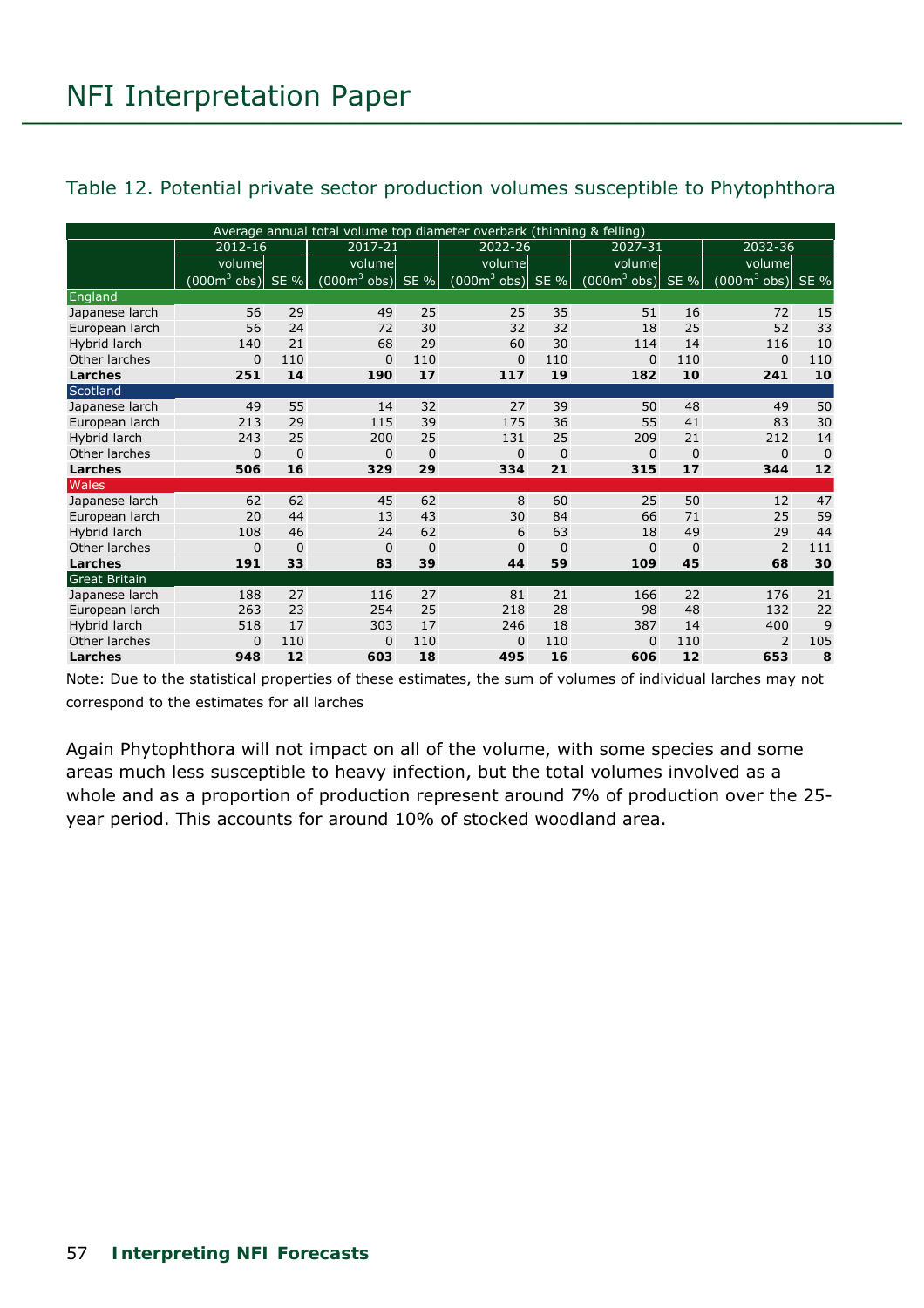## Table 13. Potential Forestry Commission standing volumes susceptible to Phytophthora

|                      | Average annual standing volume to 7cm top diameter |                |                               |                |                |
|----------------------|----------------------------------------------------|----------------|-------------------------------|----------------|----------------|
|                      | 2012-16                                            | 2017-21        | 2022-26                       | 2027-31        | 2032-36        |
|                      | volume                                             | volume         | volume                        | volume         | volume         |
|                      | $(000m^3$ obs)                                     |                | $(000m^3$ obs) $(000m^3$ obs) | $(000m^3$ obs) | $(000m^3$ obs) |
| England              |                                                    |                |                               |                |                |
| Japanese larch       | 966                                                | 951            | 887                           | 859            | 878            |
| European larch       | 290                                                | 283            | 272                           | 268            | 256            |
| Hybrid larch         | 359                                                | 420            | 467                           | 507            | 539            |
| Other larches        | $\Omega$                                           | $\overline{0}$ | 0                             | $\Omega$       | $\Omega$       |
| Larches              | 1,615                                              | 1,655          | 1,627                         | 1,634          | 1,673          |
| Scotland             |                                                    |                |                               |                |                |
| Japanese larch       | 2,849                                              | 2,545          | 2,305                         | 2,171          | 2,115          |
| European larch       | 540                                                | 520            | 507                           | 503            | 502            |
| Hybrid larch         | 1,043                                              | 1,101          | 1,172                         | 1,199          | 1,178          |
| Other larches        | $\mathbf{0}$                                       | $\overline{0}$ | $\mathbf 0$                   | 0              | $\Omega$       |
| Larches              | 4,432                                              | 4,166          | 3,984                         | 3,873          | 3,794          |
| <b>Wales</b>         |                                                    |                |                               |                |                |
| Japanese larch       | 2,323                                              | 2,332          | 2,309                         | 2,407          | 2,500          |
| European larch       | 54                                                 | 53             | 51                            | 48             | 47             |
| Hybrid larch         | 392                                                | 459            | 530                           | 588            | 607            |
| Other larches        | $\Omega$                                           | $\Omega$       | $\Omega$                      | $\Omega$       | $\Omega$       |
| Larches              | 2,769                                              | 2,844          | 2,890                         | 3,044          | 3,154          |
| <b>Great Britain</b> |                                                    |                |                               |                |                |
| Japanese larch       | 6,138                                              | 5,829          | 5,502                         | 5,438          | 5,493          |
| European larch       | 884                                                | 856            | 831                           | 819            | 805            |
| Hybrid larch         | 1,794                                              | 1,980          | 2,169                         | 2,294          | 2,323          |
| Other larches        | $\Omega$                                           | $\overline{0}$ | 0                             | $\Omega$       | $\Omega$       |
| Larches              | 8,816                                              | 8,665          | 8,502                         | 8,551          | 8,621          |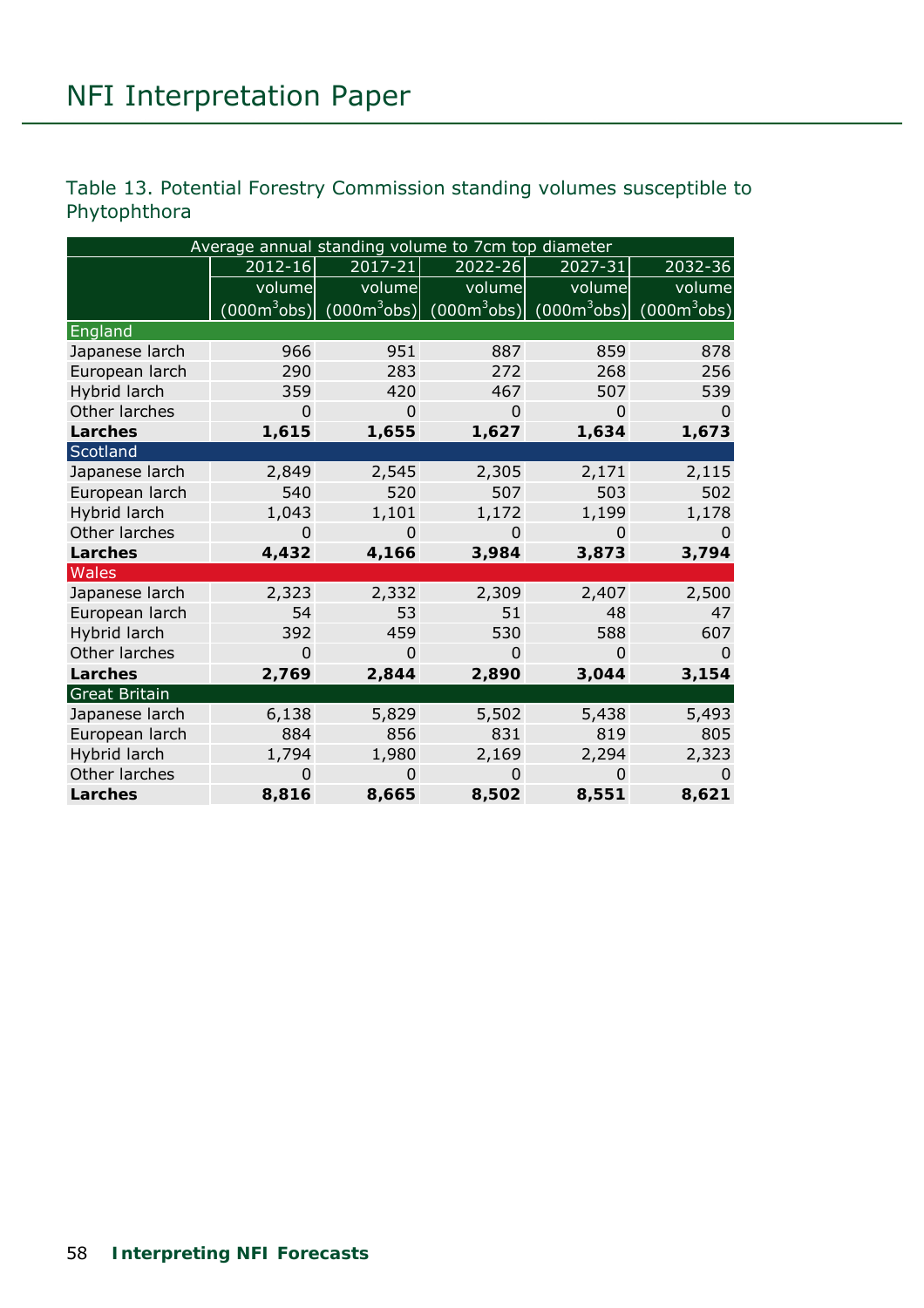|                      |                   |             | Average annual standing volume to 7cm top diameter |             |                     |         |                     |                |                             |                |
|----------------------|-------------------|-------------|----------------------------------------------------|-------------|---------------------|---------|---------------------|----------------|-----------------------------|----------------|
|                      | 2012-16           |             | 2017-21                                            |             | 2022-26             |         | 2027-31             |                | 2032-36                     |                |
|                      | volume            |             | volume                                             |             | volume              |         | volume              |                | volume                      |                |
|                      | $(0003$ obs) SE % |             | $(0003$ obs)                                       | SE %        | $(000m^3$ obs) SE % |         | $(000m^3$ obs) SE % |                | $(000m^3 \text{ obs})$ SE % |                |
| England              |                   |             |                                                    |             |                     |         |                     |                |                             |                |
| Japanese larch       | 409               | 18          | 269                                                | 20          | 363                 | 14      | 595                 | 12             | 800                         | 12             |
| European larch       | 651               | 19          | 479                                                | 21          | 422                 | 22      | 513                 | 21             | 557                         | 19             |
| Hybrid larch         | 814               | 16          | 607                                                | 19          | 787                 | 13      | 1,144               | 11             | 1,591                       | 10             |
| Other larches        | $\mathbf 0$       | 110         | $\Omega$                                           | 110         | $\mathbf{0}$        | 110     | $\Omega$            | 110            | $\Omega$                    | 110            |
| Larches              | 1,874             | 10          | 1,356                                              | 12          | 1,573               | 9       | 2,253               | 8              | 2,949                       | $\overline{7}$ |
| Scotland             |                   |             |                                                    |             |                     |         |                     |                |                             |                |
| Japanese larch       | 496               | 32          | 430                                                | 32          | 465                 | 32      | 387                 | 32             | 336                         | 22             |
| European larch       | 1,801             | 21          | 1,543                                              | 23          | 910                 | 20      | 680                 | 21             | 663                         | 20             |
| Hybrid larch         | 2,240             | 15          | 1,691                                              | 16          | 1,788               | 14      | 2,056               | 10             | 2,367                       | 10             |
| Other larches        | $\mathbf 0$       | $\mathbf 0$ | $\mathbf{0}$                                       | $\mathbf 0$ | $\mathbf{0}$        | $\bf 0$ | $\Omega$            | $\overline{0}$ | $\mathbf{0}$                | $\mathbf 0$    |
| Larches              | 4,543             | 11          | 3,667                                              | 13          | 3,166               | 11      | 3,127               | 9              | 3,371                       | 8              |
| Wales                |                   |             |                                                    |             |                     |         |                     |                |                             |                |
| Japanese larch       | 341               | 44          | 199                                                | 47          | 130                 | 45      | 135                 | 40             | 182                         | 41             |
| European larch       | 512               | 46          | 525                                                | 47          | 497                 | 47      | 247                 | 36             | 181                         | 36             |
| Hybrid larch         | 533               | 35          | 206                                                | 39          | 232                 | 38      | 307                 | 35             | 361                         | 33             |
| Other larches        | 3                 | 111         | $\overline{4}$                                     | 111         | 5                   | 111     | $\overline{7}$      | 111            | $\overline{4}$              | 111            |
| Larches              | 1,398             | 23          | 940                                                | 29          | 868                 | 29      | 697                 | 21             | 732                         | 21             |
| <b>Great Britain</b> |                   |             |                                                    |             |                     |         |                     |                |                             |                |
| Japanese larch       | 1,245             | 18          | 899                                                | 19          | 957                 | 17      | 1,117               | 14             | 1,318                       | 11             |
| European larch       | 2,964             | 15          | 2,547                                              | 17          | 1,829               | 17      | 1,439               | 14             | 1,402                       | 13             |
| Hybrid larch         | 3,587             | 11          | 2,504                                              | 12          | 2,807               | 10      | 3,507               | 8              | 4,319                       | $\overline{7}$ |
| Other larches        | 3                 | 102         | 5                                                  | 103         | 6                   | 104     | $\overline{7}$      | 105            | 5                           | 105            |
| Larches              | 7,815             | 8           | 5,963                                              | 9           | 5,608               | 8       | 6.078               | 6              | 7,052                       | 5              |

### Table 14. Potential private sector standing volumes susceptible to Phytophthora

Note: Due to the statistical properties of these estimates, the sum of volumes of individual larches may not correspond to the estimates for all larches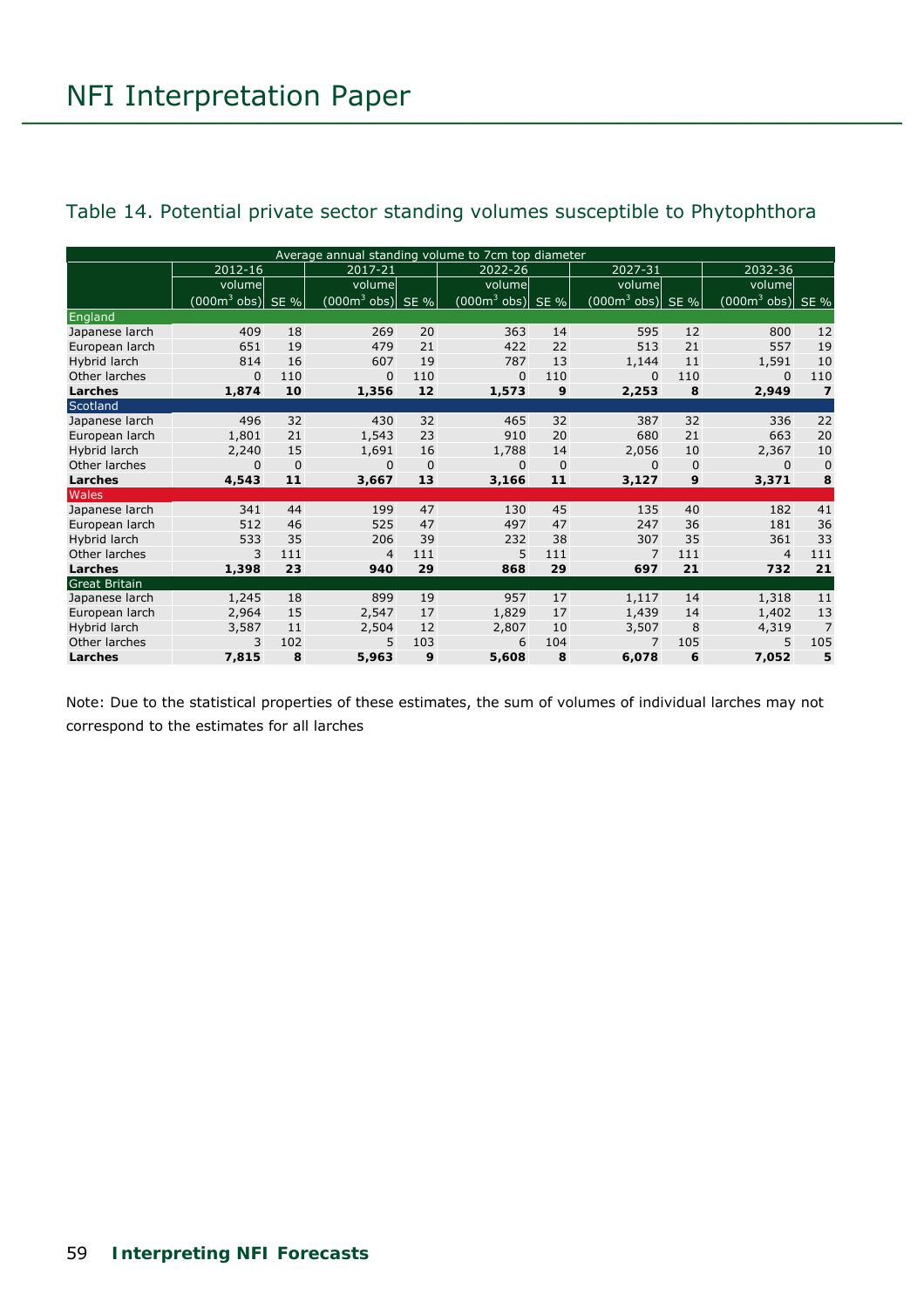## Legal constraints

In many temperate countries there are extensive areas of forests where harvesting is prohibited and where woodland is legally protected from harvesting. In the UK this is not the case. However it is a legal requirement to seek approval for felling via the felling licence system. Such approval will be given if appropriate account is taken of forestry policy. Attaining approval may involve the rescheduling of harvesting (or taking a different silvicultural approach to harvesting) for purposes such as age class restructuring, taking account of nature designations, landscape or amenity. However, it is rare for a felling licence not to be approved at all. As a consequence of legal constraints within the UK the forecasts have not removed any areas of woodland or timber volumes from the forecast on the basis of legal restrictions.

## Policy constraints

Policy constraints play a role in determining harvesting levels and timing in the UK. Policy is represented by legislation like the Habitats Directive and the UK Forestry Standard (UKFS). Another example would be statutory designations for nature conservation or landscape amenity. Where such policies impact upon harvesting, this will generally involve the phasing, delaying or modification of the extent of harvesting, but rarely its prohibition. An example would be that felling coupes over a certain size may not be granted a felling licence and that smaller coupe sizes and phasing of harvesting would be required for a felling licence to be approved.

The full impact of such multiple policy factors on forestry in terms of volume production is difficult to assess as there are so many interdependent factors involved. As a consequence the forecast does not take account of such factors for the private sector forecast and the impact of policy upon potential production is not assessed. However, since policy rarely prohibits felling, it is thought that this will not reduce potential production significantly in the long term, but it may impact upon the timing of production to some extent.

For the Forestry Commission, the forecast is based upon design plan felling and thinning and with such will take account of policy. For the purposes of comparison a forecast has also been run as if the FC estate were managed to biological potential and this may give some measure of the impact of policy on biological potential, but it is an imperfect measure as design plans will also have to take account of harvesting and marketing constraints and the legacy of previous management regimes etc. Such a comparison can be found in Table 3 where the current FC estate management plans forecast is compared to a forecast where the same forest is managed to biological potential. The overall difference in cumulative production between the management plans and biological potential scenarios is marked with the latter producing around 20 % more volume. Part of this reduction could be ascribed to the effects of policy on production and is discussed in the following section.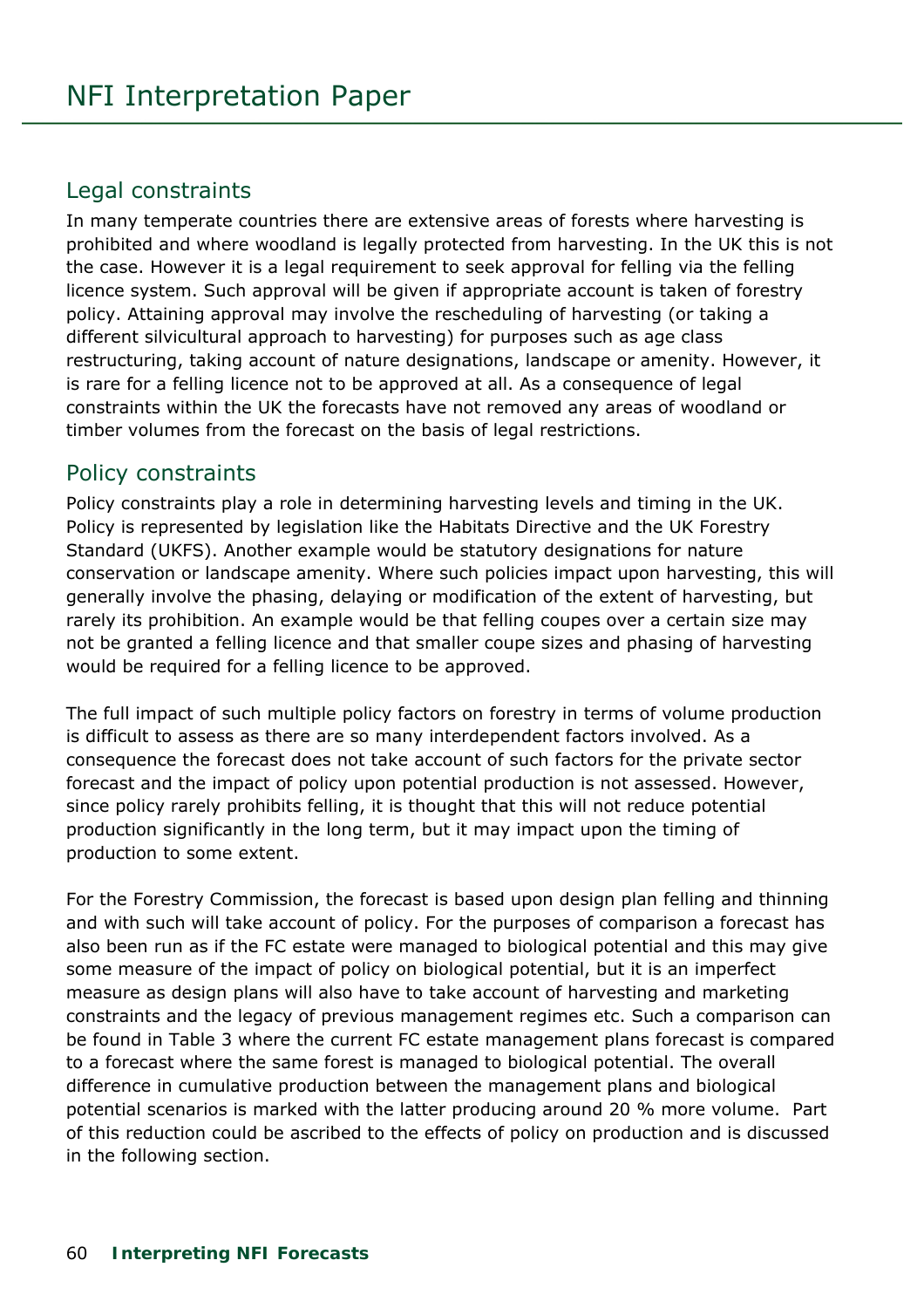## Biological Potential of the Forestry Commission estate

This paper focuses on the application of different harvesting scenarios within the private sector. This is necessary because the main 2011 forecast is based upon an assumed biological potential scenario for the private sector and the impact of such an assumption on the forecast needs to be assessed.

The Forestry Commission estate forecast on the other hand is based upon existing plans for the FC estate. With such an extensive evidence base for harvesting practice, there is no great need for the application of scenarios or their evaluation. Indeed for the FC estate scenarios are only required for policy evaluation or for the purposes of comparison with the private sector. This section addresses the latter.

Presenting and combining scenarios based on different assumptions for the FC estate and the private sector estate has the disadvantage of not taking a consistent approach between the two sectors. This makes direct comparisons between factors such as the amount of overdue timber, average annual production and standing volumes problematic. To allow for a consistent comparison between the sectors on such factors the same biological potential harvesting assumptions that were applied to the private sector main forecast have been applied to the FC estate, the results of which are presented in Table 3 and Figure 5.

Application of this scenario to the FC estate produces results with features that are more similar to the results for the private sector estate with:

- A large increase in the amount of overdue timber
- More similarity with the results for the private sector estate with regard to the profile of production over time, with production increasing from 2011 to a peak in 2027-31, before a decline in the last 5-year period.

#### Profile of production

To some extent it should be expected that the same approach to harvesting would produce a similar result between the sectors. However, the National Inventory of Woodland and Trees (NIWT) had shown that Forestry Commission stands tended to be older on average than private sector stands and that this would lead to the expectation that Forestry Commission volume would be harvested earlier than that of the private sector. This finding from NIWT is true to some extent; NFI has found that 84% of FC stands are under 60 years of age compared to 87% in the private sector. This small difference between the two may seem a surprising result since FC started planting at higher levels earlier than the private sector, but it most likely reflects the fact that most of the early FC planting has been harvested and replaced with younger stands, reducing average age. The private sector on the other hand is still to a greater extent dominated by stands in their first rotation, which as a consequence have a similar average age.

This small difference in average age would lead to FC production coming a little earlier than that of the private sector, but it would seem that other factors that drive the age of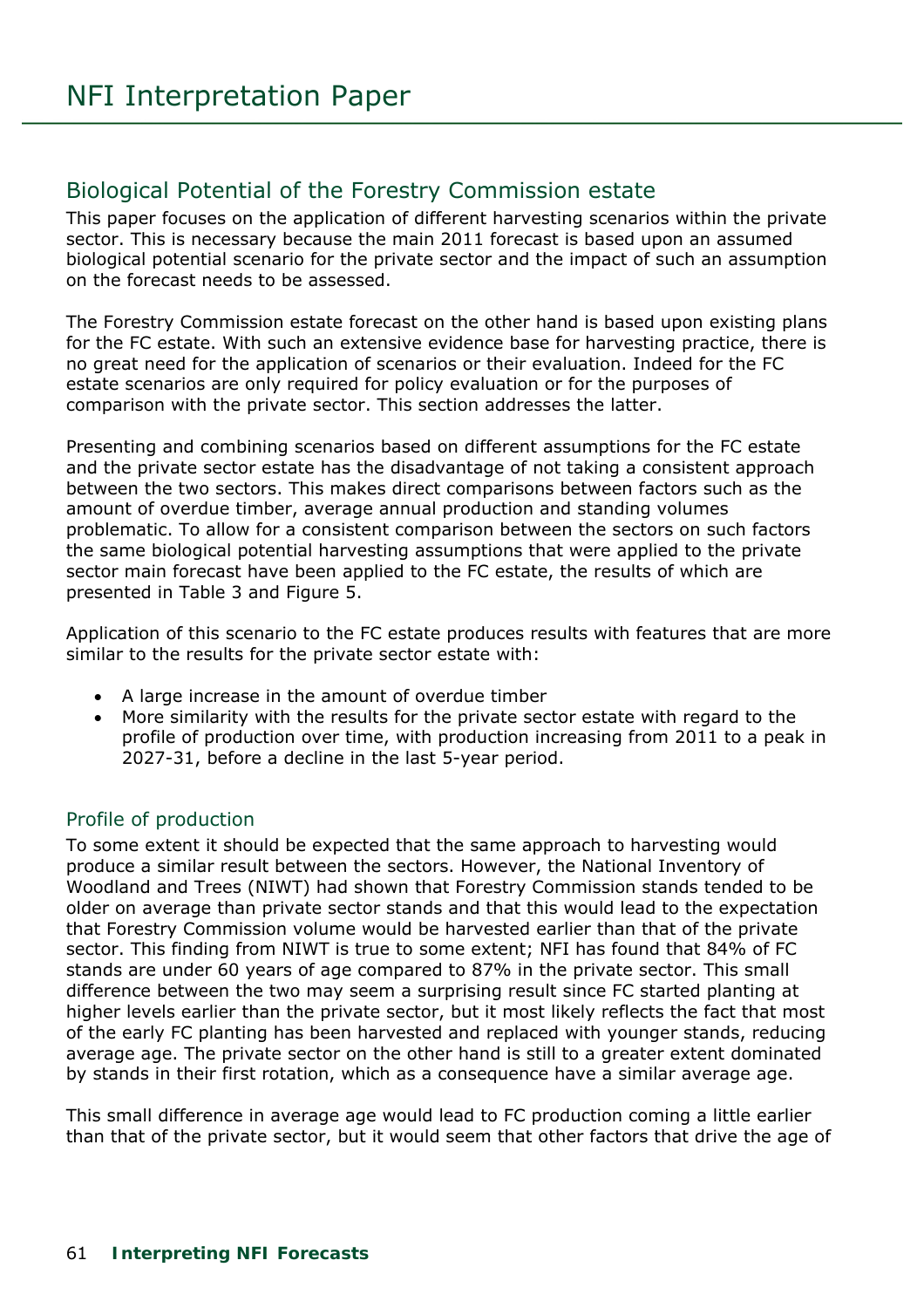harvesting within biological potential such as yield class, wind exposure and species type are countervailing the impact of having slightly older crops.

#### Cumulative production

There is a marked difference in cumulative production in the application of the two scenarios within the Forestry Commission estate. There is around 20% less cumulative production for management plans than for biological potential.

Initial analysis has shown that this difference in cumulative production is primarily due to the proportion of total woodland area being set to 'non–forecastable' within the SCDB. Setting to 'non–forecastable' is used by Forestry Commission managers to exclude stands from the production forecast for operational or management purposes and this proportion currently is around 14% at a GB level. Examples of reasons for this would include:

- Lack of roading to stands
- Stands being uneconomic to harvest due to physical constraints (sited on islands etc)
- Stands of low quality that would be uneconomic to harvest
- Natural reserves
- Non intervention retentions for conservation or recreation

The difference will also include the impact of applying a range of alternative management choices on all the remaining forecastable stands that contribute to the forecast. This will include the impact of implementing sustainable forest management policy in line with the UKFS across all stands and woodlands managed by the Forestry Commission. This will involve applying different objectives to those assumed by the biological potential scenario, and will involve applying many different management approaches to that of aiming for biological potential. This will include, for example, extending and reducing rotation lengths to increase age class diversity, which is a core aspect of forest design and this factor alone will have an impact upon cumulative potential production. Forest management plans will also take account of operational constraints such as roading, pests and diseases, terrain and wind, each of which will constrain potential production.

There is clearly a difference in forecast production outcomes between biological potential and management plans, but attributing how this difference has arisen to a single cause is problematic. Many factors in combination will be driving this difference, as they drive management choices. It is likely that the application of current objectives is not the only cause of this difference. For example, how the forests were managed in the past before the UKFS may have had an impact, and past and present economic constraints may also have had an impact. All such factors could play a role and further work is required to fully understand the causes of this difference.

It should also be remembered that cumulative production is only one metric of measuring outcomes. This does not take account of the impact upon other forest metrics, such as opening and closing standing volume, diversity in age class, species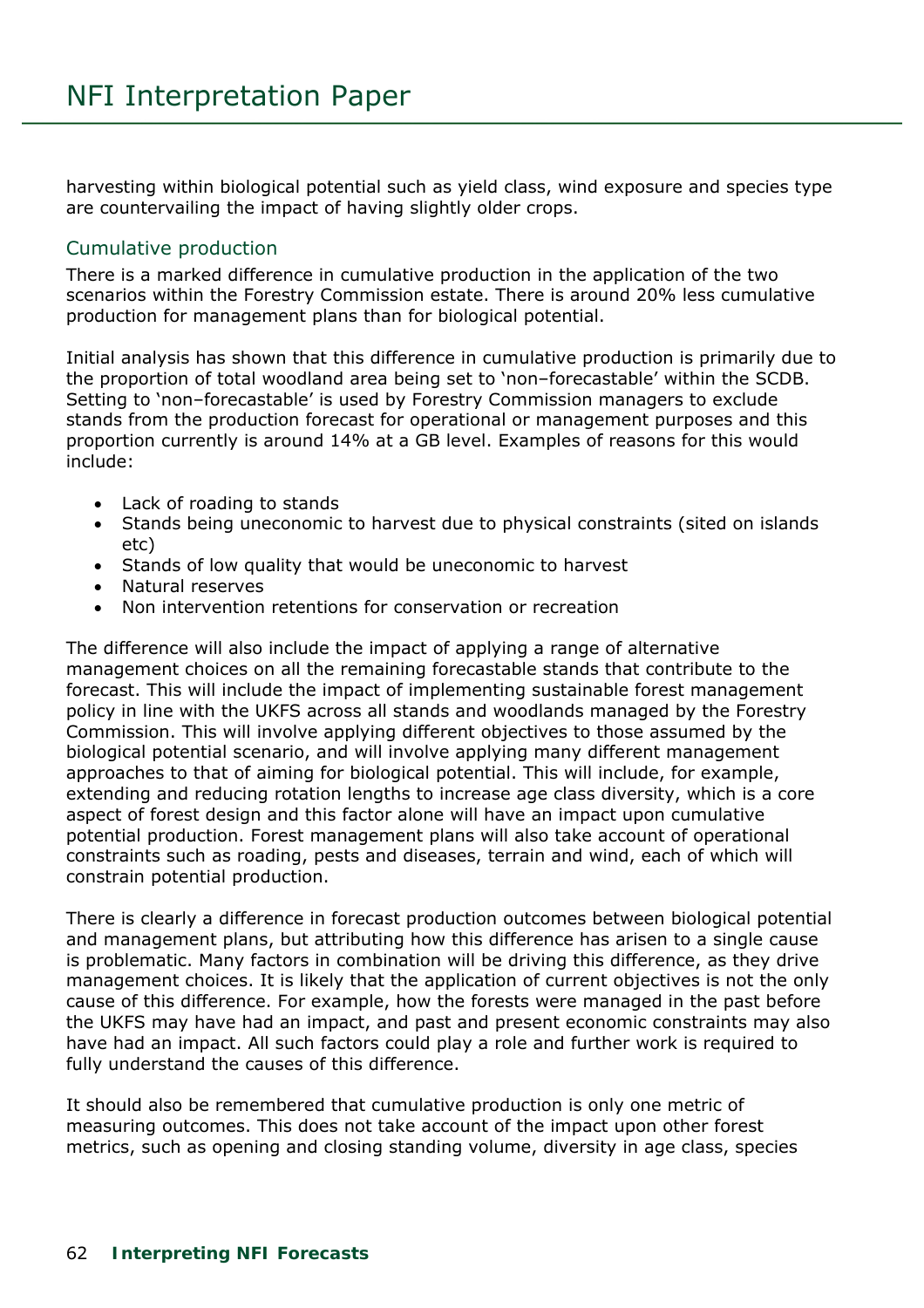diversity and habitat structure. These are used to evaluate the wider objectives of increasing the environmental and social value of forests, as opposed to solely quantifying total timber production over a defined period of time. For example, management plans maintain a higher level of standing volume, carbon and biomass over the forecast period. They also produce yield at a more even rate and diversify age class structure. This reflects the policy of the Forestry Commission to restructure the FC forest estate by means of long term retention of stands and increasing use of low impact silvicultural systems, all of which will suppress production but increase the environmental and social value of forests. All such factors must be taken into account when appraising the impact of applying management plans on the FC estate.

#### Possible implications of FC estate forecasts on private sector harvesting rates

There are similarities in the drivers underlying the management of the FC estate and the private sector estate in GB, in particular that they both apply the UK Forest Standard to woodlands and both face similar operational and economic constraints. If it were assumed that these similarities resulted in closely matching management objectives and policies for the two sectors, then the difference observed on the FC estate between biological potential and management plans forecasts may be viewed as a guide to the most likely pattern of future harvesting on the private sector estate in comparison to that which is assumed by the biological potential forecast for that sector.

However, in spite of these similarities in the drivers, there are substantial differences to be found in the character of the two sectors, especially in regard to commercial motives and the choice and application of policy across the whole sectors. These will result in differences in the objectives of underlying management of the resource in the two sectors, which in turn impact upon the design and implementation of management of the respective estates. Factors which may vary between the two sectors are the extent to which the UKFS is applied, different economic drivers, different physical constraints and the level of active management. Without further study of these differences, the degree to which the difference between the management plans and biological potential forecasts for the FC estate can be translated to a likely future harvesting scenario for the private sector estate can not be easily ascertained.

## Planned harvest

The Forestry Commission has maintained a commitment to bring the levels of timber in the forecast to market since 1970. This is continued in the current forecast and for the first 5 years of this forecast FC will produce a high proportion of the forecast volume, but this is set within tolerances quoted in the main forecast reports and country marketing strategies. For example Forestry Commission Scotland has adopted a policy of capping its harvest to 3,200,000 cubic metres per annum and is in the process of implementing this policy. However, a buoyant or depressed market will have minimal impact on the majority of volumes forecast to arise from the FC estate, and this provides a relatively secure base for future supply. Beyond this first 5-year period the forecast is a signal of intent only, but it is based upon existing and well designed management plans that are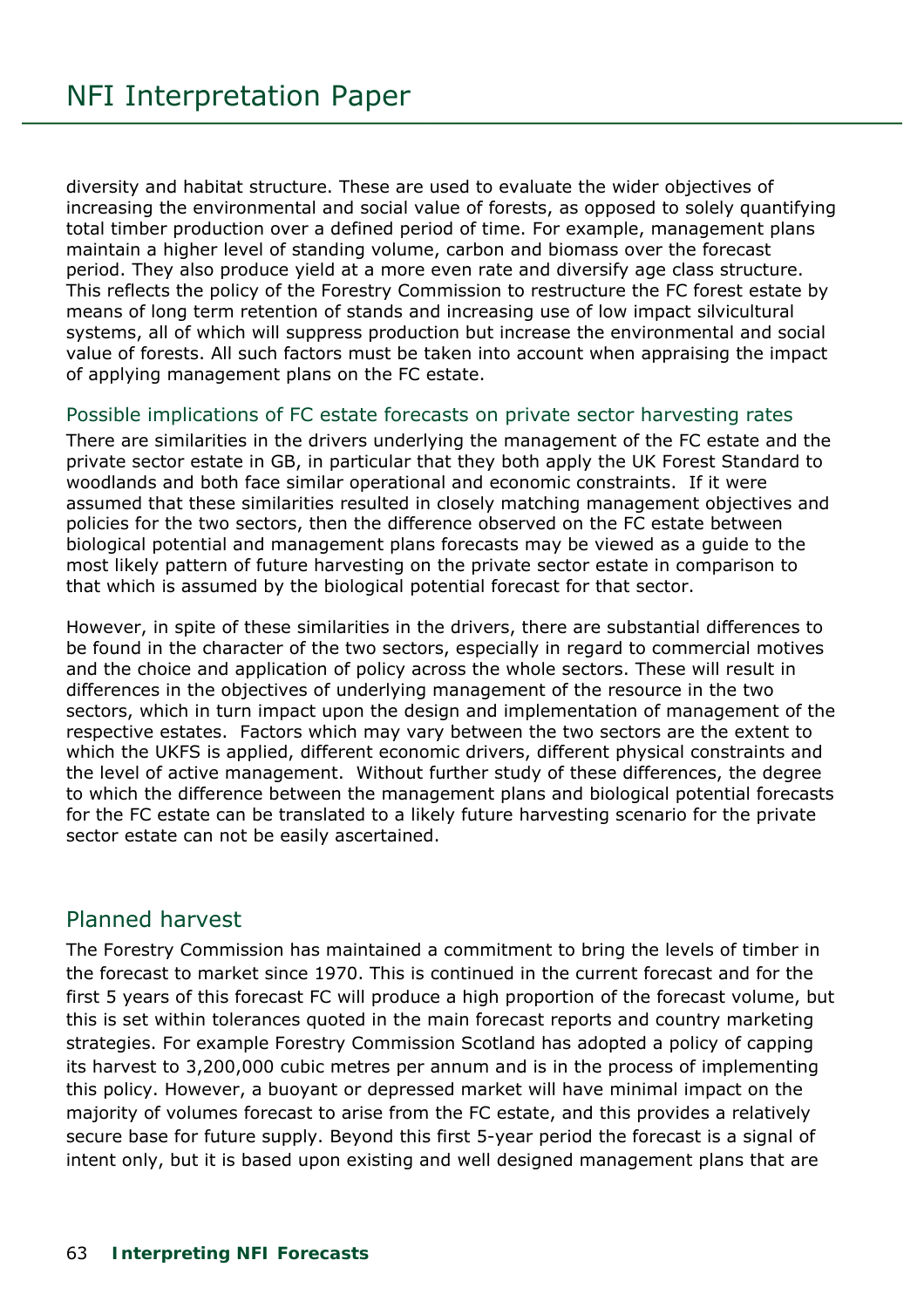likely not to radically alter. However, these plans will evolve over the next 25 years in response to operational factors, policy change and events, as they always have, yet despite such influences the Forestry Commission has a long precedent of producing at or near the forecast. This means that it can be postulated that a significant proportion of the Forestry Commission timber forecast will come to market over the 25-year period, which will account for between 40 % and 50 % of total potential production over the forecast period, with this proportion varying between five-year periods.

The private sector estate has produced a long term supply of timber to the market, and this is likely to continue. It is however difficult to predict the timing and absolute amount of this volume. Part of this difficulty arises from the absence of a single inventory for private sector forests, as would be expected when many thousands of individual owners are involved. This is one of the main reasons that the National Forest Inventory is required and with the NFI in place much of this is mitigated in terms of assessing standing volume. However, the other difficulty is predicting when harvest will occur is that there is no 'collective plan' for how that standing volume will be harvested. This is because there are many owners within the private sector, who have many different objectives in managing their woodlands and they do not function as a single entity. Some owners do hold plans for harvesting, but these are not brought together into a 'collective plan' that can be applied to the forecasts. Also even when plans exist, there is generally flexibility in their application and timing of harvesting may not happen as was originally planned. One factor that influences owner choices in harvesting practice is timber prices and owner objectives on profitability or return. Domestic timber prices are subject to economic cycles and influences and this in turn affects demand, price and activity over time. There is some evidence arising from the NFI in terms of annual rates of harvest that point towards such movements in the rates of harvesting activity in relation to these economic cycles.

Outside the actual physical nature and extent of the growing stock and owner objectives, such movements in price and demand are likely to be the largest determinate in the future level of harvesting in the private sector estate and with such in terms of the forecast the private sector does not have a 'planned harvest'.

## Other events

Conversion of forests to other land uses such as wind farms and heathland restoration are currently discussed as factors that may have an impact upon future harvesting levels. Any wind farms or heathland restoration undertaken to date are reflected in all forecasts and volumes through the NFI ground survey and the remote sensing monitoring of clearfelling. However, the forecasts do not take account of possible future events.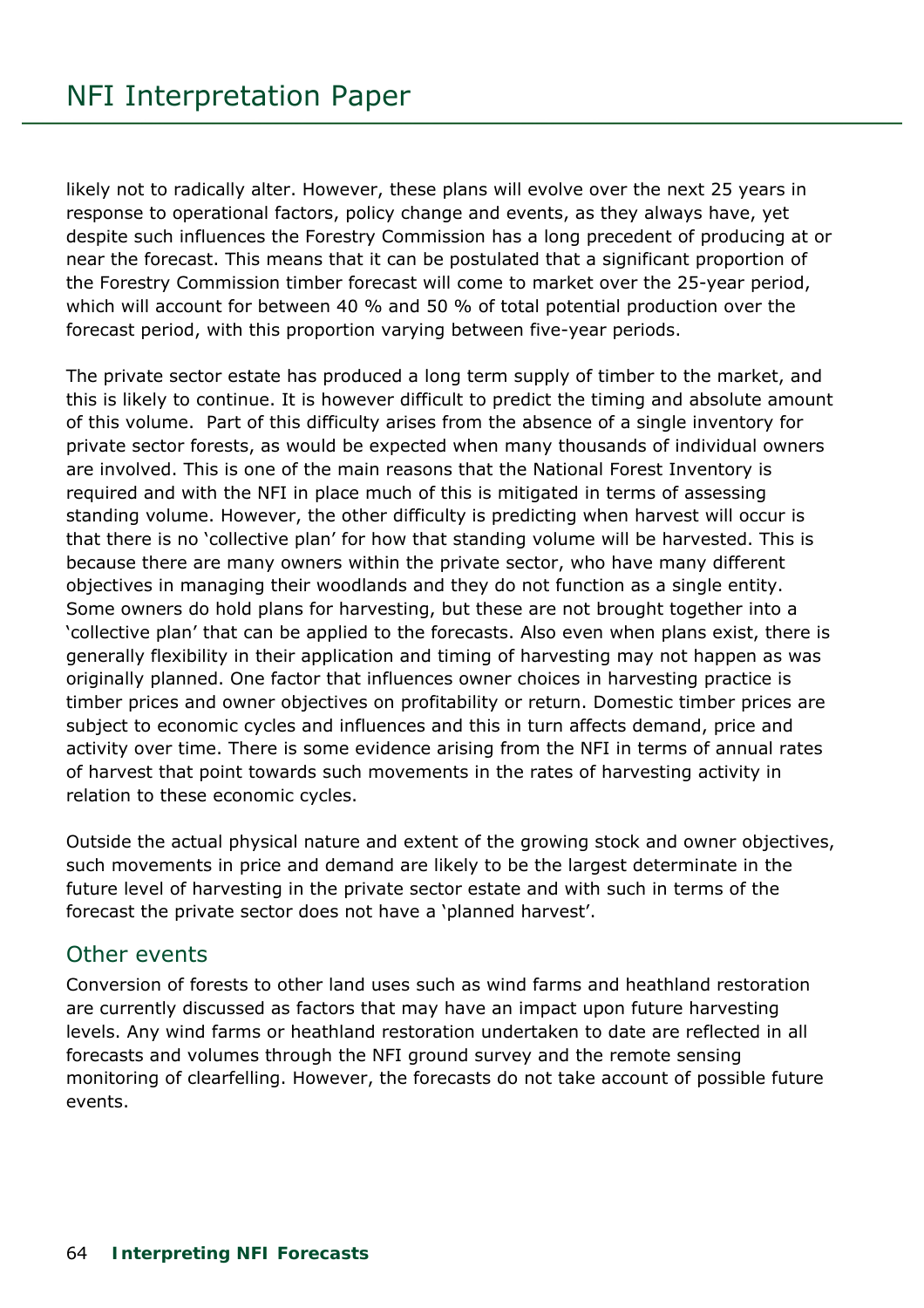The FC estate has a general policy of timber substitution in relation to wind farms. When timber comes to market as the result of wind farm development, an equivalent amount of timber that was due for harvest is withdrawn from the harvesting schedule elsewhere, so that overall production remains the same. Some of the devolved administrations also have compensatory planting policy in place to help mitigate such woodland loss, with an aim to maintain current levels through new planting. At present it is not a practical option for the private sector to collectively manage the cumulative affect of clearfelling and woodland loss for wind farms in terms of yield regulation.

## Land use change and sales and purchase of land

Although there is a general presumption in the UKFS that forested land stays forested, land use can and does change from forest to non forest and this will impact on timber production potential. Additionally at any point in time there are active sales and purchases of land and such transactions often involve a change in approach to harvesting and occasionally they may involve a change in land use. The following situations are considered to be those that impact most on potential volume:

- 1. Forested land transferring from one ownership to another, whilst remaining as forest
- 2. Forested land transferring from one ownership to another and undergoing conversion to another land use
- 3. Forest land being converted to another land use
- 4. Open land being purchased to afforest
- 5. Existing open land being afforested

For situations 2, 3, 4 and 5 the NFI field work will take account of any land use changes that have happened up until 31 March 2011. For potential future changes the assumption in NFI forecasts is that land use does not change. This assumption could either overestimate or underestimate the amount of available growing stock in the future. However, since there is no quantifiable evidence base to take account of such changes, they have not been accounted for in current NFI forecasts. There is evidence for factor 1 however and this is accounted for thus:

## Forested land transferring out of Forestry Commission ownership

The Forestry Commission has previously sold or disposed of significant amounts of forest land. This has been a key factor in the reduction of volume predicted to arise from the Forestry Commission estate. Disposals policy is the responsibility of the respective Ministers of each country and as policy evolves over time disposals may or may not occur over the forecast period. However, the forecast must make assumptions about how forest will be managed over the forecast period and thus has to make assumptions about past, current and potential disposals. This is done in three main ways: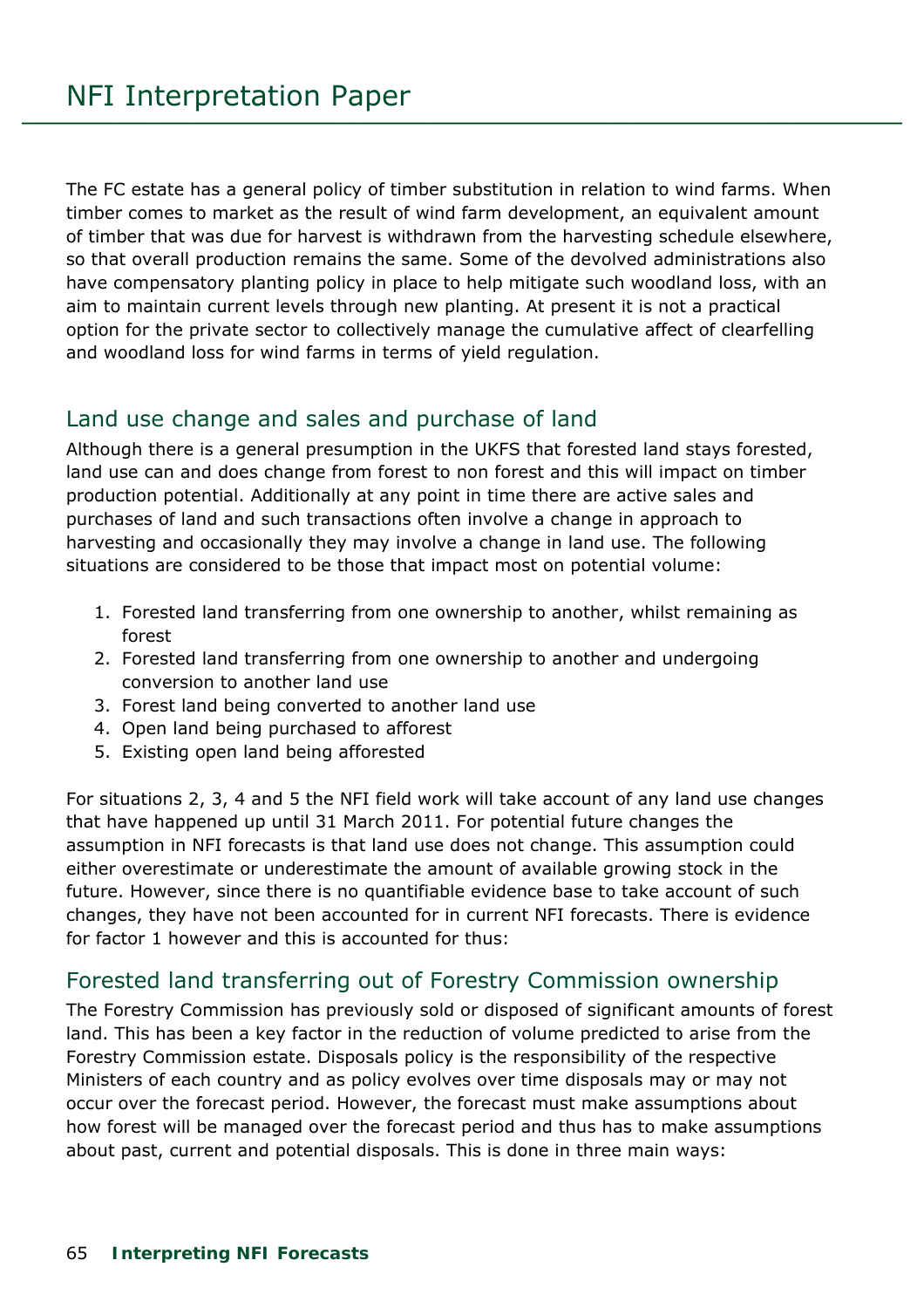- 1. Removing any areas already sold from the FC sub compartment database and transferring this area to the private sector forecast.
- 2. Accounting for planned disposals. Forestry Commission flag the year of any planned disposals within the sub compartment database and these areas will continue to contribute to the Forestry Commission forecast until the date of disposal. After that point these areas and volumes are reported upon separately.
- 3. The assumption of this forecast is that ownership in the future will remain constant (excluding those areas covered in point 2)

As of 31 March 2011, the Forestry Commission sub compartment database had around 30,000 hectares flagged for disposal. This disposal programme is an indication of intent and may change over time. These areas and the volume forecast to arise from them are accounted for separately to the main forecast tables and are shown in Table 15.

#### Table 15 Forecast volumes associated with land flagged for sale on the Forestry Commission estate

|                      | $2012 - 16$                     | $2017 - 21$                     | $2022 - 26$                     | $2027 - 31$                     | $2032 - 36$                     |
|----------------------|---------------------------------|---------------------------------|---------------------------------|---------------------------------|---------------------------------|
|                      |                                 |                                 |                                 |                                 |                                 |
|                      | volumel                         | volumel                         | volumel                         | volumel                         | volume                          |
| Country              | $(000 \text{ m}^3 \text{ obs})$ | $(000 \text{ m}^3 \text{ obs})$ | $(000 \text{ m}^3 \text{ obs})$ | $(000 \text{ m}^3 \text{ obs})$ | $(000 \text{ m}^3 \text{ obs})$ |
| England              | 57                              | 51                              | 47                              | 42                              | 41                              |
| Scotland             | 144                             | 223                             | 273                             | 279                             | 286                             |
| Wales                | $\qquad \qquad =$               | $\overline{\phantom{0}}$        | $\qquad \qquad -$               |                                 |                                 |
| <b>Great Britain</b> | 201                             | 273                             | 320                             | 321                             | 328                             |

The harvesting scenario used for these is one of biological potential constrained by wind risk. Whether this land is sold in future is uncertain and whether this harvesting scenario is subsequently applied is unknown.

## Restocking

During the consultation with the forestry sector on the approaches to scenarios there were mixed views on how and if restocking should be included in forecast scenarios. In the 2011 forecast any crops already planted or restocked on the ground are included in the production forecast ahead. However, the forecast also includes crops being clearfelled within the 25-year period and this section discusses how such crops are treated. Clearly if a forecast includes felled crops that are not replanted, then stocked areas will be reduced, and standing volume will also be reduced. The impact of not including restocking in production forecasts is not great in a 20 to 25-year forecast of production volumes as most crops do not produce significant volumes of timber below the age of 18–23 years, the age that the oldest restocked crops would have attained by the end of the forecast period. However, the impact on growing stock, biomass and carbon is likely to be significant, particularly after the first 15 years. For longer forecast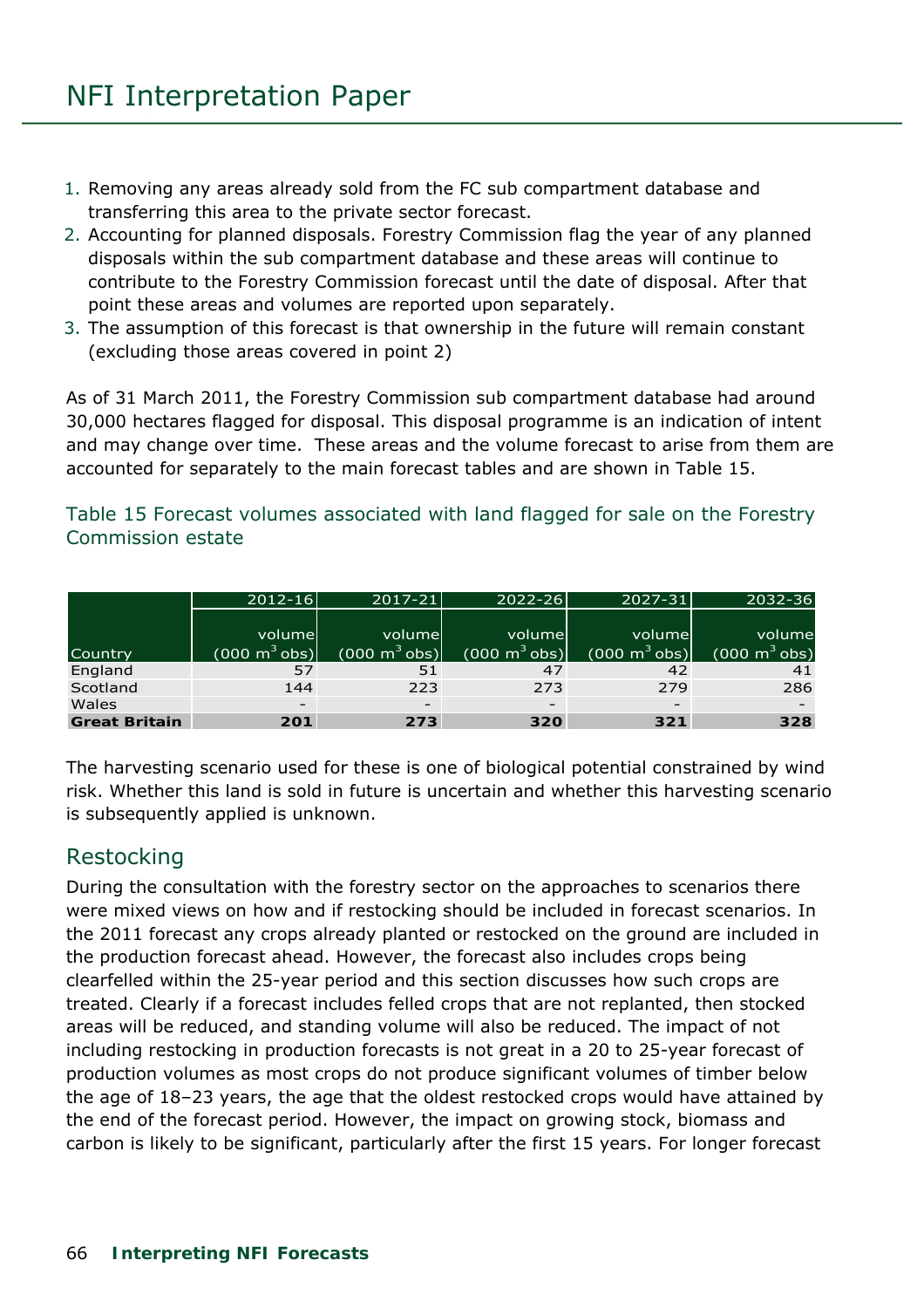periods of over 50 years, restocking is important in all cases as eventually with a 50 year felling cycle all trees would have been felled by the end of the forecast period. Consequently there would be no volume left in the forecast if restocking was ignored.

To manage this, the forecast currently has a 'like-for-like' restock option. With selection of this option, the crops felled within the forecast period are replaced with a replanted crop with the same characteristics as that which had been felled. This approximates what may happen but, as with harvesting scenarios, it is not expected to represent all situations. Similar capacities are therefore required in scenario testing for restocking, as there are many restocking options possible in a 25-year cycle. The NFI will have the capacity to run a wider range of restocking scenarios from 2013 onwards. The impact of applying 'like-for-like' restocking on the main forecast outputs are shown in Tables 16 and 17, and Figure 17.

| Average annual total volume top diameter overbark |                               |                |                               |                               |                |  |  |  |
|---------------------------------------------------|-------------------------------|----------------|-------------------------------|-------------------------------|----------------|--|--|--|
|                                                   | $2012 - 16$                   | 2017-21        | $2022 - 26$                   | 2027-31                       | 2032-36        |  |  |  |
|                                                   | volume                        | volume         | volume                        | volume                        | volume         |  |  |  |
|                                                   | $(000 \text{m}^3 \text{obs})$ | $(000m^3$ obs) | $(000 \text{m}^3 \text{obs})$ | $(000 \text{m}^3 \text{obs})$ | $(000m^3$ obs) |  |  |  |
| England                                           |                               |                |                               |                               |                |  |  |  |
| No restock                                        | 2,184                         | 2,626          | 2,450                         | 2,686                         | 2,389          |  |  |  |
| Restock                                           | 2,184                         | 2,626          | 2,450                         | 2,804                         | 2,637          |  |  |  |
| Scotland                                          |                               |                |                               |                               |                |  |  |  |
| No restock                                        | 4,614                         | 5,917          | 7,796                         | 9,043                         | 7,965          |  |  |  |
| Restock                                           | 4,614                         | 5,917          | 7,796                         | 9,131                         | 8,213          |  |  |  |
| <b>Wales</b>                                      |                               |                |                               |                               |                |  |  |  |
| No restock                                        | 793                           | 1,025          | 1,008                         | 694                           | 736            |  |  |  |
| Restock                                           | 793                           | 1,025          | 1,008                         | 713                           | 791            |  |  |  |
| <b>Great Britain</b>                              |                               |                |                               |                               |                |  |  |  |
| No restock                                        | 7,591                         | 9,569          | 11,255                        | 12,422                        | 11,090         |  |  |  |
| Restock                                           | 7,591                         | 9,569          | 11,255                        | 12,648                        | 11,641         |  |  |  |

Table 16. Impact on private sector production volumes of adding restocking to the forecast

Table 17. Impact on private sector standing volumes of adding restocking to the forecast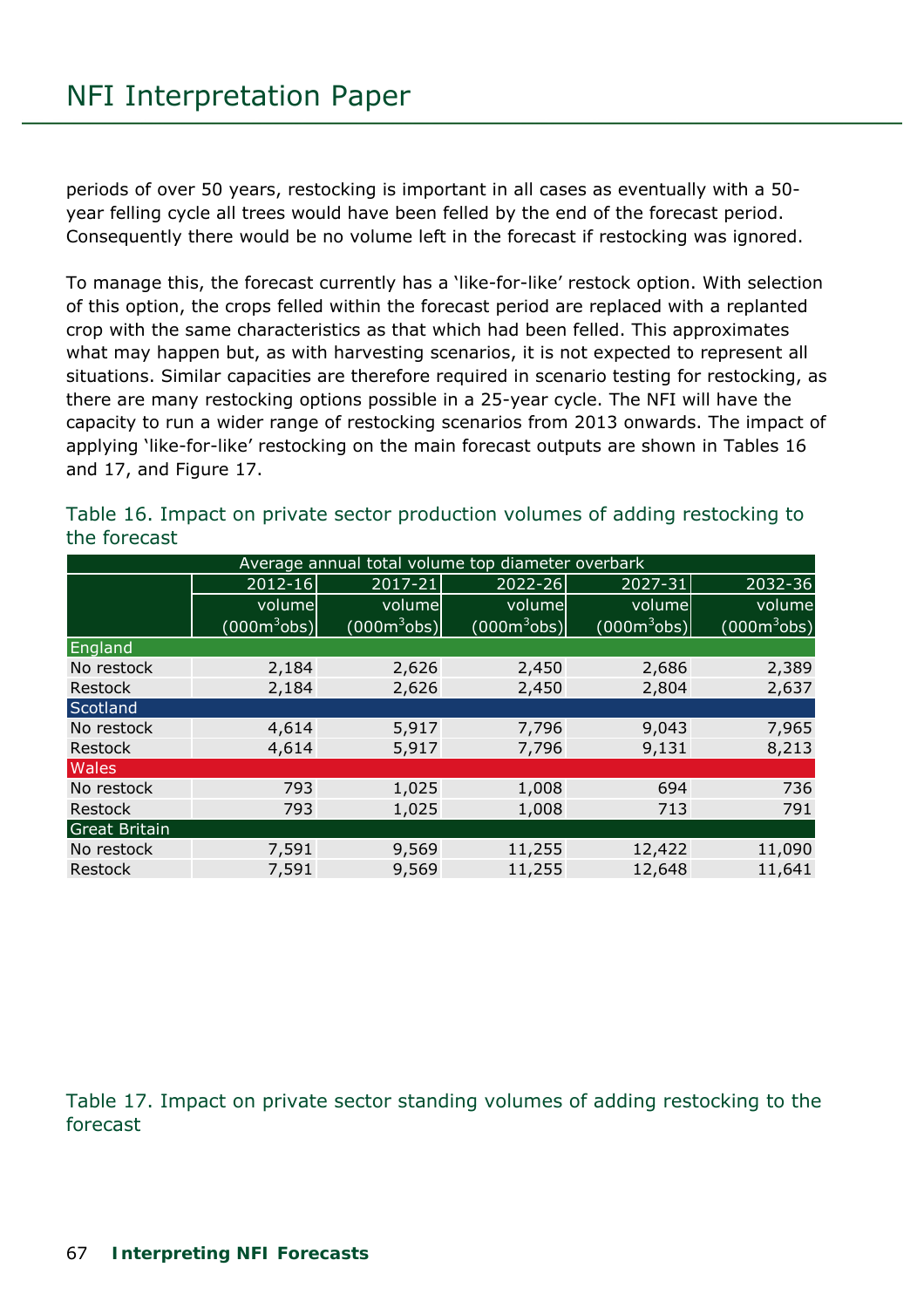## NFI Interpretation Paper

| Average annual total volume top diameter overbark |                |                               |                        |                |                |  |  |
|---------------------------------------------------|----------------|-------------------------------|------------------------|----------------|----------------|--|--|
|                                                   | 2012-16        | 2017-21                       | 2022-26                | 2027-31        | 2032-36        |  |  |
|                                                   | volume         | volume                        | volume                 | volume         | volume         |  |  |
|                                                   | $(000m^3$ obs) | $(000 \text{m}^3 \text{obs})$ | (000 <sup>3</sup> obs) | $(000m^3$ obs) | $(000m^3$ obs) |  |  |
| England                                           |                |                               |                        |                |                |  |  |
| No restock                                        | 41,626         | 40,073                        | 35,715                 | 29,855         | 23,606         |  |  |
| Restock                                           | 41,626         | 40,094                        | 36,386                 | 32,183         | 28,276         |  |  |
| Scotland                                          |                |                               |                        |                |                |  |  |
| No restock                                        | 119,210        | 128,847                       | 126,477                | 116,042        | 97,428         |  |  |
| Restock                                           | 119,210        | 128,866                       | 127,120                | 118,654        | 103,304        |  |  |
| <b>Wales</b>                                      |                |                               |                        |                |                |  |  |
| No restock                                        | 14,391         | 12,829                        | 10,837                 | 8,374          | 6,478          |  |  |
| Restock                                           | 14,391         | 12,834                        | 10,962                 | 8,885          | 7,725          |  |  |
| <b>Great Britain</b>                              |                |                               |                        |                |                |  |  |
| No restock                                        | 175,227        | 181,749                       | 173,029                | 154,271        | 127,513        |  |  |
| Restock                                           | 175,227        | 181,794                       | 174,468                | 159,722        | 139,305        |  |  |

Figure 17. The impact on GB private sector production volumes of adding restocking to the forecast



It can be seen that the impact of adding restocking to the standing volume forecast is significant and this will equally apply to related metrics such as biomass and carbon. This impact is the principle driver behind adding restock to the forecasts. This contribution of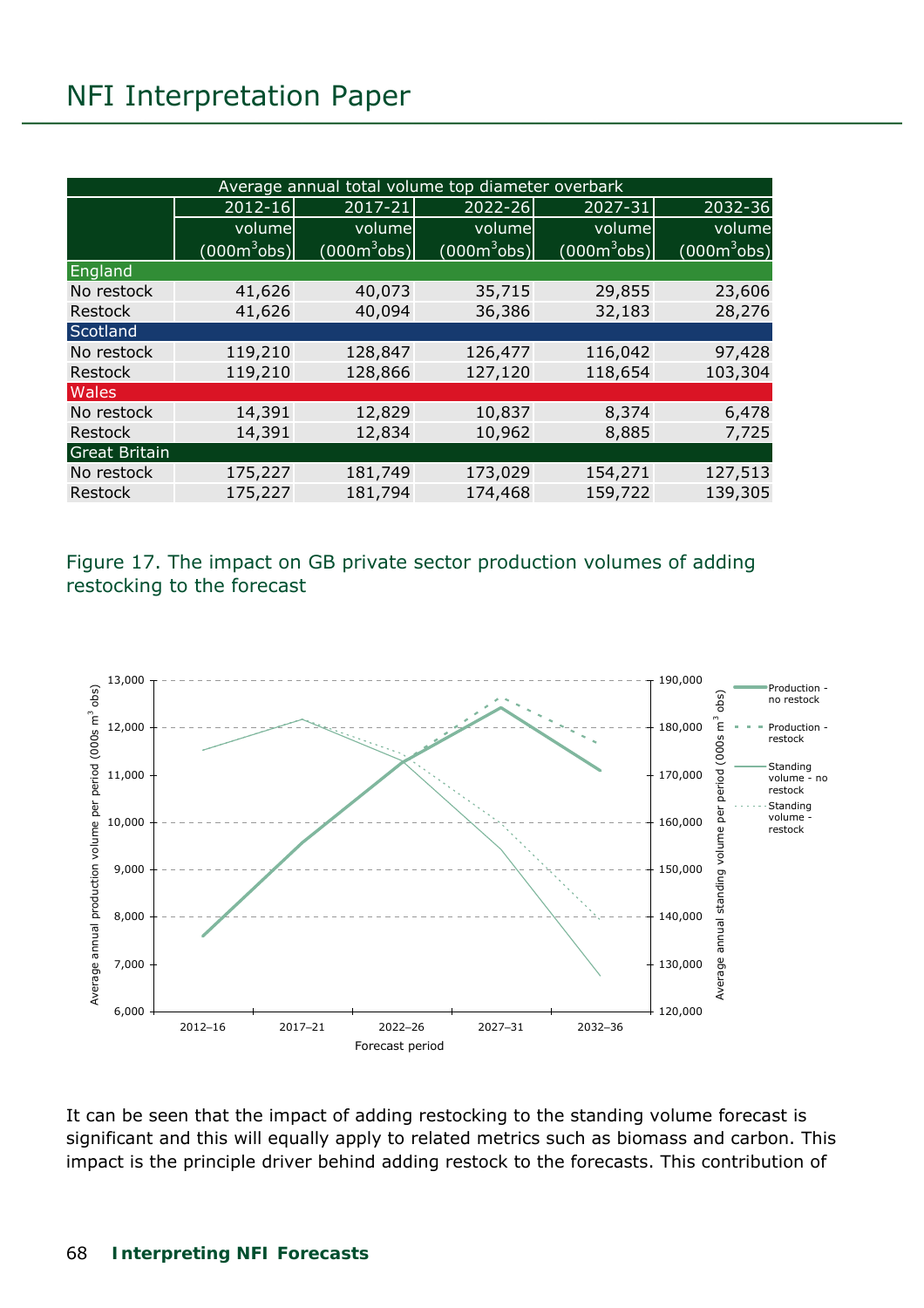like-for-like restock on these forecasts is made greater by the felling and restocking of overdue timber and future forecast scenarios could be run to measure the full impact of this. The impact of adding restocking to a forecast of potential production is less marked but can be seen in the latter periods of the forecast: the impact in the first three periods is zero to negligible, but appears in the final two periods. If longer term forecasts were run, the potential production arising from like-for-like restock would eventually represent all production.

This like-for-like assumption is a simplification of what is likely to be a more complicated situation, where planting strategies in future may be different to the strategies that were in place when the previous crop was planted, 30 or more years in the past.

Planting practice at any point in time will depend upon private sector practice and government policy, as both influence the rate and type of replanting in forests. The result of this will be that future replanting will not entirely follow the assumptions used to derive this forecast.

An example of such differences would be the widely held opinion within the forest sector that many stands will exhibit a future increase in the proportion of open space and broadleaves in many situations. Consideration should also be given to current forest area losses associated with renewable energy projects, open habitat restoration and the low proportion of coniferous species (see Forestry Statistics) that are being replanted in some areas. However, although restocking does impact on standing volumes, differences between the type and level of restocking is not likely to impact greatly on a 25 year forecast of standing volume and increment. The impact will, however, become more apparent in longer-term forecasts with a substantially longer forecast horizon.

It is for this reason that FC is currently developing the capacity to run restocking scenarios, so that the impact of different restocking approaches can be assessed.

## Actual harvest – owner choices

The actual level of harvest will be the result of what is collectively chosen by all owners to be harvested from the timber that is available. The amount of timber that is available is set by the biological and physical factors as discussed above. What is chosen is the important consideration and this is often different from what is available, as previous forecasts have shown (see Figure 18). Actual level of harvest has been below that forecast in the vast majority of years, over all the forecasts published since 1970 and based upon this it is probable that this trend will continue. This approach to harvesting is a likely cause of the accumulation of overdue timber that currently exists. Owner choice is the most likely cause of this difference as forests may be managed for a variety of objectives, not all of which include maximisation of timber productivity and felling at maximum MAI. For example, some coniferous forests, such as Scots pine forests are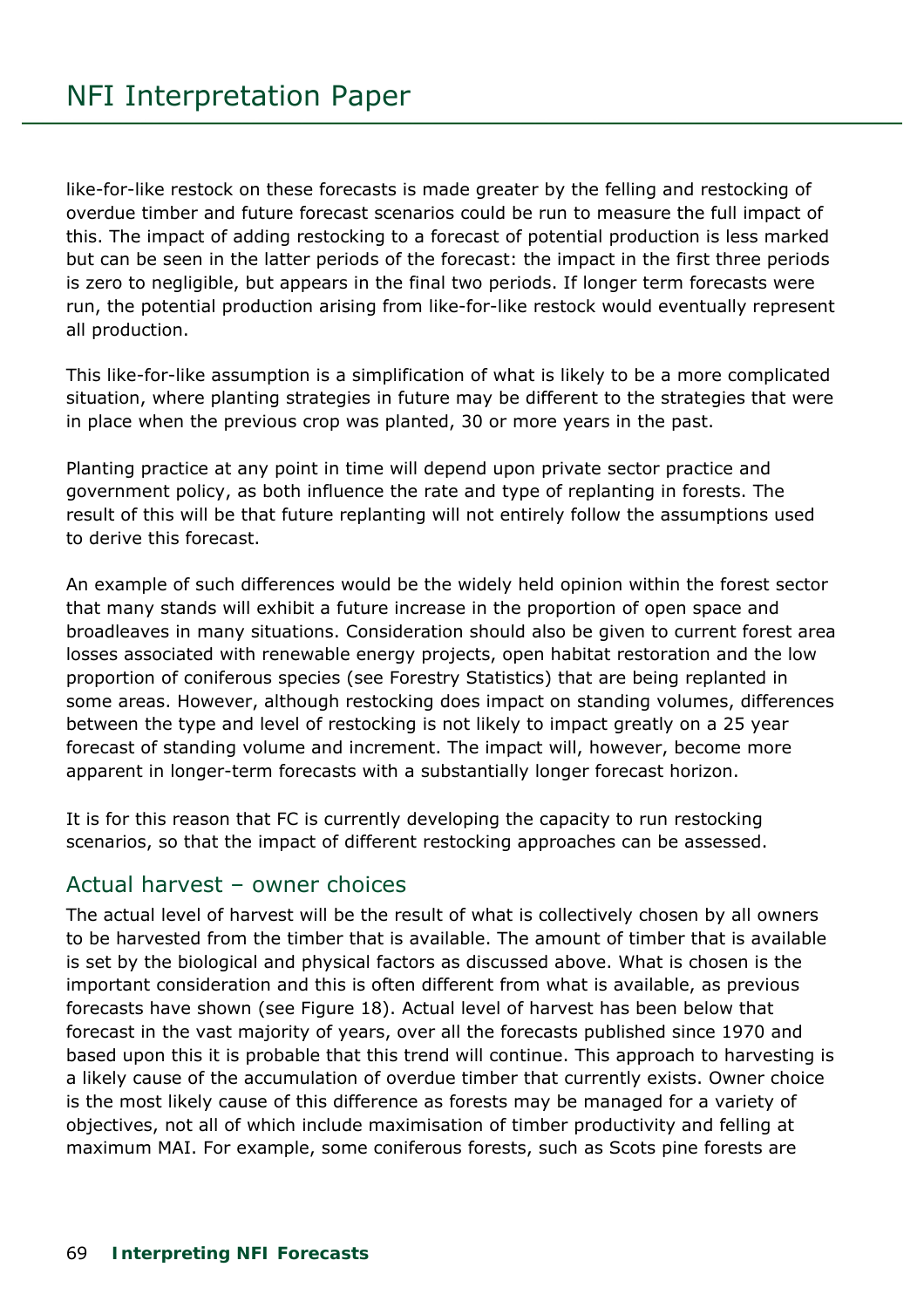## NFI Interpretation Paper

managed for conservation where much longer rotations or permanent retentions are chosen. Many forests are managed for recreational and aesthetic purposes, where longer rotations are also often chosen. When and if timber is harvested is thus a matter of owner preference and choice, which are difficult to forecast.





The forecast level of production potential shown in Figure 18 was established by combining historical forecasts produced by Forestry Commission prior to the 2011 forecast. This involved taking the volumes forecast from the first period from each of the historical forecasts and then these were compiled to produce an overall line. Actual timber produced is taken from Forestry Commission timber trade statistics.

## NFI guide to estimating private sector production

Although this report has highlighted the pitfalls of making a single estimate of future production, there is some value in setting down an expert view of how events may transpire. However, this view must be taken with the caveats that have been outlined in this paper.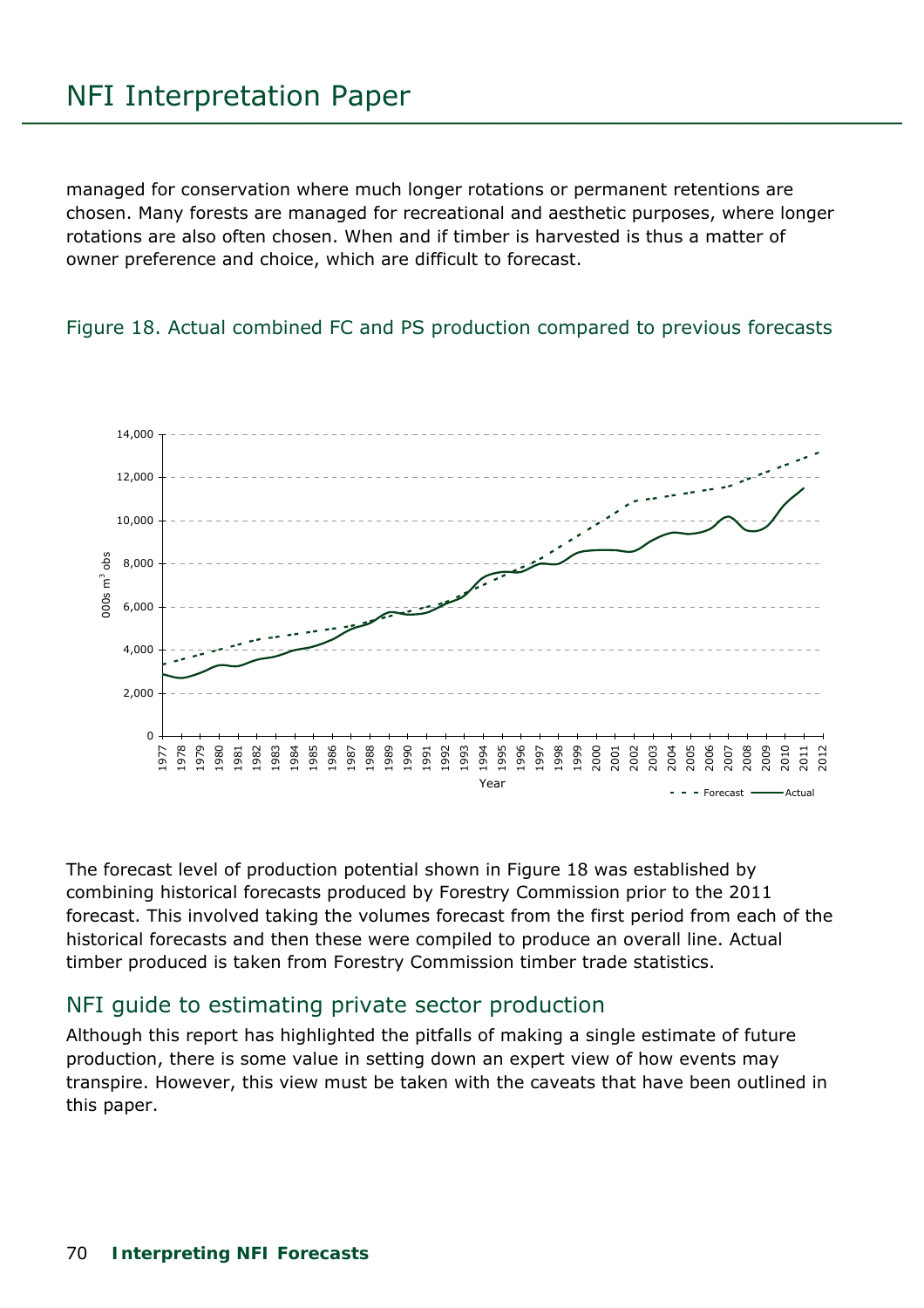Looking at the volumes in Table 1 and the areas in Table 2 it can be seen that at present physical, biological, legal and harvesting constraints have relatively little impact on the total volume that could be produced. Therefore biological potential is perhaps not as theoretical as may first be thought and is a reasonable benchmark for the private sector, against which to predict actual production. The only significant and emergent exception to this is the potential impact of pests and diseases, the impact of which could exceed what can be ameliorated by substitution, particularly in regions with a high proportion of susceptible species. Extensive suppression of yield class due to disease could however alter this picture. Beyond the possible worst outcomes of pests and diseases it can be assumed that age and composition of the growing stock are the main drivers behind levels of harvesting and there are now quantifiable estimates of these to base forecasts upon. However, the other significant driver is 'practice', meaning the choices that owners make in terms of what they harvest and when, which is much less quantifiable. If what happens in the future can be based upon what has happened to date, then these drivers will continue to dominate and the increase in mature available growing stock will drive production upwards and owners will continue to choose to harvest a significant proportion of the available timber; the exact proportion will depend upon several factors, including owner choice and market demand.

Study of the data arising from the NFI and the scenarios from the production forecast leads to the conclusion that the majority of FC estate fell ages tend to be relatively close to year of maximum MAI. A proportion of the estate is harvested at ages beyond maximum MAI and this feature is also observed on the private sector estate. However, the level and extent of thinning on both the FC and the private sector estate is below that prescribed by MTT.

However, for a significant proportion of the private sector estate, age of felling is below year of maximum MAI for many stands, especially so for stands of Sitka spruce. As a result of this practice, relatively few stands of over 40 years of age or of mean dbh greater than 20–24 centimetres are evident in the current private sector growing stock. Non-spruce species tend to be retained for longer and consequently have a higher mean dbh, but they still fall mostly in the 20–30 centimetre dbh band and again are usually being felled earlier than maximum MAI. This practice if continued will depress potential production levels.

By considering the history of planting, many high DBH crops within the GB growing stock might be expected to be found. As they do not exist in any significant number is must be assumed that they have been felled. Indeed, forecasts in the 1970s noted that at that time average dbh measurements were in the range of 20–30 centimetres, but it was also noted that by the 2012 period there would be many 40–60 centimetre crops in GB forests as the existing forests of 1970 matured and grew. However, the NFI has not found these, so the conclusion is that such stands must have been felled. For spruces in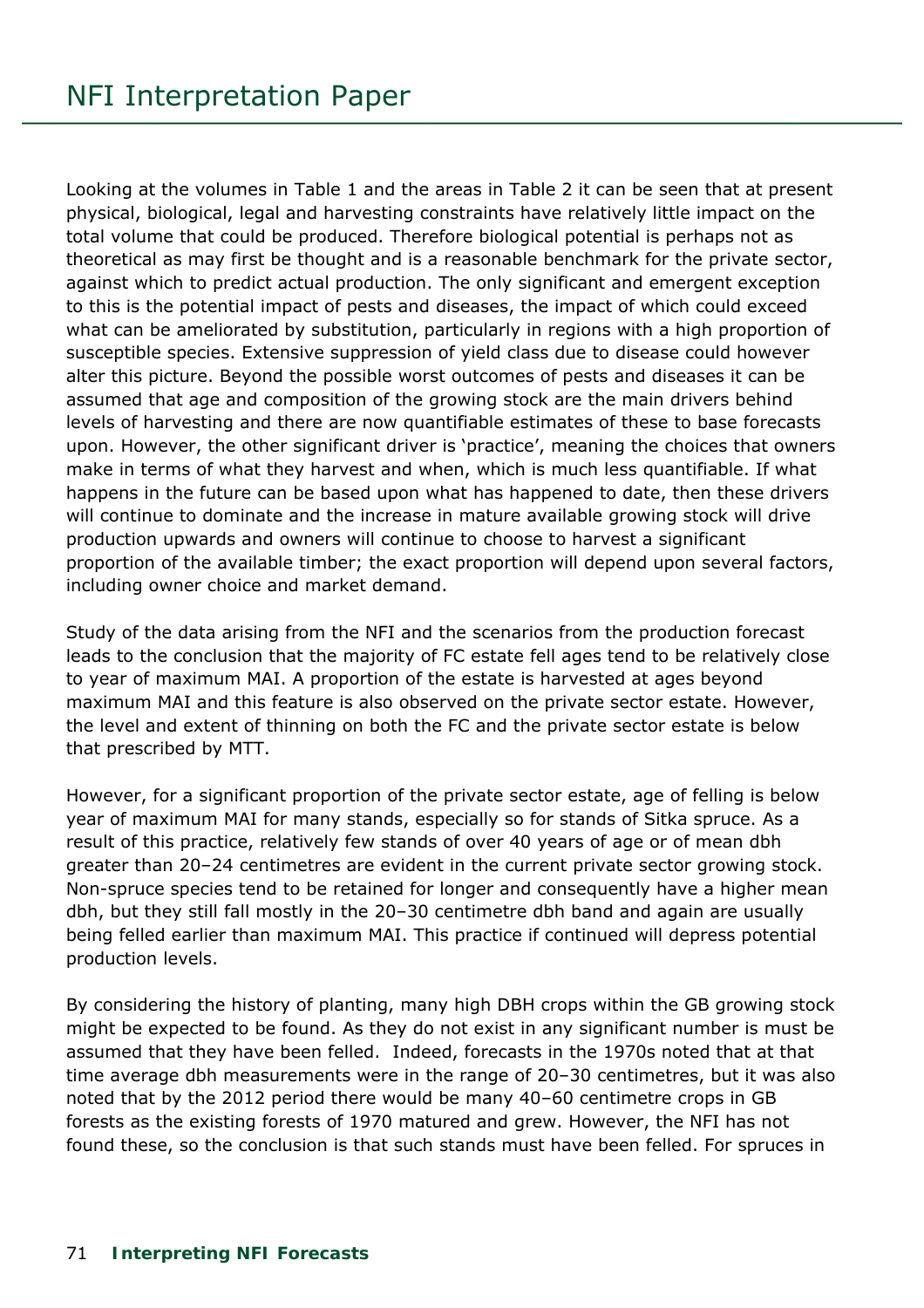particular, the low mean dbh found in the survey strongly indicates felling below maximum MAI. This would indicate a general historical trend of felling planted conifers at young ages, before they attain higher dbh sizes.

Private sector estate thinning practice to date has been measured in the forest and it shows that 15% of crops have been thinned once and a further 17% more than once. This is well below what can be physically thinned and indicates that most private sector crops being non-thinned, thereby reducing rotation length, increasing standing volume at felling and reducing log content. If this trend of felling and thinning continues, the peak of felling could occur between 2017 and 2021. However, this would require a very substantial increase in the level of harvesting over a short period of time which, if not achieved, would move the peak of felling to a later date. Conversely, if the private sector fells at maximum MAI in future, then the peak will occur 20 years into the future, in the 2027 to 2031 period. The likelihood is that the timing of the peak of production will fall between those two extremes. Assuming the current trend that a significant proportion of the private sector will fell at 30 to 35 years or before crops attain 25 centimetres or more in dbh, corresponding to the range of ages and dbh's found in the NFI, and considering the fact that large areas of stands are currently at or are approaching that stage, the average age of fell in the private sector estate will probably rise, with some crops felled at 30 to 35 years but others being retained, increasing the average age of fell. That combined with the above factors will probably result in peak production occurring in the period 2022 to 2027.

Taking into account the volume contained in the increased growing stock, its age and the current levels and forms of activity, it is highly likely that harvested volumes will increase. Even with the impacts of Phytophthora and Dothistroma, it is likely that production will continue to rise significantly from the current 11 million cubic metres per annum of combined Forestry Commission and private sector production. Total production (FC/FS and private sector) is likely to rise until its peaks between around 16.5 million cubic metres and 17.5 million cubic metres during the period 2020 to 2030. This level of production allows for a 'markdown' in production for constraining factors such as diseases, ease of harvesting and owner choices and is conservative. After this peak, production will probably decline slightly by the end of the period. If a large proportion of overdue timber is harvested though, or rotation lengths increase on average this would increase production further. However, as noted this is only one opinion, based upon interpreting many circumstantial factors including current practice, all of which is highly subjective and highly likely to change over the next 25 years.

The outputs from the scenarios and the site factors measured within the National Forest Inventory field work, such as roading and extractability, are provided to aid understanding of a particular theme or impact. These factors will need different interpretation for different purposes, at different points in time. Through this it is hoped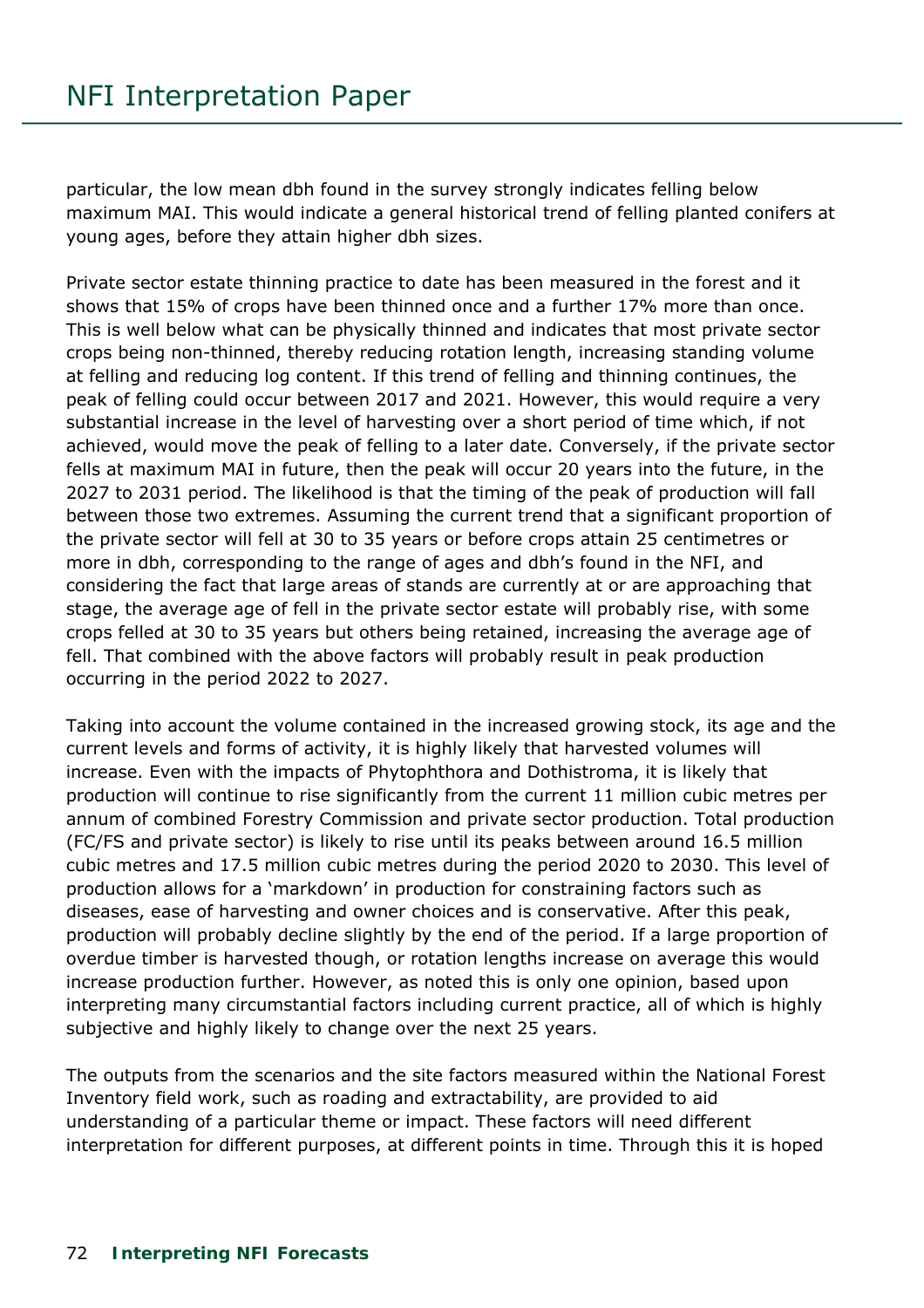that analysis of the information can quantify which timber it is more or less likely to be brought to market dependent upon contingent circumstances as they develop. Factoring all of these parameters into a single forecast for a 25 year period is problematic and has been avoided, except for the one heavily qualified example above. For example, the Forestry Commission can determine what volume of timber is susceptible to pests, but cannot predict what proportion of the resource will be infected and how much this will impact upon production.

Another example would be that it is relatively easy to assess which stands can be accessed and harvested and those which cannot, but translating that into a prediction of which stands will be harvested and when is problematic. NFI may determine which will be expensive to harvest and which will be cheaper. However, cost rarely precludes timber from being harvested. It will delay it in times of weak prices as the cost of harvesting mostly determines harvesting viability at times when prices are low. As timber prices fluctuate, so will a crop's likelihood of harvest over a period of 25 years. For example, in 2007 when prices were low, cost would have been a determining factor, but in 2011, with prices 30% higher, it was not such a strong determinant as in 2007. Predicting how this will evolve over 25 years is problematic. It is probably best to understand that ease of access and harvesting (and thus cost) is a factor to be considered and that a certain volume falls into each defined category, as opposed to generating a blanket prescription that defines exactly what will come to market based on this factor.

Through quantifying and exploring the time-boundedness and interdependent nature of these factors that drive future levels of harvesting, it becomes apparent why the current forecast has moved away from making a single forecast of private sector production.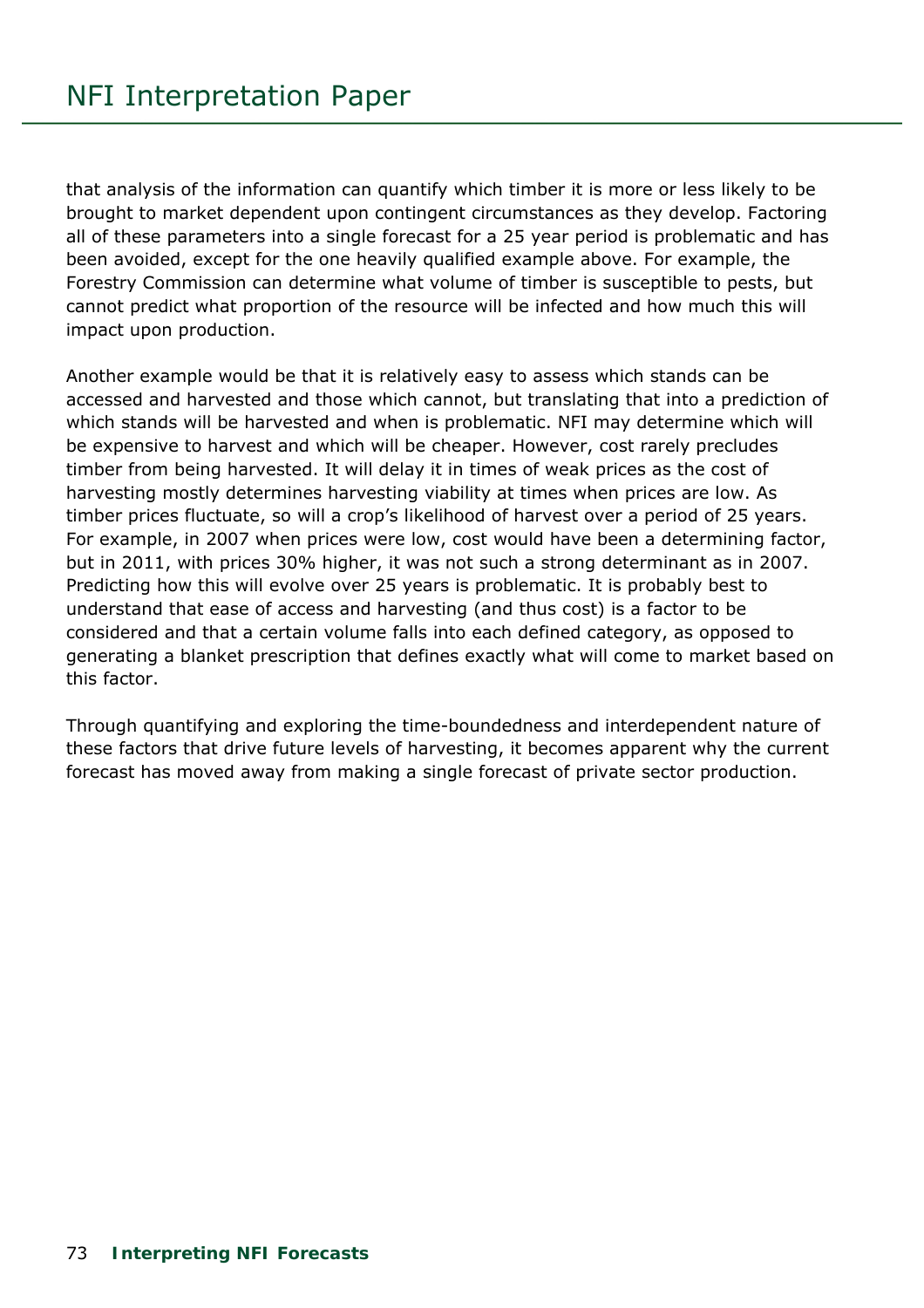## **Conclusions**

Compared to the 2005 and earlier production forecasts, the 2011 production forecast is a more transparent picture of potential production, especially so for the private sector. This picture centres on providing an objective assessment of the upper bounds of biological potential, but also provides information on factors that may constrain this biological potential. The forecast also provides a harvesting scenario based upon the industry view of future practice derived in 2005 for comparison to this biological potential. With many outputs and scenarios the 2011 forecast presents a more complex picture than previous forecasts did, one that reflects the broad range of potential future outcomes and choices the sector has in terms of the level of harvesting and production within GB forests. As a consequence, the results from this forecast will require more time to fully interpret and derive its full implications. The important thing is that the 2011 forecast separates the measurement of the growing stock in terms of standing volume as a statistically quantified fact, from the much less quantifiable prediction of future harvesting behaviour that is a significant determinant in levels of production. This is a vital and key step if the sector is to monitor the impact of its actions on the growing stock.

The National Forest Inventory has found significantly more potential production than was previously estimated, around 30% more overall, with slightly less within the Forestry Commission estate but around 43% more in the private sector estate. The majority of this volume is not constrained by known factors and may be available at some point. The impact of the amount of roads, accessibility and the capacity to use mechanised harvesting has not been found to be a significant restriction on potential production. Legal restrictions and policy issues are also not expected to have large impacts on the availability of this potential production. Neither will pests and diseases given current levels of infection, but that may change in the future. Whether and when this volume is harvested will, in the main, be dependent upon owner choices with regard to the timing of fellings, the extent of thinning operations or if they even fell at all.

Under a wide range of harvesting scenarios production increases to a peak in the private sector, then decreases. This peak reflects the underlying age structure of the stands, created by the post war (1950's to 1980's) planting boom. Different harvesting scenarios affect the timing and scale of the peak, with differences of up to 10 years, ranging between 2017-21 and 2027-31. There are also differences in cumulative production of between -1% to 9% over the 25 year period between scenarios, and differences of up to 50% in average annual production within single 5 year periods. The conclusion is that the timing and scale of the peak in production is highly contingent upon harvesting practice.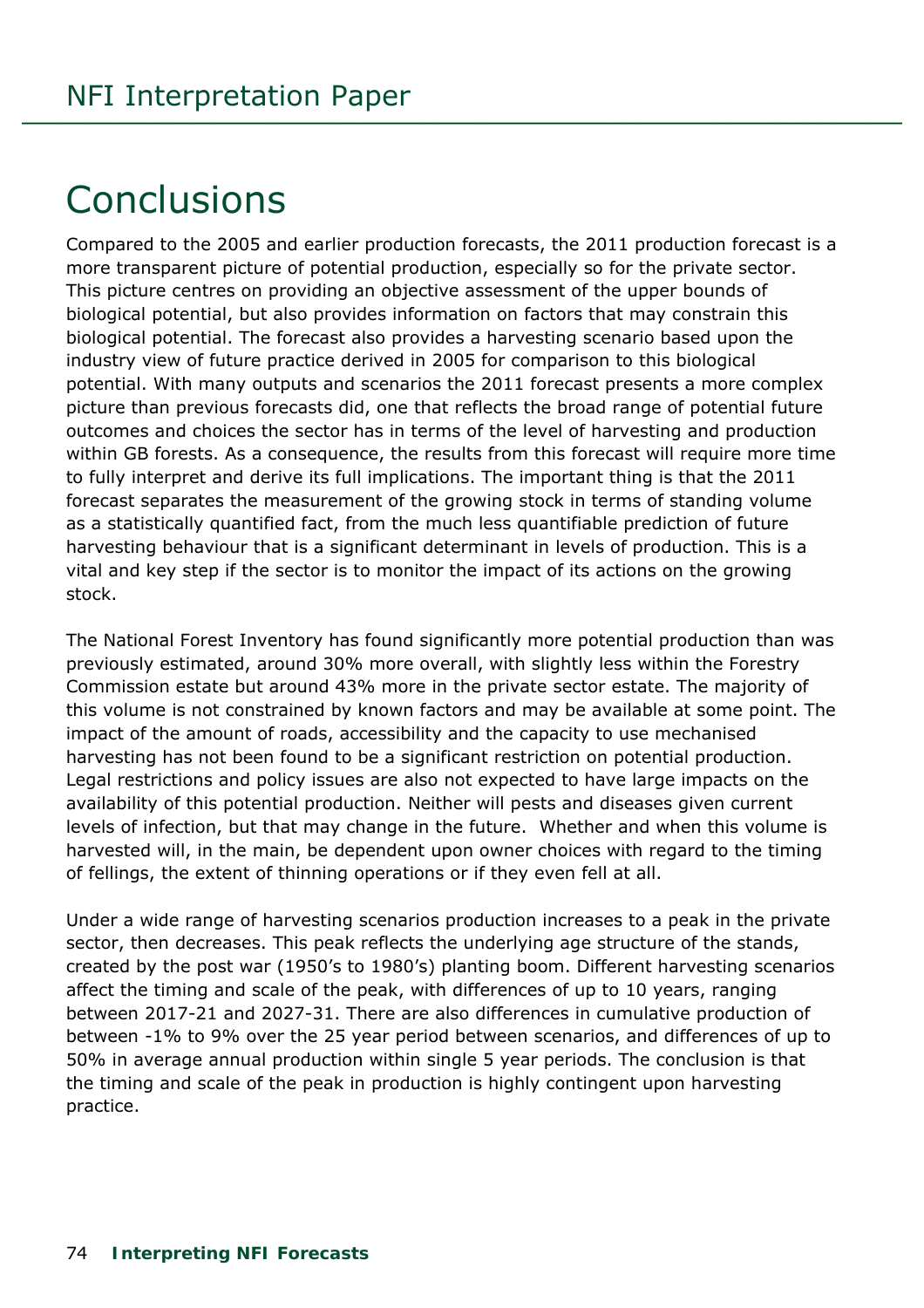The current low incidence and frequency of thinning, if it continues, will reduce overall production, increase the peak of production and reduce the sizes of assortments into smaller categories. The current practice (for a proportion of the private sector estate) of felling before maximum MAI, if continued, will suppress long-term productivity, bring forward the peak of production and will deepen the 'trough' in production after the expected peak.

Thinning a higher proportion of crops would increase productivity, bring volume forward, increase production in the early periods, extend rotations, defer and flatten the peak of production and reduce the depth of the trough. Cumulative volume production is higher overall if a higher proportion of stands are thinned. These are significant findings.

There are many such observations to be made upon the results and the depth of information generated by the current forecast may facilitate long-term debate and analysis of the UK forest resource and its management and harvesting strategies. The sector now has the information necessary to interpret the growing stock and how the cumulative effects of future events and in particular harvesting choices may impact upon that growing stock. It is possible that this knowledge could be used to formulate actions to attain future targets, such as actual levels of cut to maintain higher production overall, or a target standing volume, or a percentage cut of increment, or an annual production volume. It is hoped that through this process new options, practices and policies may come to light to help in managing the growing stock in such a way as to strengthen the sector in the long term.

The NFI has established a solid evidence base, capitalising upon advances in technology in the fields of computing, modelling, survey and remote sensing that now give the forest industry in GB access to a much wider and deeper field of information and knowledge than has existed before. It has provided a measure of the standing volume, increment, biomass stocks, carbon stocks and condition of GB woodlands. Through this step-change in available information the forestry sector will be better placed to meet the challenges and rigours of what is now a less opaque present and uncertain future.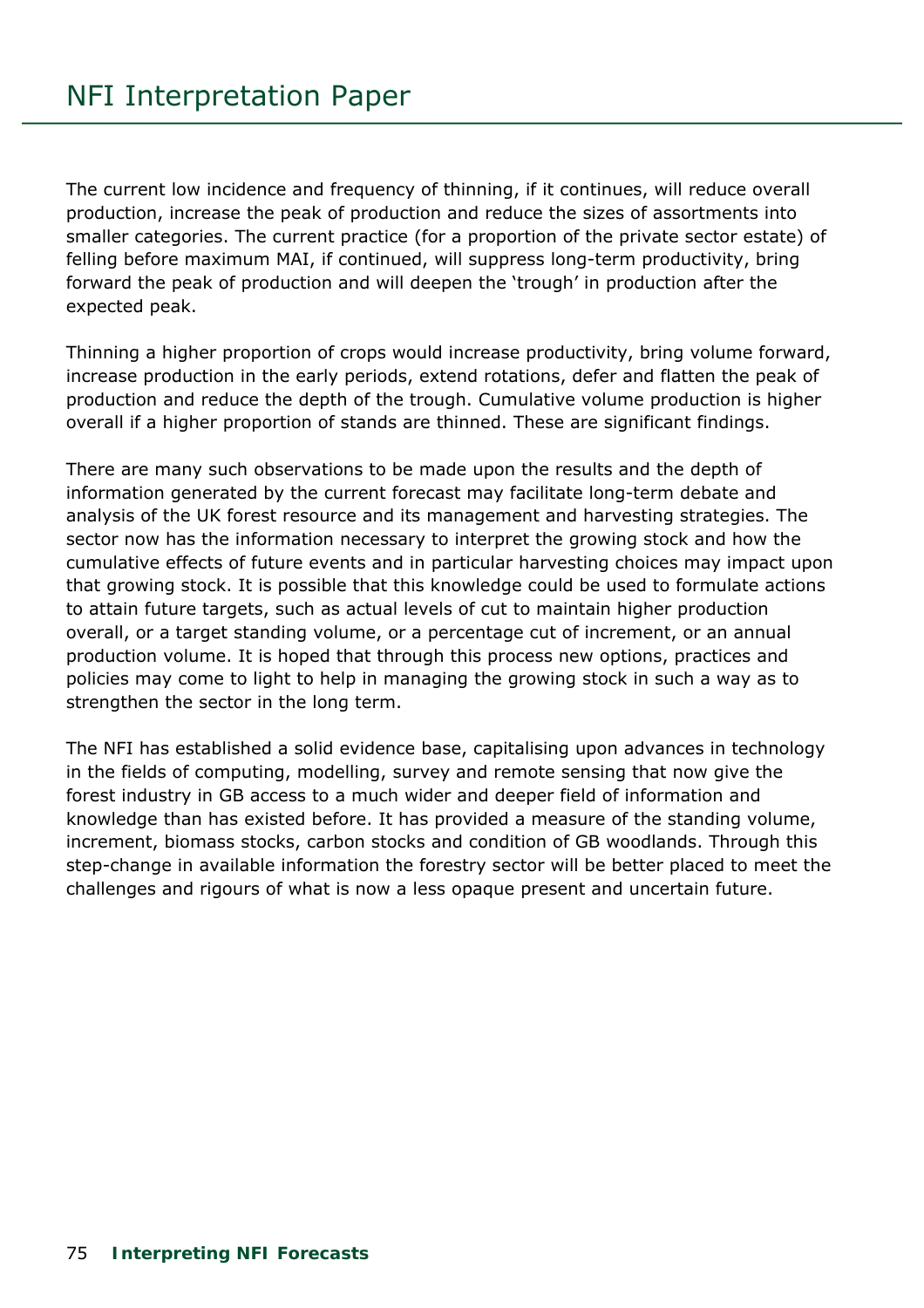## Further information

This report explores the assumptions used in the preparation of forecasts of forest metrics published by the Forestry Commission. The following forecasts are currently available:

- NFI Report: 25-Year forecast of softwood availability
- NFI Statistical Analysis Reports:
	- o UK 25-Year Forecast of Softwood Availability
	- o GB 25-Year Forecast of Standing Coniferous Volume and Increment

The following forecasts are due to be published in 2012:

- GB 25-Year Forecast of Coniferous Carbon Stocks
- GB 25-Year Forecast of Coniferous Biomass Stocks

The NFI has produced a suite of documents upon which these reports are based. Further details on how the NFI has derived forecasts can be found in the NFI Methodology Paper *NFI Forecasts Methodology Overview* and the NFI Technical Documentation listed below. The data used for the compilation of the tables and charts of this report are also available for use in NFI Statistical Data.

NFI Technical Documentation for all forest volume themes:

- *Specification of NFI Growing Stock Calculations*
- *Forecast Types*
- *Bulking Up Samples in the NFI*
- *Restocking in the Forecast*
- *NFI Survey Manual*
- *NFI Mensuration Protocol*
- *NFI Map Protocol*
- *Technical Glossary*
- *Growing Stock Volume Forecasts*
- *Volume Increment Forecasts*

Other related NFI reports:

NFI Report: Standing timber volume for coniferous trees in Britain

All documents and data can be found on the NFI website (www.forestry.gov.uk/inventory).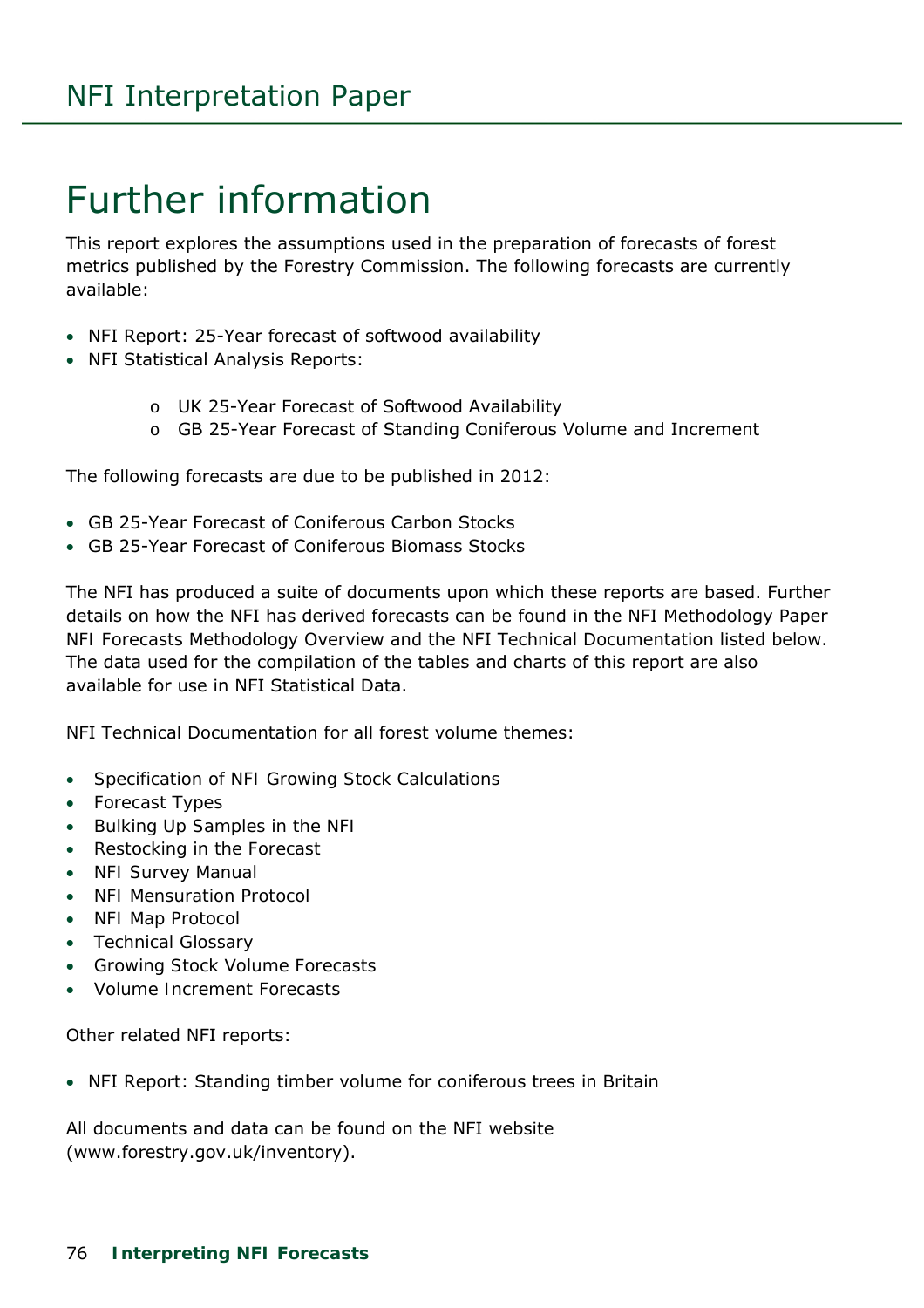# Appendix A: Definitions of 'forecast'

There has been some ambiguity in understanding what is meant in terms of 'actual production', 'availability', 'potential production' and 'production forecasts'. These are clarified here.

#### Actual production

Actual production relates to what timber volume was actually felled and removed from the forest. After a period of time actual production can be compared to past forecasts, to test the accuracy of the forecast.

In Great Britain actual production is assessed in two ways. The Forestry Commission keeps records of its own production for the FC estate, based upon sales records and uses these to monitor its actual production. For the private sector the Forestry Commission statistics branch works in conjunction with private sector processors to monitor private sector production by what is reported to have been delivered to the mills. These two approaches are subtly different in that for the private sector this involves converting delivered amounts to a standing volume cut, which necessitates assuming levels of conversion loss etc. Similar approaches are required for the Forest Commission Estate, but not to the same extent.

In the past forecasts of production for both the Forestry Commission and the private sector have often been reasonably close to actual production, though over the last 15 years actual production for the private sector has generally been below forecast (see Figure 18.

As well as monitoring actual production via sales or receipts as above, some elements of actual production can be directly measured in the forest and this is generally thought to be the most reliable method as it is less open to errors arising from conversion loss and unreported sales or receipts. At present this information is not available within GB. However, in future the NFI survey exercise will allow the Forestry Commission to measure this more accurately by measuring the volume of dead trees and felled whole trees left in the forest. NFI will not directly measure the volume of non-merchantable stem sections (sawdust, tops, butts) left in the forest, transport and storage losses, or bark. A separate exercise would need to be undertaken to achieve this. Through the establishment of permanent sample plots, in future the NFI will be able to provide direct estimates of growing stock changes over time as a result of tree growth, removals and other changes.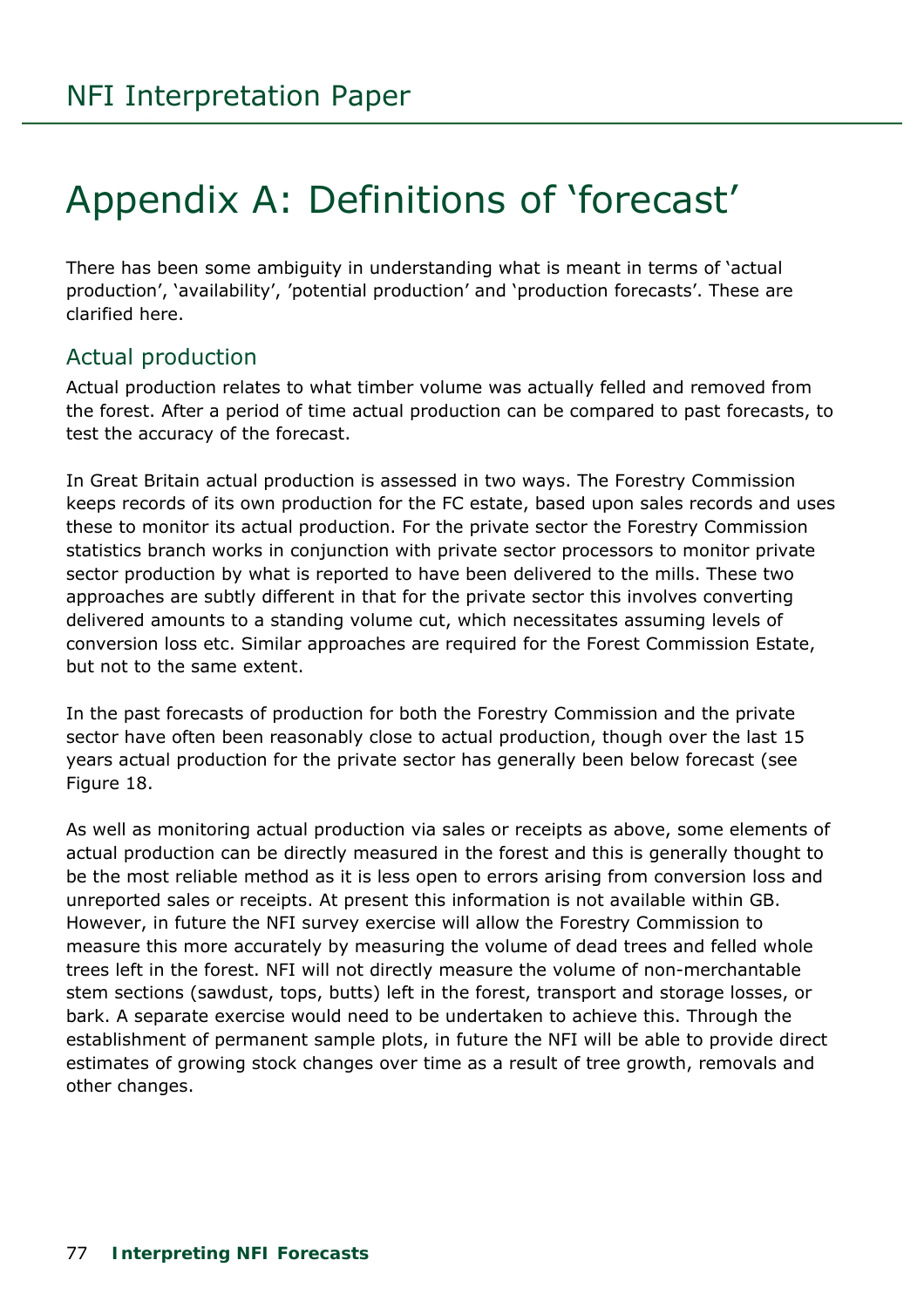#### Production forecasts

The term 'production forecast' can take different meanings in different contexts. In industrial manufacturing, for example, this term will normally refer to a projection of production based upon a firm plan of operation that is highly likely to transpire. In biological contexts, such as UK forestry, a production forecast cannot have the same degree of likelihood of outcome due to the nature of the resource. In the forecasts presented in these reports, the FC estate forecast is the closest in nature to a production forecast in the industrial context, where there is a plan of production, based on felling and thinning plans. However, these plans are fluid and production will vary from them to some extent, even though they will, in the main, be followed. In the short term Forestry Commission make a commitment to produce a proportion of the forecast volume within the first five-year period, but after the first 5 years the FC forecast is a signal of intent only. This is because the FC forecast is based upon plans and such plans will alter over a 25-year period in response to significant events such as wind and pests and changes to country policies. Therefore over longer time horizons the Forestry Commission forecast changes in nature to be more a forecast of potential production.

#### Potential production

Potential production is defined as any forecast of production that is not based upon a fixed plan of production. Viewed another way, it may not necessarily happen and therefore should be viewed as one of potential. In the private sector for example there is no single plan of production and any forecast for this sector must make assumptions about future levels of harvest. It is likely that these assumptions will not transpire and therefore the private sector forecast should be regarded as one of potential production. It is conditional upon an assumed rate of harvesting, occurrence of wind damage, pests and diseases, and future management of the resource according to the assumed and formally expressed management scenario.

#### Availability

The term availability was historically used in two ways; firstly as an umbrella term to cover both production forecasts and potential production and secondly as shorthand for potential production. The actual definition used for availability in the 2005 production forecast was: 'Forecast results for the Private Sector represent estimates of volume potentially available, rather than a forecast of production. These estimates are based on the fully productive potential of the growing stock when managed according to the prescriptions provided by the industry working group'. The title of the 2005 forecast was 'United Kingdom: New Forecast of Softwood Availability'.

This definition used in the 2011 production forecast is as a short hand for potential production. An element of the Forestry Commission estate forecast is in the nature of a production forecast in the industrial sense, since part of it is based upon a marketing plan.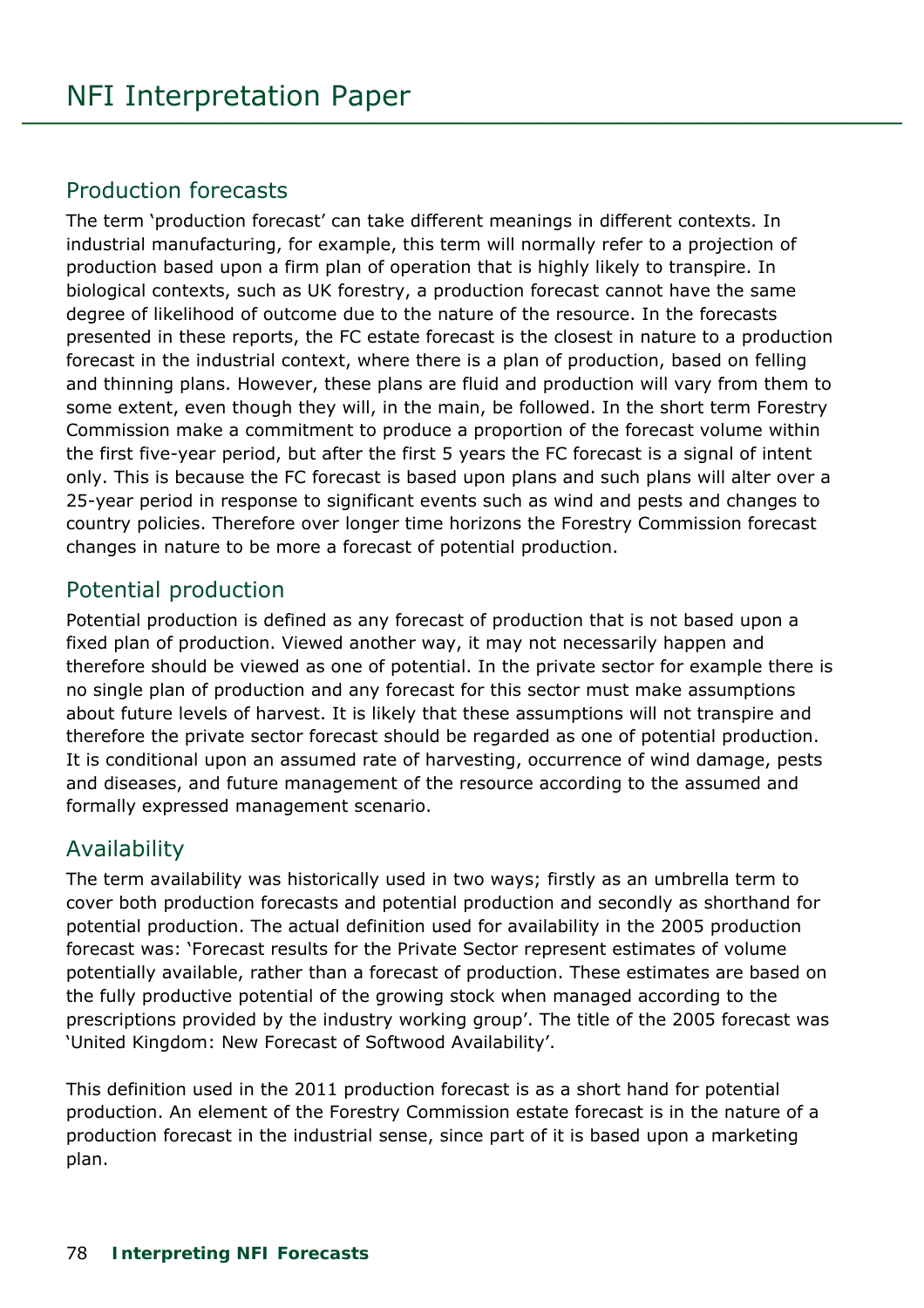# **Glossary**

| actual production     | Timber actually felled and removed from the forest. The Forestry            |
|-----------------------|-----------------------------------------------------------------------------|
|                       | Commission keeps records of actual production for its estate, while         |
|                       | estimates for the Private sector come from receipts reported by timber      |
|                       | processors. These figures are available from Forestry Commission            |
|                       | Statistics.                                                                 |
| age class             | A grouping of trees into specific age ranges, for classification purposes.  |
| annual allowable cut  | A conceptual tool to assist in delivering sustainable forest management in  |
|                       | harvesting practice, wherein a predefined ceiling is set on the levels of   |
|                       | harvesting a forest resource can sustain without detriment to its long      |
|                       | term productivity.                                                          |
| Area                  | Forest and woodland area is divided into net forest area - the land         |
| (forest/woodland)     | actually covered by trees (in the National Forest Inventory defined to the  |
|                       | drip line of the canopy); and gross forest area which includes both the     |
|                       | area covered by trees and the open spaces (of less than 0.5 hectares)       |
|                       | within the forest boundary (e.g. rides, glades, ponds).                     |
| Availability          | A term to describe what timber could potentially be available for           |
|                       | harvesting within a forest area.                                            |
| biological potential  | A term applied to forecast scenarios with the objective of maximising       |
|                       | timber production. It typically involves felling stands in the year of      |
|                       | maximum MAI and Management table thinning. It may not take account          |
|                       | of factors that constrain thinning and felling (e.g. wind risk or pest      |
|                       | attack). The forecast results set out in this report involve constraints on |
|                       | thinning and times of felling to take account of wind risk.                 |
| <b>Broadleaves</b>    | Trees and shrubs that belong to the angiosperm division of the plant        |
|                       | kingdom (as distinct from the gymnosperm division that includes             |
|                       | conifers). Most in the UK have laminar leaves and are deciduous.            |
|                       | Sometimes referred to as 'hardwoods'.                                       |
| Clearfelling          | Cutting down of an area of woodland (if it is within a larger area of       |
|                       | woodland it is typically a felling greater than 0.25 hectare). Sometimes a  |
|                       | scatter or small clumps of trees may be left standing within the felled     |
|                       | area.                                                                       |
| conifers              | Trees and shrubs that belong to the gymnosperm division of the plant        |
|                       | kingdom (as distinct from the angiosperm division that includes             |
|                       | broadleaves). Conifers mostly have needles or scale-like leaves and are     |
|                       | usually evergreen. Sometimes referred to as 'softwoods'.                    |
| Cumulative volume     | The total volume of timber that is forecast to be produced over the entire  |
| production            | forecast period, including any overdue timber.                              |
| DAMS (detailed aspect | A measure of exposure at a particular location. Can be used as a proxy      |
| methodology score)    | indicator of the risk of catastrophic wind damage to a stand of trees. May  |
|                       | be used to influence decisions on thinning and timing of clearfelling where |
|                       | wind is a risk factor.                                                      |
| dbh (diameter at      | The diameter of a tree (overbark) at breast height, which is usually        |
| breast height)        | defined as 1.3 m along the axis of the stem from the ground.                |
| design plan           | A holistic spatial and temporal plan covering the main aspects of long-     |
|                       | term woodland management such as felling and restocking.                    |
| FC estate (Forestry   | Forests, woodlands, open land and other property managed by the             |
| Commission estate)    | Forestry Commission.                                                        |
| felling plan          | A spatial and temporal plan of harvesting activity within a woodland.       |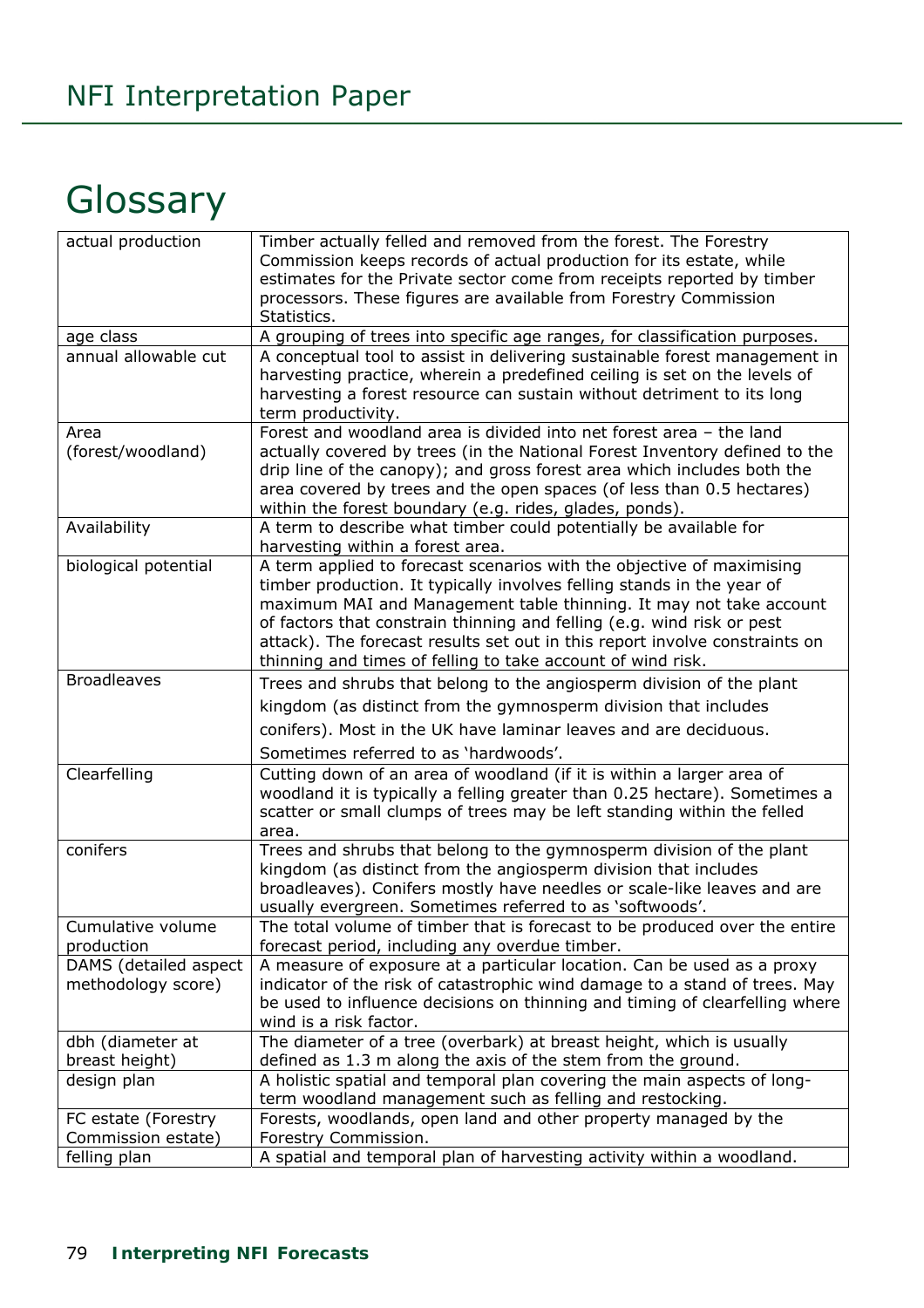### NFI Interpretation Paper

| forest                     | Land predominately covered in trees (defined as land under stands of         |
|----------------------------|------------------------------------------------------------------------------|
|                            |                                                                              |
|                            | trees with a canopy cover of at least 20%, or the ability to achieve this,   |
|                            | and with a minimum area of 0.5 hectare and minimum width of 20 m),           |
|                            | whether in large tracts (generally called forests) or smaller areas known    |
|                            | by a variety of terms (including woods, copses, spinneys or shelterbelts).   |
| <b>Forestry Commission</b> | The government department responsible for the regulation of forestry,        |
|                            | implementing forestry policy and management of state forests in GB.          |
|                            | Forestry policy is devolved, with the exception of common issues,            |
|                            | addressed on a GB or UK basis, such as international forestry, plant         |
|                            | health and forestry standards.                                               |
| FS (Forest Service of      | An agency within the Department of Agriculture and Rural Development         |
| Northern Ireland)          | in Northern Ireland responsible for the regulation of forestry and the       |
|                            | management of state forests in Northern Ireland.                             |
| Great Britain (GB)         | England, Scotland and Wales.                                                 |
| Growing stock              | A term broadly referring to the standing resource of living trees at a point |
|                            | in time.                                                                     |
| high forest                | Woodland which is not managed as coppice or pollards and which may or        |
|                            | may not be managed for timber.                                               |
| increment                  | The increase in volume of a tree or a stand over a year or annualised        |
|                            | over a specified period measured either in m3 per year or in m3 per          |
|                            | hectare per year. See also Mean annual increment (MAI).                      |
| like-for-like              | Replacement of felled trees by species with similar productivity. Usually    |
|                            | taken to mean, after a period of two years, replacement of felled trees      |
|                            | with trees of the same species and yield class.                              |
| maximising                 | The management of woodland to maximise volume production by                  |
| productivity               | thinning at the MTI and felling to age of maximum MAI.                       |
| mensuration                | The study of the measurement of lengths, areas, volumes and related          |
|                            | quantities. Forest mensuration is concerned with the measurement of          |
|                            | trees, woodlands and forests, including standing and felled timber.          |
| Maximum MAI (MMAI)         | The maximum value of mean annual increment for a forest stand as             |
|                            | observed directly or estimated from Forestry Commission yield tables.        |
|                            | Under UK conditions, maximum MAI is usually achieved after a number of       |
|                            | decades. See mean annual increment.                                          |
| <b>Management Table</b>    | A sequence of thinnings prescribed by Forestry Commission yield tables       |
|                            |                                                                              |
| thinning (MTT)             | over the life of a forest stand. Management table thinning refers to the     |
|                            | pattern of thinning recommended in these yield tables. In standard yield     |
|                            | tables the thinnings are set to an intensity which aims to maximise          |
|                            | diameter increment whilst also maintaining maximum cumulative volume         |
|                            | production. See thinning intensity.                                          |
| Mean annual                | The average rate of volume production up to a given year, expressed in       |
| increment (MAI)            | m3 per hectare per year. In even-aged stands it is calculated by dividing    |
|                            | cumulative volume production by age                                          |
| MTI (marginal              | The maximum sustainable intensity of thinning defined as 70% of yield        |
| thinning intensity)        | class per hectare per year (m3/ha/year).                                     |
| <b>NATIONAL FOREST</b>     | An inventory run by the Forestry Commission, set up in 2009, to provide      |
| <b>INVENTORY (National</b> | a record of key information about GB forests and woodlands.                  |
| Forest Inventory)          |                                                                              |
| Net increment              | Net increment is defined as volume growth, inclusive of any harvested        |
|                            | volumes, less loss due to natural mortality, including endemic windthrow.    |
| overbark                   | Used as a definition when the volume of wood includes the bark.              |
| overdue                    | Timber contained in stands that are beyond the felling age prescribed by     |
|                            | the harvesting scenario at the start of the forecast.                        |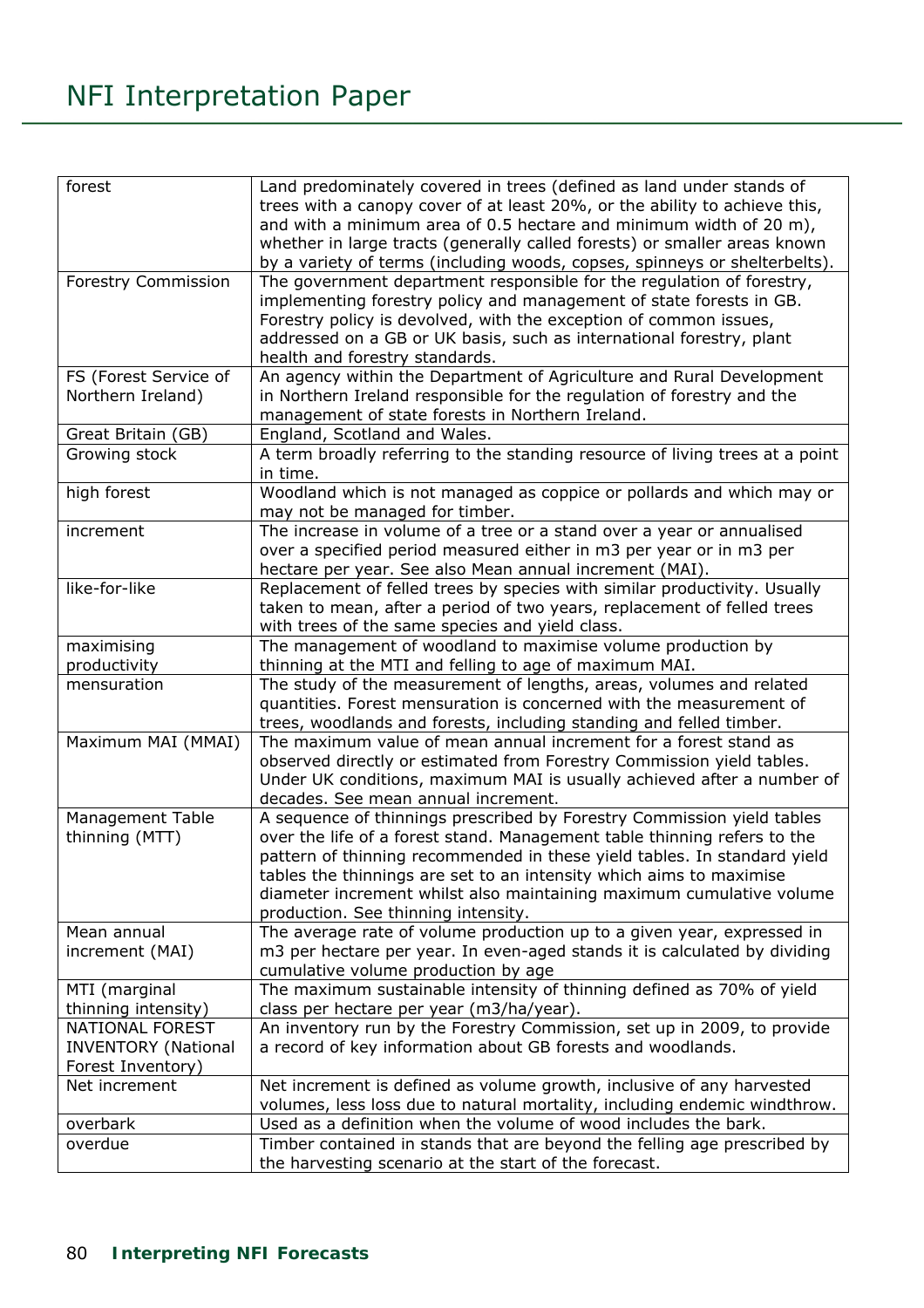### NFI Interpretation Paper

| Phytophthora                       | Fungus-like pathogens that can cause extensive damage and mortality to<br>trees and other plants.                                                                                                                                                                                                                                                                               |
|------------------------------------|---------------------------------------------------------------------------------------------------------------------------------------------------------------------------------------------------------------------------------------------------------------------------------------------------------------------------------------------------------------------------------|
| planned production                 | The volumes and assortments published in the removals forecast,<br>reflecting the cumulative impact of managing the FC estate (as of 31<br>March 2011) in accordance with approved forest design and thinning<br>plans.                                                                                                                                                         |
| potential production               | A forecast which will not necessarily transpire. As the private sector<br>estate forecast makes assumptions about future levels of harvest, and<br>the assumptions may not transpire, this forecast is one of potential<br>production.                                                                                                                                          |
| private sector estate              | Forests and woodlands in the UK not owned or managed by the Forestry<br>Commission or FS. In the context of the National Forest Inventory,<br>'Private sector' is used for convenience although it includes land owned or<br>managed by bodies such as local authorities and charities.                                                                                         |
| production forecast                | A forecast of softwood volume production based on a firm plan of<br>harvesting.                                                                                                                                                                                                                                                                                                 |
| Dothistroma needle<br>blight       | An important disease of conifers (especially pines) which causes<br>premature needle defoliation, resulting in loss of yield and, in severe<br>cases, tree death. Also known as Red Band needle blight.                                                                                                                                                                         |
| restocking plan                    | A spatial and temporal plan covering replacement planting in harvested<br>areas.                                                                                                                                                                                                                                                                                                |
| softwood                           | The wood of coniferous trees or the conifers themselves.                                                                                                                                                                                                                                                                                                                        |
| stand                              | A relatively uniform collection of trees (from either artificial or natural<br>regeneration), composed, for example, of a single species or a single age<br>class.                                                                                                                                                                                                              |
| standard error (SE)                | The measure of the margin of error associated with an estimate as a<br>result of sampling from a population with statistical variability. Larger<br>standard errors indicate less precision in the estimate. Standard errors in<br>this report are quoted in relative terms (i.e. as percentages of the value<br>of the estimate).                                              |
| standing volume                    | The live stemwood and useable branchwood of trees (up to 7 cm top<br>diameter). It excludes roots, below ground stump material, small<br>branches, foliage and deadwood. For Private sector woodland only, it also<br>excludes standing volume in trees in woodlands of less than 0.5 hectares.<br>Usually expressed as m3 overbark standing (m3 obs).                          |
| stem wood                          | The woody material forming the above ground main growing shoot(s) of<br>a tree or stand of trees. The stem includes all woody volume above<br>ground with a diameter greater than 7 cm overbark. Stemwood includes<br>wood in major branches where there is at least 3 m of 'straight' length to<br>7 cm top diameter.                                                          |
| Sustainable (forest<br>management) | The stewardship and use of forests and forest lands in a way, and at a<br>rate, that maintains their biodiversity, productivity, regeneration capacity<br>and vitality and their potential to fulfil, now and in the future, relevant<br>ecological, economic and social functions at local, national and global<br>levels, and that does not cause damage to other ecosystems. |
| terminal height                    | The top height of a stand at which wind damage is expected to reach a<br>level necessitating clearfelling.                                                                                                                                                                                                                                                                      |
| thinning                           | The removal of a proportion of trees in a forest after canopy closure,<br>usually to promote growth and greater value in the remaining trees.                                                                                                                                                                                                                                   |
| Thinning intensity                 | A measure of the 'lightness' or 'heaviness' of a thinning, generally<br>expressed in terms of the amount of timber volume per hectare removed<br>relative to the growth rate of a forest stand.                                                                                                                                                                                 |